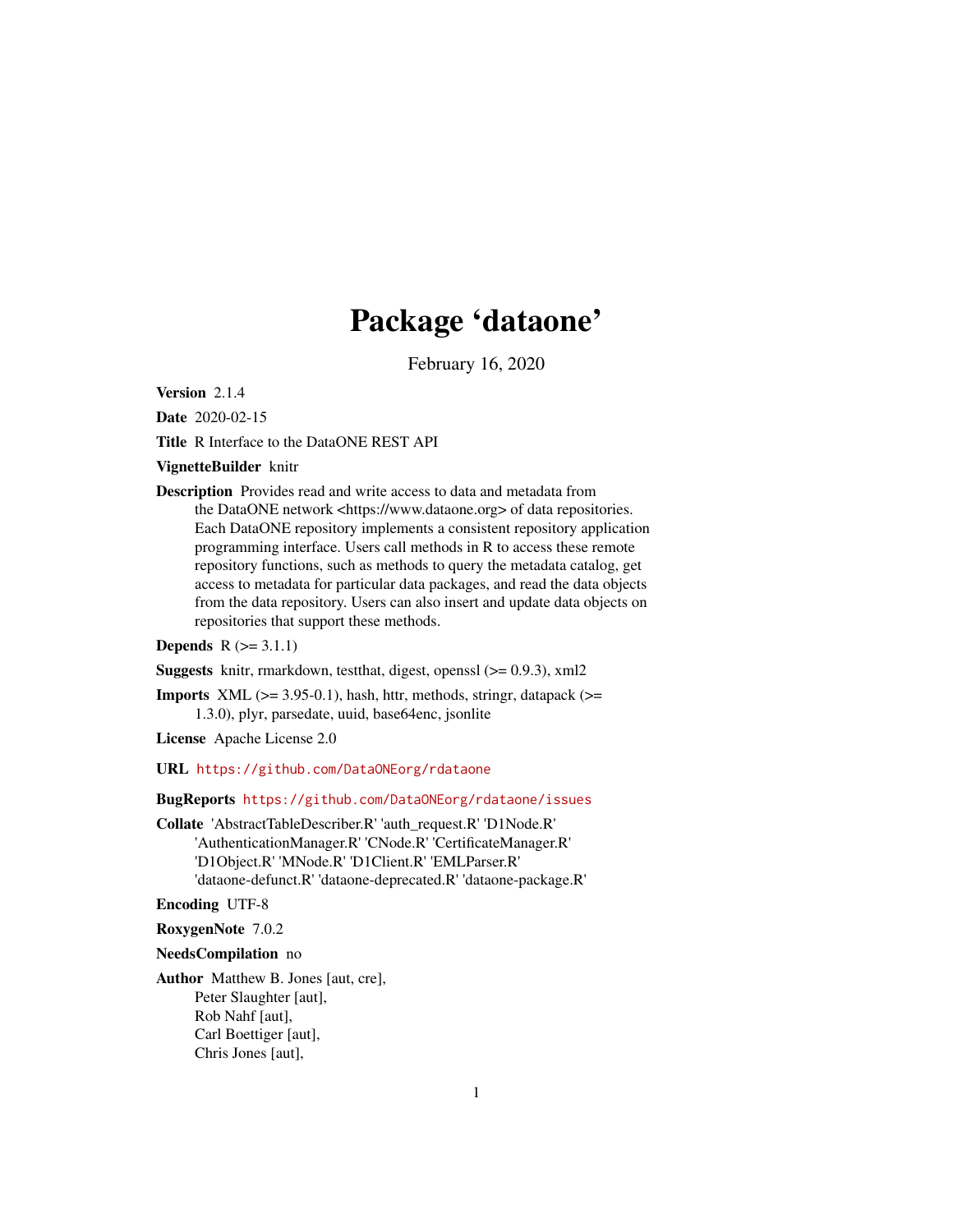Jordan Read [aut], Lauren Walker [aut], Edmund Hart [aut], Scott Chamberlain [aut], Regents of the University of California [cph]

Maintainer Matthew B. Jones <jones@nceas.ucsb.edu>

Repository CRAN

Date/Publication 2020-02-16 05:20:02 UTC

# R topics documented:

| $\overline{4}$                                                                                                       |
|----------------------------------------------------------------------------------------------------------------------|
| 5                                                                                                                    |
| 6                                                                                                                    |
| $\overline{7}$                                                                                                       |
| 8                                                                                                                    |
| $\overline{Q}$                                                                                                       |
| 10                                                                                                                   |
| 11                                                                                                                   |
| 11                                                                                                                   |
| 12                                                                                                                   |
| 13                                                                                                                   |
| 13                                                                                                                   |
| 14                                                                                                                   |
| 15                                                                                                                   |
| 15                                                                                                                   |
| 17                                                                                                                   |
| 18                                                                                                                   |
| 19                                                                                                                   |
| 20                                                                                                                   |
| 21                                                                                                                   |
| 22                                                                                                                   |
| 23                                                                                                                   |
| 24                                                                                                                   |
| 25                                                                                                                   |
| 26                                                                                                                   |
| 27<br>$D1Node-class \dots \dots \dots \dots \dots \dots \dots \dots \dots \dots \dots \dots \dots \dots \dots \dots$ |
| 28                                                                                                                   |
| 28                                                                                                                   |
| 29                                                                                                                   |
| 30                                                                                                                   |
| 30                                                                                                                   |
| 31                                                                                                                   |
| 31                                                                                                                   |
|                                                                                                                      |
|                                                                                                                      |
|                                                                                                                      |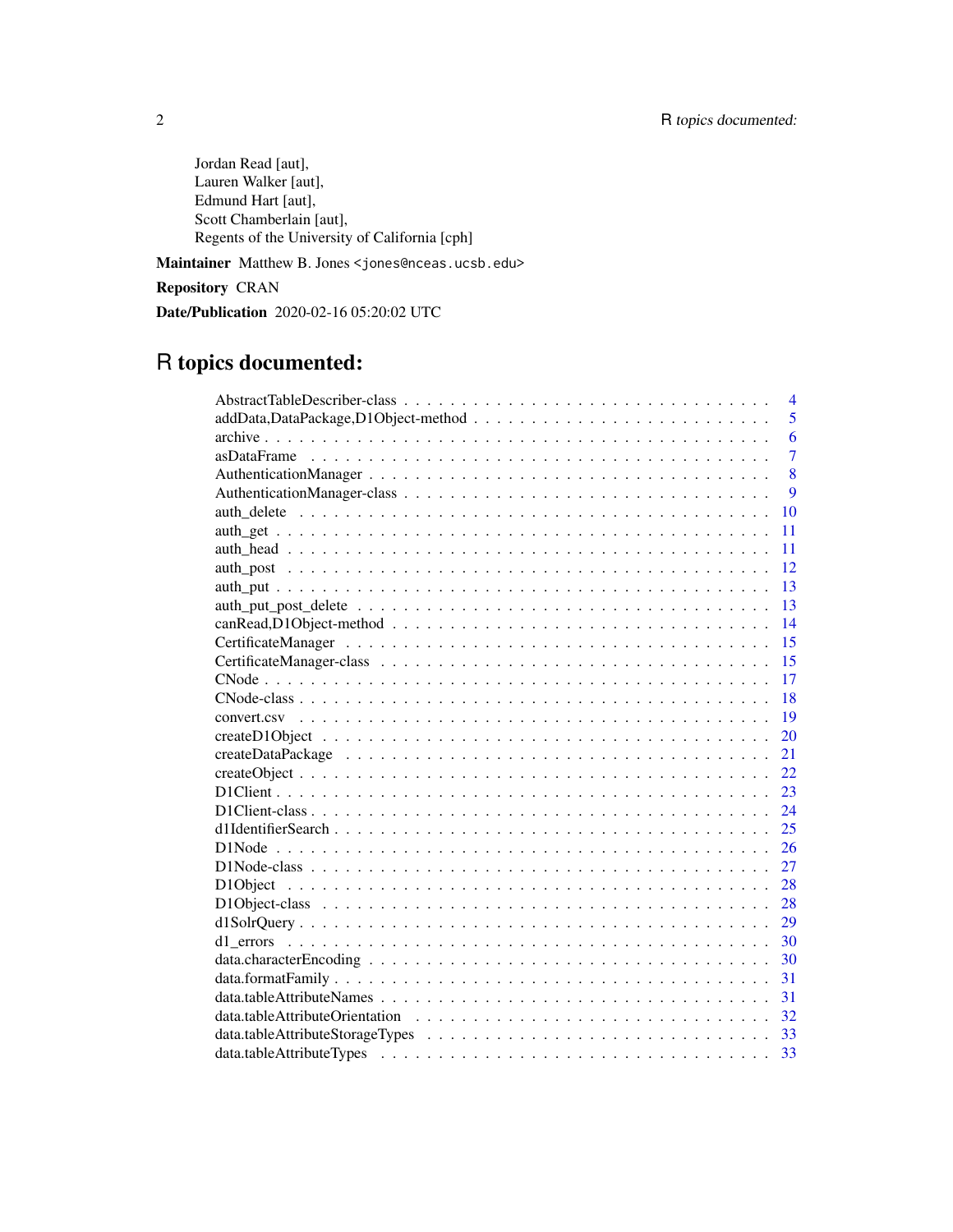|                                                                                                                               | 34 |
|-------------------------------------------------------------------------------------------------------------------------------|----|
|                                                                                                                               | 35 |
|                                                                                                                               | 35 |
|                                                                                                                               | 36 |
|                                                                                                                               | 37 |
|                                                                                                                               | 37 |
|                                                                                                                               | 38 |
|                                                                                                                               | 39 |
|                                                                                                                               | 40 |
|                                                                                                                               | 40 |
|                                                                                                                               | 41 |
|                                                                                                                               | 42 |
|                                                                                                                               | 43 |
|                                                                                                                               | 43 |
|                                                                                                                               | 44 |
|                                                                                                                               | 44 |
|                                                                                                                               | 45 |
|                                                                                                                               | 46 |
|                                                                                                                               | 47 |
|                                                                                                                               | 48 |
|                                                                                                                               | 48 |
|                                                                                                                               | 49 |
|                                                                                                                               |    |
|                                                                                                                               | 51 |
|                                                                                                                               | 51 |
|                                                                                                                               | 52 |
|                                                                                                                               | 52 |
|                                                                                                                               | 53 |
|                                                                                                                               | 54 |
|                                                                                                                               | 55 |
|                                                                                                                               | 56 |
|                                                                                                                               | 56 |
|                                                                                                                               | 57 |
|                                                                                                                               | 58 |
|                                                                                                                               | 59 |
|                                                                                                                               | 60 |
|                                                                                                                               | 61 |
|                                                                                                                               | 61 |
|                                                                                                                               | 62 |
|                                                                                                                               | 62 |
|                                                                                                                               | 63 |
|                                                                                                                               | 64 |
| getObject<br>a constitution de la constitution de la constitution de la constitution de la constitution de la constitution    | 65 |
| getPackage                                                                                                                    | 66 |
| getQueryEngineDescription                                                                                                     | 67 |
|                                                                                                                               | 68 |
|                                                                                                                               | 69 |
| getTokenInfo<br>a constitution de la constitución de la constitución de la constitución de la constitución de la constitución | 70 |
|                                                                                                                               |    |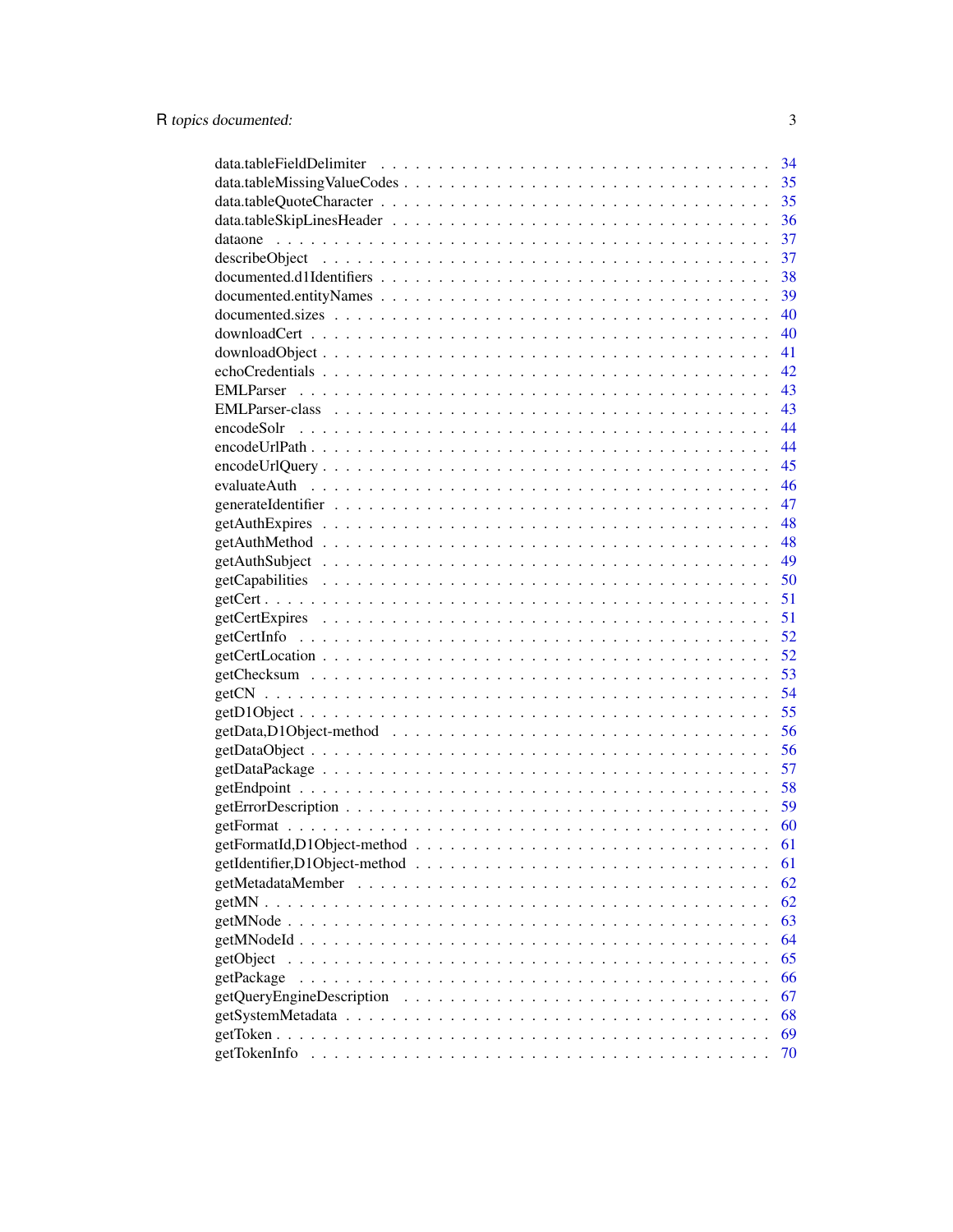<span id="page-3-0"></span>

|       | 70                                                                                                                          |  |
|-------|-----------------------------------------------------------------------------------------------------------------------------|--|
|       | hasReservation<br>71                                                                                                        |  |
|       | 72                                                                                                                          |  |
|       | 73                                                                                                                          |  |
|       | 73<br>$initialize, D1Object-method \dots \dots \dots \dots \dots \dots \dots \dots \dots \dots \dots \dots \dots$           |  |
|       | 74                                                                                                                          |  |
|       | 74                                                                                                                          |  |
|       | 75                                                                                                                          |  |
|       | 76                                                                                                                          |  |
|       | 77<br>listFormats                                                                                                           |  |
|       | 77<br>$listMemberNodes \dots \dots \dots \dots \dots \dots \dots \dots \dots \dots \dots \dots \dots \dots \dots \dots$     |  |
|       | 78<br><i>listNodes</i>                                                                                                      |  |
|       | 79                                                                                                                          |  |
|       | 80<br>$listQuery Engineers \dots \dots \dots \dots \dots \dots \dots \dots \dots \dots \dots \dots \dots \dots \dots \dots$ |  |
|       | 81                                                                                                                          |  |
|       | 82                                                                                                                          |  |
|       | 83                                                                                                                          |  |
|       | 84                                                                                                                          |  |
|       | 85                                                                                                                          |  |
|       | 85                                                                                                                          |  |
|       | 86                                                                                                                          |  |
|       | 86                                                                                                                          |  |
|       | 89                                                                                                                          |  |
|       | 90                                                                                                                          |  |
|       | 90                                                                                                                          |  |
|       | 91                                                                                                                          |  |
|       | 92                                                                                                                          |  |
|       | 92                                                                                                                          |  |
|       | 93                                                                                                                          |  |
|       | 94                                                                                                                          |  |
|       | 94                                                                                                                          |  |
|       | 95                                                                                                                          |  |
|       | 96                                                                                                                          |  |
|       | 97                                                                                                                          |  |
|       | 98                                                                                                                          |  |
| Index | 101                                                                                                                         |  |

AbstractTableDescriber-class

*Base Class for Specific Metadata Parsers*

# Description

Classes that inherit from this class provide the format-specific ways to provide read.csv with parsing instructions.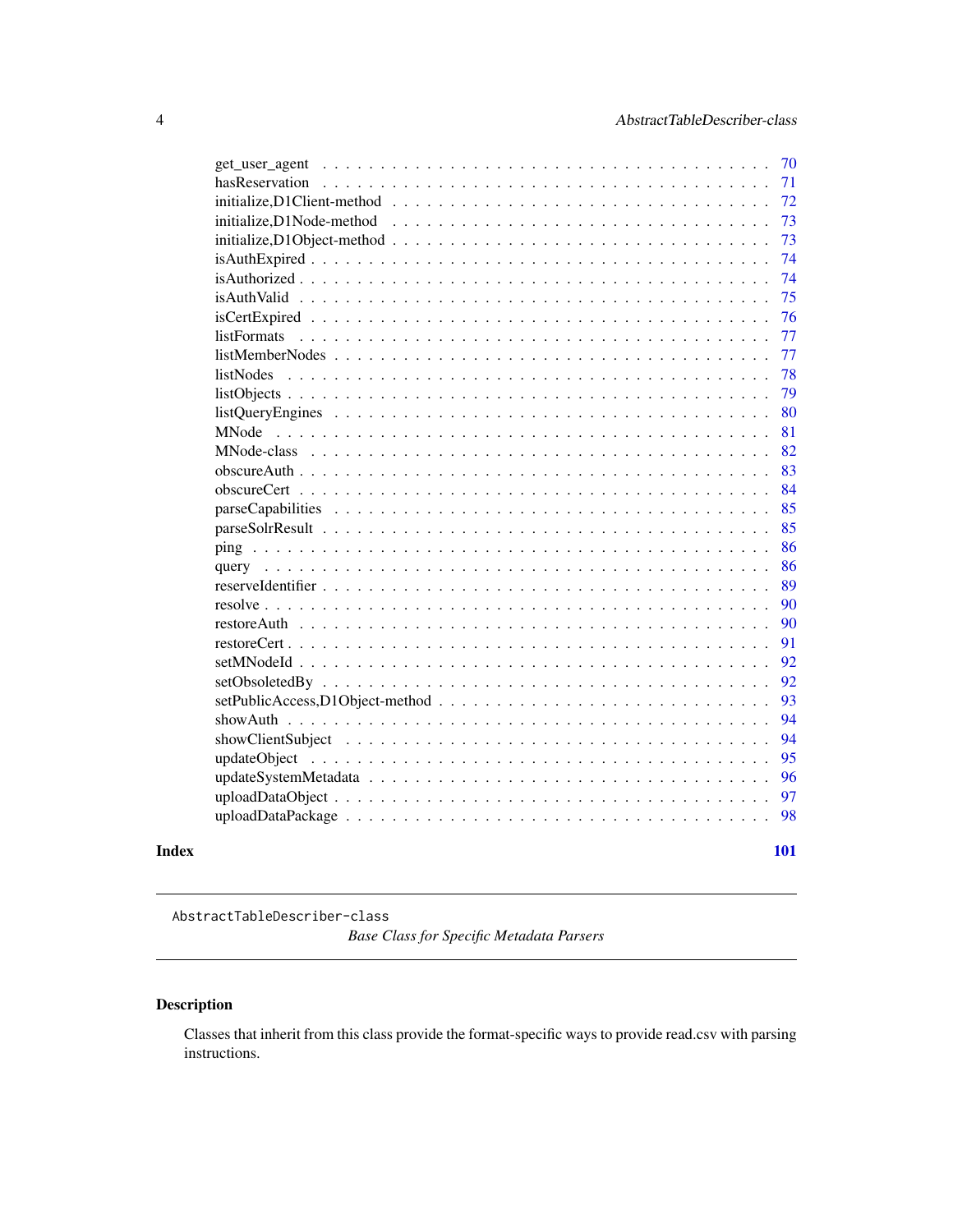#### <span id="page-4-0"></span>Details

This class defines the generic methods metadata parser classes need to implement to allow proper parsing of tabular data objects. Subclasses should: 1. provide method implementations for all generics 2. register the class to the tableDescriber.registry for the formats they claim to parse. 3. provide a 'constructor' method that accepts a D1Object as the first argument - the D1Object will be the metadata object to be parsed

For example, the EMLParser registers itself as a handler for eml v2.0.0 - v2.1.1 with the following.

```
if (!exists("tableDescriber.registry")) tableDescriber.registry <-list() tableDescriber.registry[[
"eml://ecoinformatics.org/eml-2.0.0" ]] <-"EMLParser" tableDescriber.registry[[ "eml://ecoinformatics.org/eml-2.0.1"
]] <-"EMLParser" tableDescriber.registry[[ "eml://ecoinformatics.org/eml-2.1.0" ]]
<-"EMLParser" tableDescriber.registry[[ "eml://ecoinformatics.org/eml-2.1.1" ]] <-"EMLParser"
```
Note that the key in the list is the DataONE formatIdentifier that can be found at "https://cn.dataone.org/cn/v2/formats". Subclass implementers should conform their methods to the behavior defined in the generic.

#### Author(s)

rnahf

addData,DataPackage,D1Object-method *Add a D1Object containing a data object to a DataPackage*

#### Description

The D1Object do is added to the data package x.

# Usage

```
## S4 method for signature 'DataPackage,D1Object'
addData(x, do, mo = as.charAt("NA))
```
#### Arguments

|    | The "DataPackage" to which the data object should be added.                  |
|----|------------------------------------------------------------------------------|
| do | A D10 bject to add to the DataPackage                                        |
| mo | A D1O bject (containing metadata describing "do") to associate with the data |
|    | object.                                                                      |

# Details

If the optional mo parameter is specified, then it is assumed that this DataObject is a metadata object that describes the data object that is being added. The DataObject specified in the mo parameter will also be added to the DataPackage, if it has not already been added. Then the addData function will add a relationship to the resource map that indicates that the metadata object describes the science object, using CiTO, the Citation Typing Ontology, documents and isDocumentedBy relationships.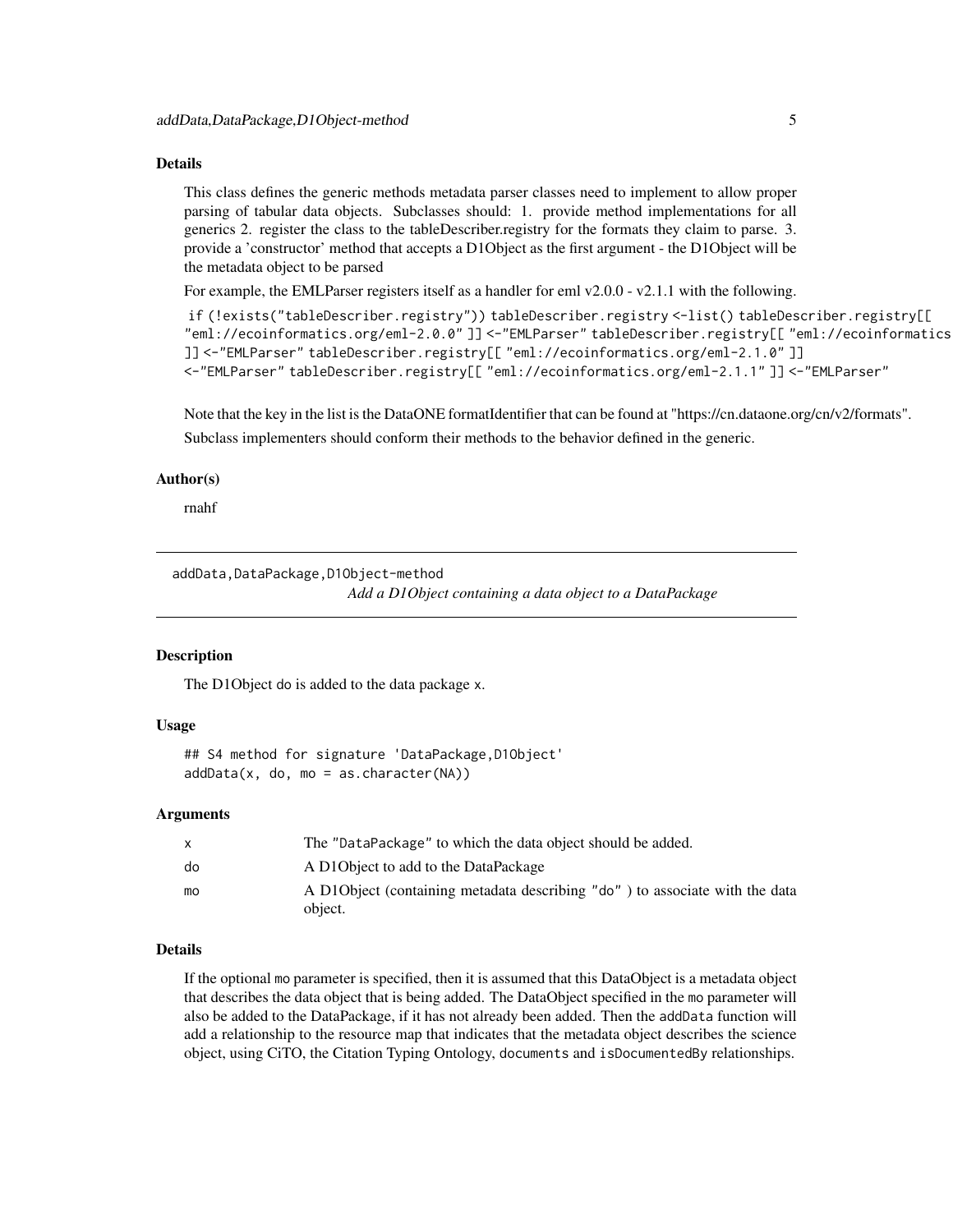6 archives are seen as  $\alpha$  archives archives archives archives archives archives archives archives archives archives archives archives archives archives archives archives archives archives archives archives archives archi

#### Examples

```
## Not run:
library(dataone)
library(datapack)
library(uuid)
dp <- new("DataPackage")
d1c <- D1Client("STAGING", "urn:node:mnStageUCSB2")
# Create metadata object that describes science data
newId <- sprintf("urn:uuid:%s", UUIDgenerate())
csvfile <- system.file("extdata/sample.csv", package="dataone")
sciObj <- new("DataObject", id=newId, format="text/csv",filename=csvfile)
dp \leq - \text{addData}(dp, do = \text{sciObj})
```
## End(Not run)

<span id="page-5-1"></span>archive *Archive an object on a Member Node or Coordinating Node, which hides it from casual searches.*

#### Description

This method provides the ability to archive a data or metadata object on the Member Node provided in the 'mnode' parameter. Archiving removes the object from DataONE search functions, thereby making it more difficult to find without completely removing the object. Archive is intended for objects that should not be used by current researchers, but for which there is a desire to maintain a historical record, such as when journal articles might cite the object. Users can still obtain the contents of archived objects if they have the identifier, but will not discover it through searches.

#### Usage

 $archive(x, \ldots)$ 

## S4 method for signature 'D1Node' archive(x, pid)

#### Arguments

|          | The MNode or CNode instance on which the object will be created |
|----------|-----------------------------------------------------------------|
| $\cdots$ | (Not yet used)                                                  |
| pid      | The identifier of the object to be created                      |

# Details

This operation requires an X.509 certificate to be present in the default location of the file system. This certificate provides authentication credentials from CILogon [https://cilogon.org/?skin=](https://cilogon.org/?skin=DataONE) [DataONE](https://cilogon.org/?skin=DataONE). See [CertificateManager](#page-14-1) for details. For DataONE Version 2.0, an authentication token can also be used for authentication. Also, administrator privilege is required to run archive() on a DataONE Coordinating Node.

<span id="page-5-0"></span>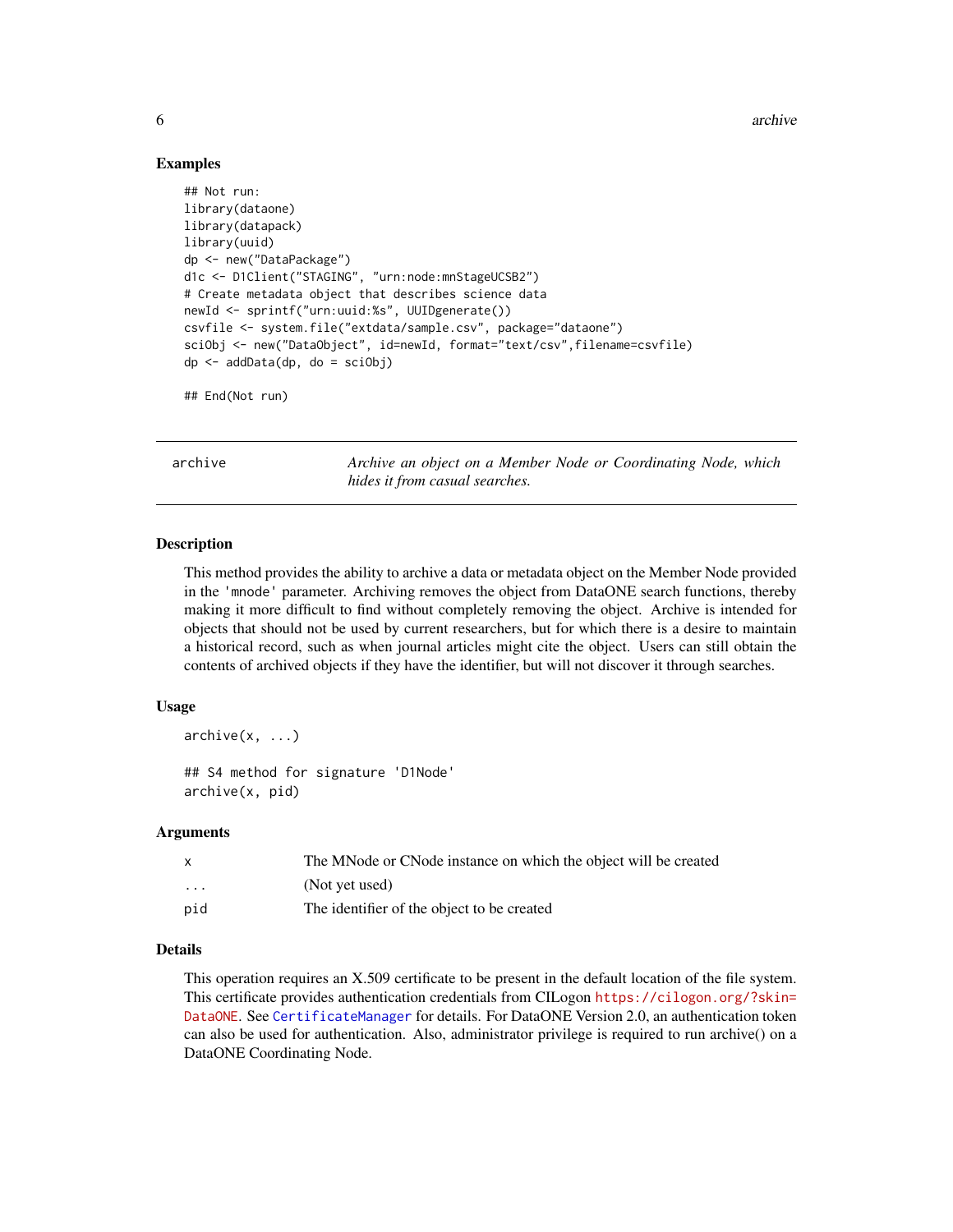#### <span id="page-6-0"></span>asDataFrame 7

# Value

The pid that was archived if successful, otherwise NULL

#### See Also

[D1Node](#page-26-1) class description.

#### Examples

```
## Not run:
library(dataone)
library(uuid)
library(digest)
library(datapack)
# First create a new object
cn <- CNode("STAGING")
mn <- getMNode(cn, "urn:node:mnStageUCSB2")
testdf <- data.frame(x=1:10,y=11:20)
csvfile <- paste(tempfile(), ".csv", sep="")
write.csv(testdf, csvfile, row.names=FALSE)
\dontrun{
newid <- generateIdentifier(mn, "UUID")
}
# Create an identifier manually
newid <- paste("urn:uuid:", UUIDgenerate(), sep="")
format <- "text/csv"
size <- file.info(csvfile)$size
sha1 <- digest(csvfile, algo="sha1", serialize=FALSE, file=TRUE)
sysmeta <- new("SystemMetadata", identifier=newid, formatId=format, size=size, checksum=sha1)
sysmeta <- addAccessRule(sysmeta, "public", "read")
# Create (upload) the object to DataONE (requires authentication)
\dontrun{
create(mn, newid, csvfile, sysmeta)
# Now for demonstration purposes, archive the object
# Archive the object (requires authentication)
archivedId <- archive(mn, newid)
}
## End(Not run)
```
<span id="page-6-1"></span>asDataFrame *return the D1Object data as a data.frame.*

#### **Description**

This method uses the provided metadata reference object for instructions on how to parse the data table (which parameters to set) 'reference' is the metadata D1Object that gives instruction on how to read the data into the dataFrame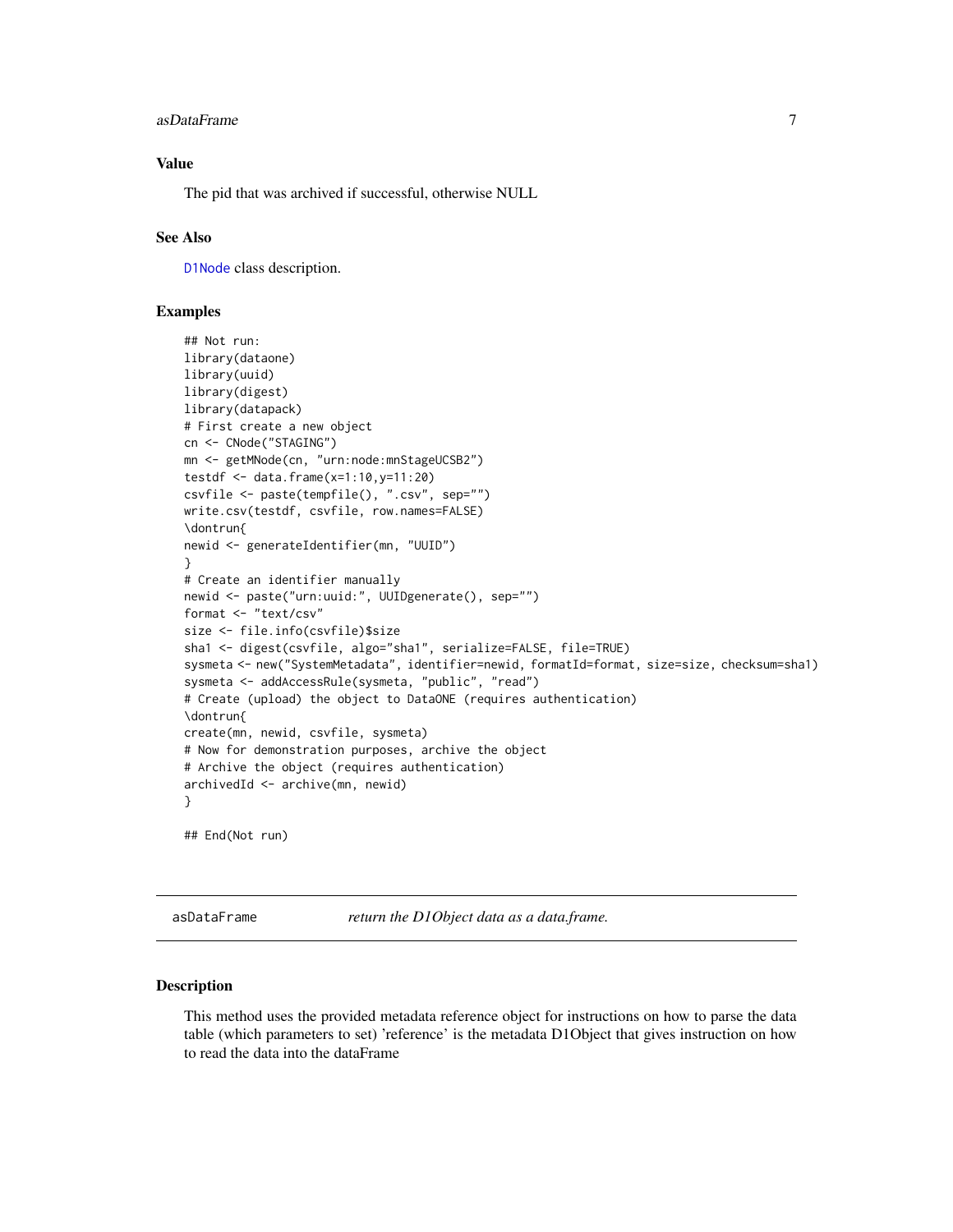# Usage

```
asDataFrame(x, reference, ...)
## S4 method for signature 'D1Object,D1Object'
asDataFrame(x, reference, ...)
## S4 method for signature 'D1Object,AbstractTableDescriber'
asDataFrame(x, reference, ...)
```
# Arguments

| х         | A D10bject                |
|-----------|---------------------------|
| reference | A reference to a D1Object |
| .         | (Additional parameters)   |

<span id="page-7-1"></span>AuthenticationManager *Create an AuthenticationManager object*

# Description

Construct an instance of AuthenticationManager to provide mechanisms to load, verify, and display DataONE authentication information.

# Usage

```
AuthenticationManager(...)
```
## S4 method for signature 'ANY' AuthenticationManager()

# Arguments

```
... (Not yet used)
```
# Value

the AuthenticationManager object

<span id="page-7-0"></span>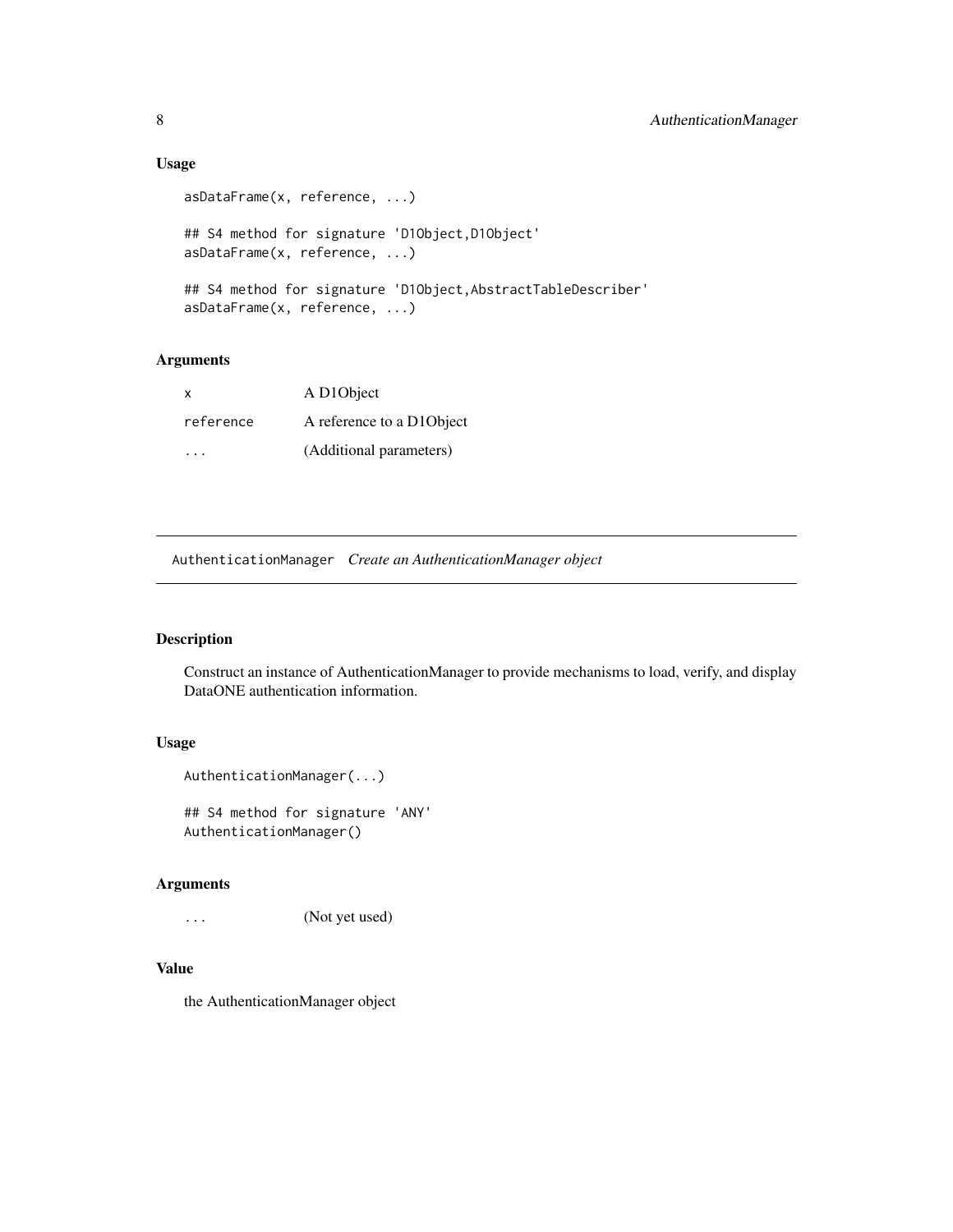<span id="page-8-0"></span>AuthenticationManager-class

*Manage DataONE authentication.*

#### **Description**

AuthenticationManager provides mechanisms to validate DataONE authentication, when either a DataONE authentication token or X.509 Certificate is used.

#### Details

Understanding how your identity is managed is important for working with DataONE, especially to avoid unexpected results. For example, depending your authorization status, searches may return only public records, or the full set of public and private records. Object and package retrievals might fail if some or all of the objects being retrieved are private. Creating or updating objects on DataONE nodes and reserving identifiers might fail if your authorization credentials are missing or expired.

DataONE version 1.0 identifies you using CILogon-provided x509 certificates. DataONE has partnered with CILogon to provide a widely-accessible certificate issuing mechanism that allows DataONE users to use existing trusted institutional and public accounts.

DataONE version 2.0 provides an addition authentication mechanism known as authentication tokens. For information about tokens and instructions for generating a token for use with the dataone R package, view the overview document by entering the command: 'vignette("dataone-overview")'. DataONE authentication tokens can be obtained by signing in to your DataONE account at https://search.dataone.org.

CILogon recognizes many identity providers, including many universities as well as Google, so most times users new to DataONE can get certificates using one of their existing accounts. For more information about the CILogon service, see <https://cilogon.org/?skin=DataONE> .

#### **Slots**

obscured Value of type "character" Is authentication disabled (obscured)?

#### **Methods**

- [AuthenticationManager](#page-7-1): Create an AuthenticationManager object.
- [isAuthValid](#page-74-1): Verify authentication for a member node.
- [getToken](#page-68-1): Get the value of the DataONE Authentication Token, if one exists.
- [getCert](#page-50-1): Get the DataONE X.509 Certificate location.
- [getAuthMethod](#page-47-1): Get the current valid authentication mechanism.
- [getAuthSubject](#page-48-1): Get the authentication subject.
- [getAuthExpires](#page-47-2): Get the expiration date of the current authentication method.
- [isAuthExpired](#page-73-1): Check if the currently valid authentication method has reached the expiration time.
- [obscureAuth](#page-82-1): Temporarily disable DataONE authentication.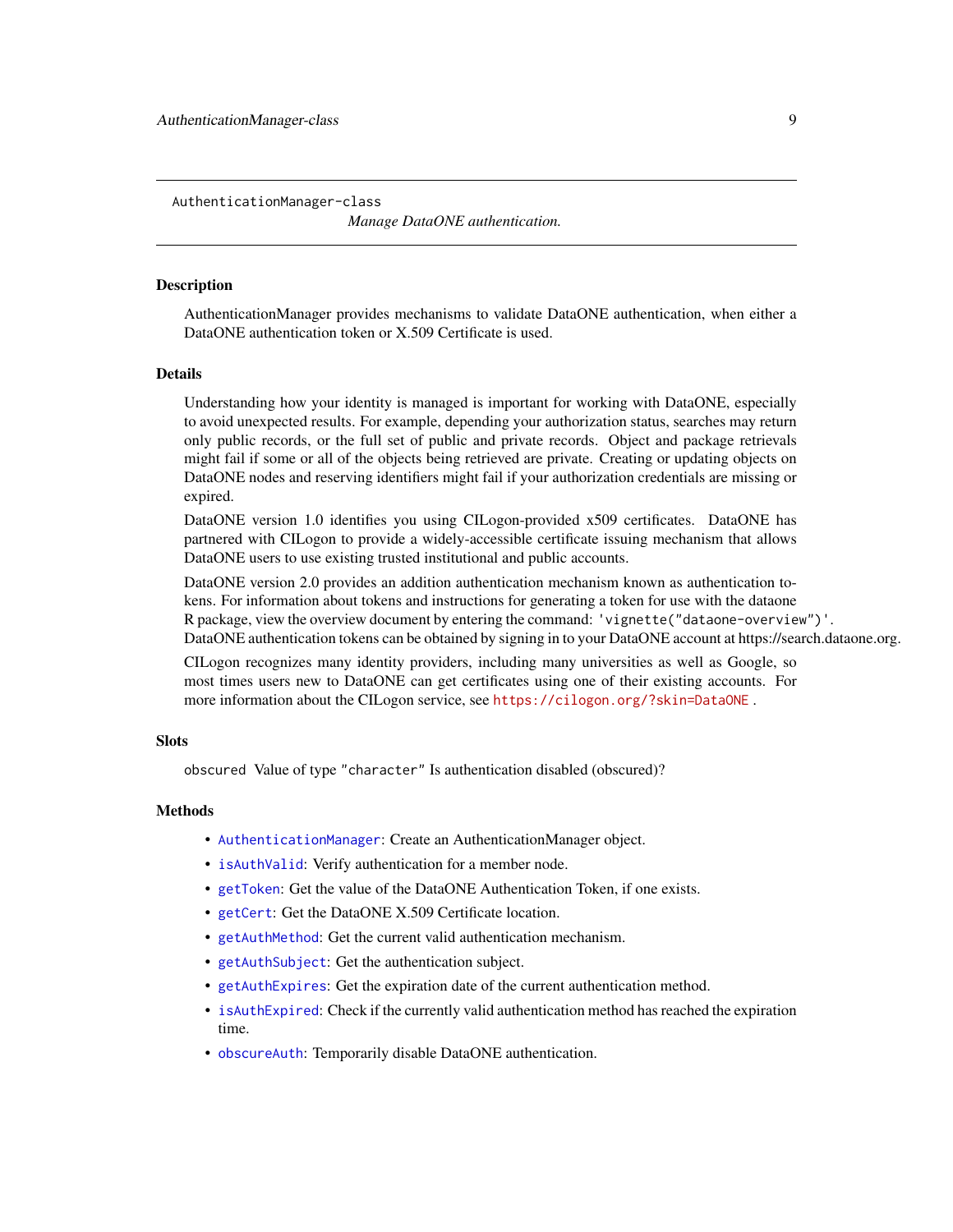- [restoreAuth](#page-89-1): Restore authentication (after being disabled with obscureAuth).
- [showAuth](#page-93-1): Display all authentication information.
- [getTokenInfo](#page-69-1): Display all authentication token information.
- [getCertInfo](#page-51-1): Display all X.509 certificate information.

# See Also

[dataone](#page-36-1) package description.

#### auth\_delete *DELETE a resource with authenticated credentials.*

# Description

DELETE data at a URL using an HTTP DELETE request using authentication credentials provided in a client certificate. Authenticated access depends on the suggested openssl package. If the openssl package is not installed, then the request fails.

#### Usage

auth\_delete(url, encode = "multipart", body = as.list(NA), node)

#### Arguments

| url    | The URL to be accessed via authenticated DELETE                          |
|--------|--------------------------------------------------------------------------|
| encode | the type of encoding to use for the DELETE body, defaults to 'multipart' |
| body   | a list of data to be included in the body of the DELETE request          |
| node   | The D1Node object that the request will be made to.                      |

#### Value

the HTTP response from the request

<span id="page-9-0"></span>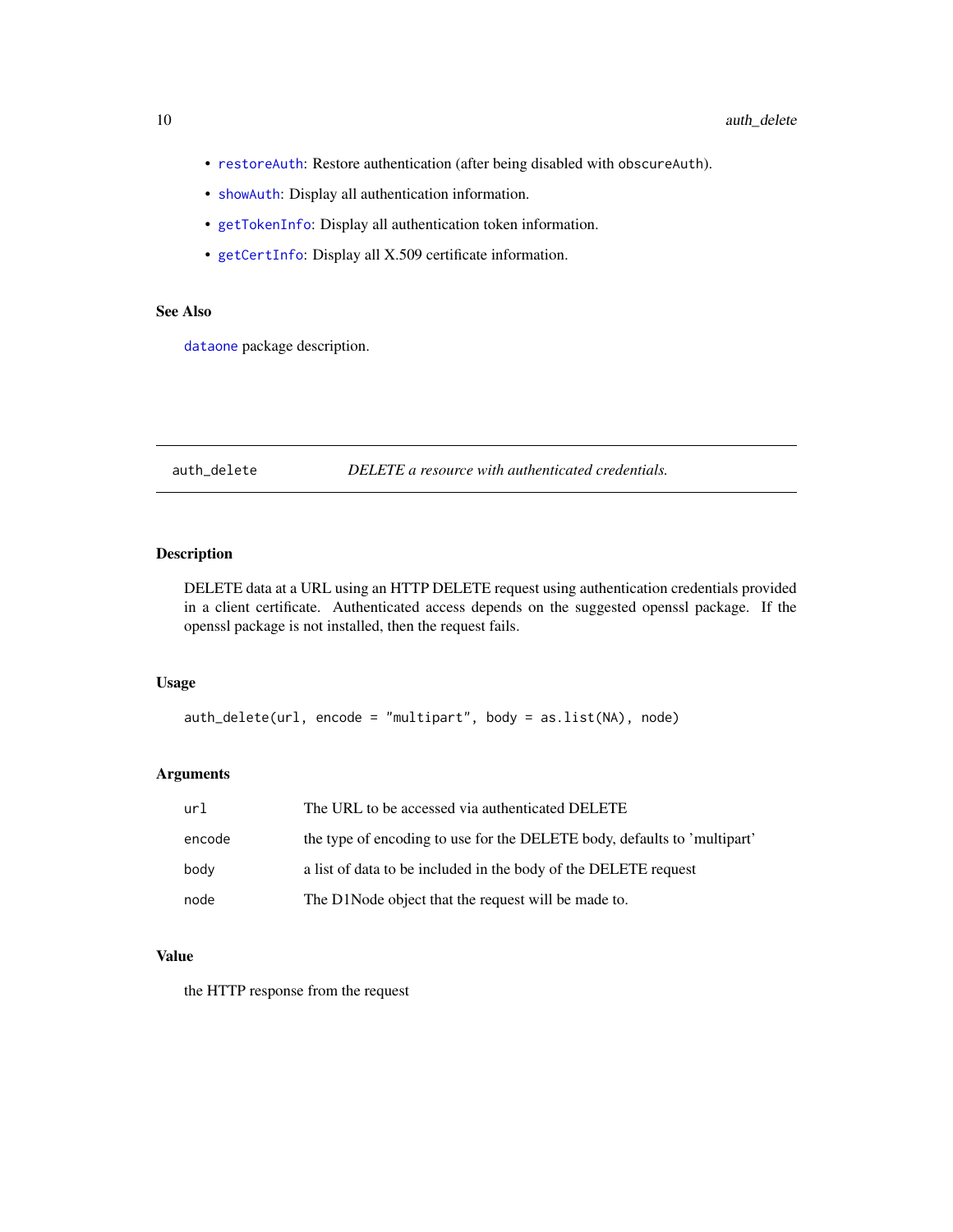<span id="page-10-0"></span>

#### Description

Retrieve the data at a URL using an HTTP GET request using authentication credentials provided in a client certificate. Authenticated access depends on the suggested openssl package. If the openssl package is not installed, then the request falls back to an unauthenticated request, which may fail due to insufficient permissions. Configuration options for httr/RCurl can be passed using the normal config() mechanisms to generate a config option. Use httr\_options() to see a complete list of available options.

#### Usage

 $auth\_get(url, nconfig = config(), node, path = NULL)$ 

#### Arguments

| url     | The URL to be accessed via authenticated GET.                      |
|---------|--------------------------------------------------------------------|
| nconfig | HTTP configuration options as used by curl, defaults to empty list |
| node    | The D1Node object that the request will be made to.                |
| path    | Path to a file to write object to                                  |

#### Value

the response object from the method

| auth head | Send a http HEAD request for a resource with authenticated creden- |
|-----------|--------------------------------------------------------------------|
|           | tials if available.                                                |

#### Description

Retrieve http header information for a URL using an HTTP HEAD request using authentication credentials provided in a client certificate or token. Authenticated access depends on the suggested openssl package. If the openssl package is not installed, then the request falls back to an unauthenticated request, which may fail due to insufficient permissions. Configuration options for httr/RCurl can be passed using the normal config() mechanisms to generate a config option. Use httr\_options() to see a complete list of available options. Note: The HEAD method is identical to GET except that the server MUST NOT return a message-body in the response.

#### Usage

auth\_head(url, nconfig = config(), node)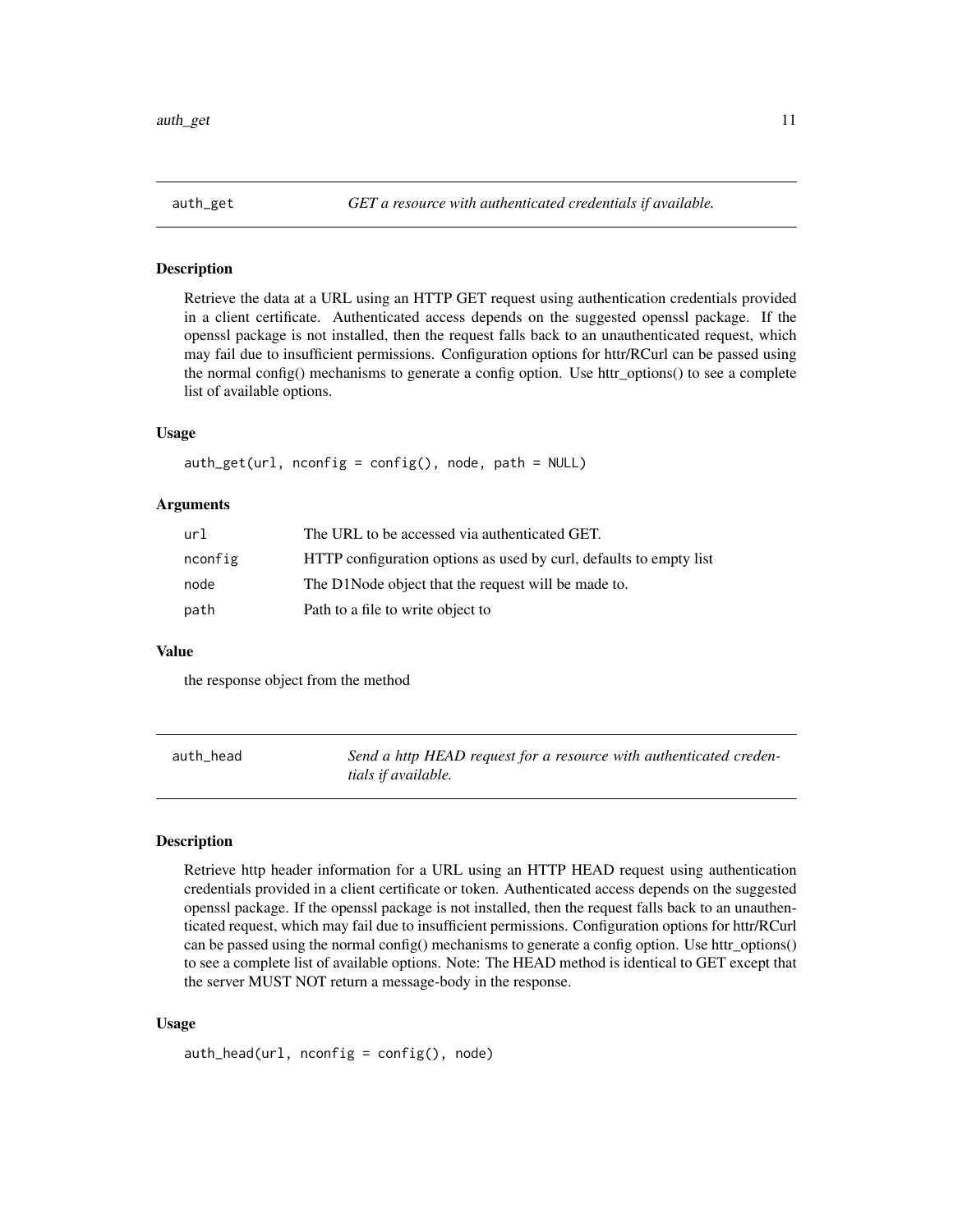# <span id="page-11-0"></span>Arguments

| url     | The URL to be accessed via authenticated HEAD.                     |
|---------|--------------------------------------------------------------------|
| nconfig | HTTP configuration options as used by curl, defaults to empty list |
| node    | The D1Node object that the request will be made to.                |

### Value

the response object from the method

auth\_post *POST a resource with authenticated credentials.*

# Description

POST data to a URL using an HTTP POST request using authentication credentials provided in a client certificate. Authenticated access depends on the suggested openssl package. If the openssl package is not installed, then the request fails.

# Usage

auth\_post(url, encode = "multipart", body = as.list(NA), node)

# Arguments

| url    | The URL to be accessed via authenticated POST                          |
|--------|------------------------------------------------------------------------|
| encode | the type of encoding to use for the POST body, defaults to 'multipart' |
| body   | a list of data to be included in the body of the POST request          |
| node   | The D1Node object that the request will be made to.                    |

# Value

the HTTP response from the request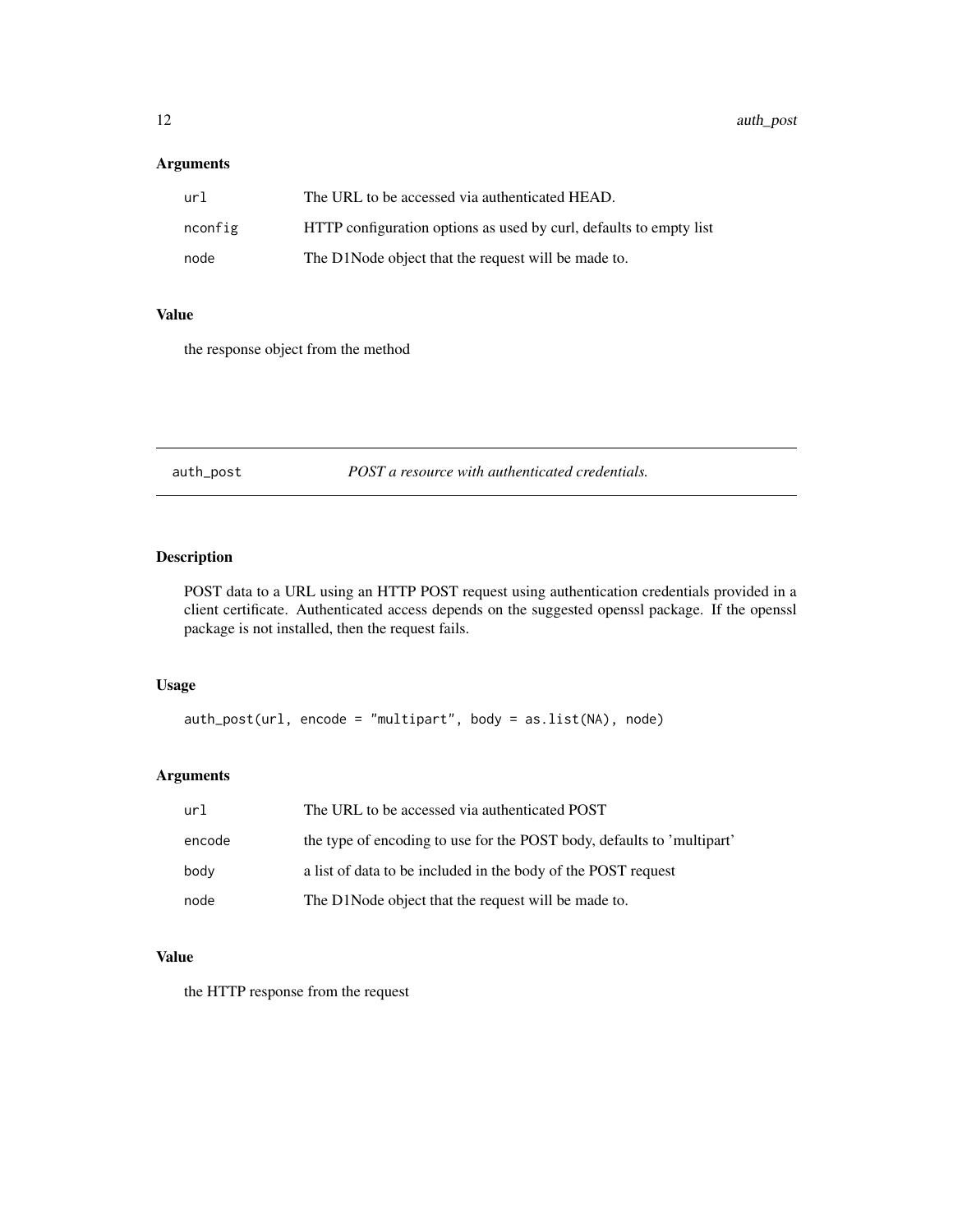<span id="page-12-0"></span>

# Description

PUT data to a URL using an HTTP PUT request using authentication credentials provided in a client certificate. Authenticated access depends on the suggested openssl package. If the openssl package is not installed, then the request fails.

#### Usage

```
auth_put(url, encode = "multipart", body = as.list(NA), node)
```
# Arguments

| url    | The URL to be accessed via authenticated PUT                          |
|--------|-----------------------------------------------------------------------|
| encode | the type of encoding to use for the PUT body, defaults to 'multipart' |
| body   | a list of data to be included in the body of the PUT request          |
| node   | The D1Node object that the request will be made to.                   |

# Value

the HTTP response from the request

auth\_put\_post\_delete *POST, PUT, or DELETE a resource with authenticated credentials.*

#### Description

POST, PUT, or DELETE data to a URL using an HTTP request using authentication credentials provided in a client authentication, either via authentication token or certificate. If the user does not have a valid token or certificate, request fails.

#### Usage

```
auth_put_post_delete(
 method,
 url,
  encode = "multipart",
 body = as.list(NA),node
)
```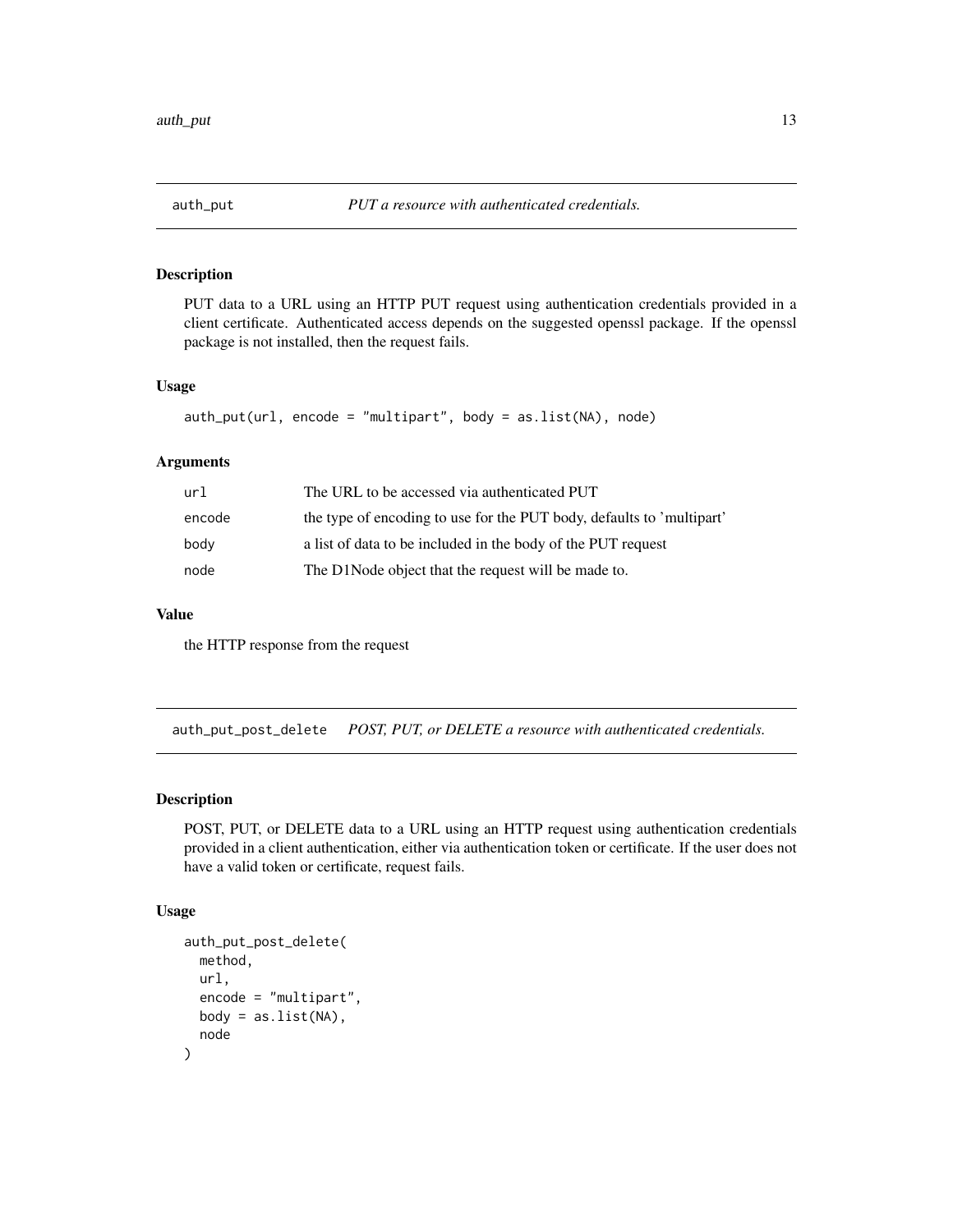#### <span id="page-13-0"></span>Arguments

| method | a string indicating which HTTP method to use (post, put, or delete)   |
|--------|-----------------------------------------------------------------------|
| url    | The URL to be accessed via authenticated PUT                          |
| encode | the type of encoding to use for the PUT body, defaults to 'multipart' |
| body   | a list of data to be included in the body of the PUT request          |
| node   | The D1Node object that the request will be made to.                   |

### Value

the response object from the method

canRead,D1Object-method

*Test whether the provided subject can read an object.*

# Description

Using the AccessPolicy, tests whether the subject has read permission for the object. This method is meant work prior to submission to a repository, and will show the permissions that would be enforced by the repository on submission. Currently it only uses the AccessPolicy to determine who can read (and not the rightsHolder field, which always can read an object). If an object has been granted read access by the special "public" subject, then all subjects have read access.

### Usage

```
## S4 method for signature 'D1Object'
canRead(x, subject)
```
#### Arguments

|         | D10bject                                                              |
|---------|-----------------------------------------------------------------------|
| subject | : the subject name of the person/system to check for read permissions |

#### Details

The subject name used in both the AccessPolicy and in the 'subject' argument to this method is a string value, but is generally formatted as an X.509 name formatted according to RFC 2253.

# Value

logical TRUE if the subject has read permission, or FALSE otherwise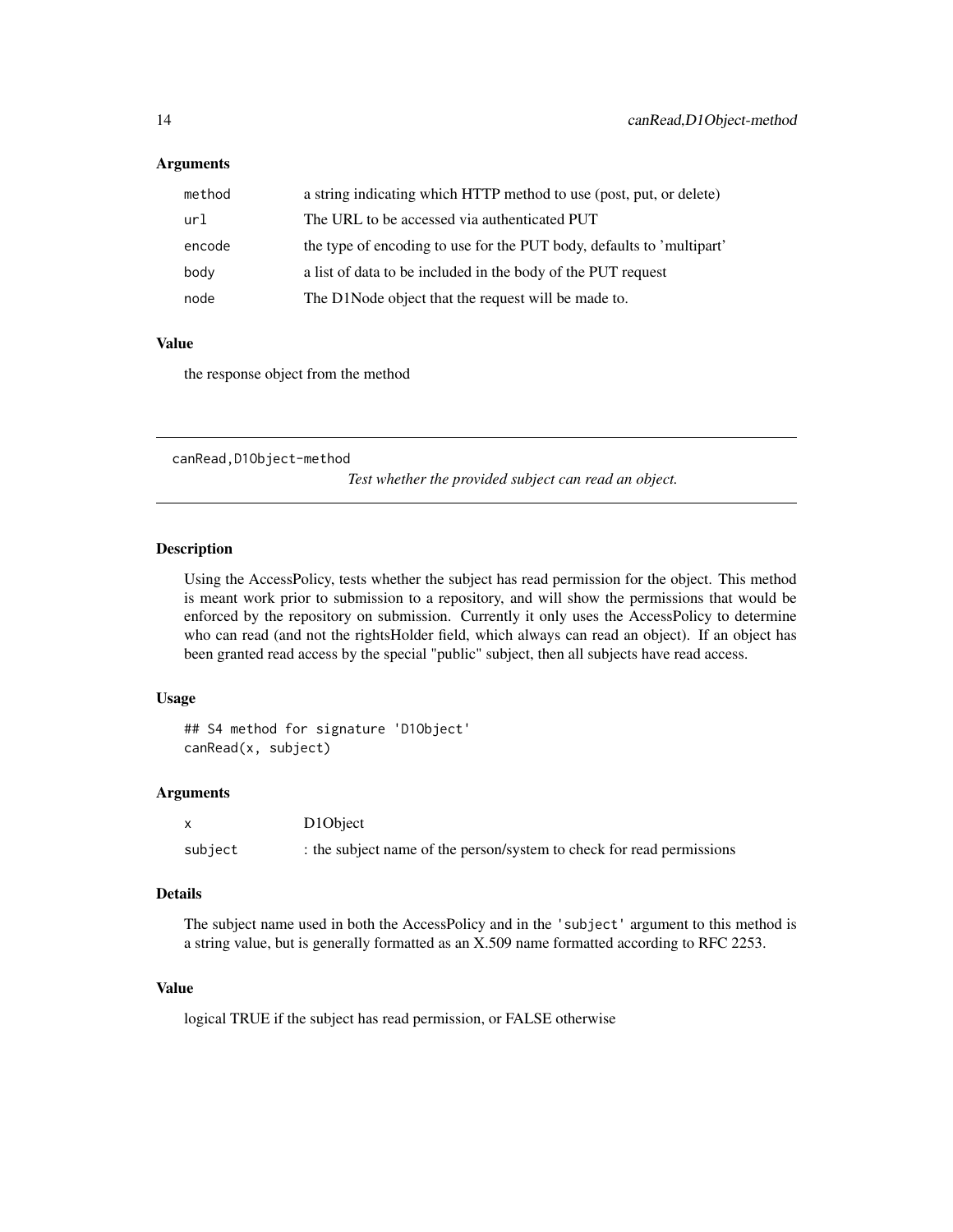<span id="page-14-1"></span><span id="page-14-0"></span>CertificateManager *Create a CertificateManager object*

#### Description

Construct an instance of CertficateManager to provide mechanisms to obtain, load, verify, and display X509 certificates. If the 'location' field is provided, then that location is interpreted as the fully qualified path to a certificate on the local filesystem, and the default locations will not be searched. If 'location' is missing, then the default Globus Grid Security Infrastructure (GSI) location is searched, which is '/tmp/x509up\_u\${UID}' on Unix or '\${tmpdir}/x509up\_u\${UID}' on Windows or '\${tmpdir}/x509up\_u\${user.name}' if '\${UID}' is not defined.

#### Usage

```
CertificateManager(...)
```
## S4 method for signature 'ANY' CertificateManager()

#### Arguments

(Not yet used)

#### Value

the CertificateManager object

CertificateManager-class

*CertficateManager provides mechanisms to obtain, load, verify, and display X509 certificates.*

#### **Description**

CertficateManager provides management functions for X.509 certificates that are used to authenticate connections to DataONE nodes over SSL. The X.509 certificates are issued by a recognized Certificate Authority, typically CILogon, and include fields that provide information about the authenticated party, including the distinguished name of the subject, the dates of validity of the certificate, and other information needed for authorization decisions. Certificate validity is determined by examining the validity of the certificate signatures for each certificate in a chain leading to a trusted root certificate. Within DataONE, the current trusted root certificate authorities are CILogon and DataONE itself.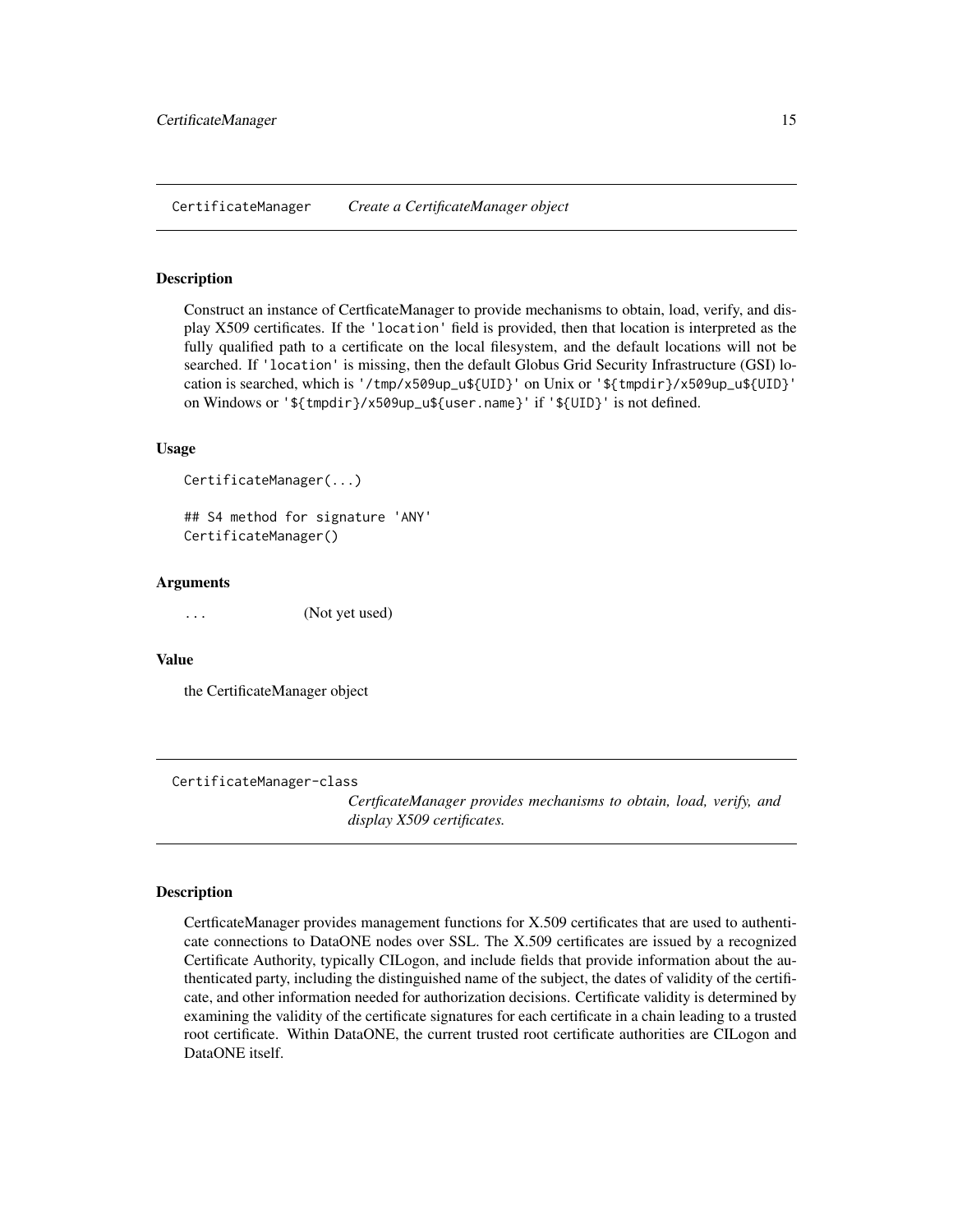#### Details

Understanding how your identity is managed is important for working with DataONE, especially to avoid unexpected results. For example, depending your authorization status, searches may or may return only public records, or the full set of public and private records. Object and package retrievals might fail if some or all of the objects being retrieved are private. Creating or updating objects on DataONE nodes and reserving identifiers reservations might fail if your authorization certificate is missing or expired.

DataONE identifies you using CILogon-provided x509 certificates. DataONE has partnered with CILogon to provide a widely-accessible certificate issuing mechanism that allows DataONE users to use existing trusted institutional and public accounts.

CILogon recognizes many identity providers, including many universities as well as Google, so most times users new to DataONE can get certificates using one of their existing accounts. For more information about the CILogon service, see "https://cilogon.org/?skin=DataONE" .

X509 Certificates differ from typical username-password login schemes in that certificates can be used by more than one application, which is very useful when using more than one DataONEenabled application. The certificates CILogon issues for DataONE are so-called "short-lived" certificates that currently expire 18 hours from the time of issuing. Typically you will want to download a fresh certificate the first time you interact with DataONE each day.

#### Slots

location value of type "character", containing a path to a custom certificate location

obscuredpath value of type "character", containing the path used to temporarily obscure a certificate

#### **Methods**

- [CertificateManager](#page-14-1): Create a CertificateManager object.
- [getCertLocation](#page-51-2): Get the file path on disk of the client certificate file.
- [showClientSubject](#page-93-2): Get DataONE Identity as Stored in the CILogon Certificate.
- [isCertExpired](#page-75-1): Determine if an X.509 certificate has expired.
- [getCertExpires](#page-50-2): Show the date and time when an X.509 certificate expires.
- [downloadCert](#page-39-1): Open the CILogon Certificate download page in the default browser.
- [obscureCert](#page-83-1): Obscure the CILogon Client Certificate.
- [restoreCert](#page-90-1): Restore the CILogon client certificate by renaming it to its original location

#### Author(s)

Matthew Jones, Rob Nahf

#### See Also

[dataone](#page-36-1) package description.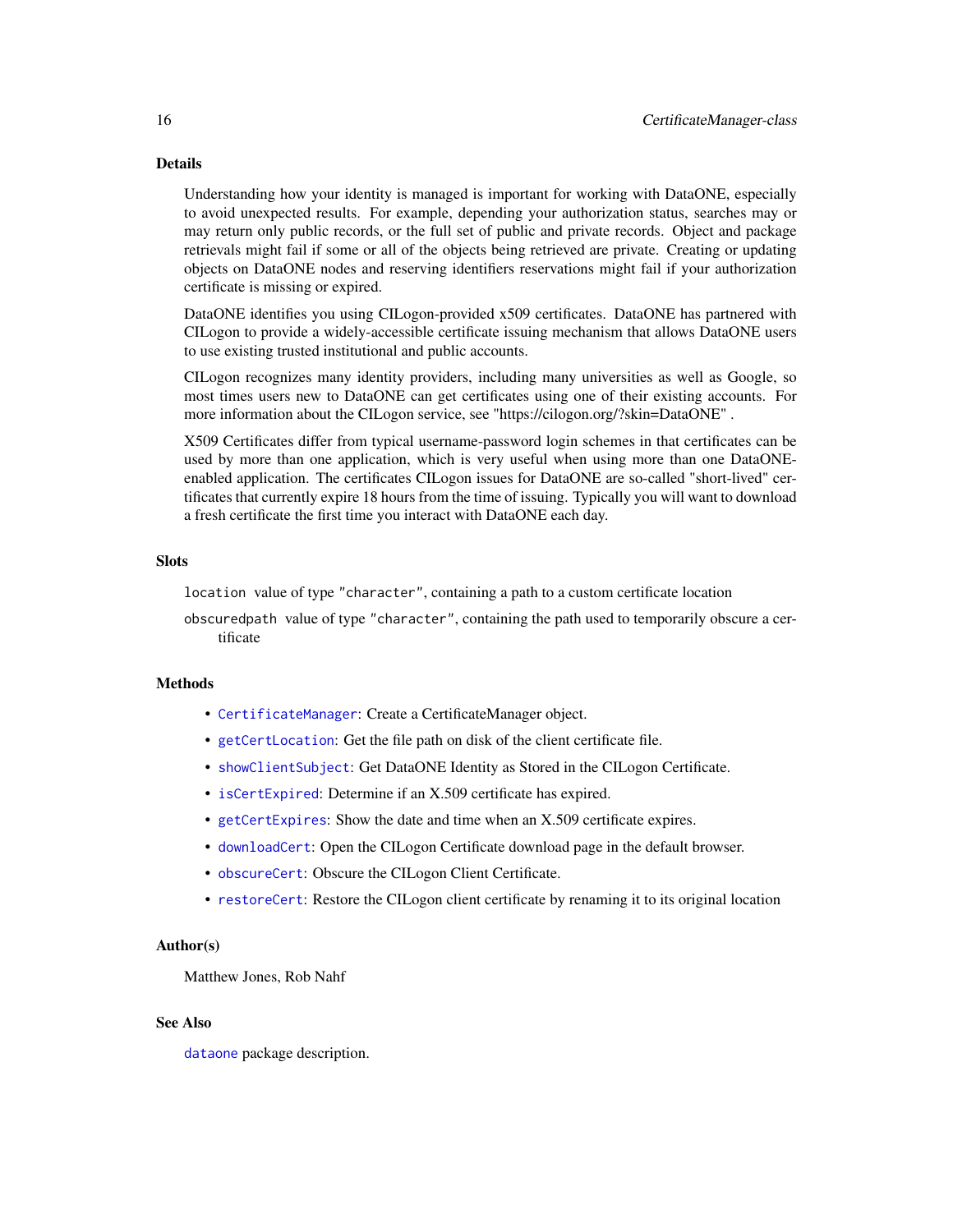#### <span id="page-16-0"></span> $CNode$  17

# Examples

```
## Not run:
cm <- suppressWarnings(CertificateManager())
cert <- getCertLocation(cm)
subject <- showClientSubject(cm)
expires <- getCertExpires(cm)
isExpired <- isCertExpired(cm)
cm <- obscureCert(cm)
cm <- restoreCert(cm)
```
## End(Not run)

<span id="page-16-1"></span>CNode *Create a CNode object.*

# Description

Create a CNode object.

#### Usage

 $CNode(x, \ldots)$ 

## S4 method for signature 'ANY' CNode()

## S4 method for signature 'character' CNode(x)

# Arguments

|   | The label for the DataONE environment to be using ('PROD','STAGING', 'STAG- |
|---|-----------------------------------------------------------------------------|
|   | ING2,'SANDBOX', 'SANDBOX2','DEV', 'DEV2')                                   |
| . | (not yet used)                                                              |

# Details

For an explanation of DataONE Coordinating Nodes, see the section *"DataONE Environments"* in the overview vignette by entering the R command: vignette("dataone-overview").

## Value

the CNode object representing the DataONE environment

# See Also

[CNode](#page-17-1) class description.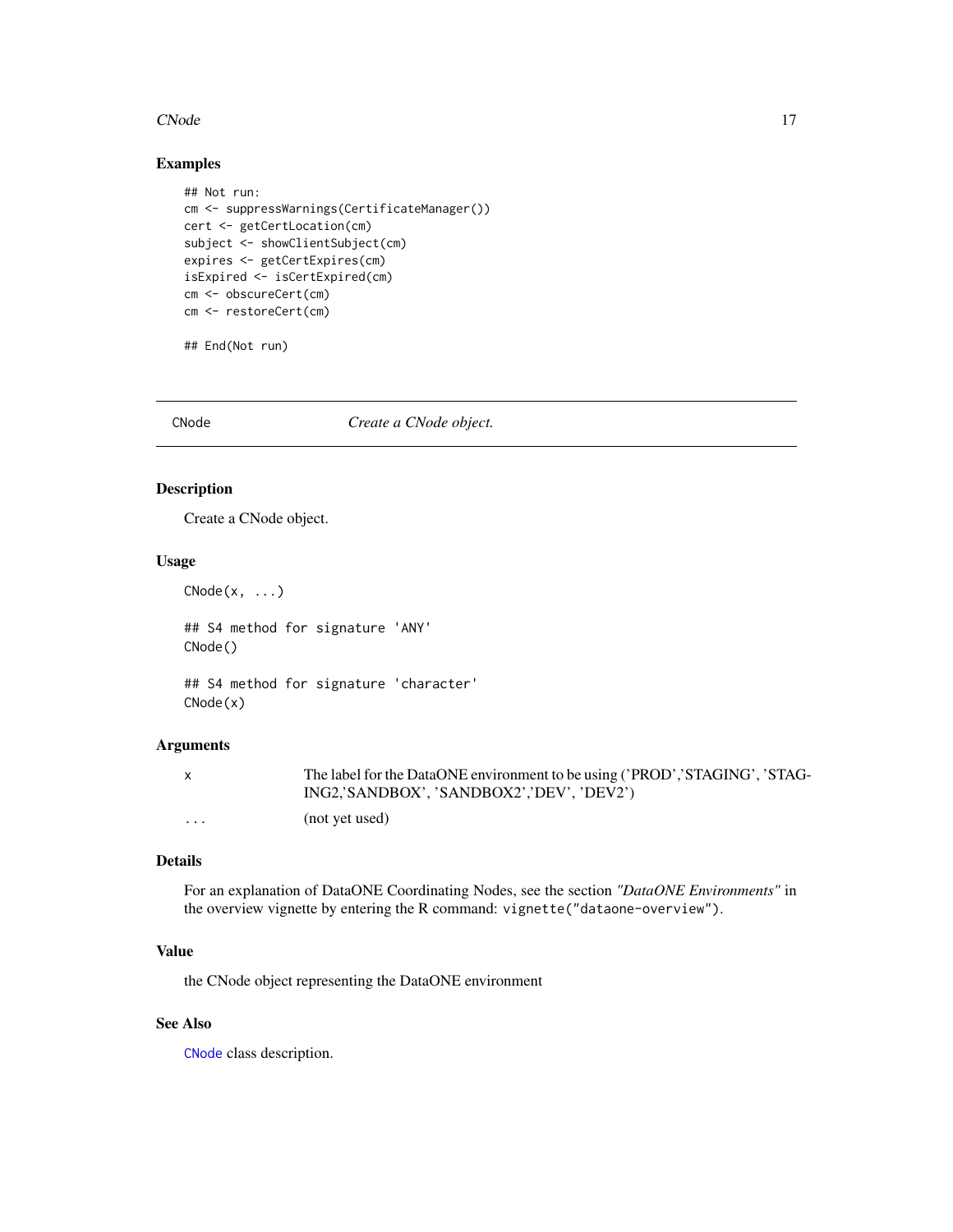#### Examples

```
## Not run:
cn <- CNode("PROD")
## End(Not run)
```
<span id="page-17-1"></span>CNode-class *Provides R API to DataONE Coordinating Node services.*

#### Description

The CNode class provides methods that interact with a DataONE Coordinating Node.

#### **Slots**

endpoint A character vector containing URL service endpoint for the Coordinating Node services A data.frame containing the supported service tiers for a CN serviceUrls A data.frame contains URL endpoints for certain services

#### Methods

- [CNode](#page-16-1): Construct a CNode object.
- [listFormats](#page-76-1): List all object formats registered in DataONE.
- [getFormat](#page-59-1): Get information for a single DataONE object format
- [getChecksum](#page-52-1): Get the checksum for the data object associated with the specified pid.
- [listNodes](#page-77-1): Get the list of nodes associated with a CN.
- [reserveIdentifier](#page-88-1): Reserve a identifier that is unique in the DataONE network.
- [hasReservation](#page-70-1): Checks to determine if the supplied subject is the owner of the reservation of id.
- [setObsoletedBy](#page-91-1): Set a pid as being obsoleted by another pid
- [getObject](#page-64-1): Get the bytes associated with an object on this Coordinating Node.
- [getSystemMetadata](#page-67-1): Get the bytes associated with an object on this Coordinating Node.
- [describeObject](#page-36-2): Get a list of coordinating nodes holding a given pid.
- [resolve](#page-89-2): Get a list of coordinating nodes holding a given pid.
- [getMNode](#page-62-1): Get a reference to a node based on its identifier.
- [echoCredentials](#page-41-1): Echo the credentials used to make the call.
- [isAuthorized](#page-73-2): Check if an action is authorized for the specified identifier.

# See Also

[dataone](#page-36-1) package description.

<span id="page-17-0"></span>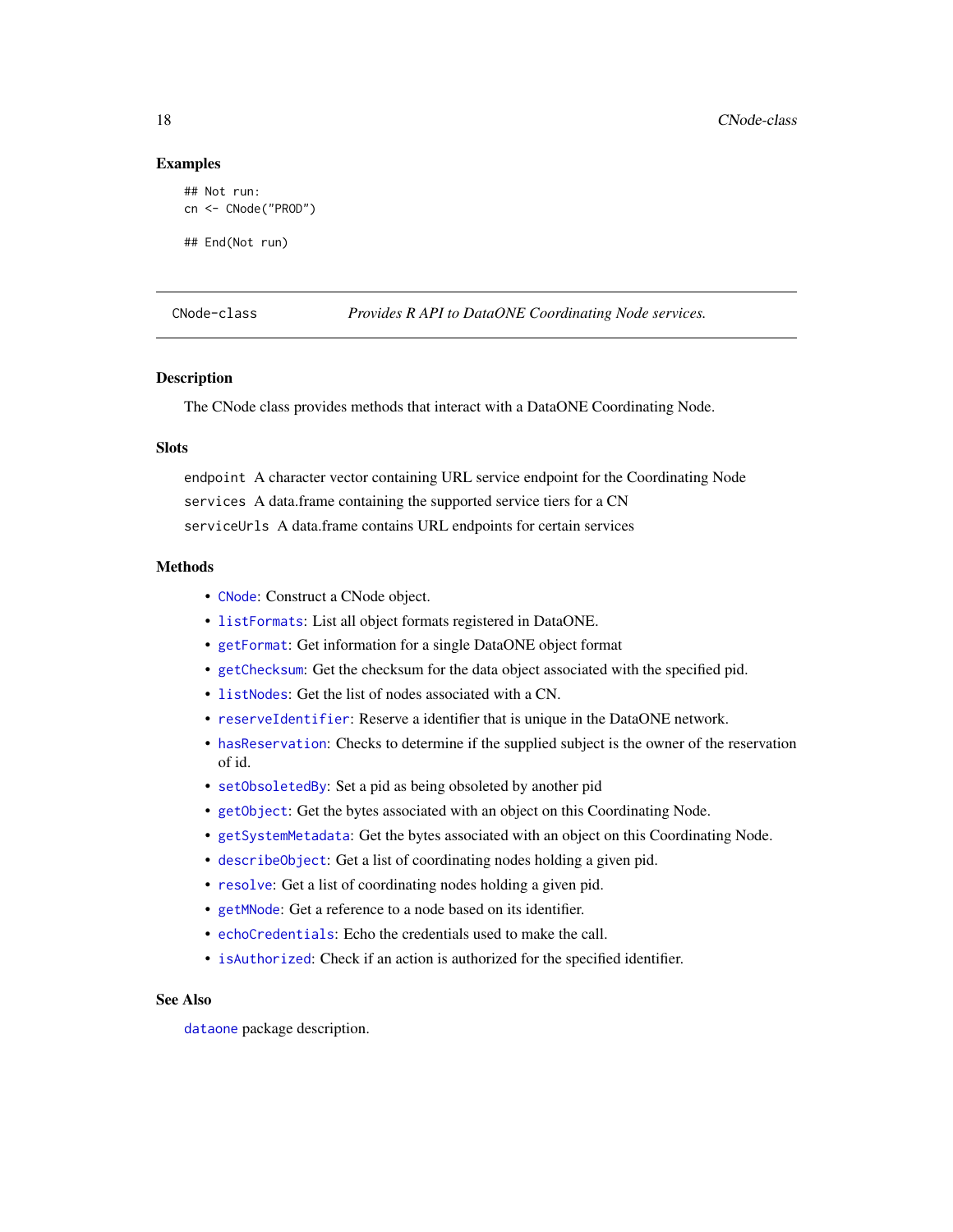<span id="page-18-1"></span><span id="page-18-0"></span>

# Description

Convert a DataFrame to Standard CSV.

#### Usage

convert.csv(x, ...)

## S4 method for signature 'D1Client' convert.csv(x, df, ...)

# Arguments

| $\mathsf{x}$ | A D1Client object                     |
|--------------|---------------------------------------|
| .            | additional params passed to write.csv |
| df           | the dataFrame                         |

# Value

the dataframe serialized as a .csv

# See Also

[D1Client](#page-23-1) class description.

# Examples

```
## Not run:
d1c <- D1Client("STAGING", "urn:node:mnStageUCSB2")
testdf <- data.frame(x=1:10,y=11:20)
sdf <- convert.csv(d1c, testdf)
```
## End(Not run)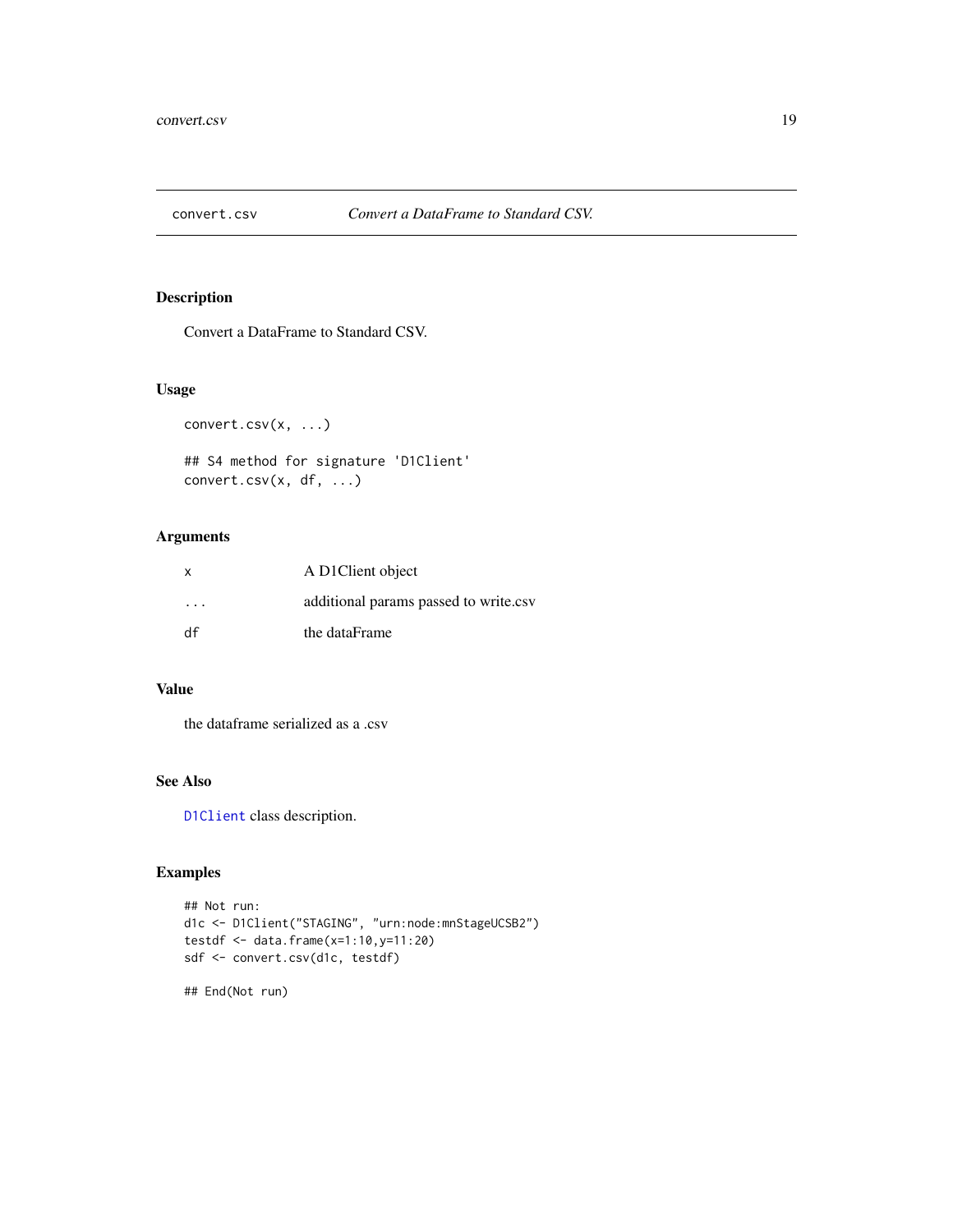<span id="page-19-0"></span>

#### Description

Create the Object in the DataONE System

#### Usage

```
createD1Object(x, d1Object, ...)
```

```
## S4 method for signature 'D1Client,D1Object'
createD1Object(x, d1Object)
```
#### Arguments

| $\mathsf{x}$ | : D1Client                                |
|--------------|-------------------------------------------|
| d10bject     | A D10 bject instance to upload to DataONE |
| $\cdot$      | (not yet used)                            |

#### Value

TRUE if the object was successfully uploaded, FALSE if not.

# Examples

```
## Not run:
library(dataone)
library(uuid)
d1c <- D1Client("STAGING", "urn:node:mnStageUCSB2")
data <- readLines(system.file("extdata/strix-pacific-northwest.xml", package="dataone"))
dataRaw <- charToRaw(paste(data, collapse="\n"))
newid <- sprintf("urn:node:%s", UUIDgenerate())
d1o <- new("D1Object", id=newid, data=dataRaw, format="text/plain")
d1o <- setPublicAccess(d1o)
# Upload the object to DataONE (requires authentication)
uploaded <- createD1Object(d1c, d1o)
```
## End(Not run)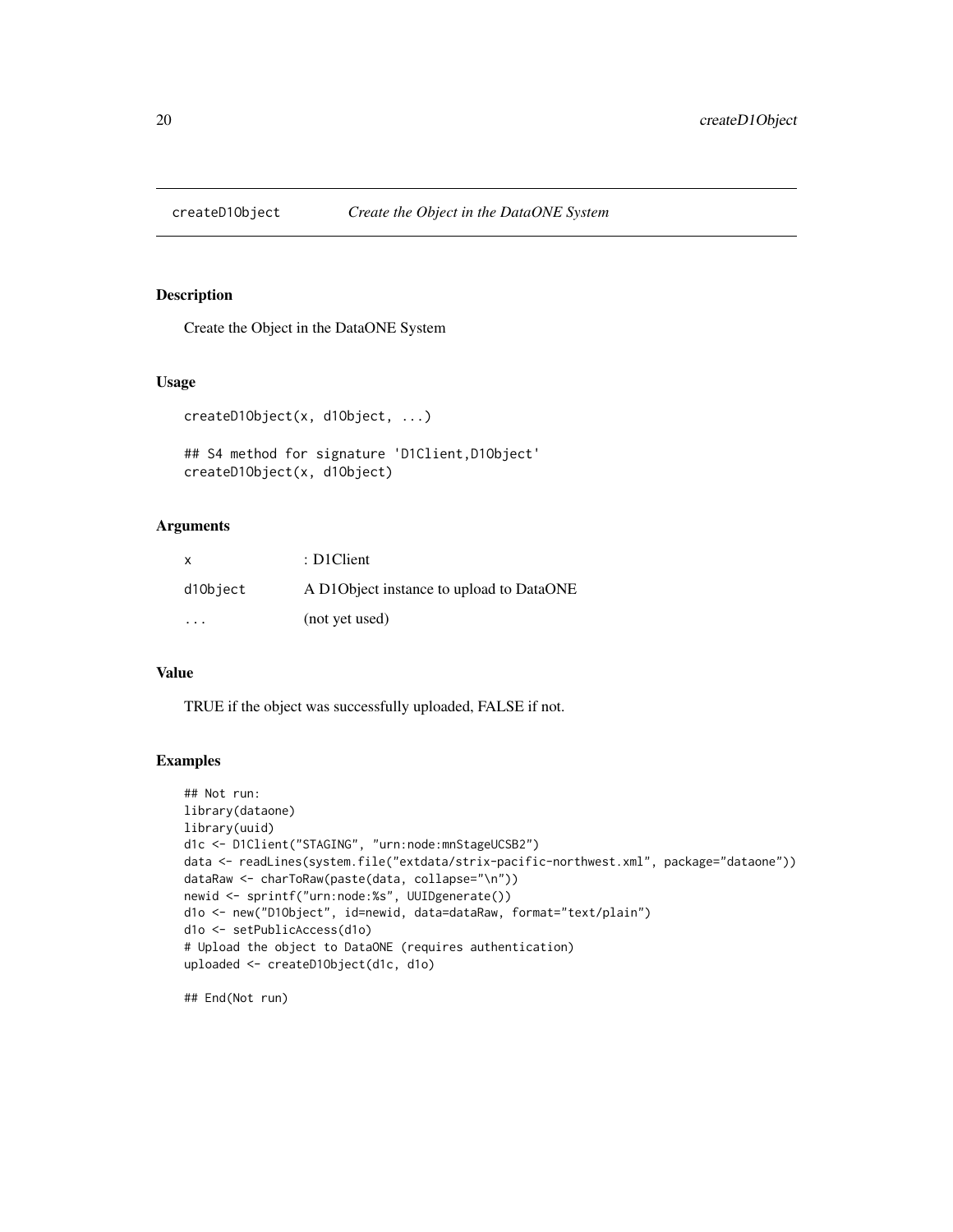<span id="page-20-1"></span><span id="page-20-0"></span>createDataPackage *Create a DataPackage on a DataONE Member Node*

#### Description

Upload all members of a DataPackage to DataONE.

# Usage

```
createDataPackage(x, dataPackage, ...)
```

```
## S4 method for signature 'D1Client,DataPackage'
createDataPackage(x, dataPackage, ...)
```
#### Arguments

| X           | A D1Client instance.                                              |
|-------------|-------------------------------------------------------------------|
| dataPackage | The DataPackage instance to be submitted to DataONE for creation. |
| .           | Additional arguments                                              |

# Value

The identifier of the uploaded package.

#### See Also

[D1Client](#page-23-1) class description.

# Examples

```
## Not run:
library(dataone)
testdf <- data.frame(x=1:10,y=11:20)
csvfile <- tempfile(pattern = "file", tmpdir = tempdir(), fileext = ".csv")
write.csv(testdf, csvfile, row.names=FALSE)
d1c <- D1Client("STAGING", "urn:node:mnStageUCSB2")
dp <- new("DataPackage")
emlFile <- system.file("extdata/strix-pacific-northwest.xml", package="dataone")
emlChar <- readLines(emlFile)
emlRaw <- charToRaw(paste(emlChar, collapse="\n"))
emlId <- sprintf("urn:uuid:%s", UUIDgenerate())
metadataObj <- new("D1Object", id=emlId, format="eml://ecoinformatics.org/eml-2.1.1", data=emlRaw,
  mnNodeId=getMNodeId(d1c))
sdf <- read.csv(csvfile)
stf <- charToRaw(convert.csv(d1c, sdf))
sciId <- sprintf("urn:uuid:%s", UUIDgenerate())
sciObj <- new("D1Object", id=sciId, format="text/csv", data=stf, mnNodeId=getMNodeId(d1c))
dp <- addMember(dp, do=sciObj, mo=metadataObj)
```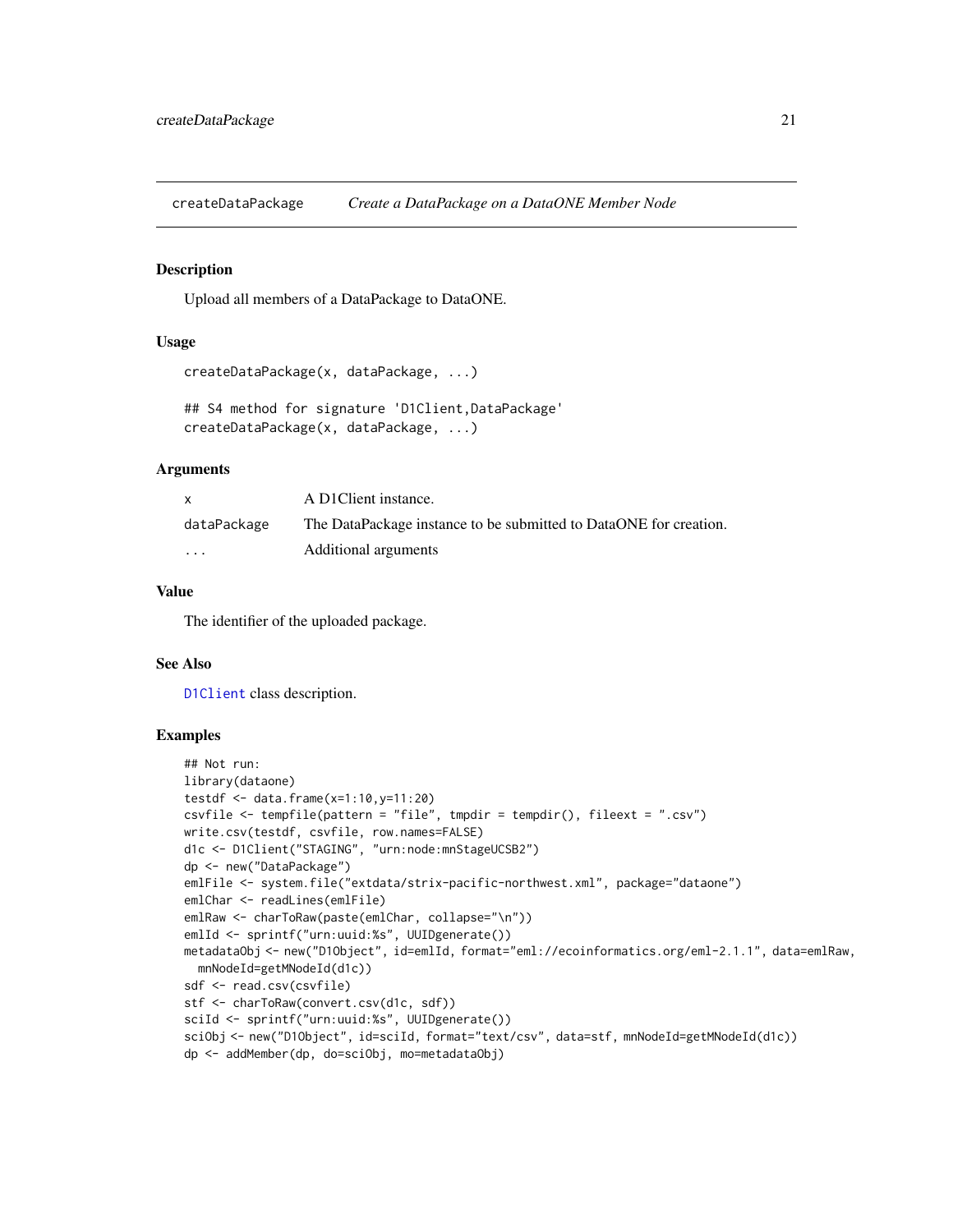```
expect_true(is.element(sciObj@dataObject@sysmeta@identifier, getIdentifiers(dp)))
resourceMapId <- createDataPackage(d1c, dp, replicate=TRUE, public=TRUE)
```
## End(Not run)

createObject *Create an object on a Member Node.*

#### Description

This method provides the ability to upload a data or metadata object to the Member Node provided in the 'mnode' parameter.

#### Usage

```
createObject(x, ...)
```

```
## S4 method for signature 'MNode'
createdObject(x, pid, file = as.charAtacter(NA), systemeta, dataobj = NULL, ...)
```
#### Arguments

| x        | The MNode instance on which the object will be created                            |
|----------|-----------------------------------------------------------------------------------|
| $\cdots$ | (Not yet used.)                                                                   |
| pid      | The identifier of the object to be created                                        |
| file     | the absolute file location of the object to be uploaded                           |
| sysmeta  | a SystemMetadata instance describing properties of the object                     |
| dataobi  | a raw object to use for the upload, instead of the contents of the file argument. |

#### Details

In the version 2.0 library and higher, this operation can utilize an 'dataone\_token' option to provide credentials for write operations in DataONE. The authentication token is obtained from DataONE (see your profile on https://search.dataone.org). See the vignette("dataone-overview") for details. Alternatively, the version 1.0 approach of using an X.509 certificate in a default location of the file system can also be used. This certificate provides authentication credentials from CILogon <https://cilogon.org/?skin=DataONE>. See vignette("dataone-overview") for details.

## Value

a character containing the identifier that was created.

#### See Also

[https://purl.dataone.org/architecture/apis/MN\\_APIs.html#MNStorage.create](https://purl.dataone.org/architecture/apis/MN_APIs.html#MNStorage.create)

<span id="page-21-0"></span>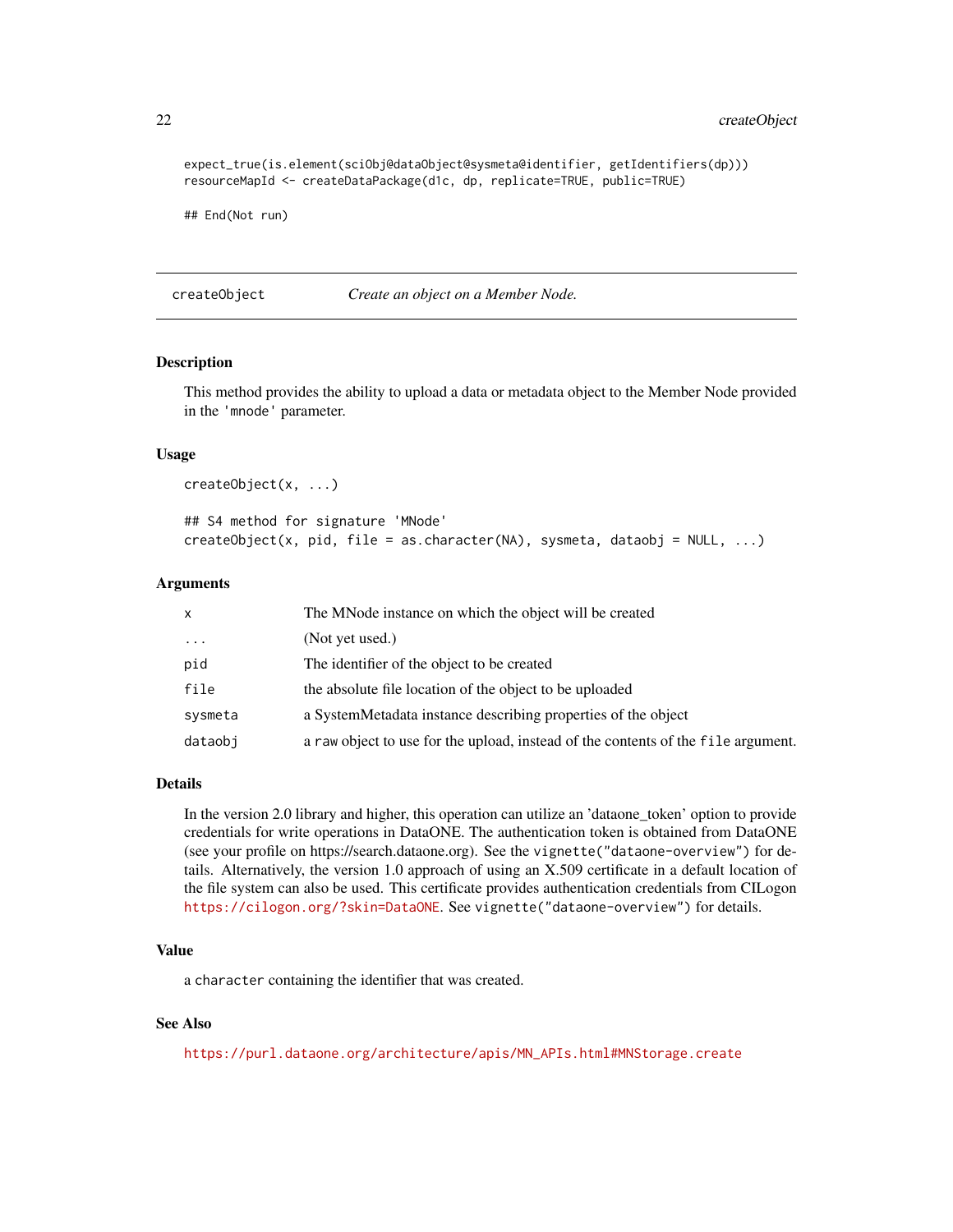#### <span id="page-22-0"></span>D1Client 23

#### Examples

```
## Not run:
# Create an object in the DataONE "STAGING" environment
library(dataone)
library(uuid)
library(digest)
library(datapack)
cn <- CNode("STAGING")
mn <- getMNode(cn, "urn:node:mnStageUCSB2")
# Have Dataone create an identifier for you (requires authentication)
\dontrun{
newid <- generateIdentifier(mn, "UUID")
}
# Create an identifier manually
newid <- paste("urn:uuid:", UUIDgenerate(), sep="")
testdf <- data.frame(x=1:10,y=11:20)
csvfile <- paste(tempfile(), ".csv", sep="")
write.csv(testdf, csvfile, row.names=FALSE)
format <- "text/csv"
size <- file.info(csvfile)$size
sha1 <- digest(csvfile, algo="sha1", serialize=FALSE, file=TRUE)
sysmeta <- new("SystemMetadata", identifier=newid, formatId=format, size=size, checksum=sha1)
sysmeta <- addAccessRule(sysmeta, "public", "read")
# Upload the data to DataONE (requires authentication)
\dontrun{
createObject(mn, newid, csvfile, sysmeta)
}
```
## End(Not run)

<span id="page-22-1"></span>D1Client *The DataONE client class used to download, update and search for data in the DataONE network.*

#### Description

The DataONE client class used to download, update and search for data in the DataONE network.

#### Usage

```
D1Client(x, y, \ldots)## S4 method for signature 'ANY,ANY'
D1Client()
## S4 method for signature 'character,ANY'
D1Client(x, y, \ldots)
```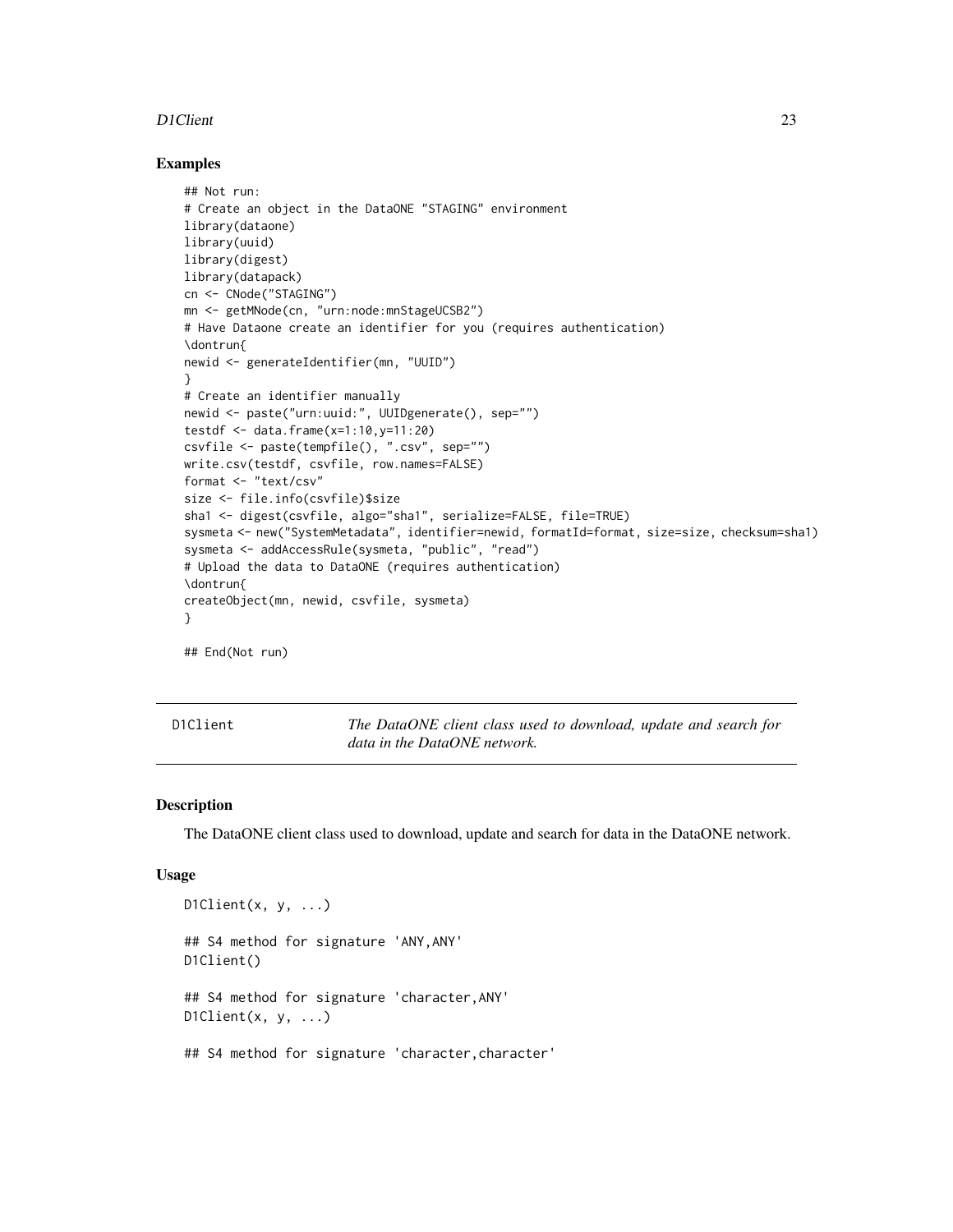```
D1Client(x, y)
## S4 method for signature 'CNode,MNode'
D1Client(x, y, \ldots)
```
#### Arguments

| $\mathsf{X}$ | The label for the DataONE environment to be using ('PROD','STAGING','SANDBOX','DEV').<br>This parameter can alternatively be a CNode instance, with the 'y' parameter<br>specified as an MNode instance.                  |
|--------------|---------------------------------------------------------------------------------------------------------------------------------------------------------------------------------------------------------------------------|
| y            | The node Id of the application's 'home' node. Should be already registered to<br>the corresponding 'env'. This parameter can alternatively be an MNode instance,<br>with the 'x' parameter specified as a CNode instance. |
| $\ddotsc$    | (not yet used)                                                                                                                                                                                                            |

# Value

the D1Client object representing the DataONE environment

# See Also

[D1Client](#page-23-1) class description.

#### Examples

```
## Not run:
cli <- D1Client("PROD", "urn:node:KNB")
cn <- CNode('STAGING2')
mn <- getMNode(cn,'urn:node:mnTestKNB')
cli <- D1Client(cn,mn)
```
## End(Not run)

<span id="page-23-1"></span>D1Client-class *The D1Client class contains methods that perform high level DataONE tasks*

# Description

The methods in the D1Client class call the low level DataONE API to perform involved tasks such as uploading all the packages in a DataPackage (i.e [uploadDataPackage](#page-97-1))

# Slots

- cn The Coordinating Node associated with the D1Client object
- mn The Member Node associated with this D1Client object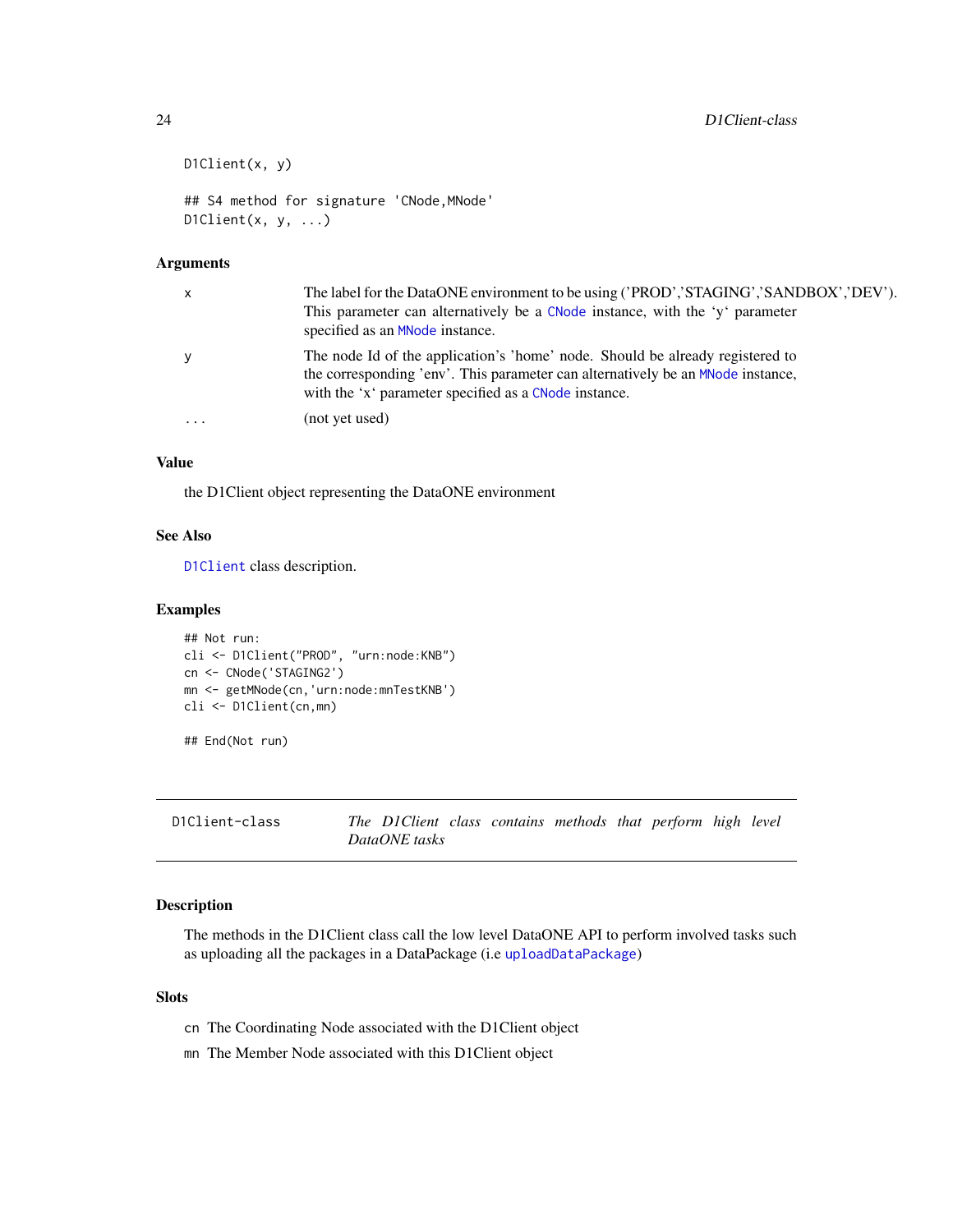# <span id="page-24-0"></span>d1IdentifierSearch 25

#### **Methods**

- [D1Client](#page-22-1): Construct a D1Client object.
- [convert.csv](#page-18-1): Convert a DataFrame to Standard CSV.
- [createDataPackage](#page-20-1): Create a DataPackage on a DataONE Member Node.
- [encodeUrlPath](#page-43-1): Encode the Input for a URL Path Segment.
- [encodeUrlQuery](#page-44-1): Encode the Input for a URL Query Segment.
- [getDataObject](#page-55-1): Download a single data object from a DataONE Federation member node.
- [getDataPackage](#page-56-1): Download a collection of data object from the DataONE Federation member node as a DataPackage.
- [getEndpoint](#page-57-1): Return the URL endpoint for the DataONE Coordinating Node.
- [getMetadataMember](#page-61-1): Get the DataObject containing package metadata.
- [getMNodeId](#page-63-1): Get the member node identifier associated with this D1Client object.
- [listMemberNodes](#page-76-2): List DataONE Member Nodes.
- [reserveIdentifier](#page-88-1): Reserve a unique identifier in the DataONE Network.
- [uploadDataObject](#page-96-1): Upload a DataObject to a DataONE member node.
- [uploadDataPackage](#page-97-1): Upload a DataPackage to a DataONE member node.

# See Also

[dataone](#page-36-1) package description.

d1IdentifierSearch *Query the DataONE Solr endpoint of the Coordinating Node.*

# **Description**

The DataONE CN Solr query engine is searched using the provided query string.

# Usage

```
d1IdentifierSearch(x, ...)
```

```
## S4 method for signature 'D1Client'
d1IdentifierSearch(x, solrQuery)
```
#### Arguments

|           | D1 Client: representing the DataONE environment being queried |
|-----------|---------------------------------------------------------------|
| $\cdots$  | Additional parameters                                         |
| solrQuery | character: a query string                                     |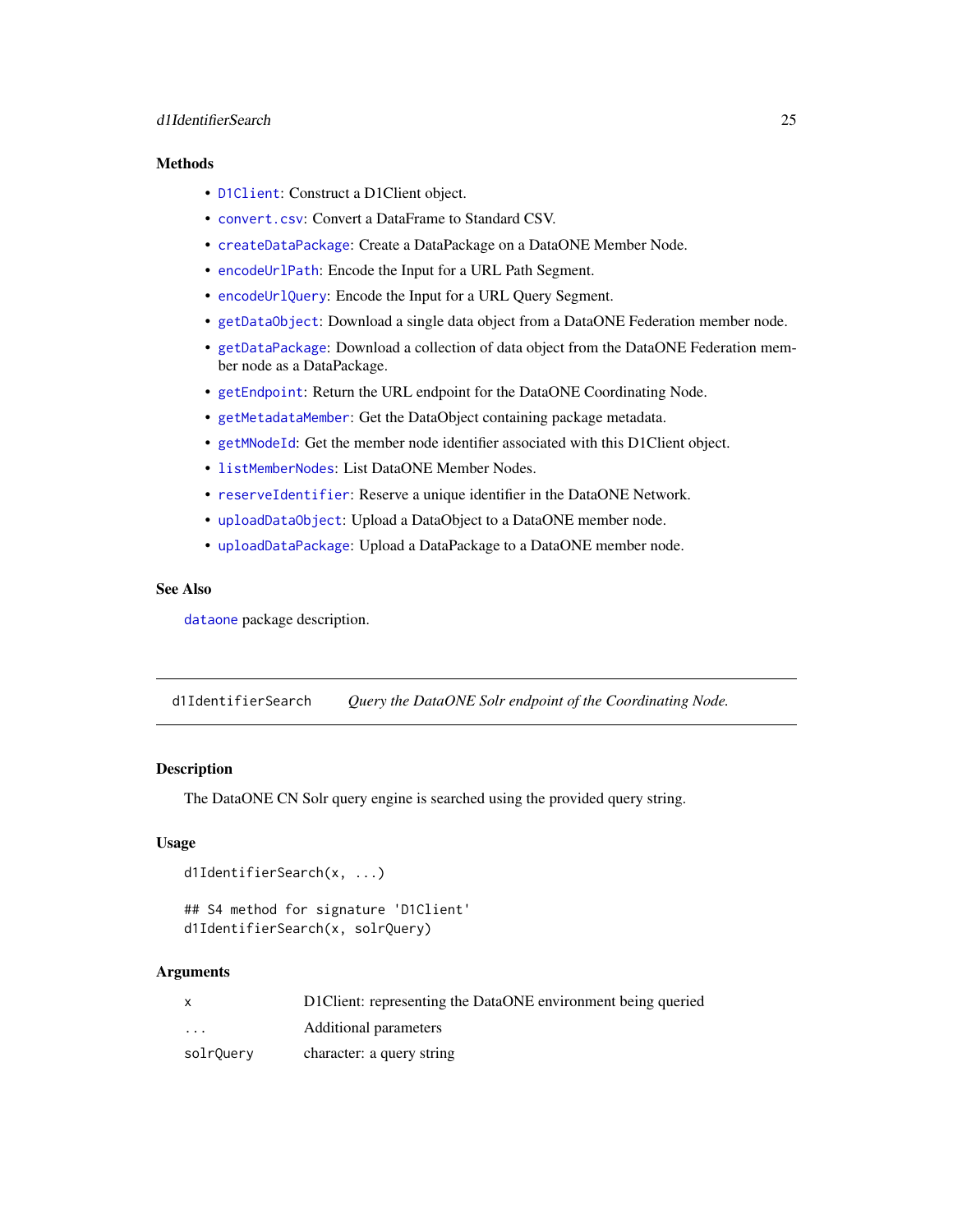# Value

a vector of identifiers found

# See Also

[D1Client](#page-23-1) class description.

# Examples

```
## Not run:
library(dataone)
client <- new("D1Client")
result <- d1IdentifierSearch(client,solrQuery="species population diversity")
## End(Not run)
```
<span id="page-25-1"></span>D1Node *Create a D1Node object.*

# Description

Create a D1Node object.

# Usage

D1Node(xml, ...)

## S4 method for signature 'XMLInternalElementNode' D1Node(xml)

# Arguments

| xml      | An XML object that describes the node to be initialized (see listNodes). |
|----------|--------------------------------------------------------------------------|
| $\cdots$ | (not yet used)                                                           |

#### Value

the Node object representing the DataONE environment

<span id="page-25-0"></span>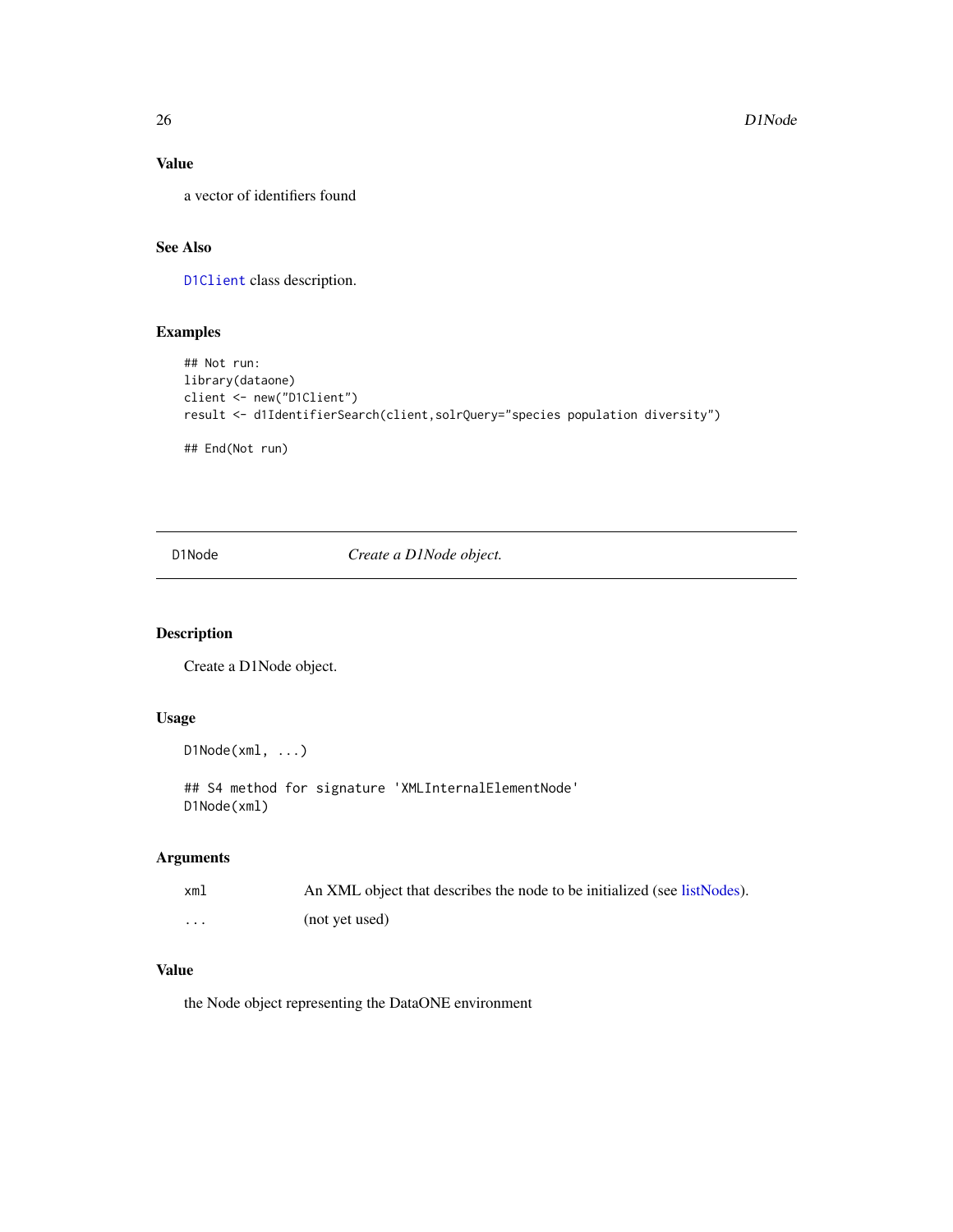<span id="page-26-1"></span><span id="page-26-0"></span>

#### **Description**

D1Node is a base class for CNode and MNode classes and contains class slots and methods that are common between these two child classes.

# **Slots**

identifier A character string containing a URN that uniquely identifiers the node

name A character string containing a plain text name for the node

description A character string describing the node

baseURL A character string of the registered baseURL for the node, which does not include the version string

subject A character string containing the Distinguished Name of this node, used for authentication contactSubject The Distinguished Name of contact person for this node

replicate A logical flag indicating whether the node accepts replicas

type The node type, either 'mn' or 'cn'

state A character string that indicates whether or not the node is accessible, either 'up' or 'down' services A data.frame containing the service tiers supported by this node.

serviceUrls A data.frame that contains DataONE service Urls

APIversion A character string indicating version of the DataONE API for this node, e.g. "v2"

env A character string, either 'prod' if this node is in the production environment, otherwise 'test'

# **Methods**

- [D1Node-initialize{](#page-72-1)initialize}: Initialize a D1Node
- [D1Node](#page-25-1): Create a MNode object representing a DataONE Member Node repository.
- [archive](#page-5-1): Change the state of an object so that it is hidden from searches.
- [describeObject](#page-36-2): Get header information for a given pid.
- [getChecksum](#page-52-1): Get the checksum for the data object associated with the specified pid.
- [getObject](#page-64-1): Get the bytes associated with an object on a node.
- [getQueryEngineDescription](#page-66-1): Query a node for the list of query engines available on the node.
- [getSystemMetadata](#page-67-1): Get the metadata describing system properties associated with an object on the Node.
- [listObjects](#page-78-1): Retrieve the list of objects that match the search parameters.
- [listQueryEngines](#page-79-1): Query a node for the list of query engines available on the node.
- [ping](#page-85-1): Test if a node is online and accepting DataONE requests.
- [encodeSolr](#page-43-2): Encode the input for Solr Queries.
- [query](#page-85-2): Search DataONE for data and metadata objects.
- [isAuthorized](#page-73-2): Check if an action is authorized for the specified identifier.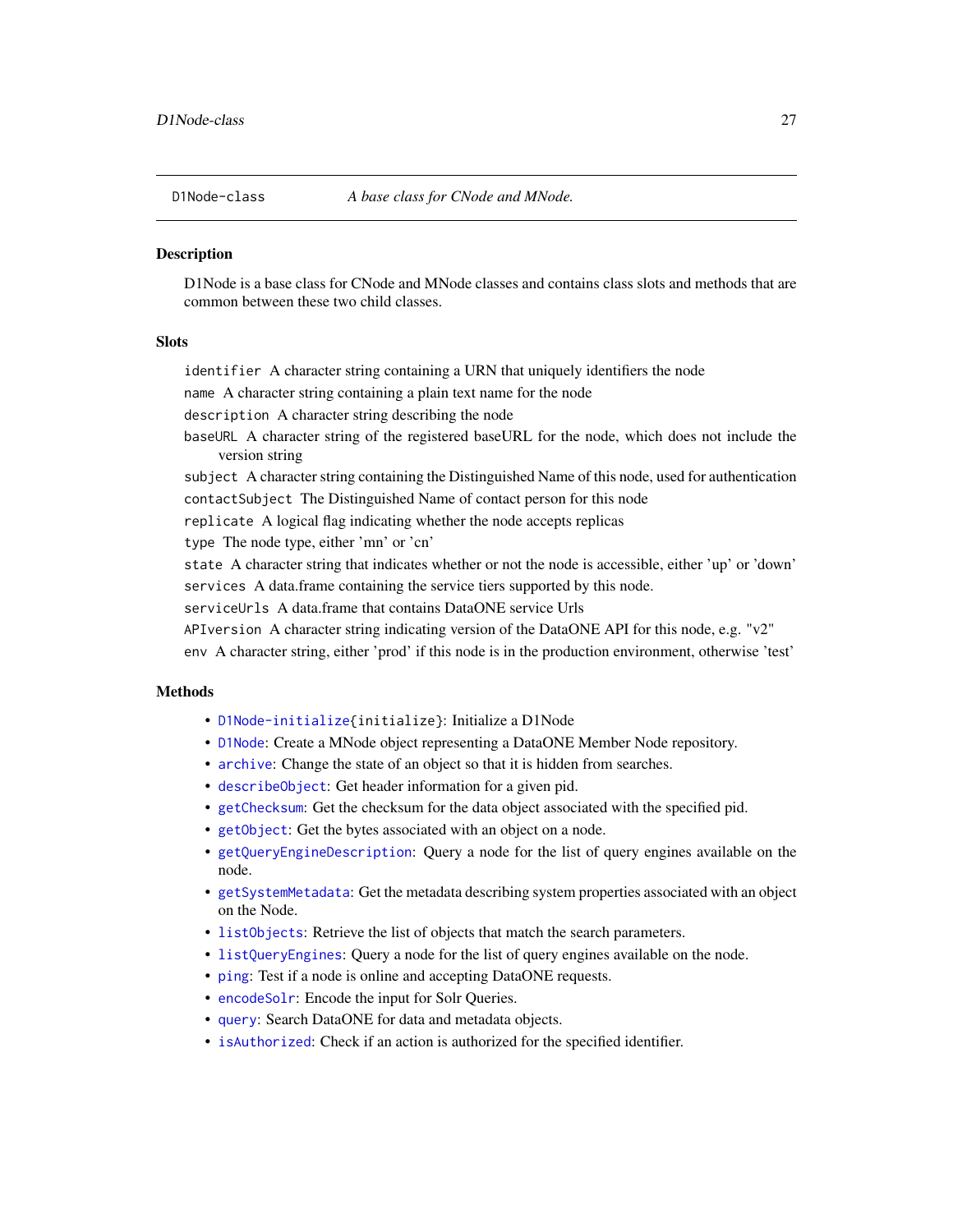<span id="page-27-0"></span>

# Description

Create a D1Object instance.

#### Usage

 $D10bject(...)$ 

#### Arguments

... (additional arguments)

### Value

the D1Object instance

# See Also

[D1Object](#page-27-1) class description.

<span id="page-27-1"></span>D1Object-class *D1Object (Defunct) is a representation of a DataObject.*

#### Description

D1Object has been defunct in favor of datapack::DataObject, which provides a wrapper for data and associated SystemMetadata.

# Slots

dataObject A backing instance of a DataObject, to which all methods and state are proxied

#### Methods

- [D1Object-initialize](#page-72-2): Initialize a D1Object
- [getData](#page-0-0): Get the data content of a specified D1Object.
- [getIdentifier](#page-0-0): Get the identifier of the D1Object.
- [getFormatId](#page-0-0): Get the formatId of the D1Object
- [setPublicAccess](#page-0-0): Add a Rule to the AccessPolicy to make the object publicly readable.
- [canRead](#page-0-0): Test whether the provided subject can read an object.
- [asDataFrame](#page-6-1): Return the D1Object as a data.frame.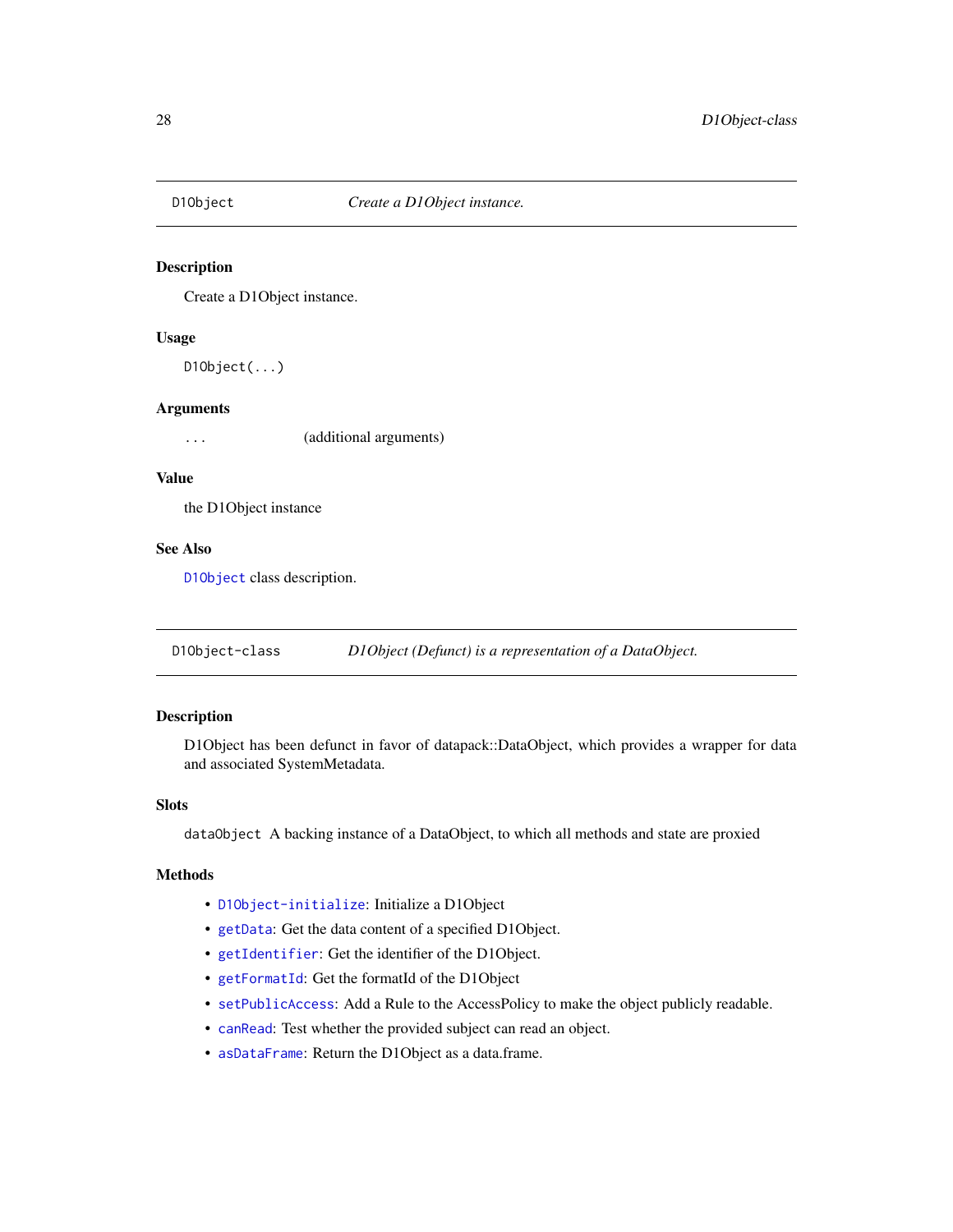# <span id="page-28-0"></span>d1SolrQuery 29

# See Also

[dataone](#page-36-1) package description.

d1SolrQuery *A method to query the DataONE solr endpoint of the Coordinating Node.*

# Description

It expects any lucene reserved characters to already be escaped with backslash. If solrQuery is a list, it is expected to have field names as attributes and search values as the values in the list.

# Usage

```
d1SolrQuery(x, solrQuery)
## S4 method for signature 'D1Client,list'
d1SolrQuery(x, solrQuery)
## S4 method for signature 'D1Client, character'
d1SolrQuery(x, solrQuery)
```
#### **Arguments**

| X         | the D1Client (environment) being queried        |
|-----------|-------------------------------------------------|
| solrQuery | list or character: a fully encoded query string |

## Value

the solr response (XML)

# See Also

[D1Client](#page-23-1) class description.

#### Examples

```
## Not run:
library(dataone)
d1c <- D1Client("PROD", "urn:node:KNB")
queryParams <- list(q="id:doi*", rows="5",
    fq="(abstract:chlorophyll AND dateUploaded:[2000-01-01T00:00:00Z TO NOW])",
    fl="title,id,abstract,size,dateUploaded,attributeName")
result <- d1SolrQuery(d1c, queryParams)
```
## End(Not run)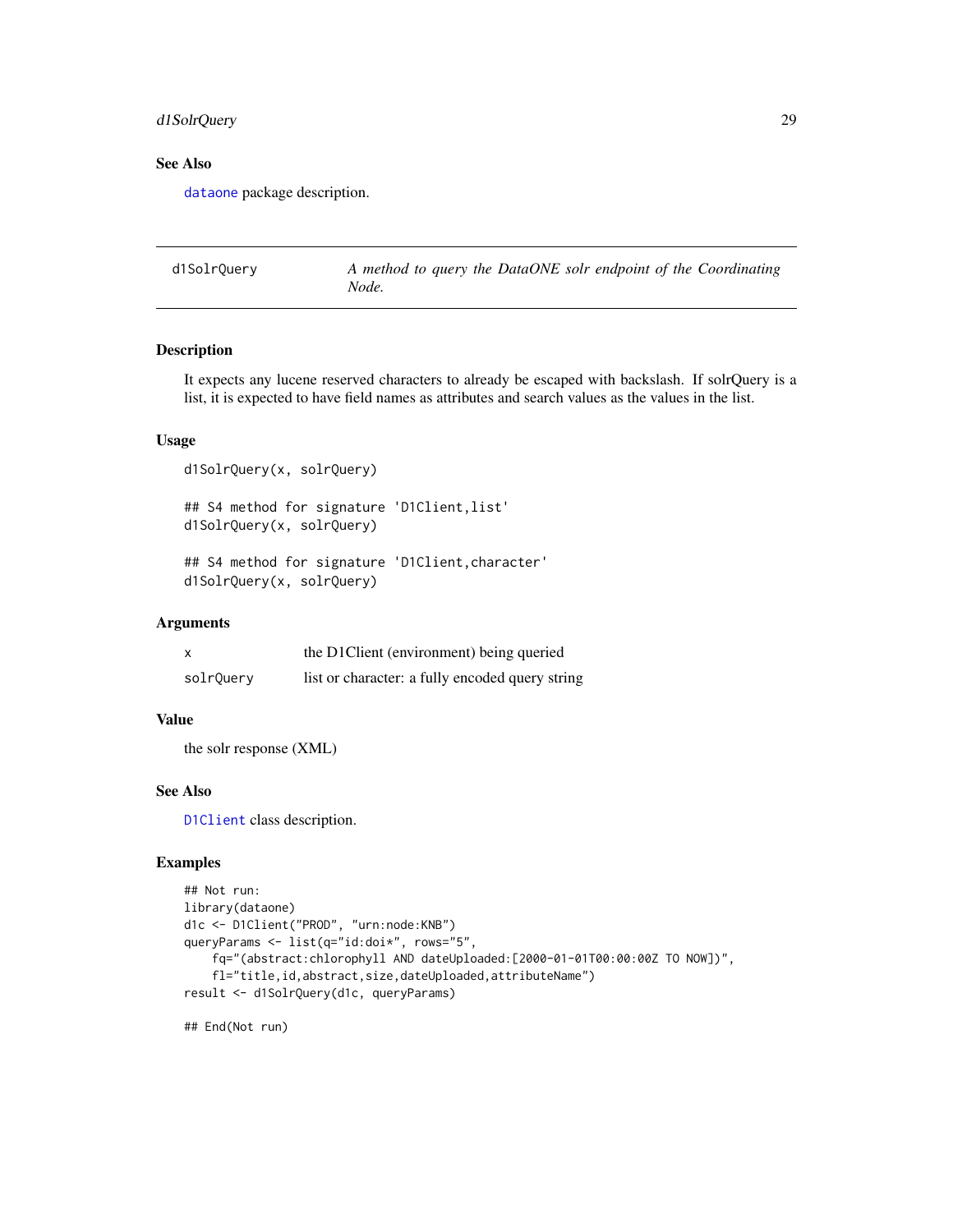<span id="page-29-0"></span>d1\_errors *This function parses a DataONE service response message for errors, and extracts and prints error information.*

# Description

This function parses a DataONE service response message for errors, and extracts and prints error information.

#### Usage

d1\_errors(x)

#### Arguments

x The DataONE service response

data.characterEncoding

*CharacterEncoding*

# Description

The character encoding used, for example "UTF-8"

# Usage

```
data.characterEncoding(x, index, ...)
```

```
## S4 method for signature 'EMLParser,numeric'
data.characterEncoding(x, index)
```
# Arguments

| $\mathsf{x}$            | the TableDescriber                     |
|-------------------------|----------------------------------------|
| index                   | index of the table within the document |
| $\cdot$ $\cdot$ $\cdot$ | Additional parameters                  |

# Value

the encoding used when serializing the data

# Author(s)

rnahf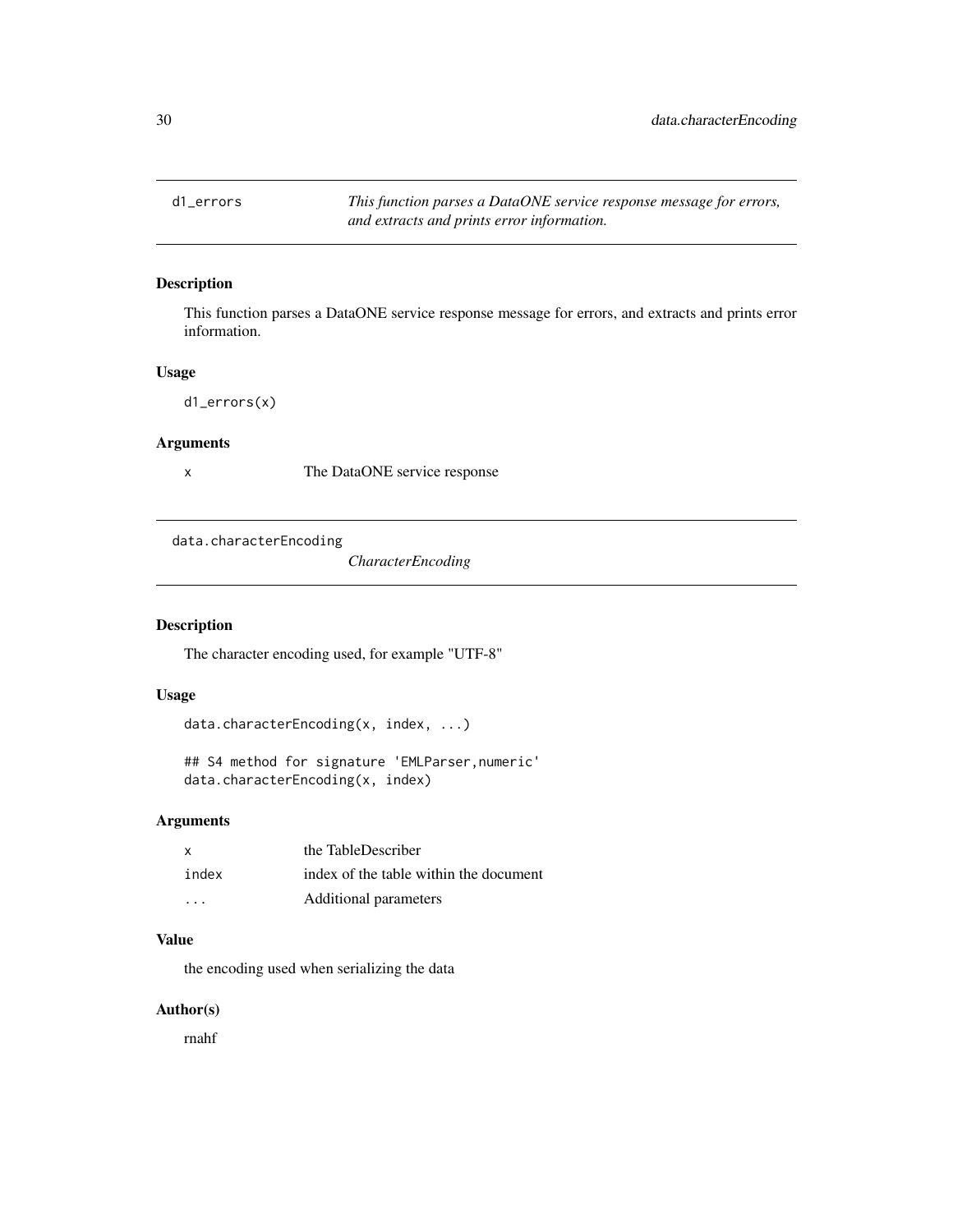<span id="page-30-0"></span>data.formatFamily *Data Format*

#### Description

Get the table format family.

# Usage

```
data.formatFamily(x, index, ...)
```
## S4 method for signature 'EMLParser,numeric' data.formatFamily(x, index)

# Arguments

| $\mathsf{x}$            | the TableDescriber                     |
|-------------------------|----------------------------------------|
| index                   | index of the table within the document |
| $\cdot$ $\cdot$ $\cdot$ | Additional parameters                  |

#### Value

the format of the data object being described

# Author(s)

rnahf

data.tableAttributeNames

*returns the attribute names*

# Description

THe attribute names are defined in the metadata document for the specified data table

# Usage

```
data.tableAttributeNames(x, index, ...)
## S4 method for signature 'EMLParser,numeric'
data.tableAttributeNames(x, index)
```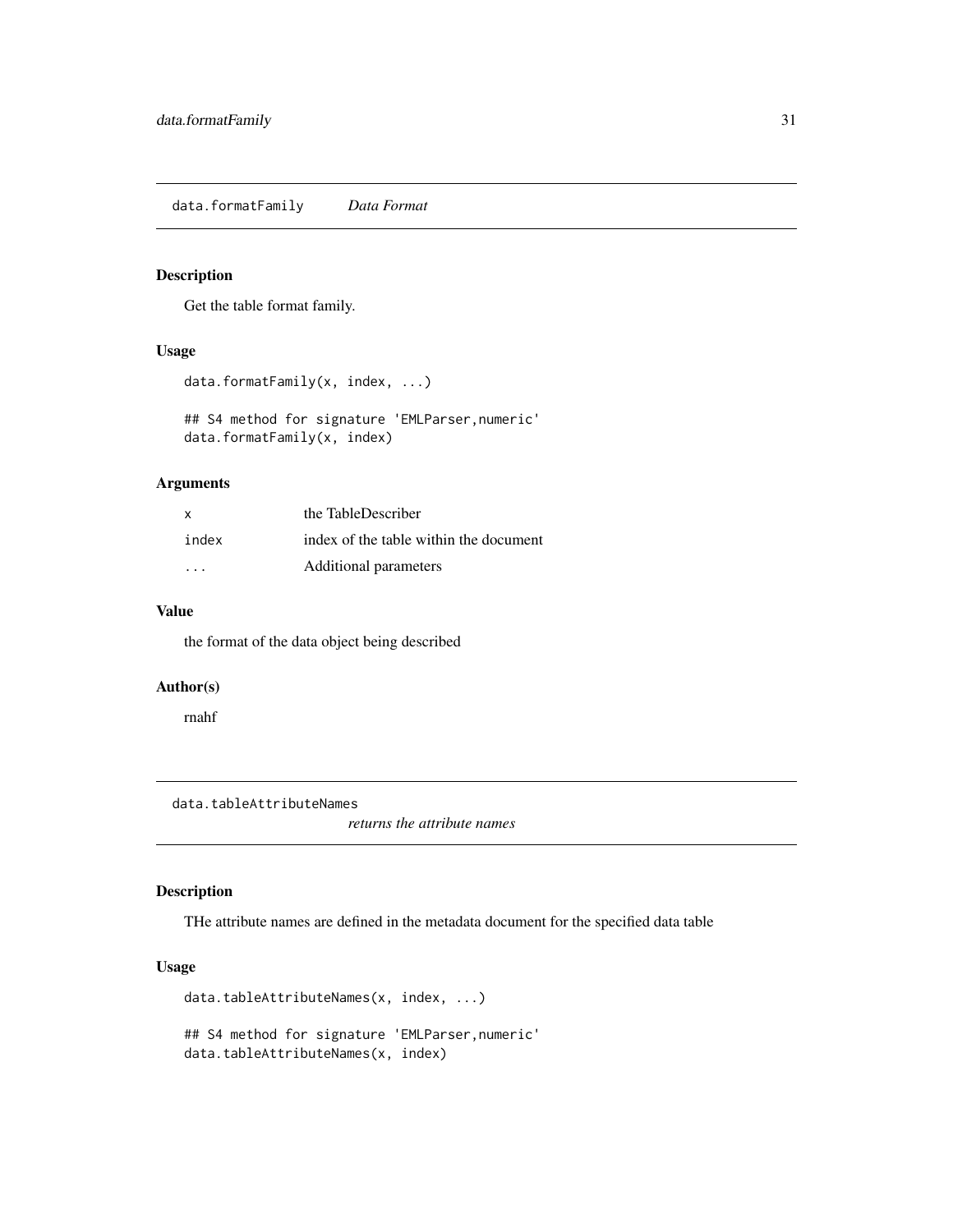# <span id="page-31-0"></span>Arguments

| X     | - the TableDescriber instance               |
|-------|---------------------------------------------|
| index | - the index of the table to get results for |
| .     | (not yet used)                              |

# Value

the attribute (column) names of the data

# Author(s)

rnahf

data.tableAttributeOrientation *The Attribute (Header) Orientation*

# Description

Which way to the attribute headers run? Most data has a header row where the attribute names go across "columns", in row in which case, the return value for this method should be "columns."

## Usage

data.tableAttributeOrientation(x, index, ...)

```
## S4 method for signature 'EMLParser,numeric'
data.tableAttributeOrientation(x, index)
```
#### Arguments

| $\mathsf{x}$ | - the TableDescriber                         |
|--------------|----------------------------------------------|
| index        | - the index of the table within the document |
| .            | Additional parameters                        |

#### Value

legal values are "columns" | "rows"

#### Note

this is the opposite question from how records are organized!!

# Author(s)

rnahf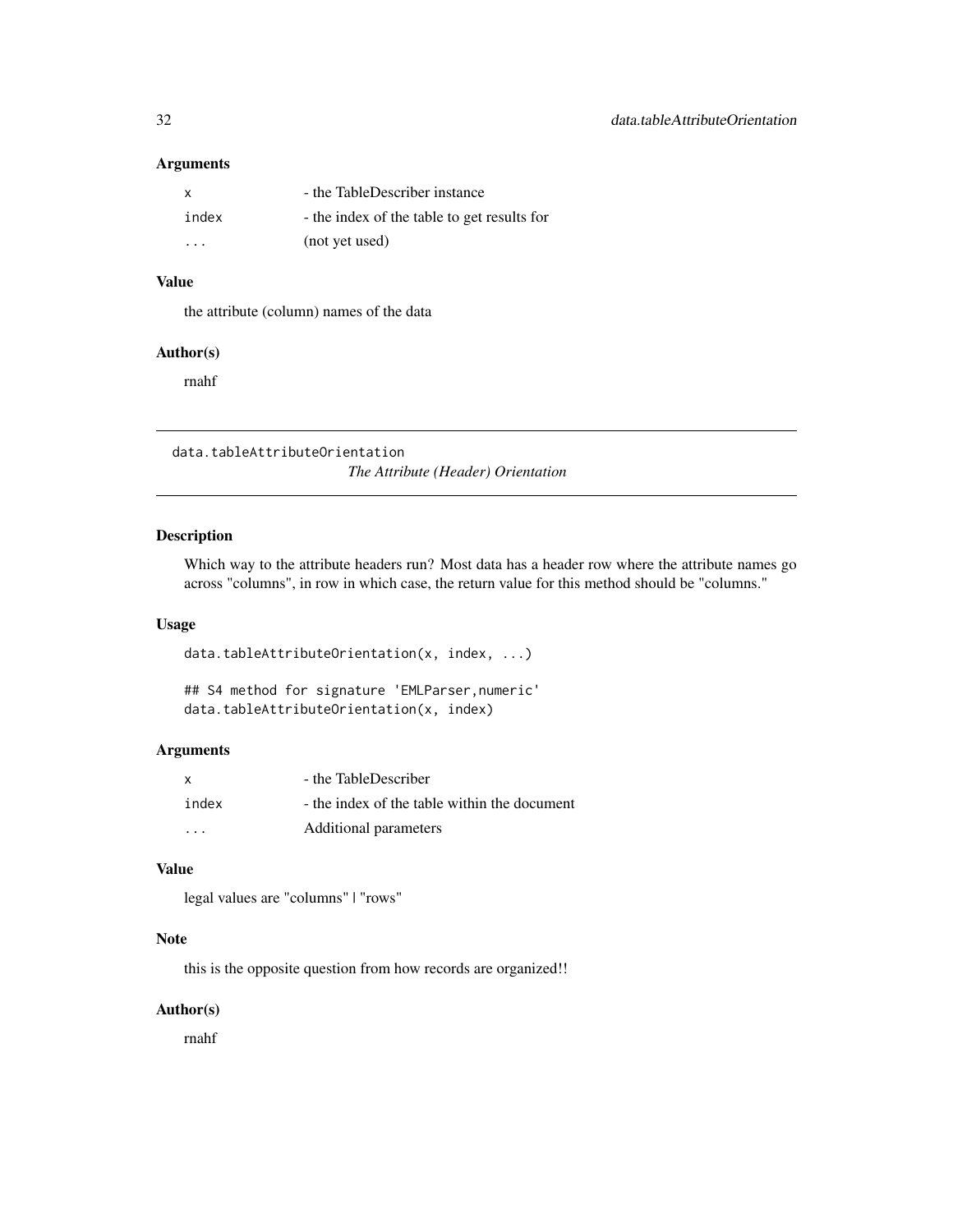<span id="page-32-0"></span>data.tableAttributeStorageTypes

*returns the attributes' data storage types*

# Description

The attributes' data storage types are defined in the metadata document for the specified data table

#### Usage

```
data.tableAttributeStorageTypes(x, index, ...)
```
## S4 method for signature 'EMLParser,numeric' data.tableAttributeStorageTypes(x, index)

#### Arguments

| X     | - the TableDescriber instance               |
|-------|---------------------------------------------|
| index | - the index of the table to get results for |
| .     | (not yet used)                              |

#### Value

the data storage types of the attributes

# Author(s)

rnahf

data.tableAttributeTypes

*returns the attributes' data types*

# Description

The attributes' data types are defined in the metadata document for the specified data table

# Usage

```
data.tableAttributeTypes(x, index, ...)
## S4 method for signature 'EMLParser,numeric'
data.tableAttributeTypes(x, index)
```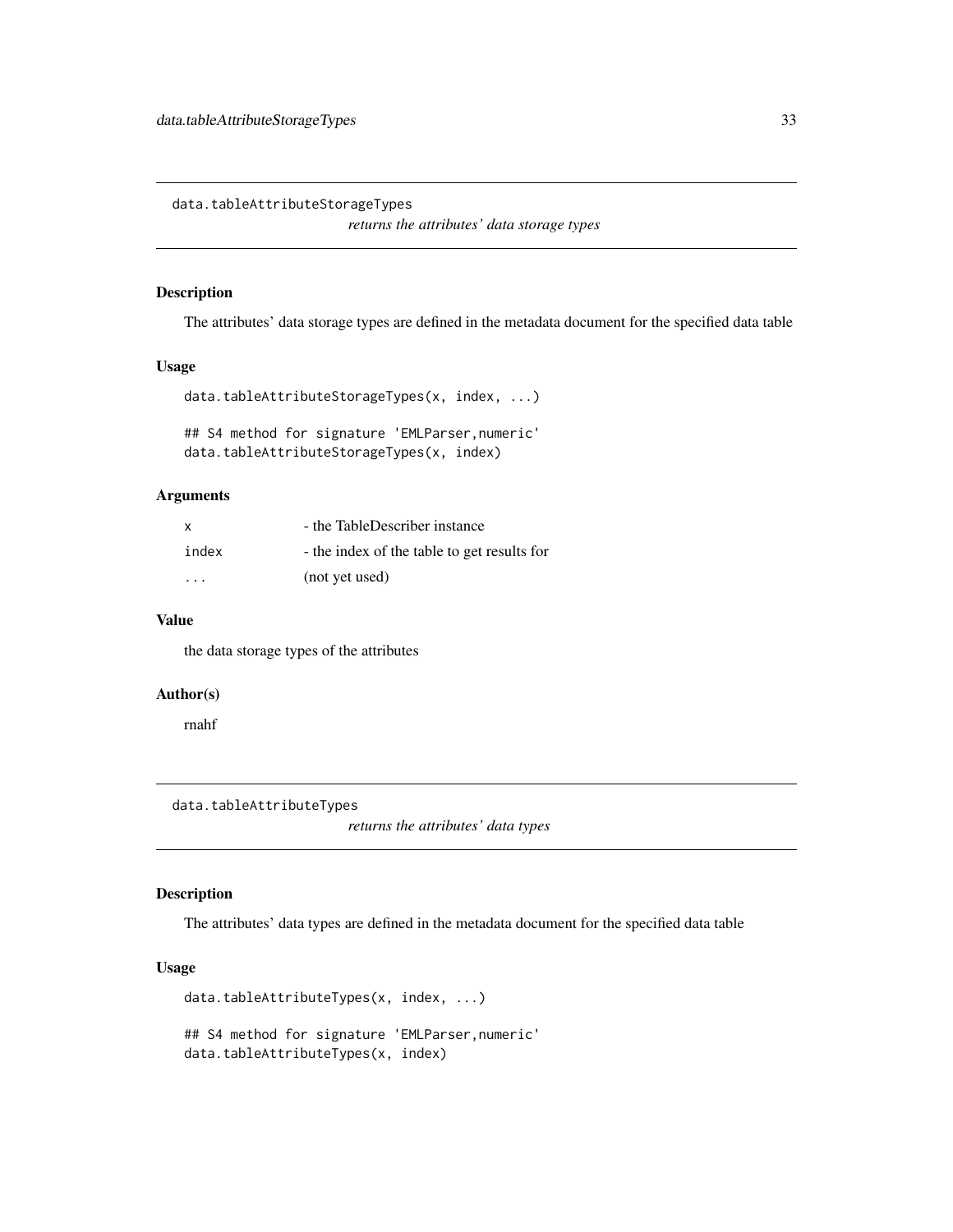# <span id="page-33-0"></span>Arguments

| $\mathsf{x}$ | - the TableDescriber instance               |
|--------------|---------------------------------------------|
| index        | - the index of the table to get results for |
| .            | (not yet used)                              |

# Value

the data types of the attributes

#### Author(s)

rnahf

data.tableFieldDelimiter

*Field Delimiter*

# Description

Get the table field delimiter.

# Usage

```
data.tableFieldDelimiter(x, index, ...)
```

```
## S4 method for signature 'EMLParser,numeric'
data.tableFieldDelimiter(x, index)
```
# Arguments

| <b>X</b> | the TableDescriber                     |
|----------|----------------------------------------|
| index    | index of the table within the document |
| .        | Additional parameters                  |

# Value

the field delimiter(s) of the data object being described

# Author(s)

rnahf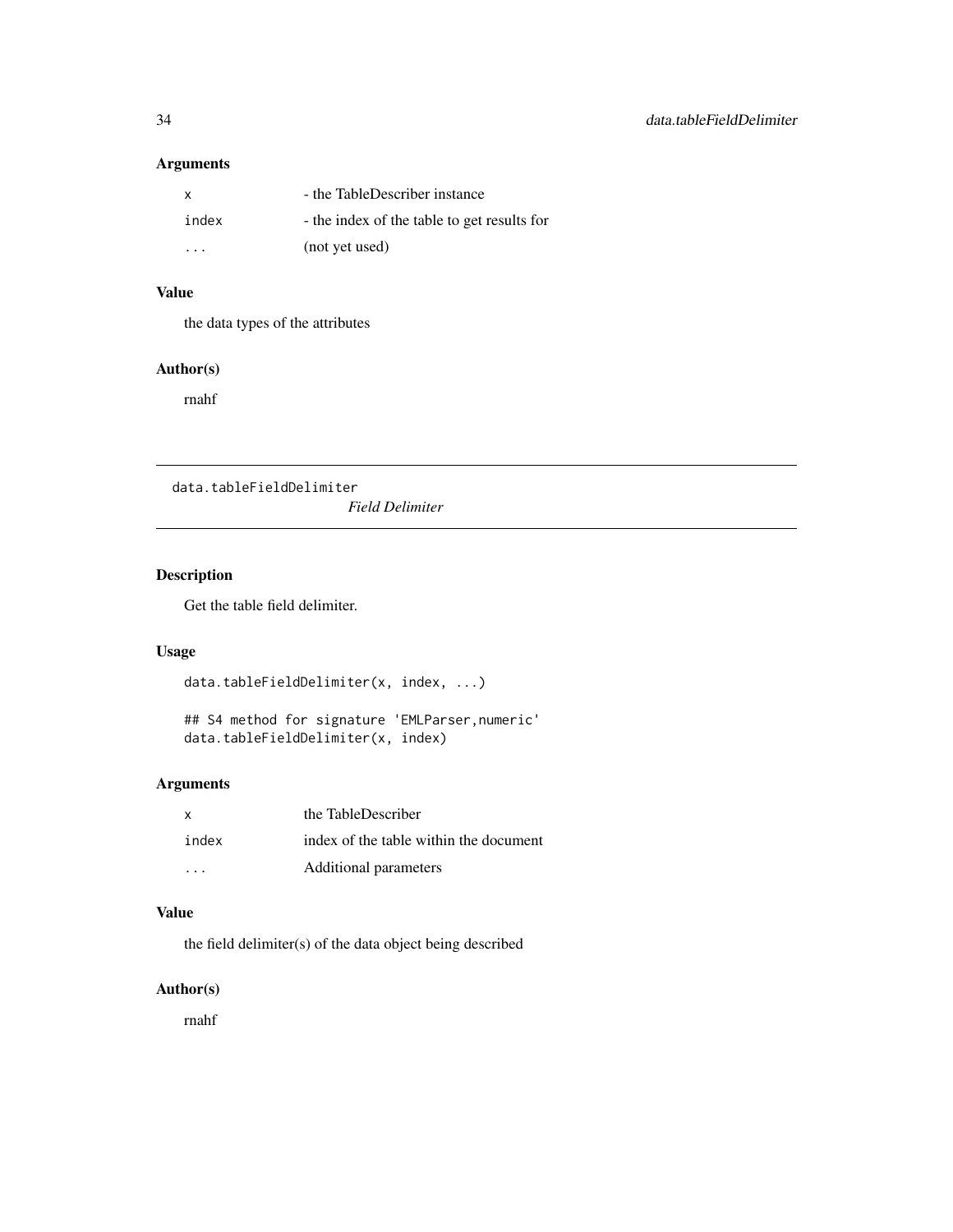<span id="page-34-0"></span>data.tableMissingValueCodes

*returns missing value codes*

#### Description

the missing value codes are defined in the metadata document for the specified data table

#### Usage

```
data.tableMissingValueCodes(x, index, ...)
```
## S4 method for signature 'EMLParser,numeric' data.tableMissingValueCodes(x, index)

# Arguments

| $\mathsf{x}$ | - the TableDescriber instance               |
|--------------|---------------------------------------------|
| index        | - the index of the table to get results for |
| .            | (not yet used)                              |

#### Value

vector of missing value codes

# Author(s)

rnahf

data.tableQuoteCharacter

*Quote Character*

#### Description

Get the table quote character.

# Usage

```
data.tableQuoteCharacter(x, index, ...)
## S4 method for signature 'EMLParser,numeric'
data.tableQuoteCharacter(x, index)
```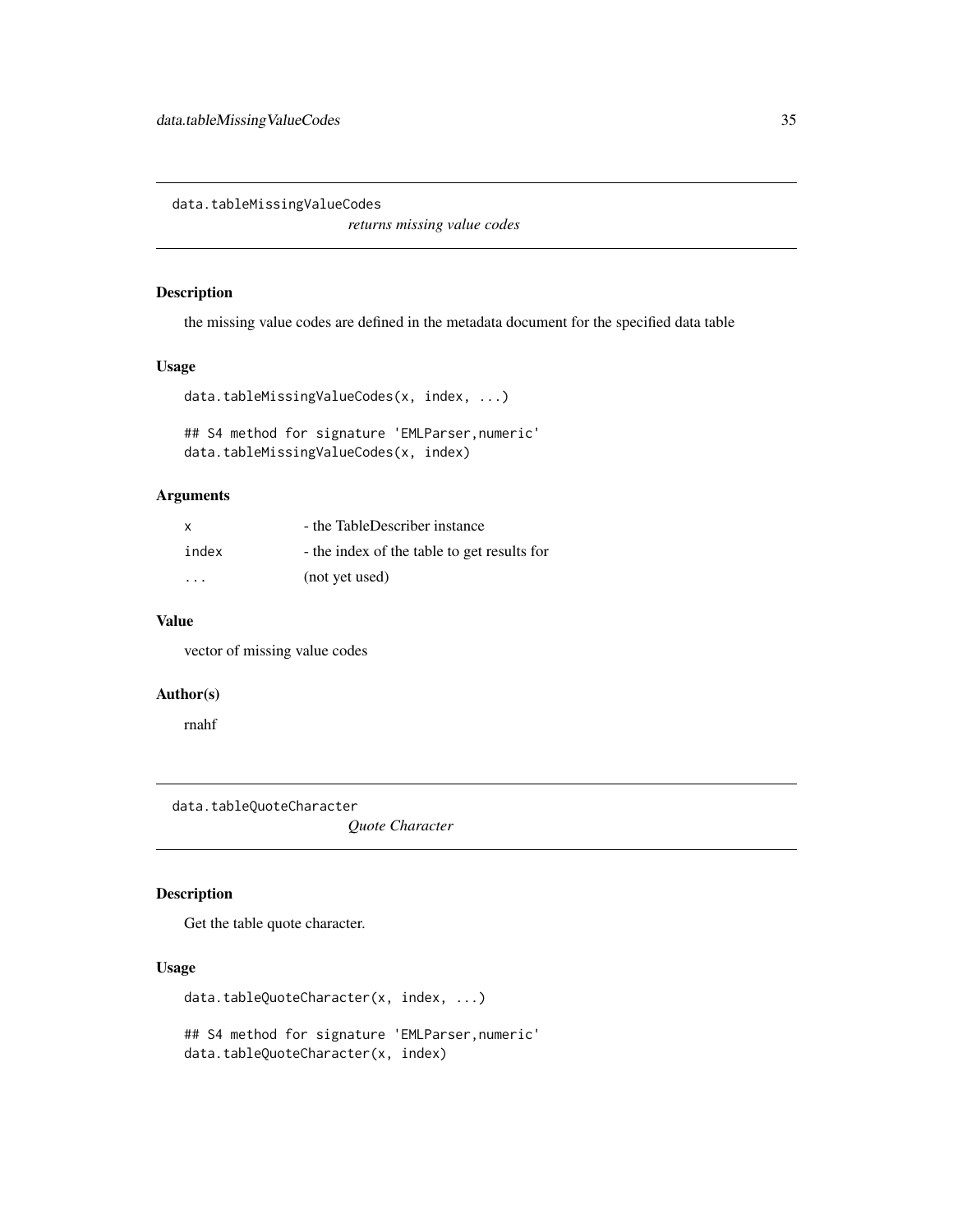# <span id="page-35-0"></span>Arguments

| X                       | the TableDescriber                     |
|-------------------------|----------------------------------------|
| index                   | index of the table within the document |
| $\cdot$ $\cdot$ $\cdot$ | Additional parameters                  |

# Value

the quote characters(s) for the data object being described

# Author(s)

rnahf

data.tableSkipLinesHeader

*Number of lines to skip before reading data*

# Description

The specified number of lines are skipped.

#### Usage

```
data.tableSkipLinesHeader(x, index, ...)
```

```
## S4 method for signature 'EMLParser,numeric'
data.tableSkipLinesHeader(x, index)
```
### Arguments

| x                       | - the TableDescriber                         |
|-------------------------|----------------------------------------------|
| index                   | - the index of the table within the document |
| $\cdot$ $\cdot$ $\cdot$ | Additional parameters                        |

# Value

the number of lines to skip

# Author(s)

rnahf

# See Also

help(read.table)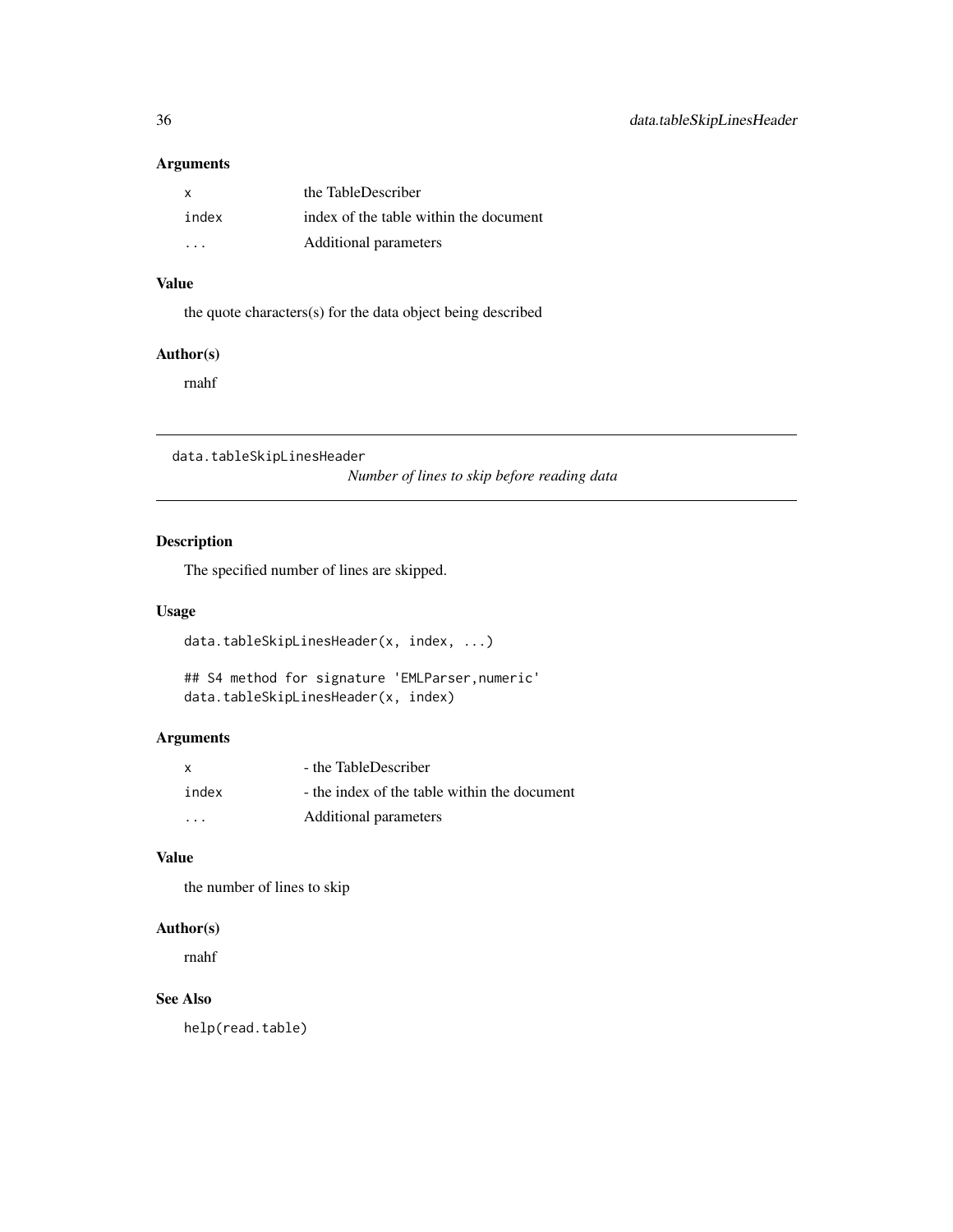The R package *dataone* provides read/write access to data and metadata from the [DataONE](https://www.dataone.org/) network of Member Node data repositories. Member Nodes in DataONE are independent data repositories that have adopted the DataONE services for interoperability, making each of the repositories accessible to client tools such as the DataONE R Client using a standard interface. The DataONE R Client can be used to access data files and to write new data and metadata files to nodes in the DataONE network.

# Classes

- [AuthenticationManager](#page-8-0): AuthenticationManager provides methods to validate DataONE authentication.
- [CNode](#page-17-0): A CNode represents a DataONE Coordinating Node and can be used to access its services.
- [D1Client](#page-23-0): The D1Client class contains methods that perform high level dataone tasks.
- [D1Node](#page-26-0): A base class for CNode and MNode.
- [MNode](#page-81-0): MNode provides functions interacting with the a DataONE Member Node repository.

#### Author(s)

Matthew B. Jones (NCEAS) and Peter Slaughter (NCEAS)

# See Also

A description of the *dataone* R package is available with the command: 'vignette("dataone-overview")'.

describeObject *Efficiently get systemmetadata for an object.*

#### Description

This method provides a lighter weight mechanism than getSystemMetadata() for a client to determine basic properties of the referenced object. This operation requires read privileges for the object specified by 'pid', as is granted with a DataONE authentication token or X.509 certificate.

#### Usage

describeObject(x, ...)

## S4 method for signature 'D1Node' describeObject(x, pid)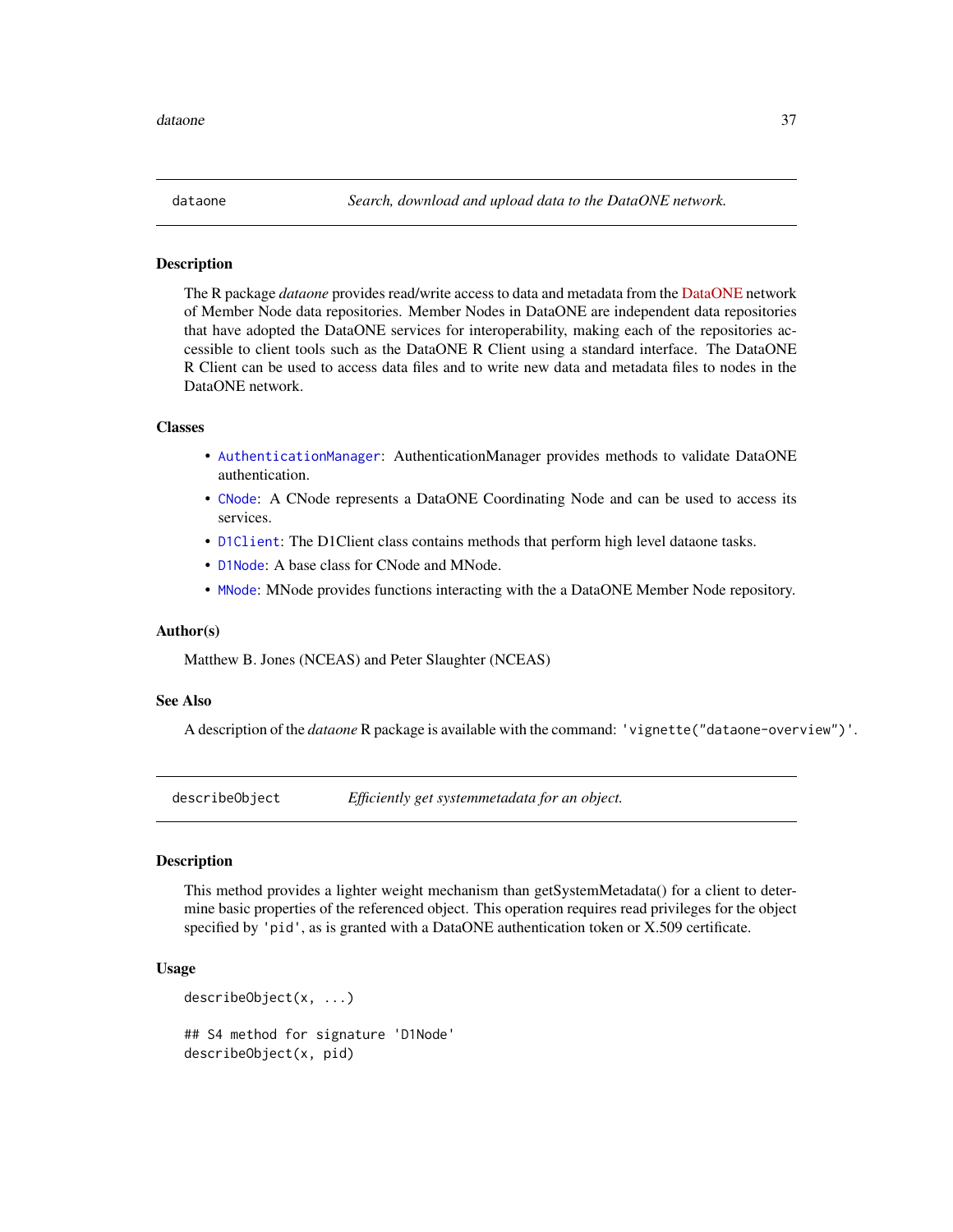## Arguments

|                         | The MNode or CNode instance to send request to.                                  |
|-------------------------|----------------------------------------------------------------------------------|
| $\cdot$ $\cdot$ $\cdot$ | (Not yet used)                                                                   |
| pid                     | Identifier for the object in question. May be either a PID or a SID. Transmitted |
|                         | as part of the URL path and must be escaped accordingly.                         |

# Value

A list of header elements

### See Also

[https://purl.dataone.org/architecture/apis/MN\\_APIs.html#MNRead.describe](https://purl.dataone.org/architecture/apis/MN_APIs.html#MNRead.describe)

# Examples

```
## Not run:
library(dataone)
mn_uri <- "https://knb.ecoinformatics.org/knb/d1/mn/v1"
mn <- MNode(mn_uri)
pid <- "knb.473.1"
describeObject(mn, pid)
describeObject(mn, "adfadf") # warning message when wrong pid
```
## End(Not run)

documented.d1Identifiers

*Get DataONE identifiers*

# Description

Get the DataONE identifier associated with each table

# Usage

```
documented.d1Identifiers(x, ...)
```

```
## S4 method for signature 'EMLParser'
documented.d1Identifiers(x)
```
#### Arguments

| x        | the TableDescriber    |
|----------|-----------------------|
| $\cdots$ | Additional parameters |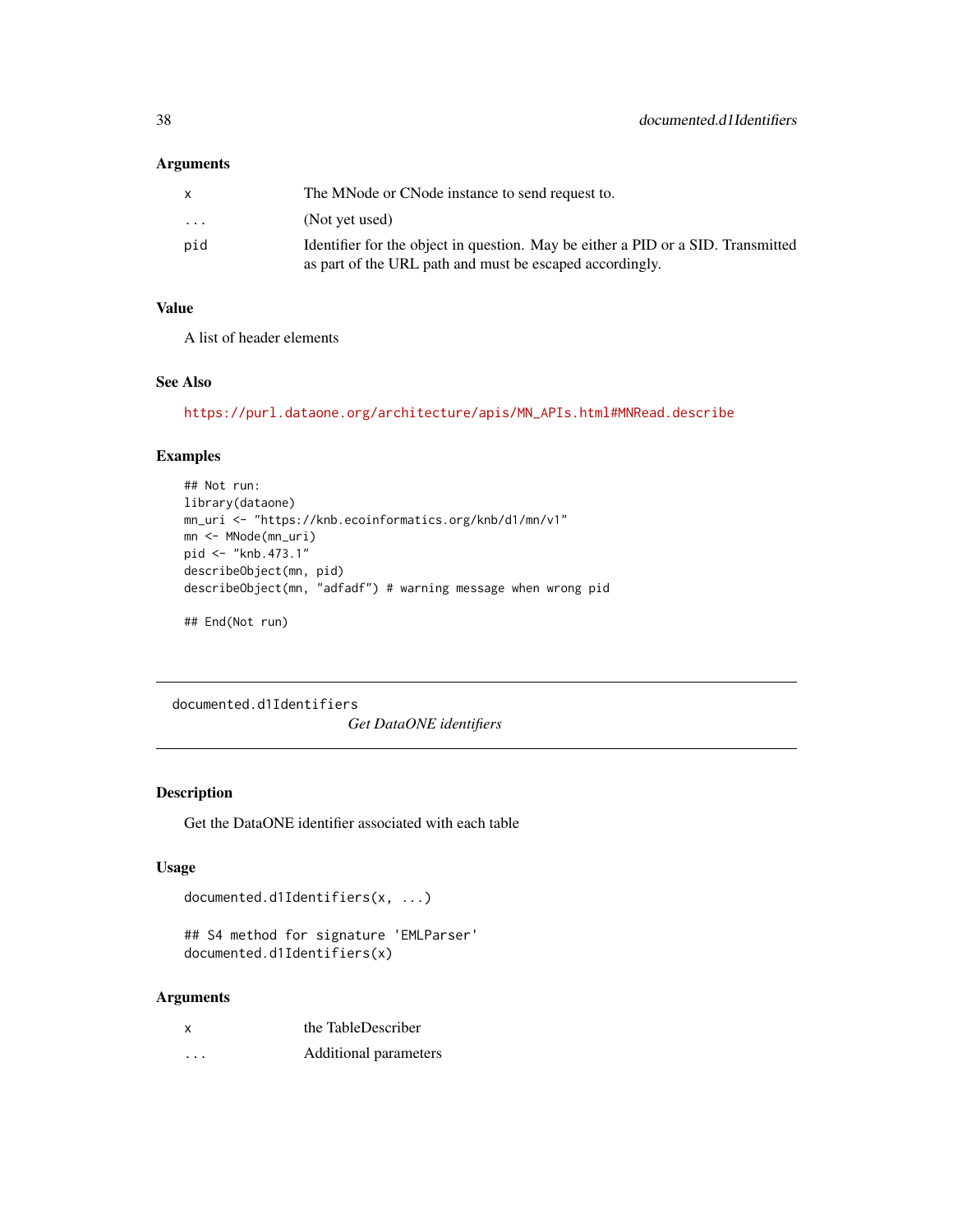# Value

vector of dataONE identifiers

### Author(s)

rnahf

documented.entityNames

*Get the entity names associated with each table*

# Description

The entity names associated with each table are returned.

# Usage

documented.entityNames(x, ...)

```
## S4 method for signature 'EMLParser'
documented.entityNames(x)
```
# Arguments

| x                    | the TableDescriber    |
|----------------------|-----------------------|
| $\ddot{\phantom{0}}$ | Additional parameters |

### Value

vector of entity names

### Author(s)

rnahf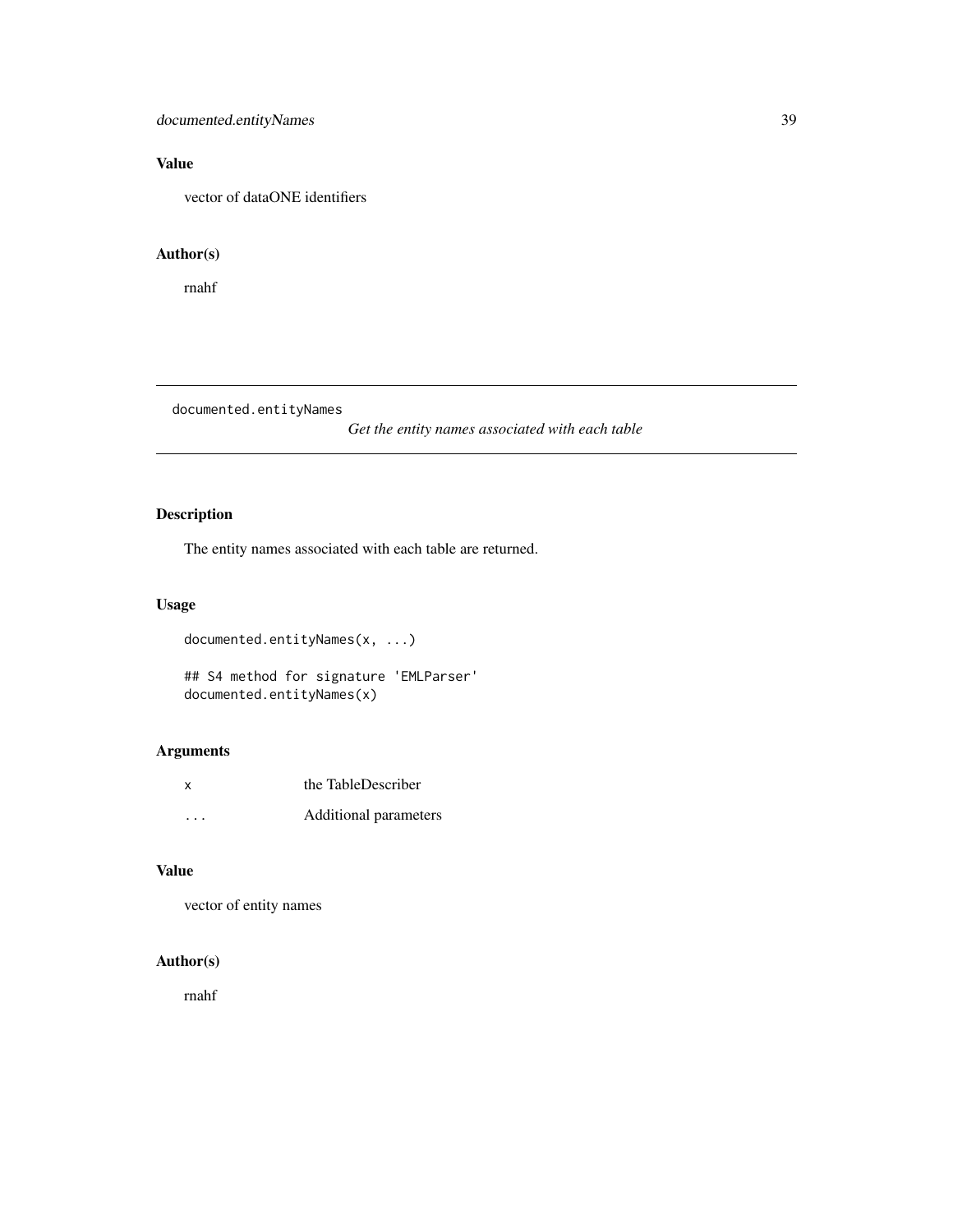documented.sizes *Get the sizes of the described data tables.*

#### Description

Get the table size.

# Usage

```
documented.sizes(x, ...)
```
## S4 method for signature 'EMLParser' documented.sizes(x)

#### Arguments

| $\mathsf{X}$ | the TableDescriber    |
|--------------|-----------------------|
| .            | Additional parameters |

#### Value

vector of data table sizes (in bytes)

#### Author(s)

rnahf

downloadCert *Open the CILogon Certificate download page in the default browser.*

# Description

A convenience method to take you to the CILogon download page: "https://cilogon.org/?skin=DataONE. Logging into CILogon will allow you to download your X.509 certificate to your local computer. Typically, the certificate is saved in the default Globus location for certificates ([getCertLocation](#page-51-0)) and once it is there, the 'dataone' package will use the certificate for all authenticated operations. Deleting the certificate file is the equivalent of logging out.

# Usage

downloadCert(x, ...)

## S4 method for signature 'CertificateManager' downloadCert(x)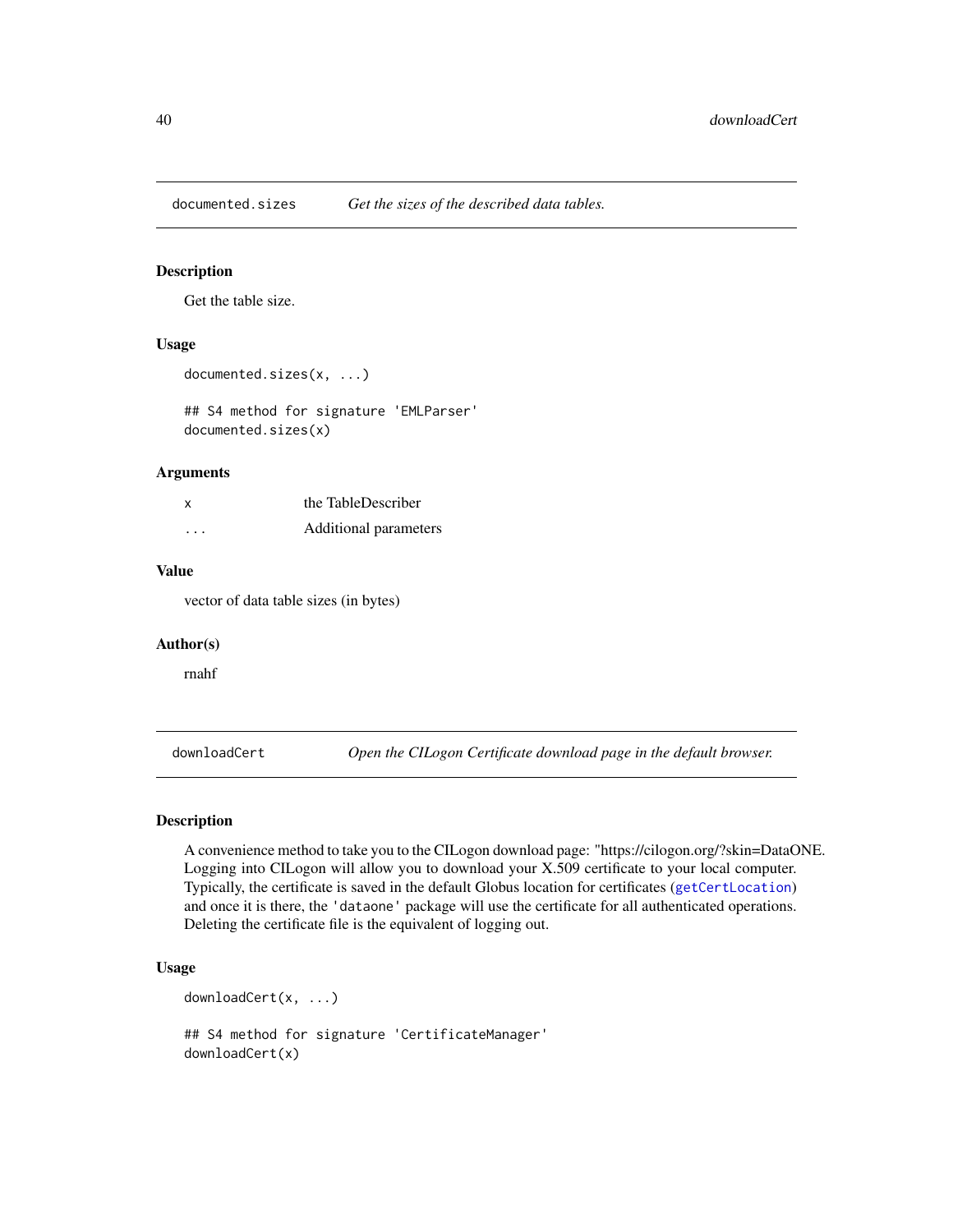## downloadObject 41

#### **Arguments**

| x | a CertificateManager instance |
|---|-------------------------------|
| . | (Not yet used)                |

| downloadObject | Download an object from the DataONE Federation to Disk. |  |
|----------------|---------------------------------------------------------|--|
|                |                                                         |  |

#### Description

A convenience method to download an object to disk.

### Usage

```
downloadObject(x, identifier, ...)
## S4 method for signature 'D1Client'
downloadObject(x, identifier, path = getwd(), check = as.logical(TRUE))
```
#### Arguments

| x          | A D1Client object.                                                                                                                                                                                                                                                 |
|------------|--------------------------------------------------------------------------------------------------------------------------------------------------------------------------------------------------------------------------------------------------------------------|
| identifier | The identifier of the object to get.                                                                                                                                                                                                                               |
| $\cdots$   | (Not yet used.)                                                                                                                                                                                                                                                    |
| path       | (optional) Path to a directory to write object to. The name of the file will be<br>determined from the SystemMetada of the object (see details for more informa-<br>tion). The function will fail if a file with the same name already exists in the<br>directory. |
| check      | (optional) A logical value, if TRUE check if this object has been obsoleted by<br>another object in DataONE.                                                                                                                                                       |

### Details

This method performs multiple underlying calls to the DataONE repository network. CN.resolve() is called to locate the object on one or more repositories, and then each of these is accessed until success at downloading the associated SystemMetadata for the object. The SystemMetadata is used to assign a name to the file that is output to disk. If a fileName is specified in the SystemMetadata, then the file output to disk will be named according to the SystemMetadata fileName. If there is not a specified SystemMetadata fileName, the identifier will be used as the file name output to disk. If the identifier is used as the file name, a file name extension will be determined using the SystemMetadata formatID along with information from CNCore.listFormats(). If the SystemMetadata formatID is "application/octet-stream" no extension will be written.

#### Value

A path where the ouput file is written to.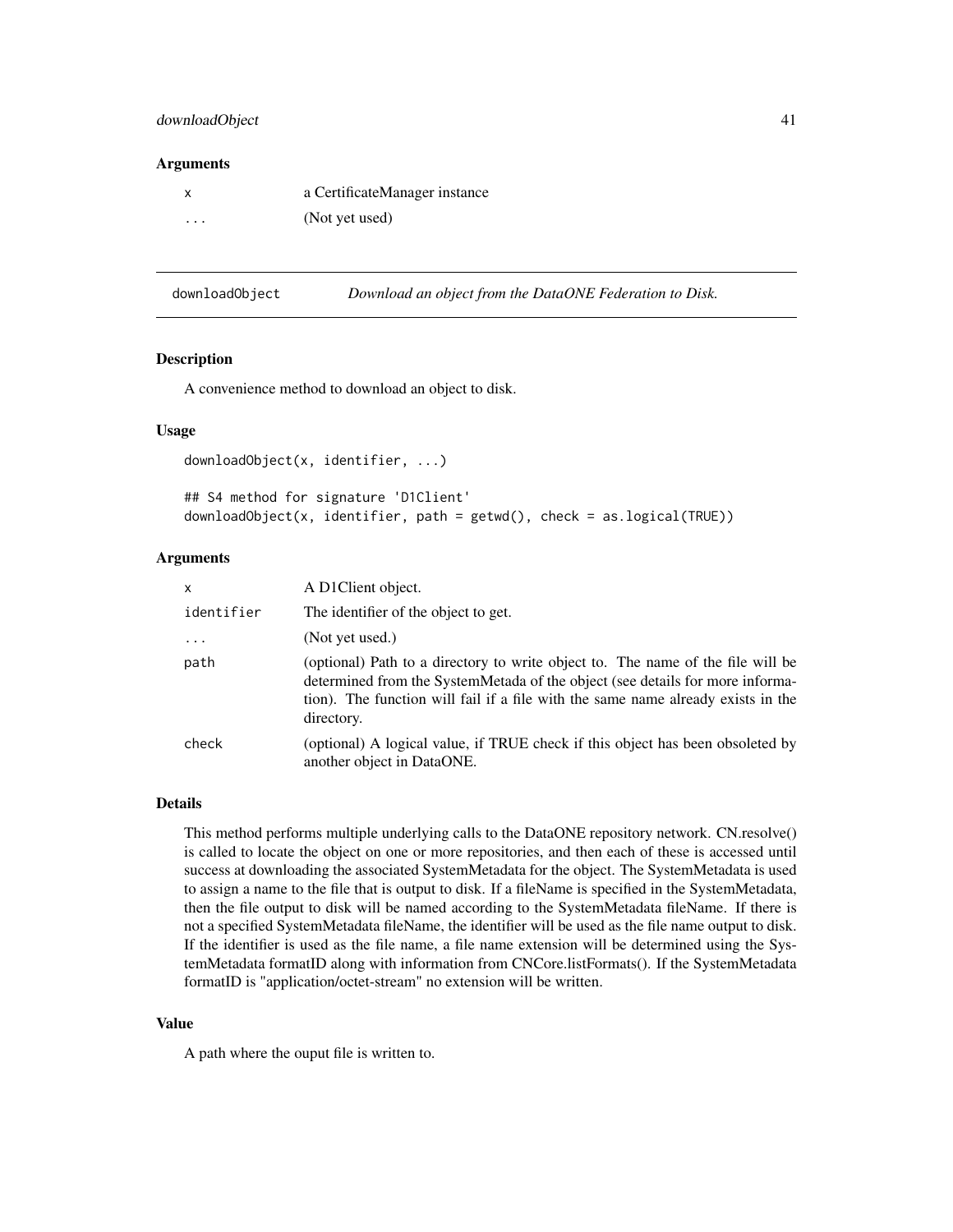# See Also

[D1Client](#page-23-0) class description.

#### Examples

```
## Not run:
library(dataone)
d1c <- D1Client("PROD", "urn:node:KNB")
pid <- "solson.5.1"
path <- downloadObject(d1c, pid)
```
## End(Not run)

echoCredentials *Echo the credentials used to make the call.*

# Description

This method can be used to verify the client certificate is valid and contains the expected information.

# Usage

```
echoCredentials(x, ...)
```
## S4 method for signature 'CNode' echoCredentials(x)

#### Arguments

|          | The coordinating node to send the request to. |
|----------|-----------------------------------------------|
| $\cdots$ | (Not yet used)                                |

# Details

The authentication credentials contained in the X.509 certificate or authentication token are send with the request.

# Value

A list containing authentication info.

# Examples

```
## Not run:
cn <- CNode("STAGING")
creds <- echoCredentials(cn)
print(creds$person$subject)
```
## End(Not run)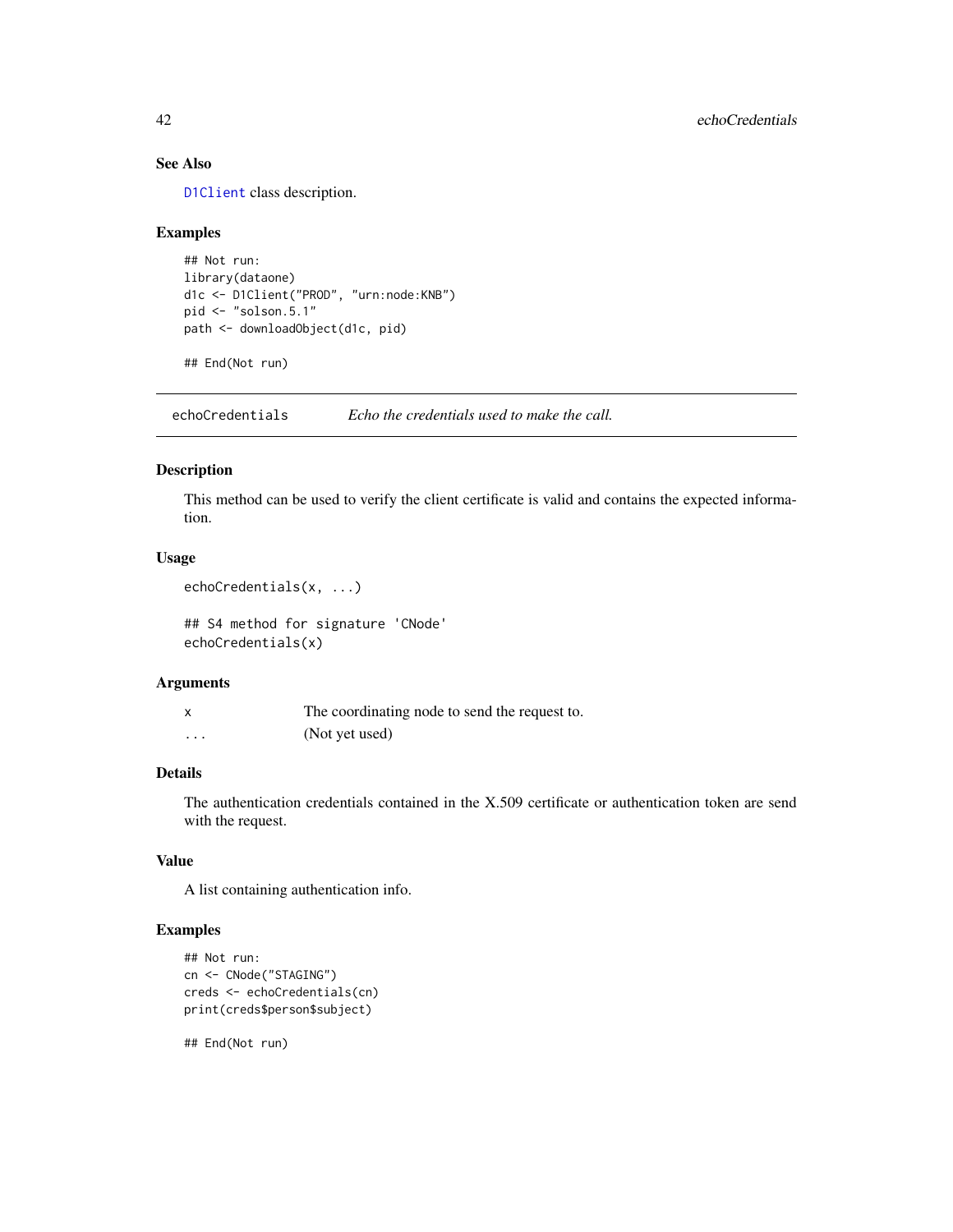Construct an EML parser object.

### Usage

EMLParser(d1Object, ...)

## S4 method for signature 'D1Object' EMLParser(d1Object)

# Arguments

| d1Object | The D1Object to obtain data from. |
|----------|-----------------------------------|
| .        | Additional parameters             |

EMLParser-class *Handler for Parsing Table Format Details from Metadata*

# Description

#' Implements methods to provide parsing instructions for asDataFrame.

# Details

#' handles eml formats 2.0.0 through 2.1.1

### Slots

d1Object the metadata object

xmlDocRoot the xml representation of the metadata

## Author(s)

rnahf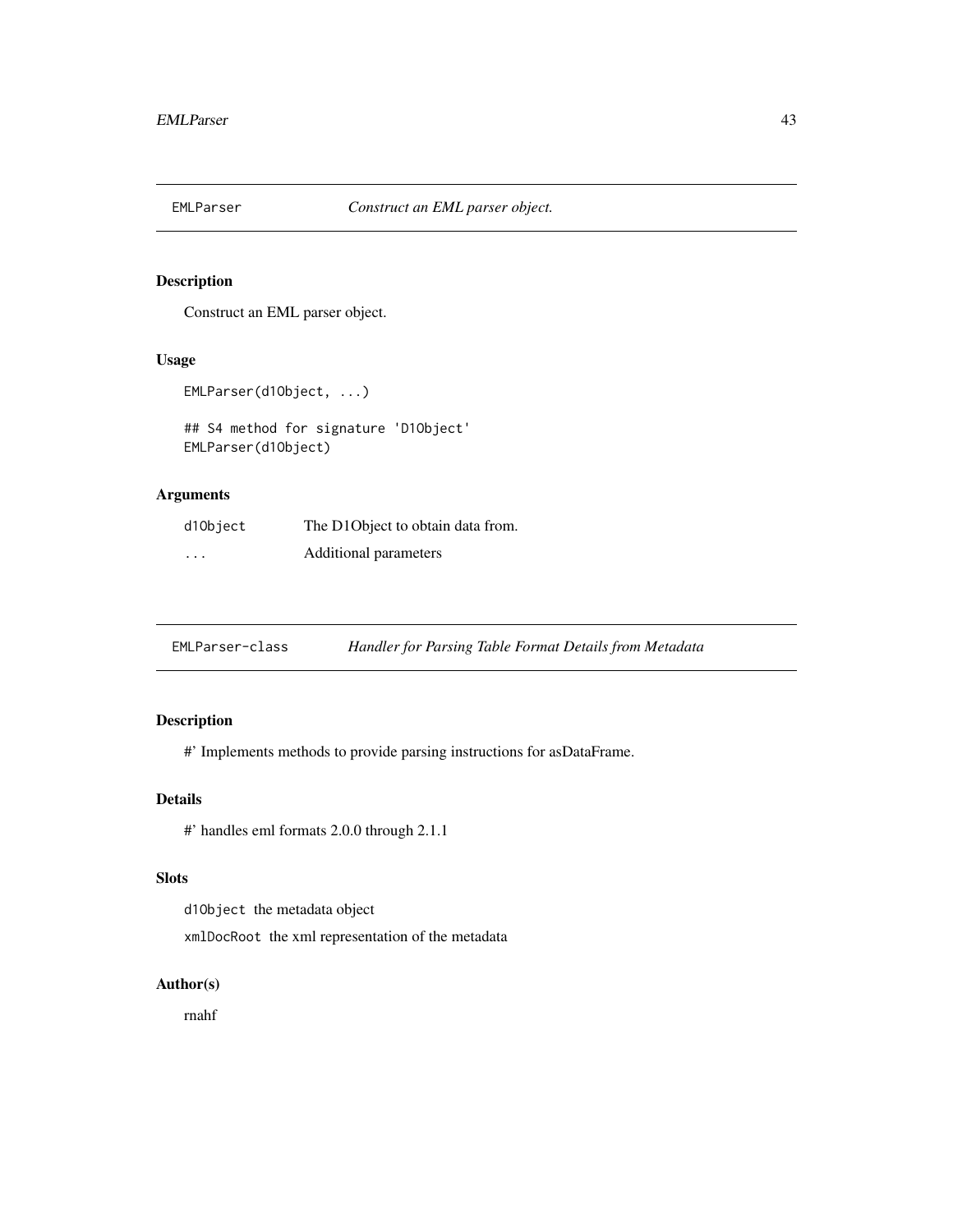Treating all special characters and spaces as literals, backslash escape special characters, and doublequote if necessary.

### Usage

encodeSolr(x, ...)

## S4 method for signature 'character' encodeSolr(x, ...)

# Arguments

| x                    | : a string to encode |
|----------------------|----------------------|
| $\ddot{\phantom{0}}$ | (not yet used.)      |

## Value

the encoded form of the input

# Examples

```
encodeSolr("this & that")
```
encodeUrlPath *Encode the Input for a URL Path Segment.*

# Description

Encodes the characters of the input so they are not interpreted as reserved characters in url strings. Will also encode non-ASCII unicode characters.

# Usage

```
encodeUrlPath(x, ...)
## S4 method for signature 'D1Client'
encodeUrlPath(x, pathSegment, ...)
```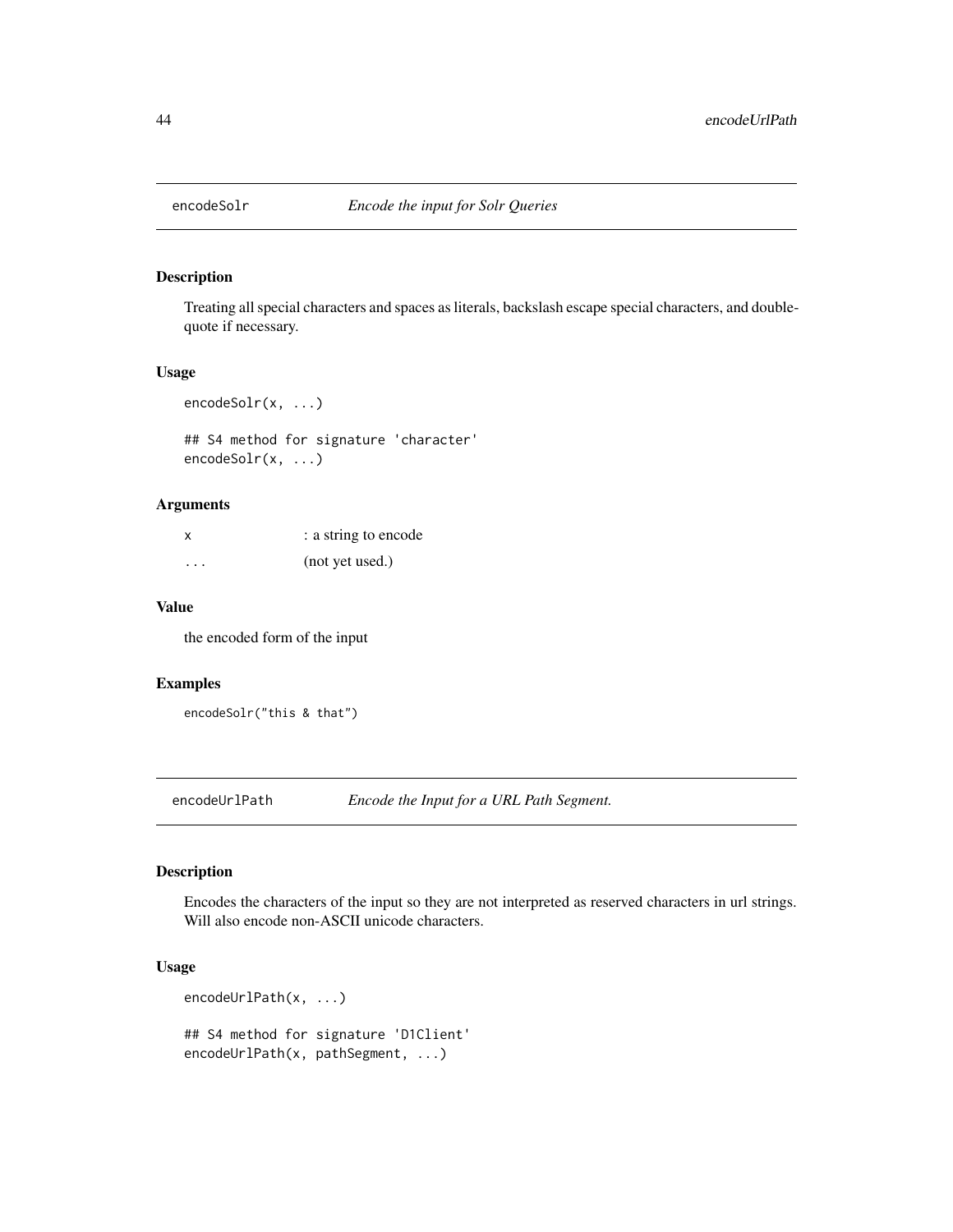#### Arguments

| X           | A D1Client object    |
|-------------|----------------------|
| .           | (Not yet used.)      |
| pathSegment | : a string to encode |

### Value

the encoded form of the input

#### See Also

[D1Client](#page-23-0) class description.

### Examples

```
## Not run:
d1c <- D1Client("STAGING", "urn:node:mnStageUCSB2")
fullyEncodedPath <- paste0("cn/v1/object/",
    encodeUrlPath(d1c, "doi:10.6085/AA/YBHX00_XXXITBDXMMR01_20040720.50.5"))
```
## End(Not run)

encodeUrlQuery *Encode the Input for a URL Query Segment.*

# Description

Encodes the characters of the input so they are not interpreted as reserved characters in url strings. Will also encode non-ASCII unicode characters.

#### Usage

```
encodeUrlQuery(x, ...)
```
## S4 method for signature 'D1Client' encodeUrlQuery(x, querySegment, ...)

### Arguments

| х            | A D1Client object.   |
|--------------|----------------------|
| .            | (Not yet used.)      |
| querySegment | : a string to encode |

# Value

the encoded form of the input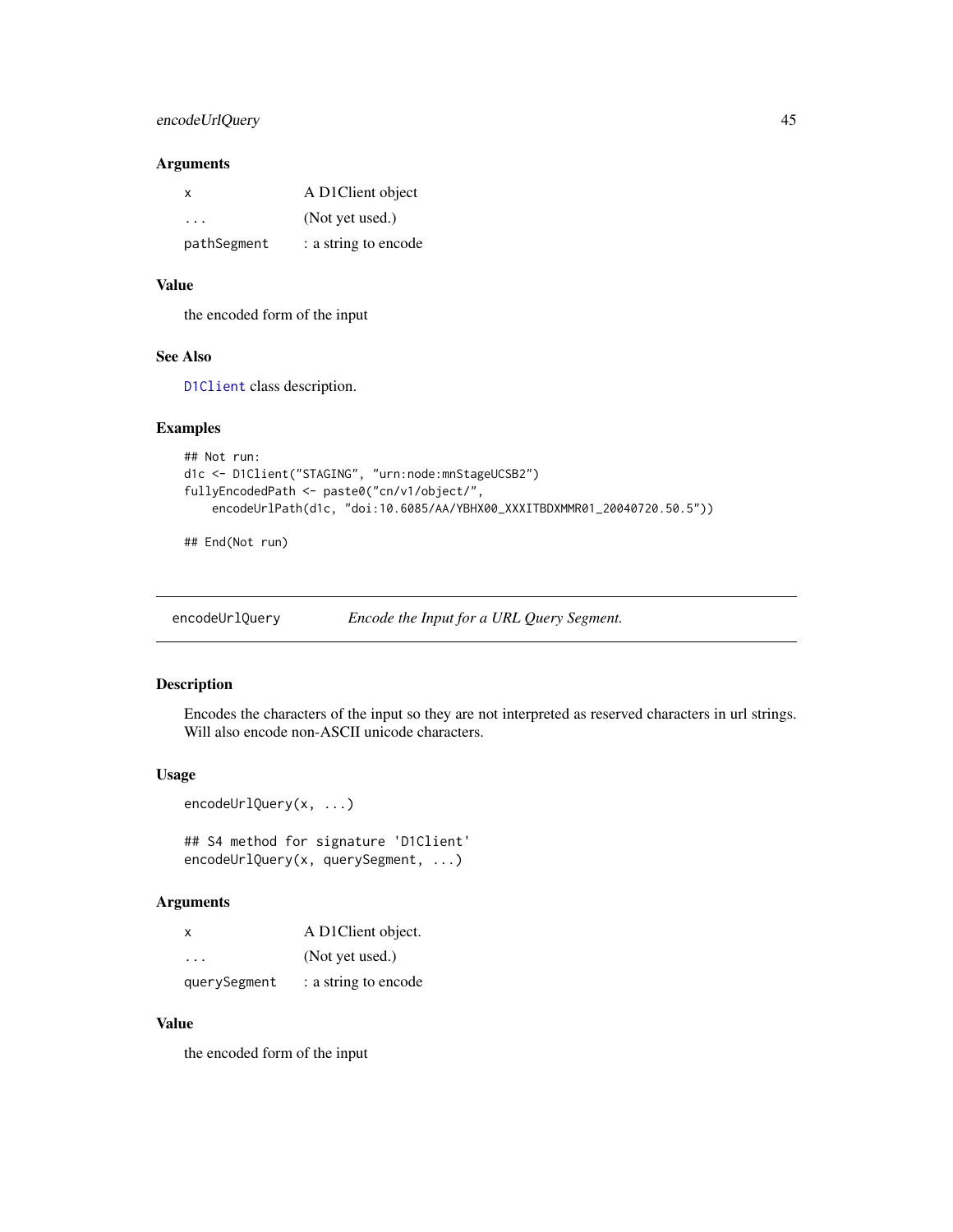# See Also

[D1Client](#page-23-0) class description.

### Examples

```
## Not run:
d1c <- D1Client("STAGING", "urn:node:mnStageUCSB2")
fullyEncodedQuery <- paste0("q=id:",
   encodeUrlQuery(d1c, encodeSolr("doi:10.6085/AA/YBHX00_XXXITBDXMMR01_20040720.50.5")))
```
## End(Not run)

evaluateAuth *Evaluate DataONE authentication.*

# Description

A valid DataONE authentication method is looked for and all authentication information is retrieved from it.

#### Usage

evaluateAuth(.Object, ...)

## S4 method for signature 'AuthenticationManager' evaluateAuth(.Object, node)

#### Arguments

| .Object | an Authentication Object. |  |
|---------|---------------------------|--|
| .       | additional parameters     |  |
| node    | A D1Node object.          |  |

# Details

If the node specified in the 'node' parameter is a DataONE v2 node or higher, then an authentication token is checked if one exists. If it is readable and not expired, then information for the token is returned. If a valid token does not exist, then the X.509 certificate is checked, if it exists. If it is valid then information is returned for the certificate.

#### Value

A hash containing authentication information.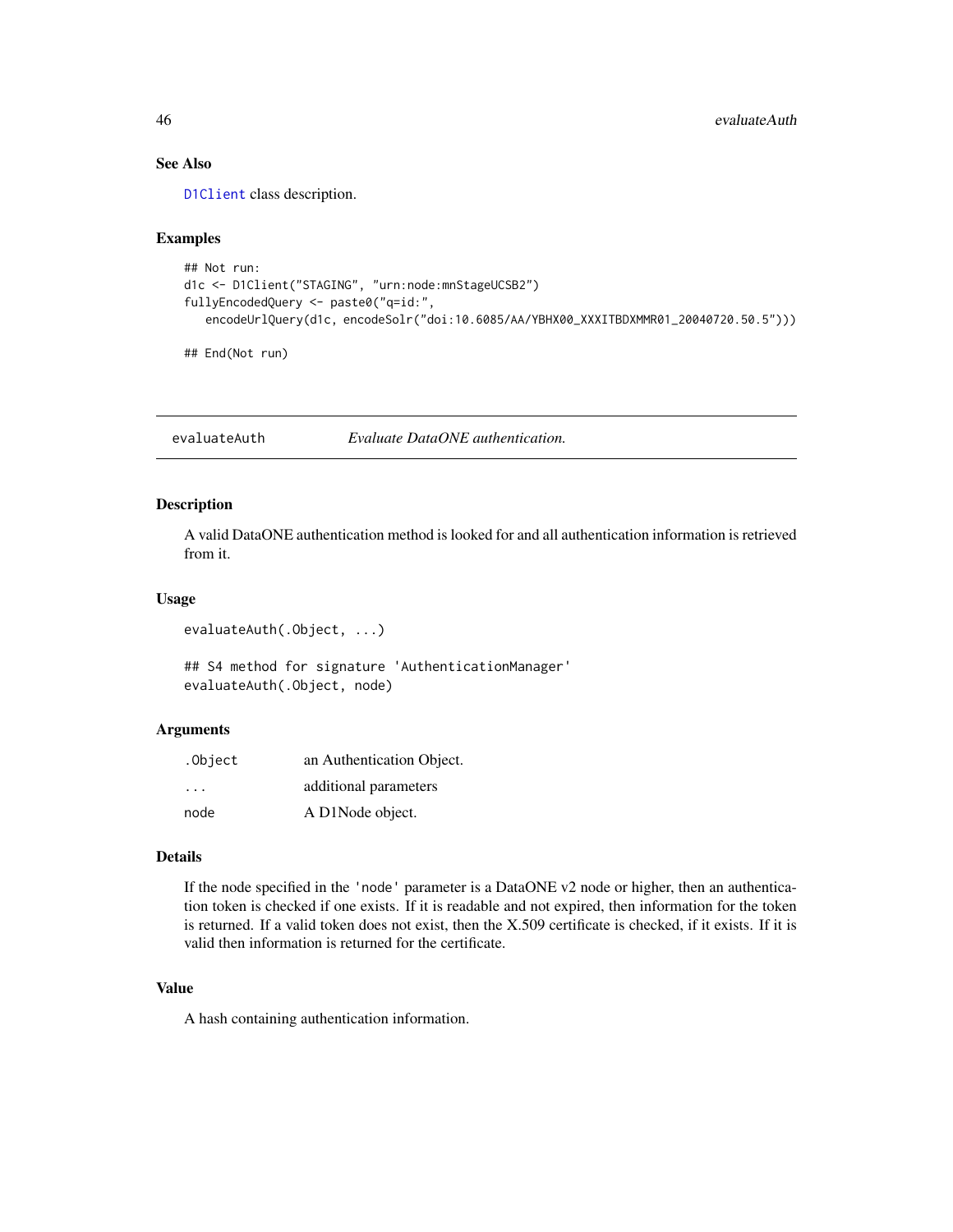generateIdentifier *Get a unique identifier that is generated by the Member Node repository and guaranteed to be unique.*

### Description

Creating objects requires use of a unique persistent identifier (pid) when calling the create function. Member Nodes may optionally provide the generateIdentifier service to issue such identifiers, ensuring that they are unique. Each identifier conforms to an identifier scheme, which determines the syntax and rules for how the identifier that is generated is formatted. All Member Nodes that implement this method must support the UUID scheme, but may also support other schemes such as DOI and others.

#### Usage

```
generateIdentifier(x, ...)
```

```
## S4 method for signature 'MNode'
generateIdentifier(x, scheme = "UUID", fragment = NULL)
```
#### Arguments

| x        | The MNode instance on which the object will be created                                              |
|----------|-----------------------------------------------------------------------------------------------------|
| $\cdots$ | (Not yet used.)                                                                                     |
| scheme   | The identifier scheme to be used, such as DOI, UUID, etc.                                           |
| fragment | An optional fragment to be prepended to the identifier for schemes that support<br>it (not all do). |

#### Details

In the version 2.0 library and higher, this operation can utilize an 'dataone\_token' option to provide credentials for write operations in DataONE. The authentication token is obtained from DataONE (see your profile on https://search.dataone.org). See the vignette("dataone-overview") for details. Alternatively, the version 1.0 approach of using an X.509 certificate in a default location of the file system can also be used. This certificate provides authentication credentials from CILogon <https://cilogon.org/?skin=DataONE>. See vignette("dataone-overview") for details.

#### Value

the character string of the generated unique identifier

### See Also

[https://purl.dataone.org/architecture/apis/MN\\_APIs.html#MNStorage.generateIdentifier](https://purl.dataone.org/architecture/apis/MN_APIs.html#MNStorage.generateIdentifier)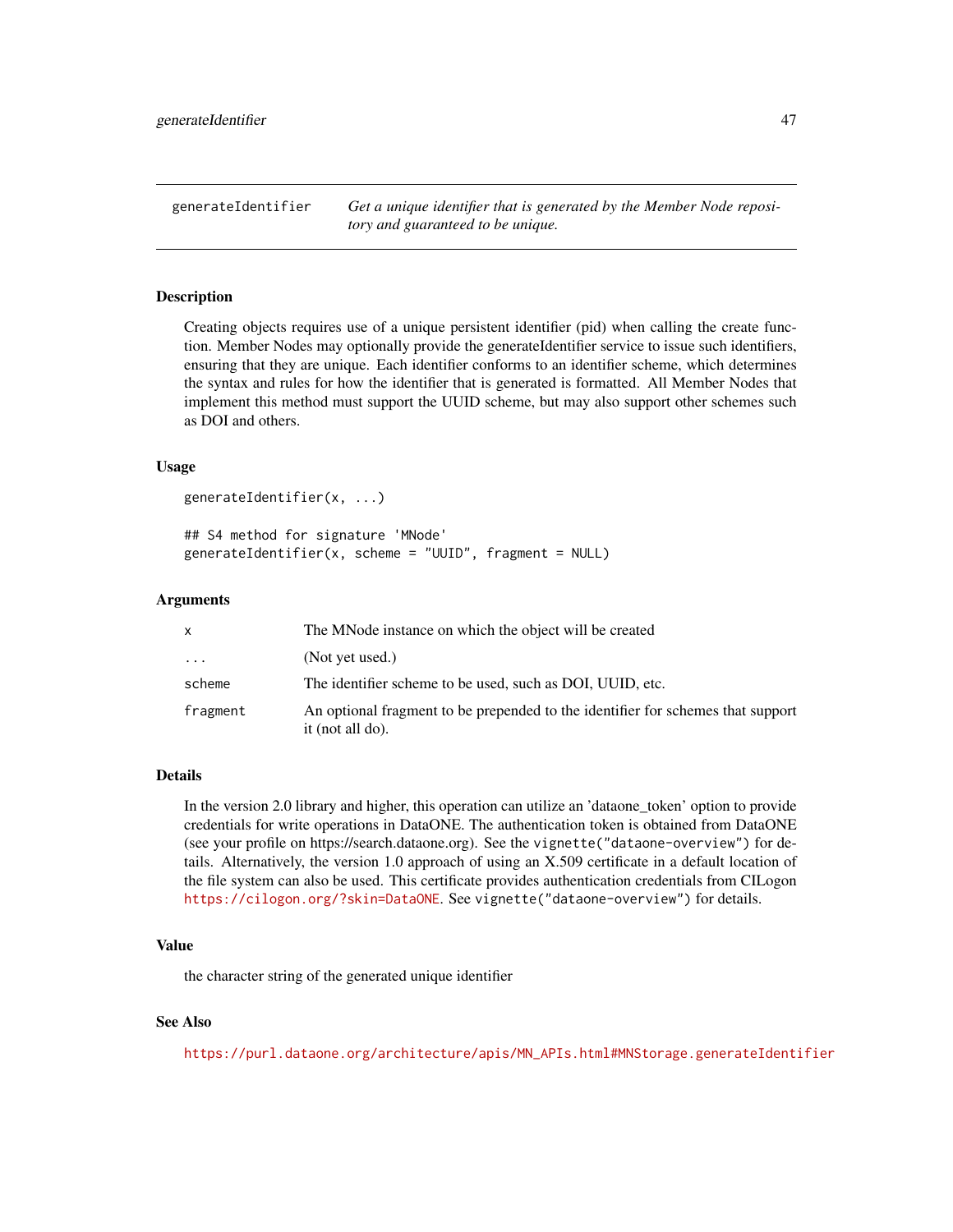### Examples

```
## Not run:
library(dataone)
cn <- CNode("STAGING")
mn <- getMNode(cn, "urn:node:mnStageUCSB2")
newid <- generateIdentifier(mn, "UUID")
## End(Not run)
```
getAuthExpires *Get the expiration date of the current authentication method.*

# Description

The expiration date of the current authentication method, either authentication token or X.509 certificate, is returned as a Greenwich Mean Time (GMT) value.

# Usage

```
getAuthExpires(.Object, node)
```
## S4 method for signature 'AuthenticationManager' getAuthExpires(.Object, node)

# Arguments

| .Object | An AuthenticationManager instance |
|---------|-----------------------------------|
| node    | A D1Node instance                 |

# Value

The expiration date for the current authentication mechanism being used.

getAuthMethod *Get the current valid authentication mechanism.*

# Description

Get the current valid authentication mechanism.

#### Usage

```
getAuthMethod(.Object, ...)
```
## S4 method for signature 'AuthenticationManager' getAuthMethod(.Object, node)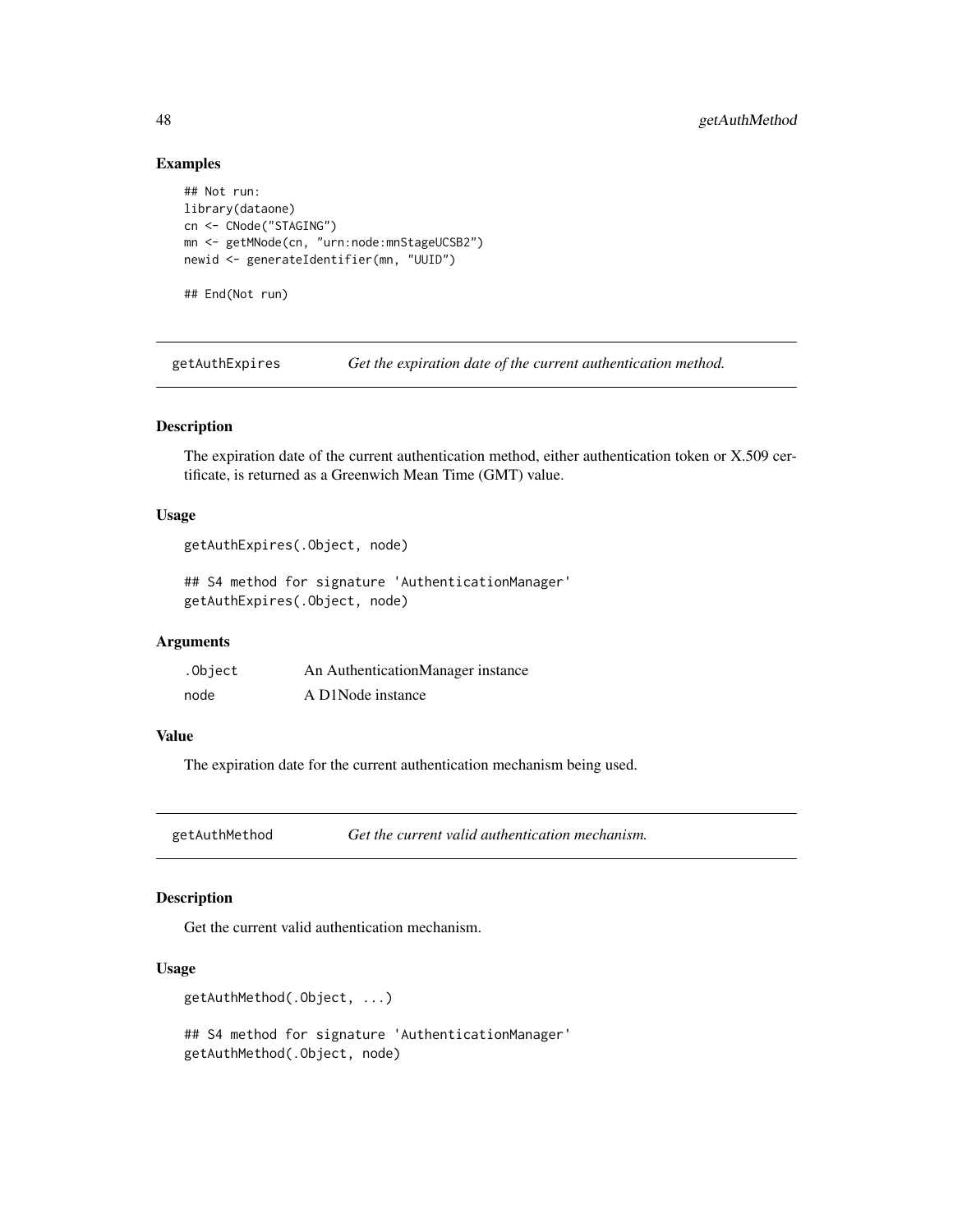# getAuthSubject 49

#### **Arguments**

| .Object  | An AuthenticationManager instance                             |
|----------|---------------------------------------------------------------|
| $\cdots$ | (Not yet used)                                                |
| node     | A D1Node instance to determine the authentication method for. |

### Details

The current authentication method being used, either an authentication token or an X.509 certificate. The 'node' argument is used to determine the authentication mechanism that is appropriate for the specified 'node'. For example, authentication tokens are supported on DataONE nodes that use the DataONE V2.0 API or higher, so if the node uses the V1 API, then only an X.509 certificate can be used.

### Value

The current authentication mechanism as a character string, either "token" or "cert".

| getAuthSubject | Get the authentication subject. |  |
|----------------|---------------------------------|--|
|                |                                 |  |

#### Description

Get the authentication subject.

#### Usage

```
getAuthSubject(.Object, ...)
```
## S4 method for signature 'AuthenticationManager' getAuthSubject(.Object, node)

#### Arguments

| .Object           | an AuthenticationManager instance |
|-------------------|-----------------------------------|
| $\cdot\cdot\cdot$ | (Not yet used)                    |
| node              | A D1Node instance                 |

### Details

The authenticated user, aka 'subject' is retrieved from the authentication mechanism currently being used, either an authentication token or an X.509 certificate. The 'node' argument is used to determine the authentication mechanism that is appropriate for the specified 'node'. For example, authentication tokens are supported on DataONE nodes that use the DataONE V2.0 API or higher, so if the node uses the V1 API, then only an X.509 certificate can be used.

#### Value

the DataONE Subject that is your client's identity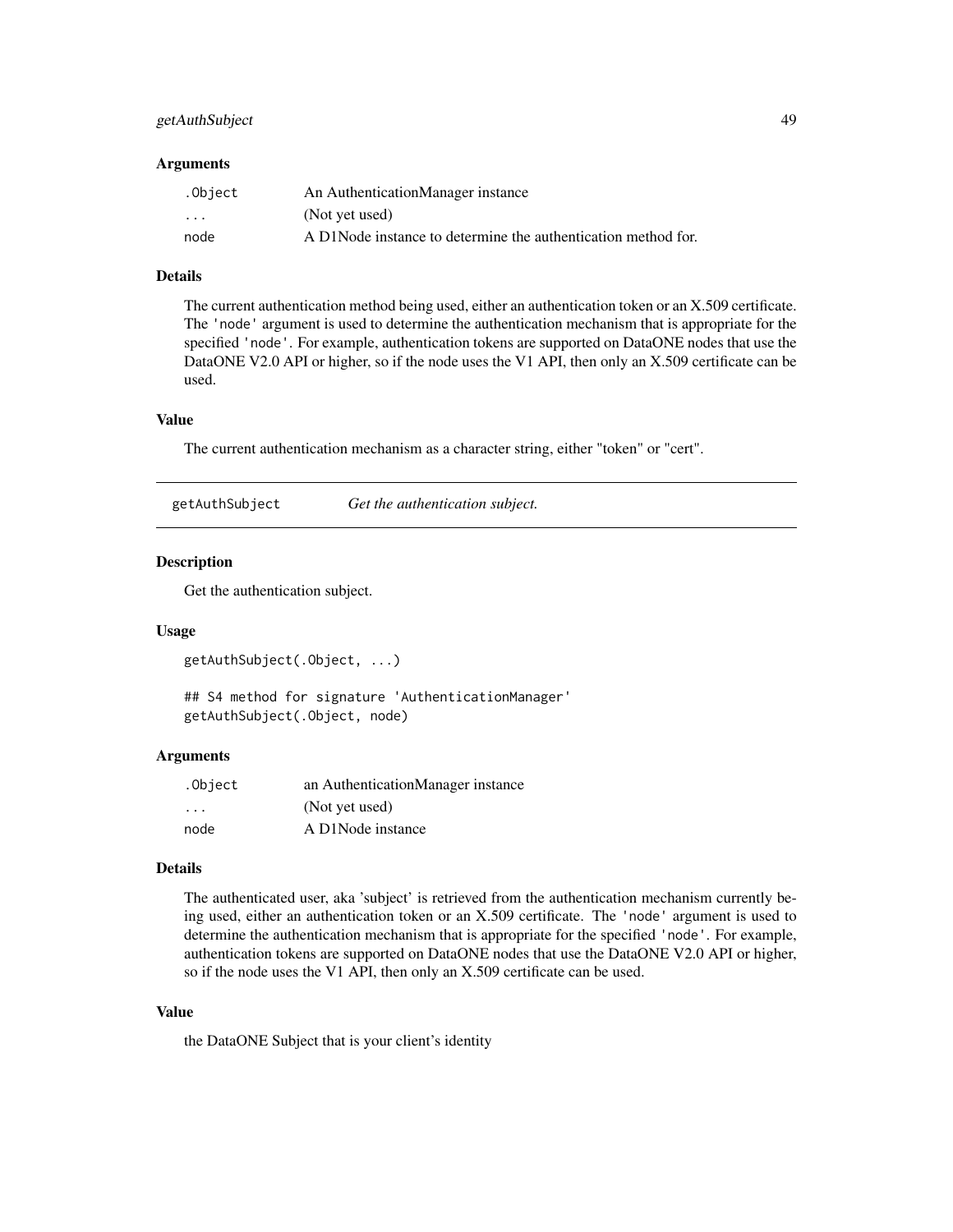Access the DataONE getCapabilities() service for the Member Node, which returns an XML description of the repository and the services it offers.

# Usage

```
getCapabilities(x, ...)
## S4 method for signature 'MNode'
getCapabilities(x)
```
# Arguments

| $\mathsf{x}$      | The node identifier with which this node is registered in DataONE |
|-------------------|-------------------------------------------------------------------|
| $\cdot\cdot\cdot$ | (Not yet used.)                                                   |

### Value

an XMLInternalDocument object representing the DataONE environment

### See Also

[https://purl.dataone.org/architecture/apis/MN\\_APIs.html#MN\\_core.getCapabilities](https://purl.dataone.org/architecture/apis/MN_APIs.html#MN_core.getCapabilities)

# Examples

```
## Not run:
library(dataone)
cn <- CNode()
mn <- getMNode(cn, "urn:node:KNB")
xml <- getCapabilities(mn)
```
## End(Not run)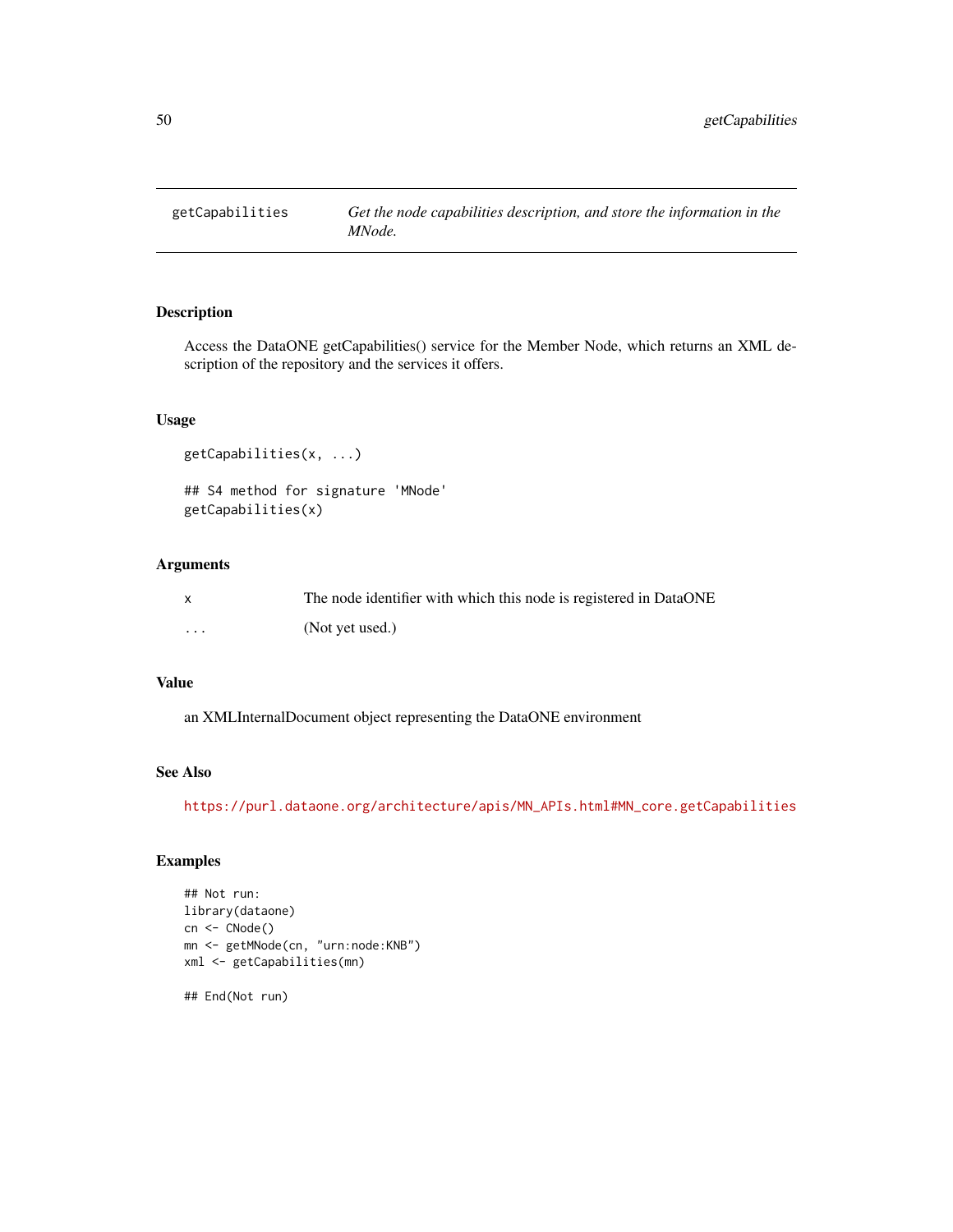Get the DataONE X.509 Certificate location.

#### Usage

```
getCert(.Object, ...)
```

```
## S4 method for signature 'AuthenticationManager'
getCert(.Object)
```
# Arguments

| .Object  | an AuthenticationManager instance |
|----------|-----------------------------------|
| $\cdots$ | (Not yet used)                    |

#### Value

The filename of the current DataONE X.509 Certificate if it is available.

| getCertExpires | Show the date and time when an X.509 certificate expires. |  |
|----------------|-----------------------------------------------------------|--|
|----------------|-----------------------------------------------------------|--|

# Description

Each X.509 has a range of certificate validity times. This method returns the X.509 'notAfter' field formatted as a 'POSIXct' date value.

### Usage

```
getCertExpires(x, ...)
```
## S4 method for signature 'CertificateManager' getCertExpires(x)

### Arguments

|          | a CertificateManager instance |
|----------|-------------------------------|
| $\cdots$ | (Not yet used)                |

# Value

POSIXct value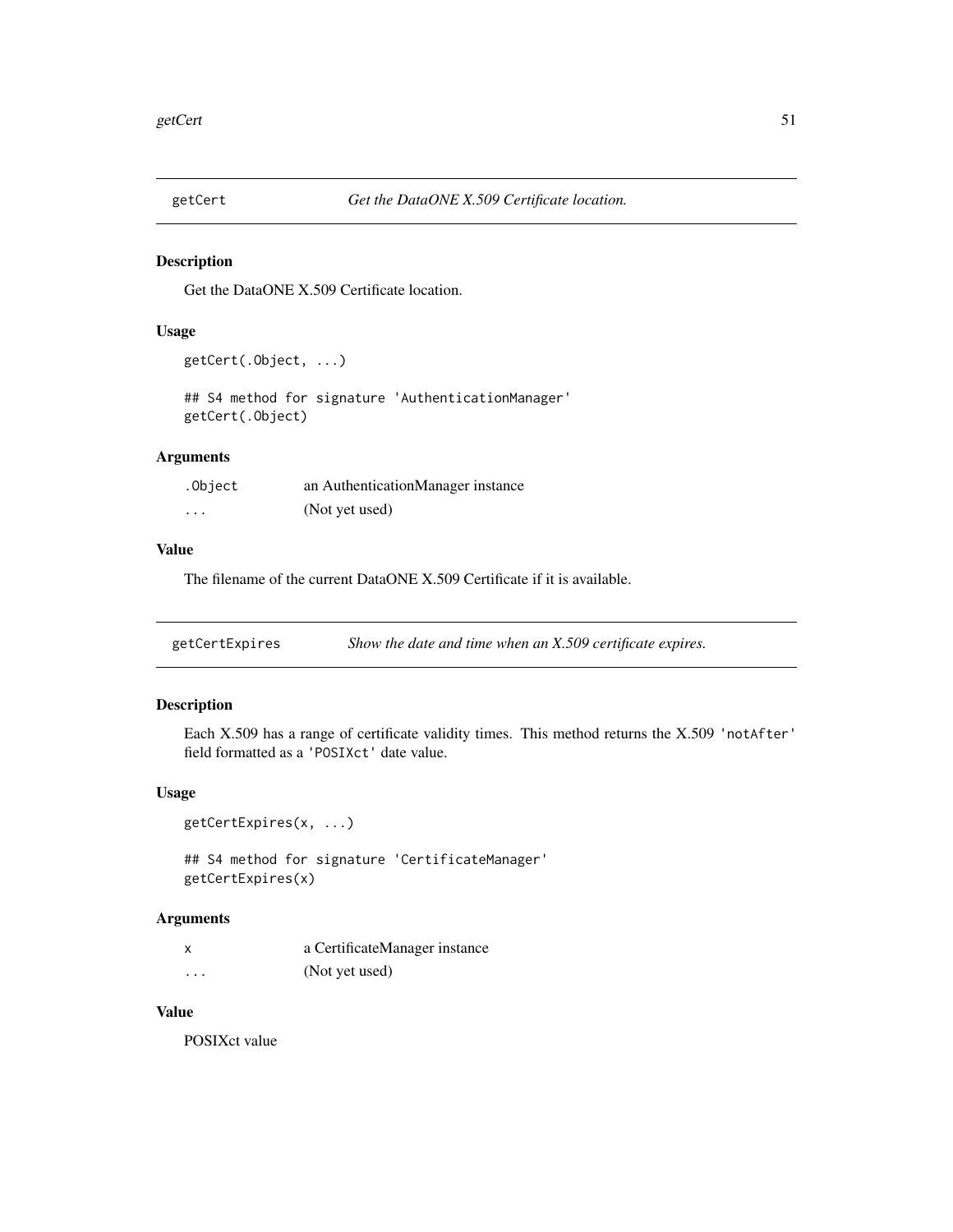The DataONE X.509 certificate is read, if it is present and the information contained in the certificate is returned as a data.frame.

### Usage

getCertInfo(.Object)

## S4 method for signature 'AuthenticationManager' getCertInfo(.Object)

# Arguments

.Object an Authentication Object.

#### Value

A data.frame containing information about the X.509 certificate.

<span id="page-51-0"></span>

| getCertLocation |  | Get the file path on disk of the client certificate file. |
|-----------------|--|-----------------------------------------------------------|
|                 |  |                                                           |

# Description

Find the location of the client certificate, which is typically in a default location on disk, unless the 'location' slot has been set with a custom location for the certificate.

# Usage

```
getCertLocation(x, ...)
```
## S4 method for signature 'CertificateManager' getCertLocation(x)

#### Arguments

| a CertificateManager instance |  |
|-------------------------------|--|
|-------------------------------|--|

... (Not yet used)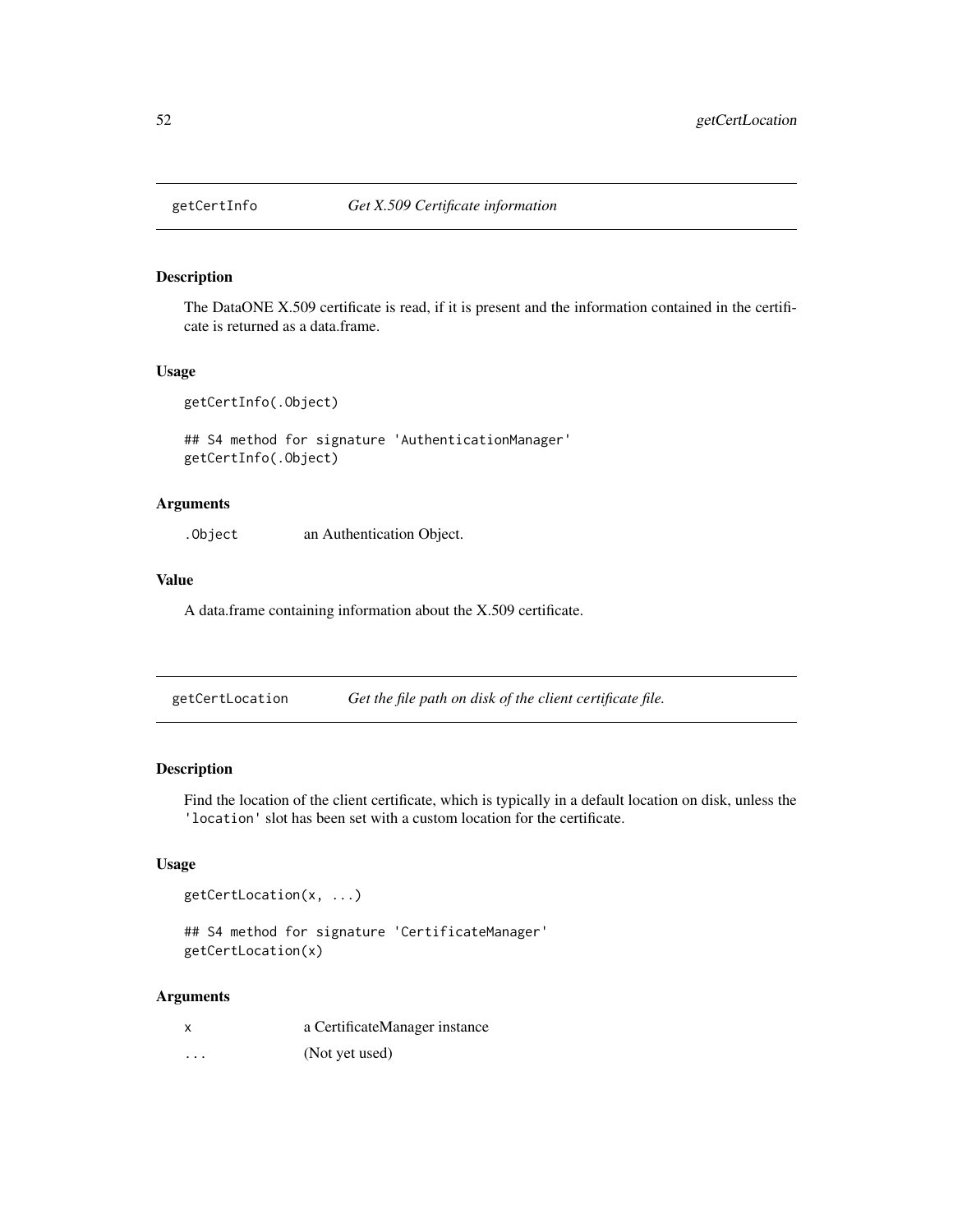# getChecksum 53

### Details

The default Globus Grid Security Infrastructure (GSI) location is '/tmp/x509up\_u\${UID}' on Unix or '\${tmpdir}/x509up\_u\${UID}' on Windows or '\${tmpdir}/x509up\_u\${user.name}' if '\${UID}' is not defined.

### Value

character the path to the certificate

getChecksum *Get the checksum for the data object associated with the specified pid.*

# Description

A checksum is calculated for an object when it is uploaded to DataONE and is submitted with the object's system metadata. The 'getChecksum' method retrieves the checksum from the specified coordinating node

#### Usage

```
getChecksum(x, ...)
## S4 method for signature 'CNode'
getChecksum(x, pid, ...)
## S4 method for signature 'MNode'
getChecksum(x, pid, checksumAlgorithm = "SHA-1")
```
### Arguments

| $\boldsymbol{\mathsf{x}}$ | The CNode instance from which the checksum will be retrieved  |
|---------------------------|---------------------------------------------------------------|
| $\cdot$ $\cdot$ $\cdot$   | (Not yet used)                                                |
| pid                       | The identifier of the object                                  |
| checksumAlgorithm         |                                                               |
|                           | The algorithm used to calculate the checksum. Default="SHA-1" |

### Value

character the checksum value, with the checksum algorithm as the attribute "algorithm"

### See Also

[D1Node-class{](#page-26-0)D1Node} class description.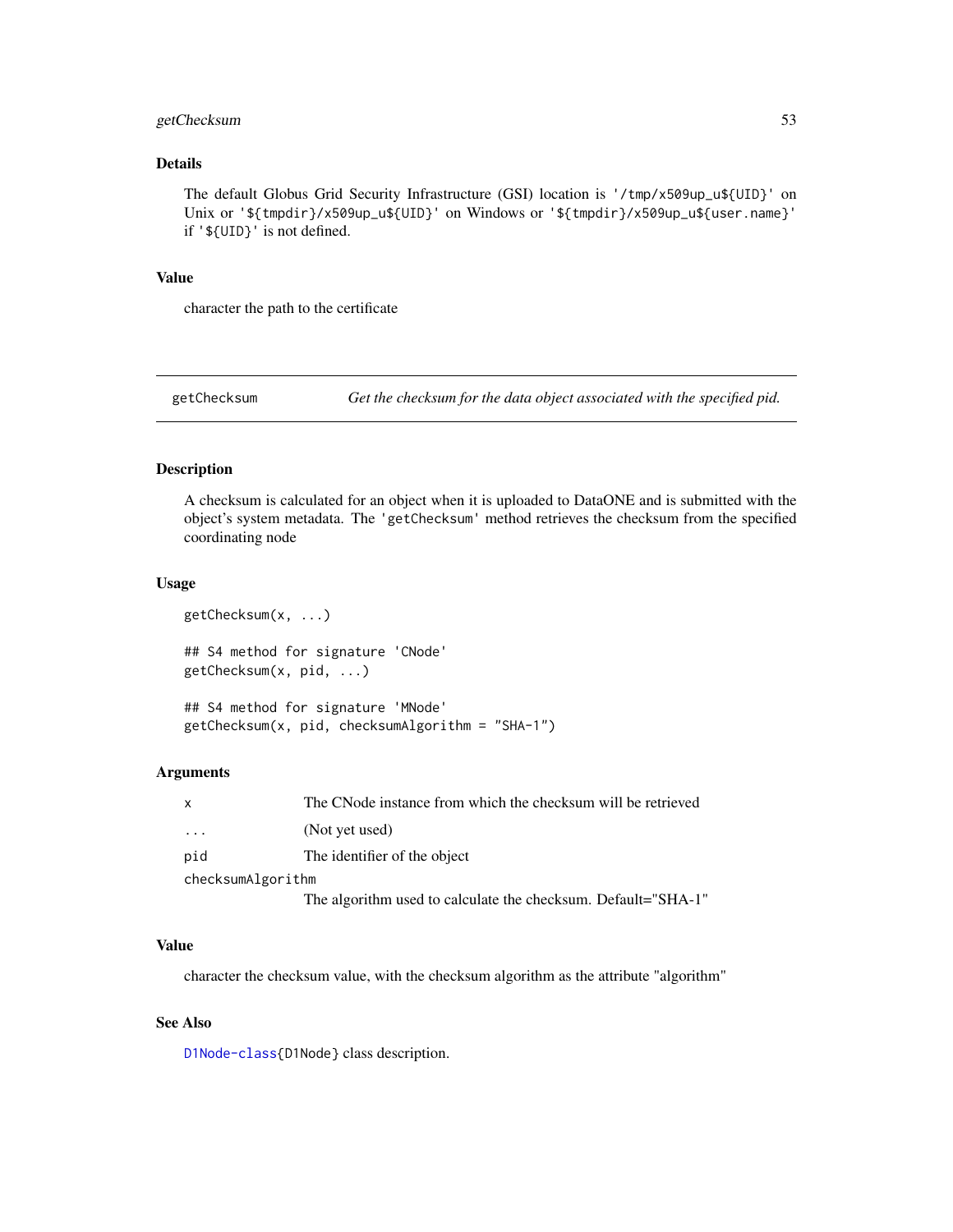# Examples

```
## Not run:
library(dataone)
cn <- CNode()
mn <- getMNode(cn, "urn:node:KNB")
pid <- "doi:10.5063/F1QN64NZ"
chksum <- getChecksum(mn, pid)
## End(Not run)
## Not run:
pid <- "doi:10.5063/F1QN64NZ"
cn <- CNode()
pid <- "doi:10.5063/F1QN64NZ"
chksum <- getChecksum(cn, pid)
```

```
## End(Not run)
```
getCN *Get the coordinating node associated with this D1Client object.*

#### Description

Get the coordinating node associated with this D1Client object.

#### Usage

getCN(x)

## S4 method for signature 'D1Client' getCN(x)

#### Arguments

x A D1Client object.

#### Note

The method getCN has been deprecated.

### See Also

[D1Client](#page-23-0) class description.

# Examples

```
## Not run:
cli <- D1Client("STAGING2", "urn:node:mnTestKNB")
testCN <- getCN(cli)
```
## End(Not run)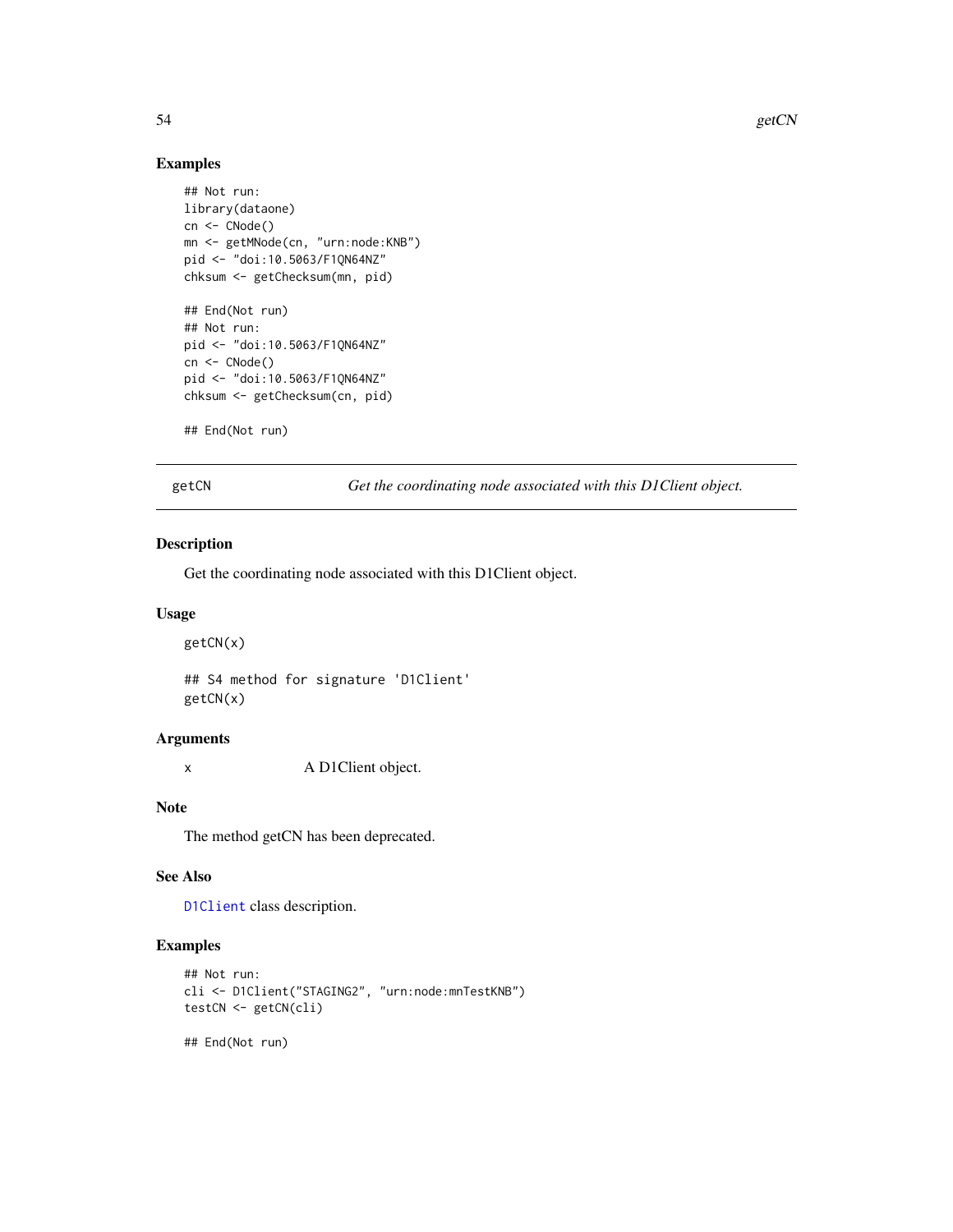An object is download from the DataONE network for the identifier that is provided.

#### Usage

```
getD1Object(x, identifier, ...)
## S4 method for signature 'D1Client'
getD1Object(x, identifier)
```
### Arguments

| x          | A D1Client instance                                   |
|------------|-------------------------------------------------------|
| identifier | The identifier of the object to download from DataONE |
| $\cdot$    | (not yet used)                                        |

# Value

A datapack:DataObject

### See Also

[D1Client](#page-23-0) class description.

# Examples

```
## Not run:
library(dataone)
d1c <- D1Client("PROD", "urn:node:KNB")
pid <- "solson.5.1"
dataObj <- getD1Object(d1c, pid)
data <- getData(dataObj)
```
## End(Not run)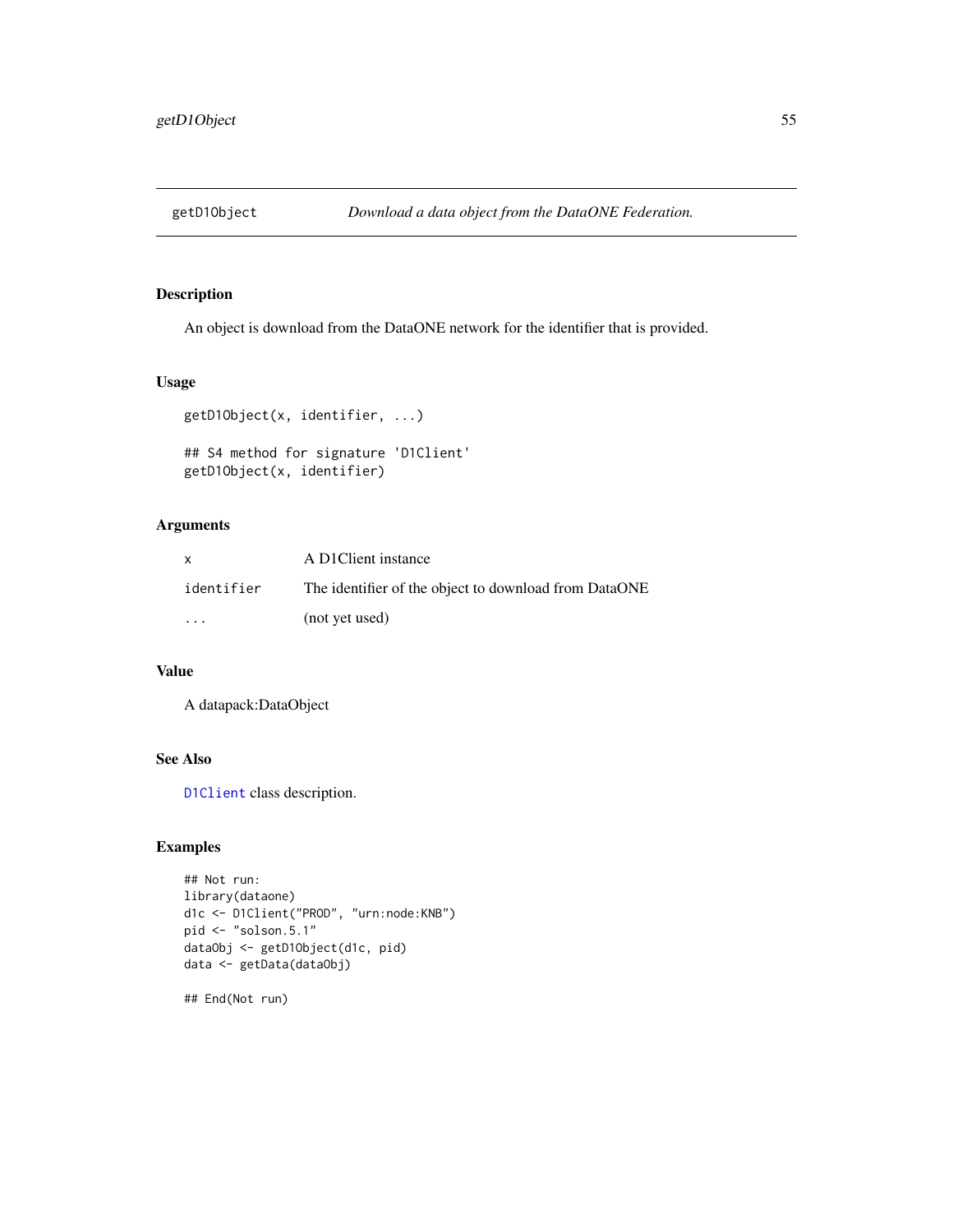getData,D1Object-method

*Get the data content of a D1Object.*

### Description

Get the data content of a D1Object.

#### Usage

## S4 method for signature 'D1Object' getData(x)

# Arguments

x D1Object the data structure from where to get the data

getDataObject *Download a from the DataONE Federation as a DataObject.*

# Description

A convenience method to download a data object and its associated SystemMetadata, wrapped in a DataObject class.

# Usage

```
getDataObject(x, identifier, ...)
```
## S4 method for signature 'D1Client' getDataObject(x, identifier, lazyLoad = FALSE, limit = "1MB", quiet = TRUE)

# Arguments

| $\mathsf{x}$ | A D1Client object.                                                                                                                                                               |
|--------------|----------------------------------------------------------------------------------------------------------------------------------------------------------------------------------|
| identifier   | The identifier of the object to get.                                                                                                                                             |
| $\cdots$     | (not yet used)                                                                                                                                                                   |
| lazyLoad     | A logical value. If TRUE, then only package member system metadata is<br>downloaded and not data.                                                                                |
| limit        | A character value specifying maximum package member size to download.<br>Specified with "KB", "MB" or "TB" for example: "100KB", "10MB", "20GB",<br>"1TB". The default is "1MB". |
| quiet        | A 'logical'. If TRUE (the default) then informational messages will not be<br>printed.                                                                                           |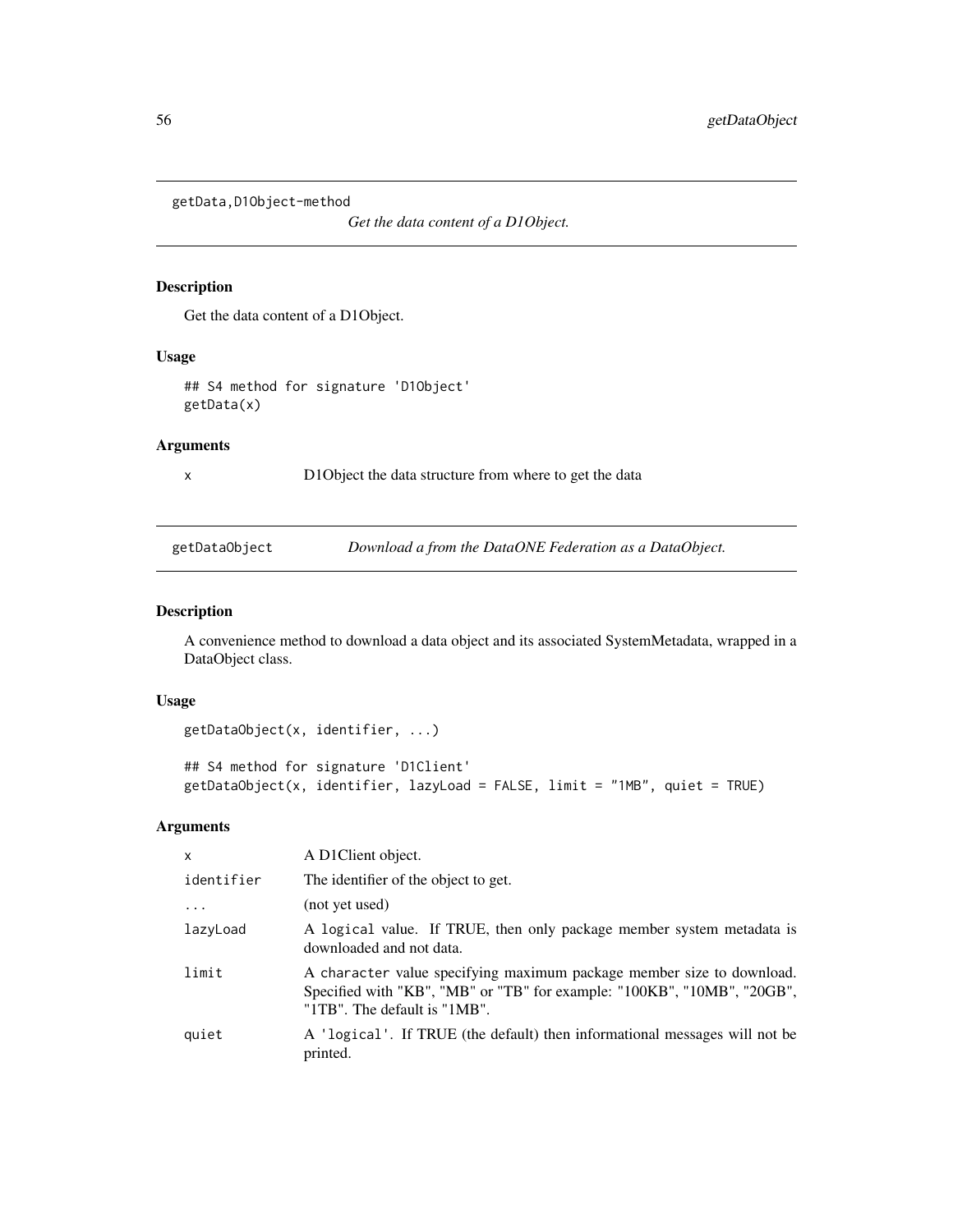#### getDataPackage 57

#### Details

This method performs multiple underlying calls to the DataONE repository network. CN.resolve() is called to locate the object on one or more repositories, and then each of these is accessed until success at downloading the associated SystemMetadata and data bytes, which are finally wrapped in a DataObject and returned. Replaces previous getD1Object() method in the version 1 dataone library. The lazyLoad parameter specifies that only sysmeta metadata is downloaded and not the data itself. This argument is used together with the limit parameter, which specifies the maximum size of data object that will be downloaded. IF lazyLoad is FALSE, then limit is ignored.

## Value

A DataObject or NULL if the object was not found in DataONE

### See Also

[D1Client](#page-23-0) class description.

#### Examples

```
## Not run:
library(dataone)
d1c <- D1Client("PROD", "urn:node:KNB")
pid <- "solson.5.1"
obj <- getDataObject(d1c, pid)
data <- getData(obj)
```
## End(Not run)

getDataPackage *Download data from the DataONE Federation as a DataPackage.*

#### Description

This is convenience method that will download all the members in a DataONE data package and insert them into a DataPackage, including associated SystemMetadata for each package member.

### Usage

```
getDataPackage(x, identifier, ...)
## S4 method for signature 'D1Client'
getDataPackage(x, identifier, lazyLoad = FALSE, limit = "1MB", quiet = TRUE)
```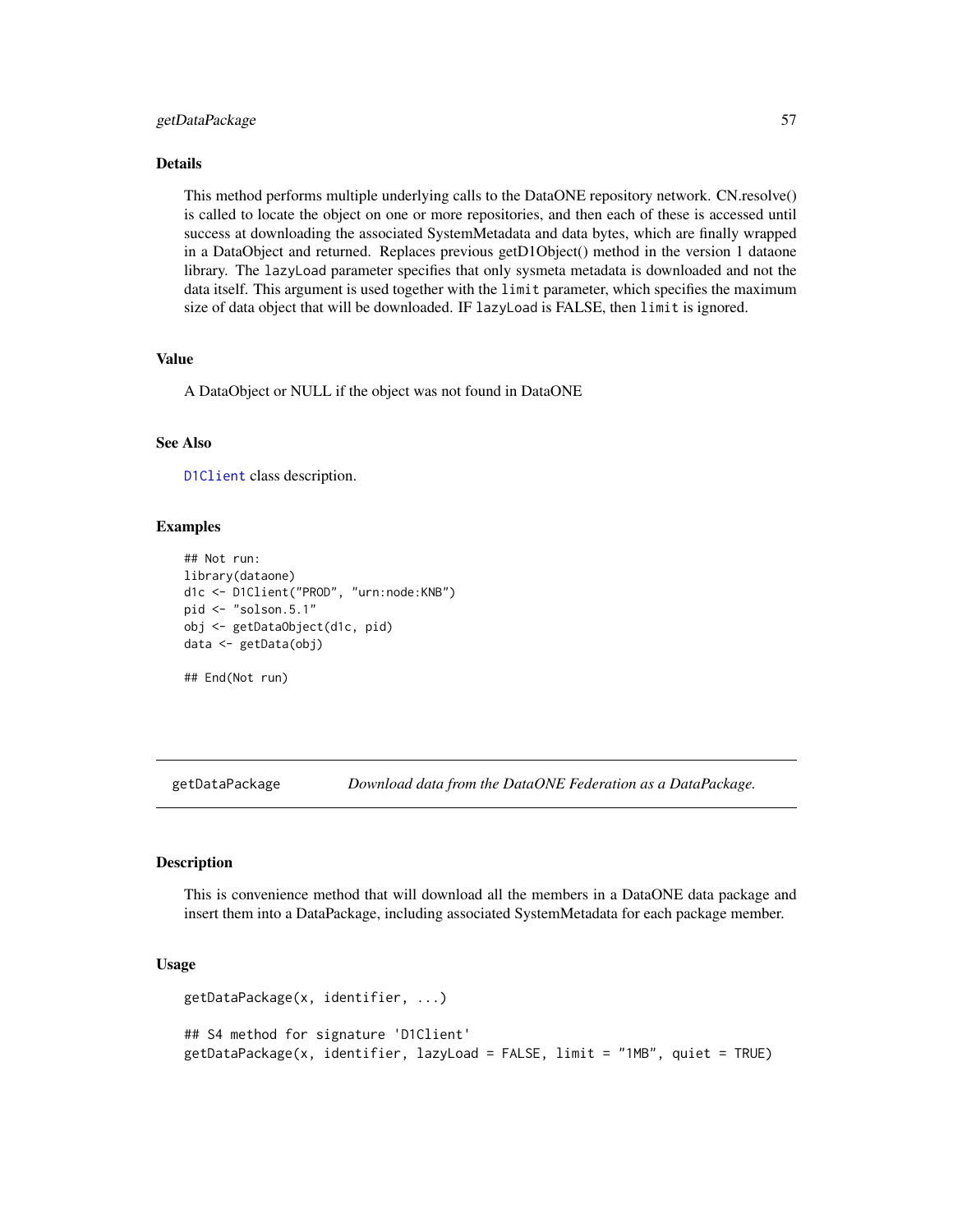#### Arguments

| $\mathsf{x}$ | A D1Client object.                                                                                                                                                               |
|--------------|----------------------------------------------------------------------------------------------------------------------------------------------------------------------------------|
| identifier   | The identifier of a package, package metadata or other package member                                                                                                            |
| .            | (not yet used)                                                                                                                                                                   |
| lazyLoad     | A logical value. If TRUE, then only package member system metadata is<br>downloaded and not data. The default is FALSE.                                                          |
| limit        | A character value specifying maximum package member size to download.<br>Specified with "KB", "MB" or "TB" for example: "100KB", "10MB", "20GB",<br>"1TB". The default is "1MB". |
| quiet        | A 'logical'. If TRUE (the default) then informational messages will not be<br>printed.                                                                                           |

# Details

A 'data package' that resides on a DataONE member node is defined as a collection of digital objects that are described by a metadata document. The

### Value

A DataPackage or NULL if the package was not found in DataONE

### See Also

[D1Client](#page-23-0) class description.

## Examples

```
## Not run:
library(dataone)
d1c <- D1Client("PROD", "urn:node:KNB")
pid <- "solson.5.1"
pkg <- getDataPackage(d1c, pid)
```

```
## End(Not run)
```
getEndpoint *Return the URL endpoint for the DataONE Coordinating Node.*

### Description

A D1Client object is associated with a DataONE Coordinating Node. This CN is either the production CN (from the "PROD" environment, the default), or a CN from one of the development environments ("STAGING", "SANDBOX", "DEV"). The base URL for the CN is returned.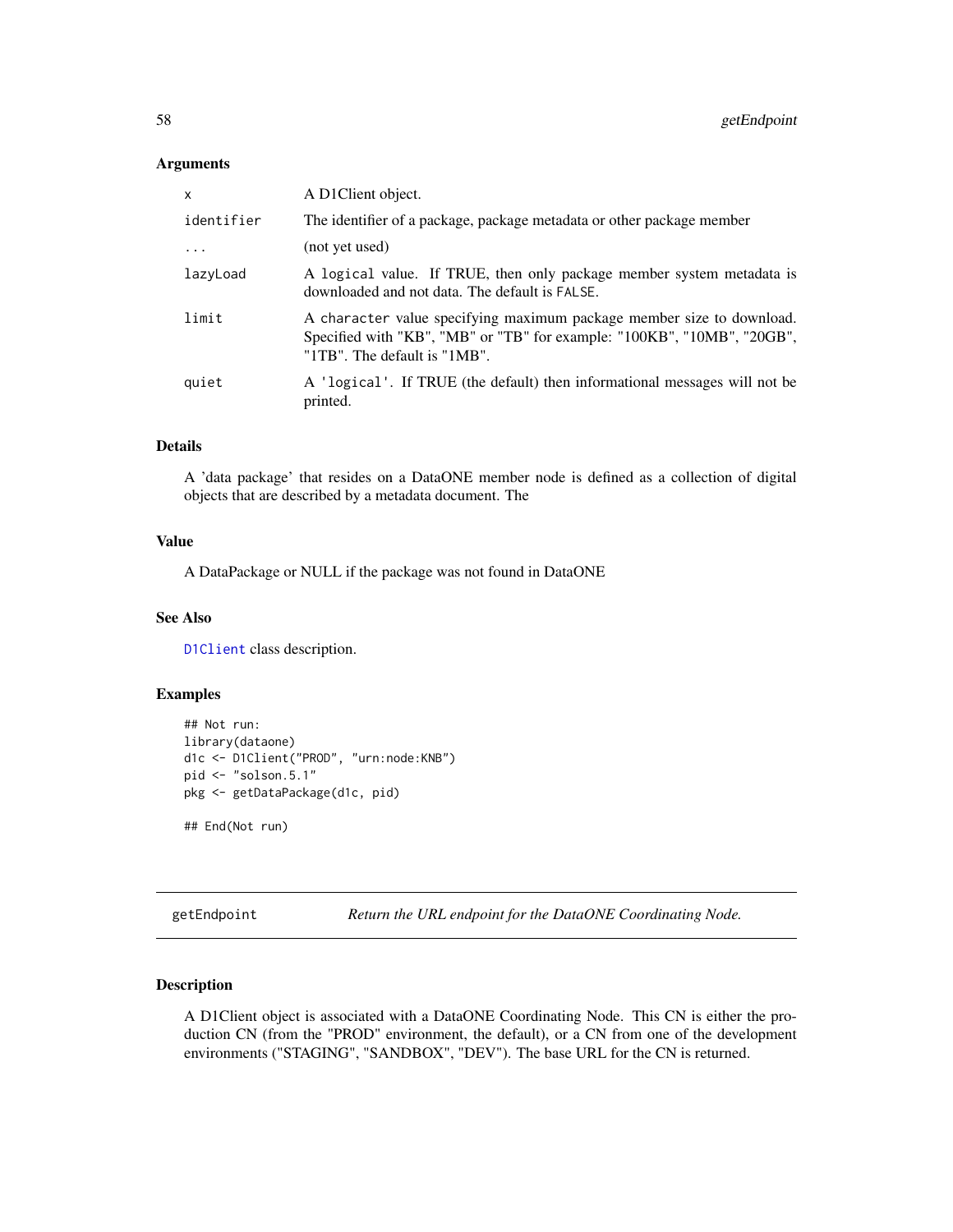# getErrorDescription 59

# Usage

getEndpoint(x, ...)

## S4 method for signature 'D1Client' getEndpoint(x)

# Arguments

| x                    | A D1Client object |
|----------------------|-------------------|
| $\ddot{\phantom{0}}$ | (Not yet used.)   |

# Value

A character vector containing the URL of the Coordinating Node

### See Also

[D1Client](#page-23-0) class description.

## Examples

```
## Not run:
cli <- D1Client("STAGING2", "urn:node:mnTestKNB")
cnUrl <- getEndpoint(cli)
```
## End(Not run)

getErrorDescription *Extract an error message from an http response.*

### Description

Http requests can fail for a variety of reasons, so getErrorDescription first tries to determine what type of response was sent.

### Usage

```
getErrorDescription(response)
```
#### Arguments

response The httr response object to extract the error description from.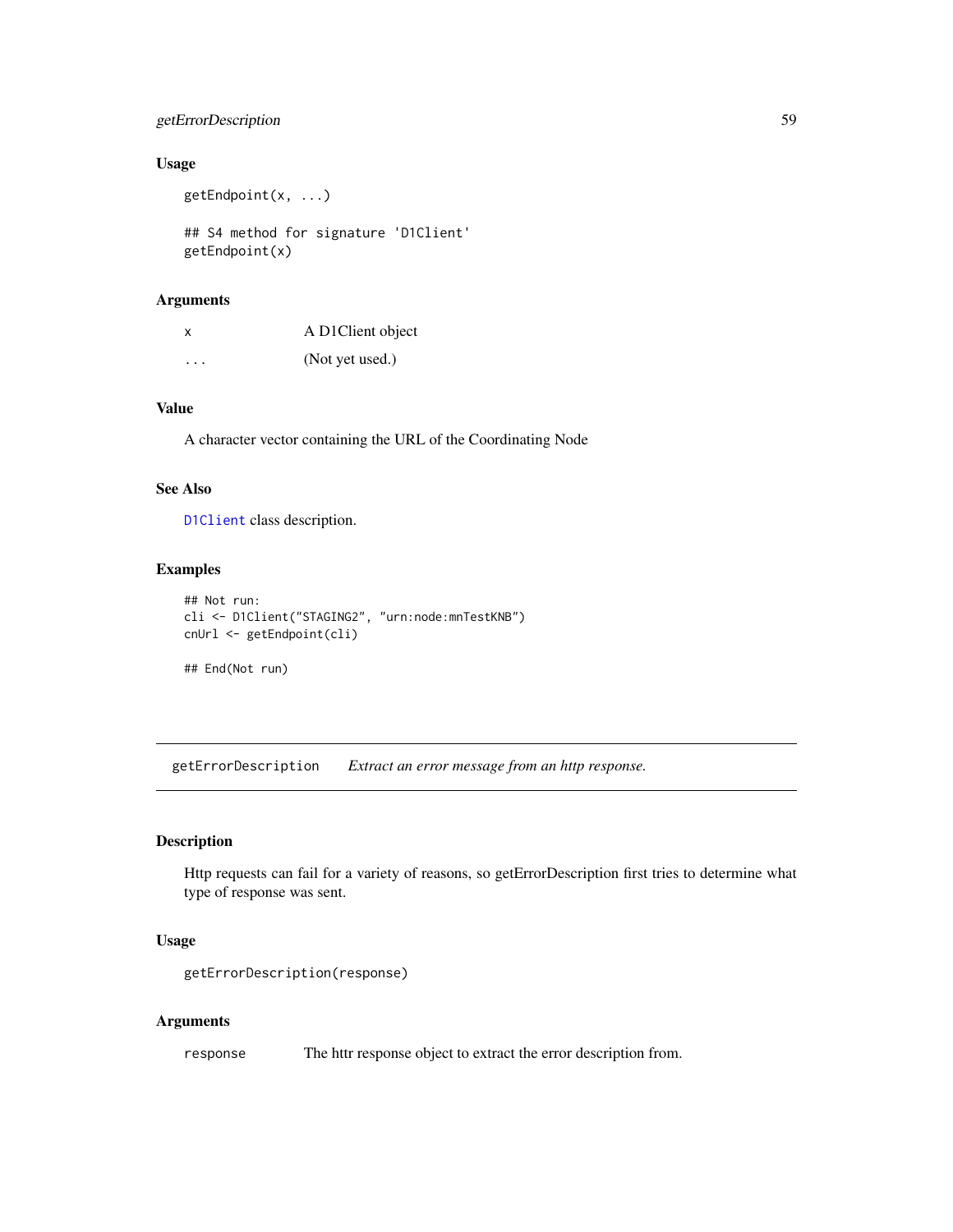# Details

The return types handled by this function are: o An incorrect url is sent to DataONE and an error is returned by the web server, not a specified DataONE service url. In this case, a generic error message may be returned, e.g. status=404, URL not found o A DataONE service was called, and returned an error message. In this case the DataONE response is parsed in an attempt to retrieve a meaningful error message.

getFormat *Get information for a single DataONE object format*

#### Description

Get information for a single DataONE object format

#### Usage

```
getFormat(x, ...)
```
## S4 method for signature 'CNode' getFormat(x, formatId)

#### Arguments

| X        | A CNode object instance   |
|----------|---------------------------|
| .        | (Not yet used)            |
| formatId | The formatId to retrieve. |

#### Value

A dataframe of all object formats registered in the DataONE Object Format Vocabulary.

### See Also

[CNode](#page-17-0) class description.

### Examples

```
## Not run:
library(dataone)
cn <- CNode()
fmt <- getFormat(cn, "eml://ecoinformatics.org/eml-2.1.0")
cat(sprintf("format name: %s\n", fmt$name))
cat(sprintf("format type: %s\n", fmt$type))
cat(sprintf("format Id: %s\n", fmt$id))
```
## End(Not run)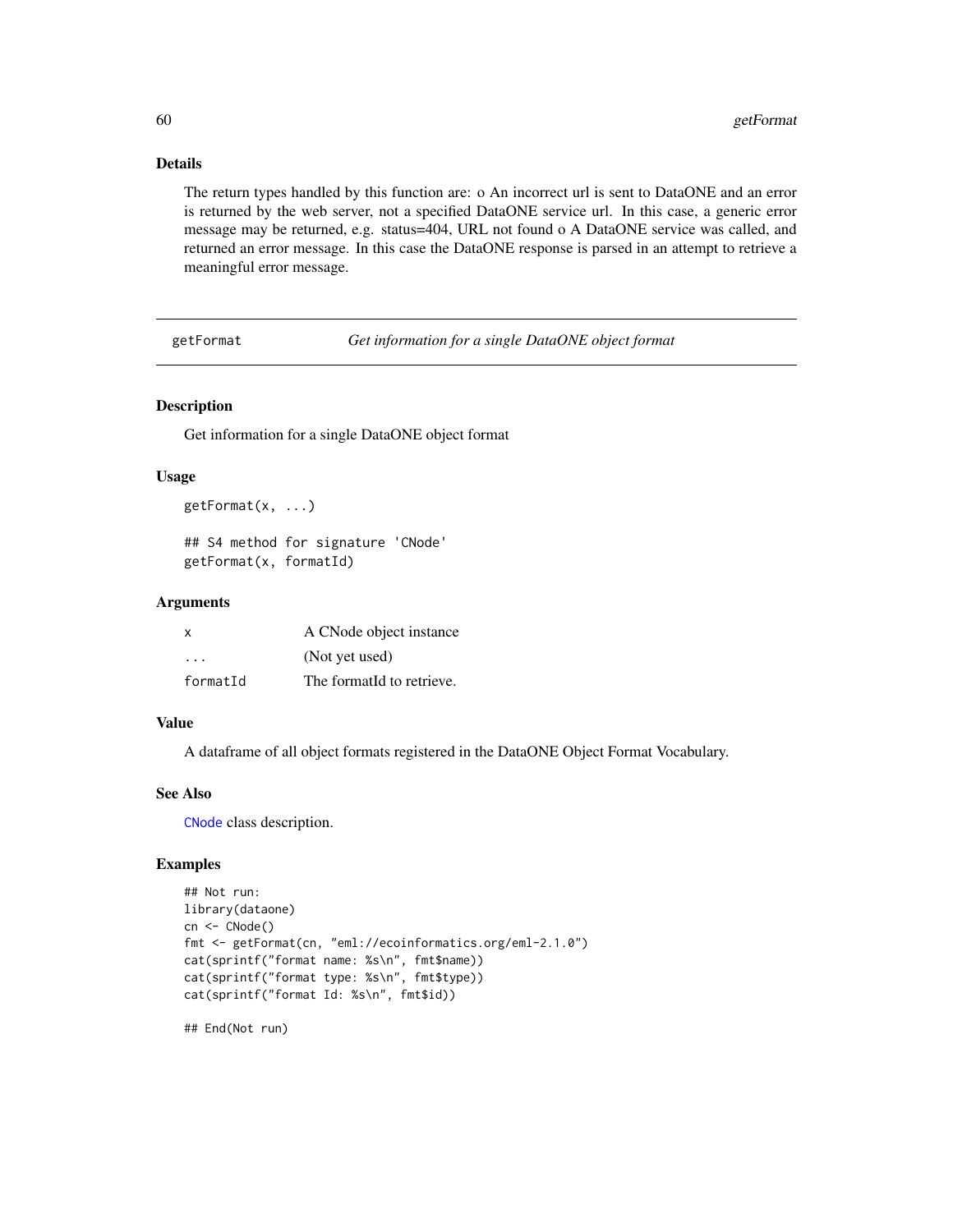getFormatId,D1Object-method

*Get the FormatId of the D1Object*

## Description

Get the FormatId of the D1Object

### Usage

## S4 method for signature 'D1Object' getFormatId(x)

# Arguments

x D1Object

# Value

the formatId

getIdentifier,D1Object-method *Get the Identifier of the D1Object*

# Description

Get the Identifier of the D1Object

### Usage

```
## S4 method for signature 'D1Object'
getIdentifier(x)
```
# Arguments

x D1Object

### Value

the identifier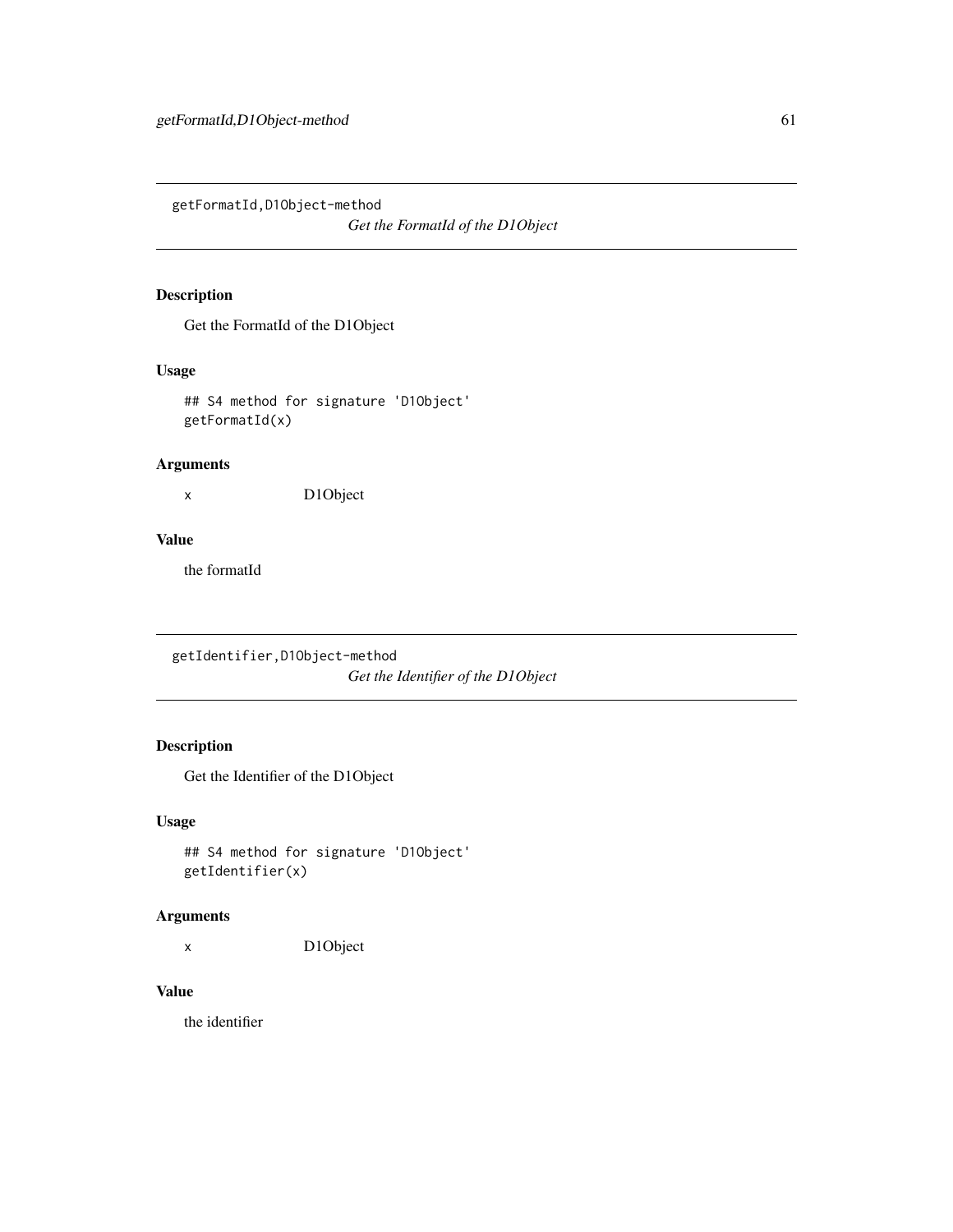Each DataObject in the DataPackage is inspected to see if it matches one of the formats supported by DataONE for metadata. If a package member's format matches one of the supported formats, the identifier for that member is returned.

### Usage

getMetadataMember(x, dp, ...)

## S4 method for signature 'D1Client,DataPackage'  $getMetadataMember(x, dp, as = "character", ...)$ 

# Arguments

|          | A D1Client object                                                                                                               |
|----------|---------------------------------------------------------------------------------------------------------------------------------|
| dp       | A DataPackage object                                                                                                            |
| $\ddots$ | (Additional arguments, Not yet used.)                                                                                           |
| as       | A value of type "character" that specifies the return value. Possible values are<br>"character" (the default) or "DataPackage". |

# Details

This method calls the DataONE CN 'format' service to obtain the current format list.

## Value

The identifier of the metadata object

getMN *Get a member node client based on its node identifier.*

### Description

Get a member node client based on its node identifier.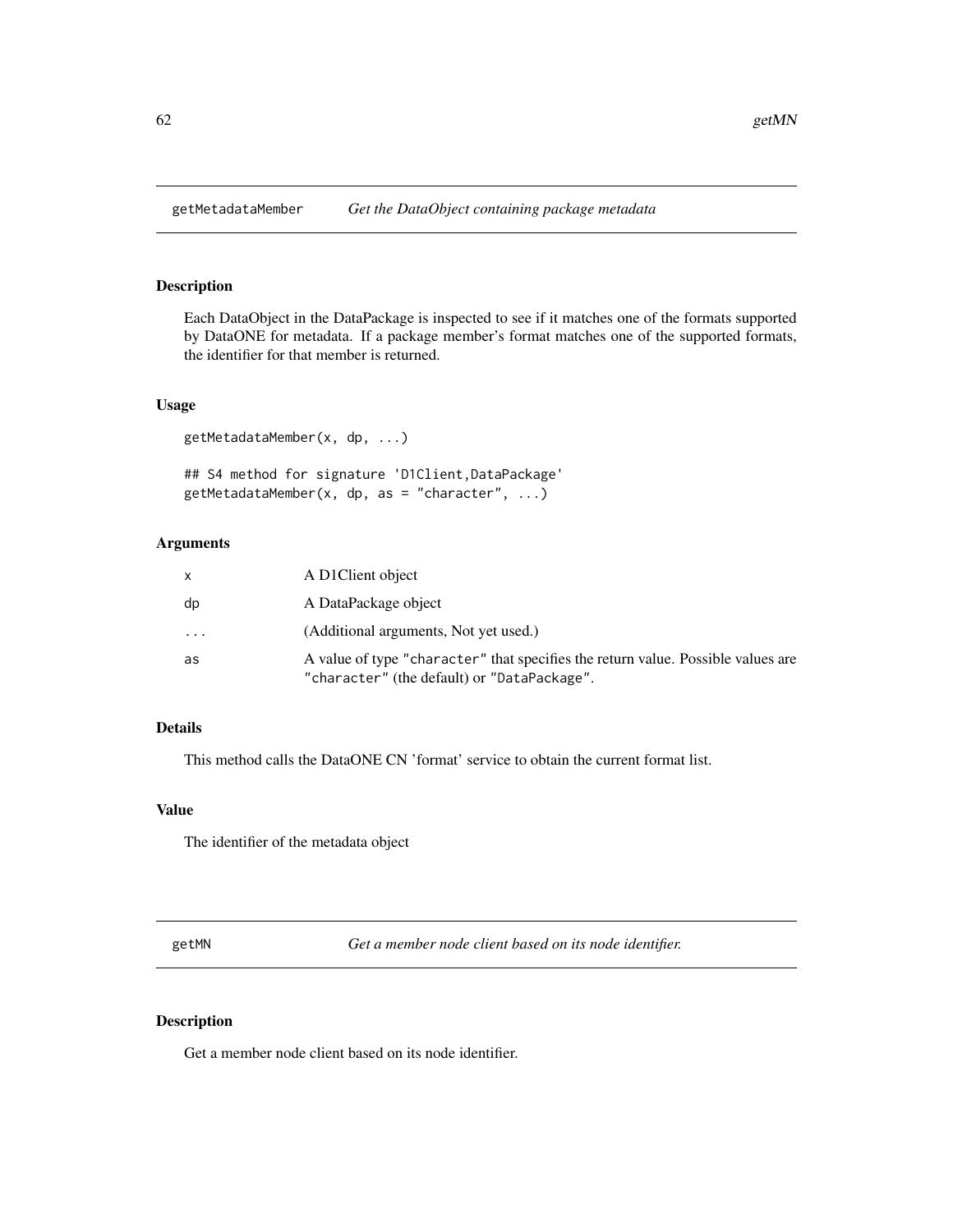# getMNode 63

# Usage

```
getMN(x, nodeid, ...)
## S4 method for signature 'D1Client,ANY'
getMN(x, nodeid, ...)
## S4 method for signature 'D1Client,character'
getMN(x, nodeid)
```
# Arguments

| $\mathsf{X}$ | A D1Client object.                      |
|--------------|-----------------------------------------|
| nodeid       | The identifier of the node to retrieve. |
| $\cdot$      | (Not yet used)                          |

# Note

This method has been superceded by [getMNodeId](#page-63-0)

## See Also

[D1Client](#page-23-0) class description.

# Examples

```
## Not run:
cli <- D1Client("STAGING2", "urn:node:mnTestKNB")
testMN <- getMN(cli)
```
## End(Not run)

getMNode *Get a reference to a node based on its identifier*

# Description

Get a reference to a node based on its identifier

# Usage

getMNode(x, ...)

## S4 method for signature 'CNode' getMNode(x, nodeid)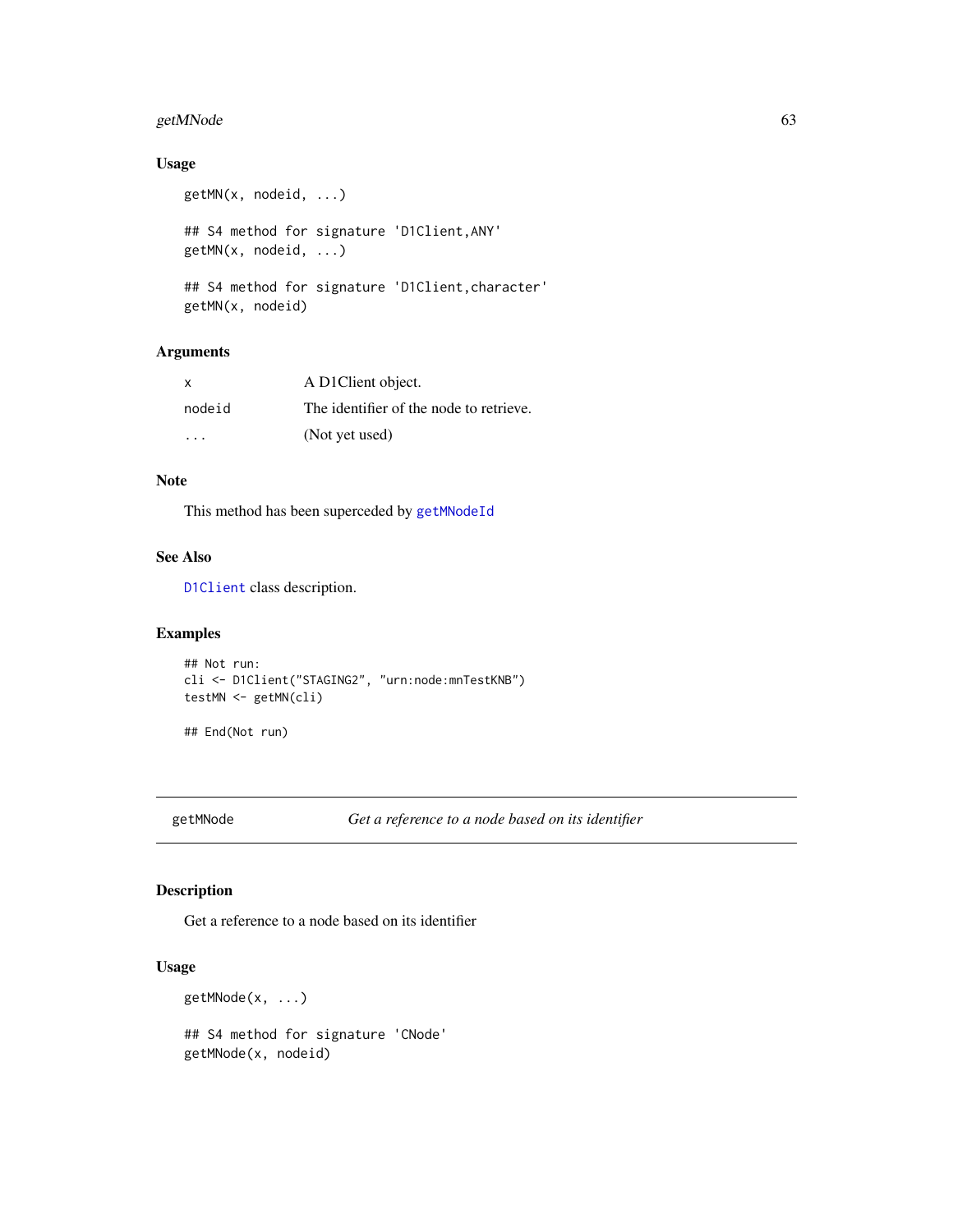64 getMNodeId

#### Arguments

| X                       | The coordinating node to query for its registered Member Nodes |
|-------------------------|----------------------------------------------------------------|
| $\cdot$ $\cdot$ $\cdot$ | (Not yet used)                                                 |
| nodeid                  | The standard identifier string for this node                   |

# Details

For an explanation of DataONE Coordinating Nodes and Member Node identifiers, see the section *"DataONE Environments"* in the overview vignette by entering the R command: vignette("dataone-overview").

# Value

the Member Node as an MNode reference, or NULL if not found

# See Also

[CNode](#page-17-0) class description.

#### Examples

```
## Not run:
cn <- CNode()
mn <- getMNode(cn, "urn:node:KNB")
## End(Not run)
```
<span id="page-63-0"></span>getMNodeId *Get the member node identifier associated with this D1Client object..*

# Description

One Member Node can be associated with the client as the default to which data and metadata are written.

#### Usage

```
getMNodeId(x)
```
## S4 method for signature 'D1Client' getMNodeId(x)

#### Arguments

x A D1Client object.

# Value

The Member Node identifier as a character vector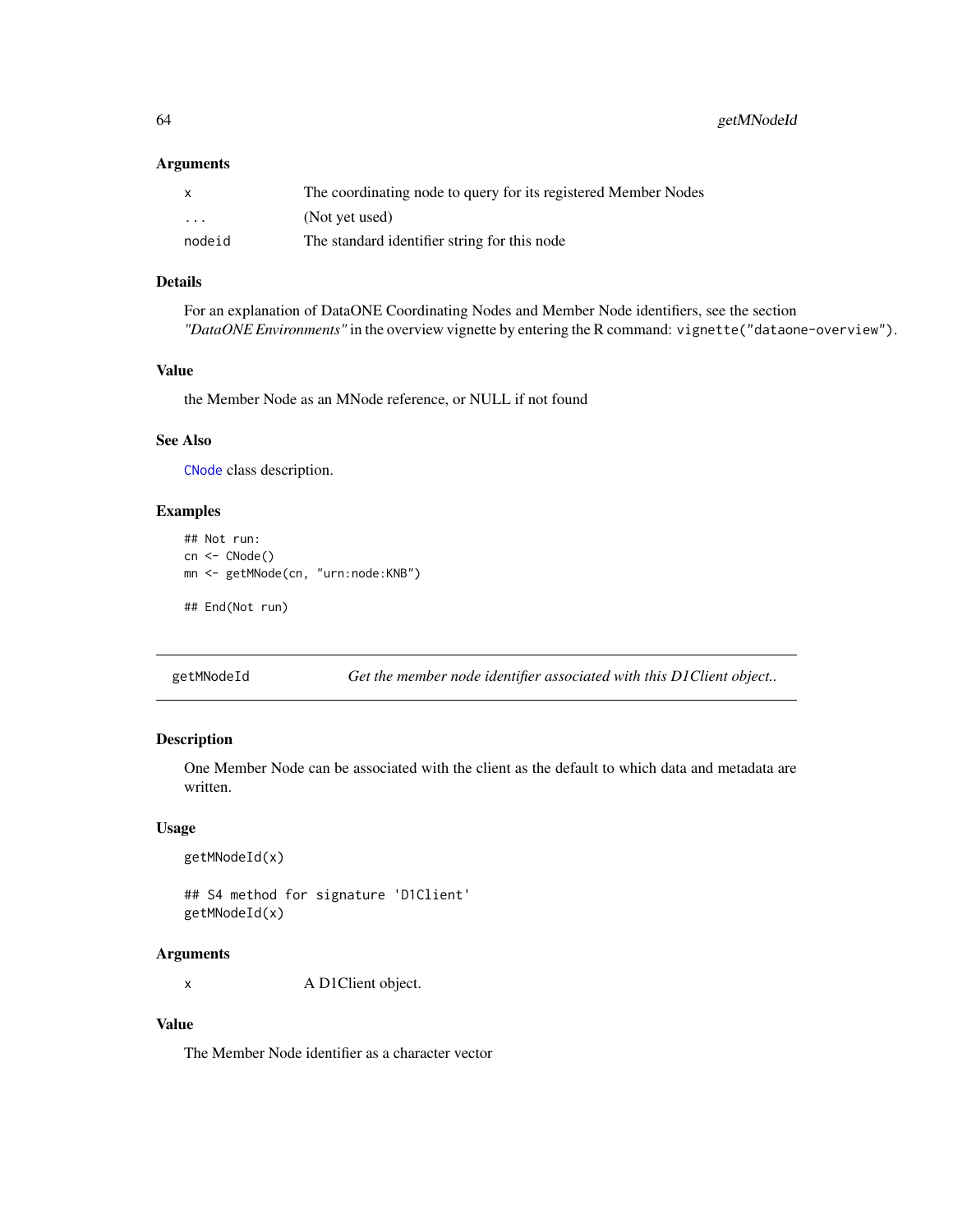#### getObject 65 and 55 and 65 and 65 and 65 and 65 and 65 and 65 and 65 and 65 and 65 and 65 and 65 and 65 and 65

# See Also

[D1Client](#page-23-0) class description.

#### Examples

```
## Not run:
cli <- D1Client("STAGING2", "urn:node:mnTestKNB")
mn <- getMNodeId(cli)
```
## End(Not run)

getObject *Get the bytes associated with an object on this Node.*

#### Description

Get the bytes associated with an object on this Node.

#### Usage

```
getObject(x, ...)
```

```
## S4 method for signature 'CNode'
getObject(x, pid)
```
## S4 method for signature 'MNode' getObject(x, pid, check = as.logical(FALSE))

#### Arguments

|       | The Node instance from which the pid will be downloaded                                           |
|-------|---------------------------------------------------------------------------------------------------|
| .     | (Not yet used).                                                                                   |
| pid   | The identifier of the object to be downloaded                                                     |
| check | A logical value, if TRUE check if this object has been obsoleted by another<br>object in DataONE. |

## Details

This operation acts as the 'public' anonymous user unless an X.509 certificate is present in the default location of the file system, in which case the access will be authenticated.

# Value

the bytes of the object

# See Also

[D1Node-class{](#page-26-0)D1Node} class description.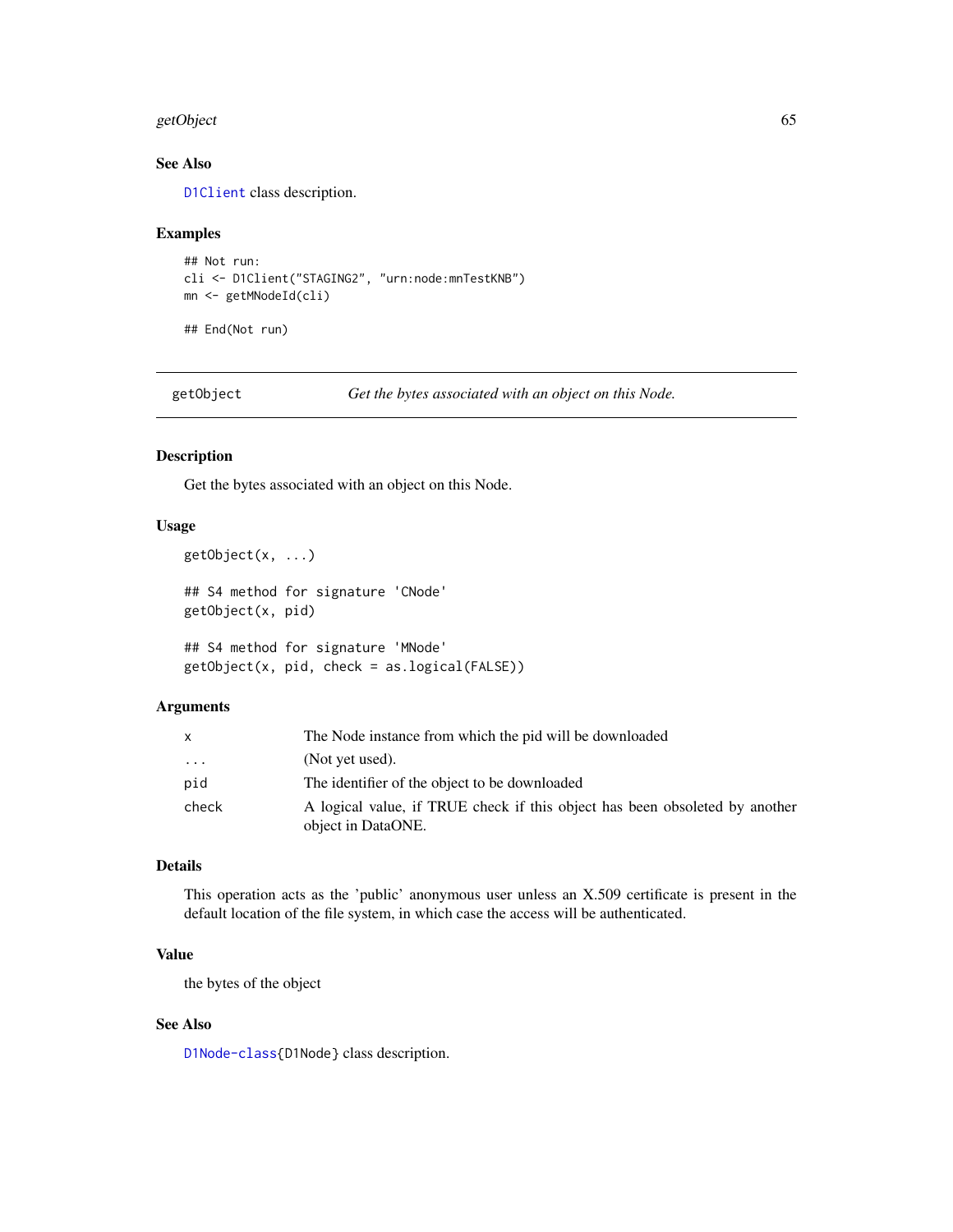# Examples

```
## Not run:
library(dataone)
cn <- CNode()
mn <- getMNode(cn, "urn:node:KNB")
pid <- "solson.5.1"
obj <- getObject(mn, pid)
df <- read.csv(text=rawToChar(obj))
## End(Not run)
```
getPackage *Download a data package from a member node.*

# Description

Given a valid identifier, download a file containing all of the package members of the corresponding DataONE data package.

### Usage

```
getPackage(x, ...)
## S4 method for signature 'MNode'
getPackage(
  x,
  identifier,
  format = "application/bagit-097",
 dirPath = NULL,
  unzip = FALSE)
```
## Arguments

| $\mathsf{x}$ | A MNode instance representing a DataONE Member Node repository.                                                                                  |
|--------------|--------------------------------------------------------------------------------------------------------------------------------------------------|
| $\ddots$     | (not yet used)                                                                                                                                   |
| identifier   | The identifier of the package to retrieve. The identifier can be for the resource<br>map, metadata file, data file, or any other package member. |
| format       | The format to send the package in.                                                                                                               |
| dirPath      | The directory path to save the package to.                                                                                                       |
| unzip        | (logical) If the dirPath is specified, the package can also be unzipped automati-<br>cally (unzip=TRUE).                                         |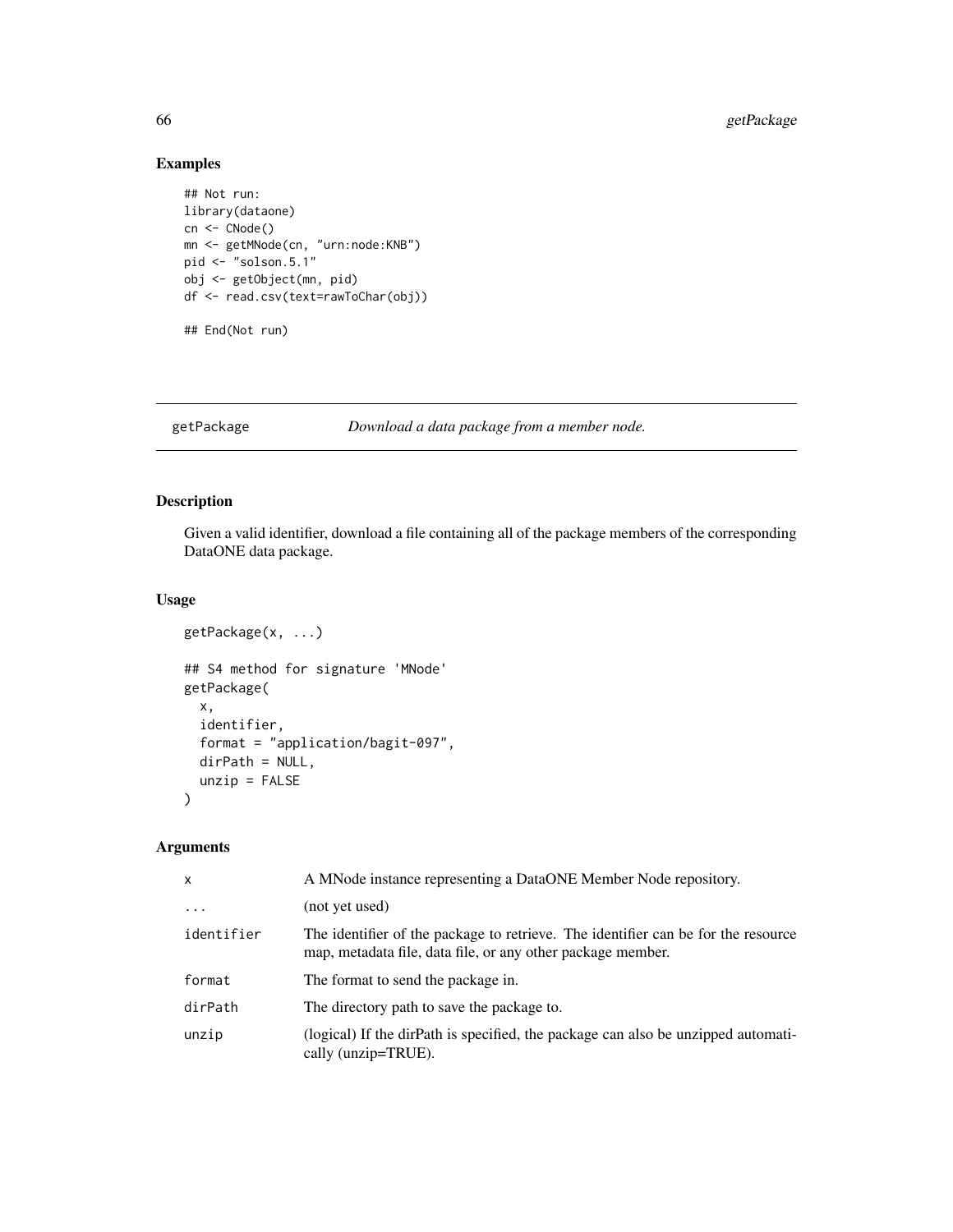# Details

The default data package file format is a Bagit file (<https://tools.ietf.org/html/draft-kunze-bagit-09>). The downloaded package file is compressed using the ZIP format and will be located in an R session temporary file. Other packaging formats can be requested if they have been implemented by the requested member node.

#### Value

The location of the package file downloaded from the member node.

## See Also

[MNode](#page-81-0) class description.

#### Examples

```
## Not run:
cn <- CNode()
mn <- getMNode(cn, "urn:node:KNB")
packageFileName <- getPackage(mn, id="resourceMap_Blandy.76.2")
```
## End(Not run)

getQueryEngineDescription

*Query a node for the list of query engines available on the node*

#### Description

Query a node for the list of query engines available on the node

#### Usage

```
getQueryEngineDescription(x, ...)
```
## S4 method for signature 'D1Node' getQueryEngineDescription(x, queryEngineName)

#### Arguments

| X               | The CNode or MNode to query            |
|-----------------|----------------------------------------|
| $\cdot$         | (Additional arguments - not yet used.) |
| queryEngineName |                                        |

The query engine name to get a description for.

# Value

list The query engine description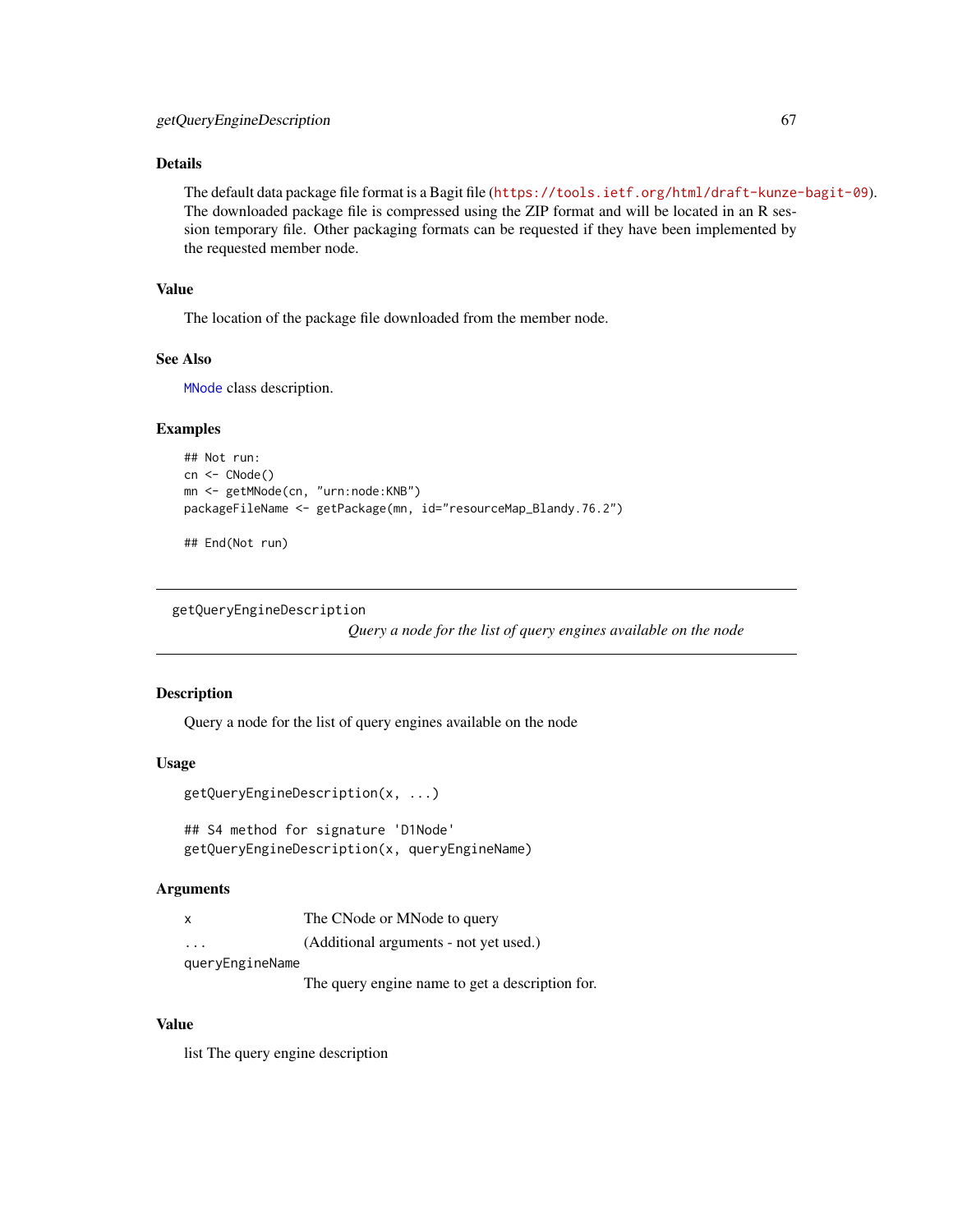### Examples

```
## Not run:
library(dataone)
cn <- CNode("PROD")
engineDesc <- getQueryEngineDescription(cn, "solr")
cat(sprintf("Query engine version: %s\n", engineDesc$queryEngineVersion))
cat(sprintf("Query engine name: %s\n", engineDesc$name))
engineDesc <- getQueryEngineDescription(cn, "solr")
head(engineDesc$queryFields, n=3L)
## End(Not run)
```
getSystemMetadata *Get the metadata describing system properties associated with an object on this Node.*

#### Description

The SystemMetadata includes information about the identity, type, access control, and other system level details about the object.

The SystemMetadata includes information about the identity, type, access control, and other system level details about the object.

#### Usage

```
getSystemMetadata(x, ...)
## S4 method for signature 'CNode'
getSystemMetadata(x, pid)
```
## S4 method for signature 'MNode' getSystemMetadata(x, pid)

### Arguments

| X   | The Node instance from which the SystemMetadata will be downloaded |
|-----|--------------------------------------------------------------------|
| .   | (Not yet used.)                                                    |
| pid | The identifier of the object                                       |

### Details

This operation acts as the 'public' anonymous user unless an X.509 certificate is present in the default location of the file system, in which case the access will be authenticated.

This operation acts as the 'public' anonymous user unless an X.509 certificate is present in the default location of the file system, in which case the access will be authenticated.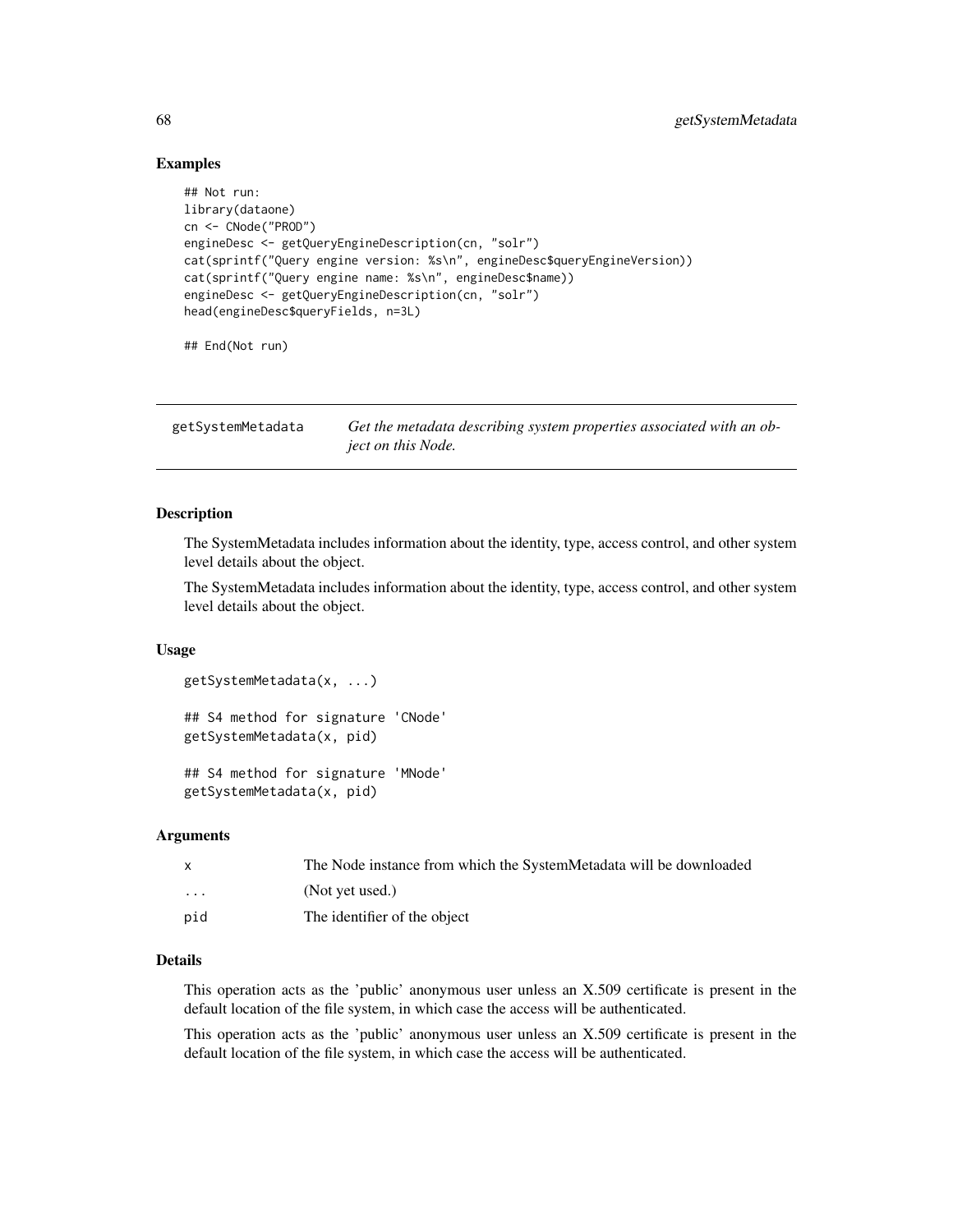#### getToken 69 bis 1999 and 1999 and 1999 and 1999 and 1999 and 1999 and 1999 and 1999 and 1999 and 199

# Value

SystemMetadata for the object SystemMetadata for the object

#### See Also

[CNode](#page-17-0) class description.

#### Examples

```
## Not run:
library(dataone)
cn <- CNode()
mn <- getMNode(cn, "urn:node:KNB")
pid <- "doi:10.5063/F1QN64NZ"
sysmeta <- getSystemMetadata(mn, pid)
## End(Not run)
## Not run:
library(dataone)
cn <- CNode()
pid <- "aceasdata.3.2"
sysmeta <- getSystemMetadata(cn, pid)
```

```
## End(Not run)
```
getToken *Get the value of the DataONE Authentication Token, if one exists.*

### Description

Get the value of the DataONE Authentication Token, if one exists.

# Usage

```
getToken(.Object, ...)
```
## S4 method for signature 'AuthenticationManager' getToken(.Object, node = as.character(NA))

# Arguments

| .Object                 | an AuthenticationManager instance                                |
|-------------------------|------------------------------------------------------------------|
| $\cdot$ $\cdot$ $\cdot$ | additional parameters                                            |
| node                    | either a CNode or MNode object to get the appropriate token for. |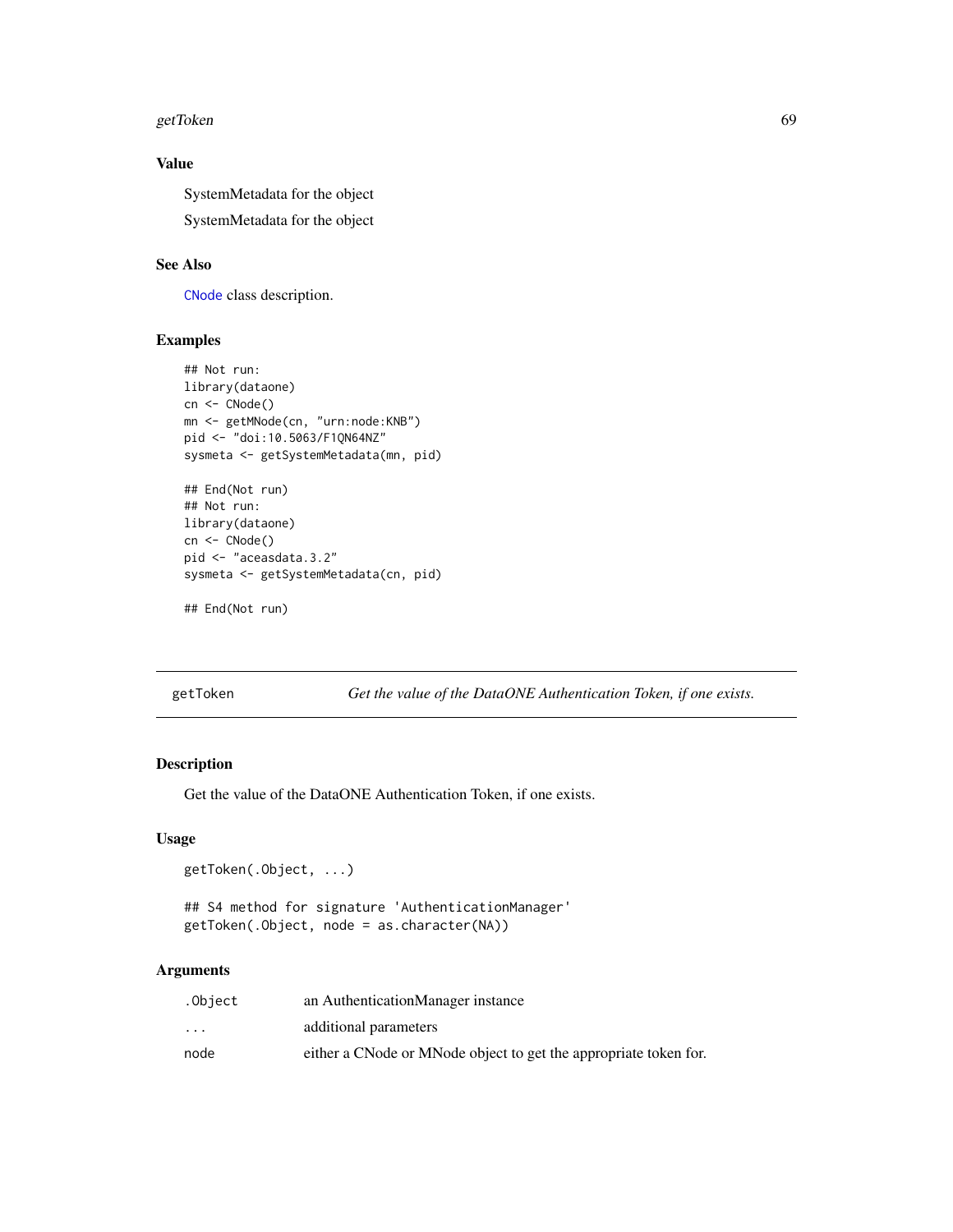### Details

A token value is retrieved based on the DataONE environment that the specified node is located in, either the production environment or a test environment.

# Value

The current authentication token.

getTokenInfo *Get authentication token information*

### Description

The DataONE authentication token is read, if it has been set, and the information it contains is returned as a data.frame.

# Usage

```
getTokenInfo(.Object)
```
## S4 method for signature 'AuthenticationManager' getTokenInfo(.Object)

# Arguments

.Object an Authentication Object.

# Value

A data.frame containing information about the authentication token.

get\_user\_agent *User agent string*

### Description

Get a string representation of the user agent to be sent to the server along with other request details.

### Usage

get\_user\_agent()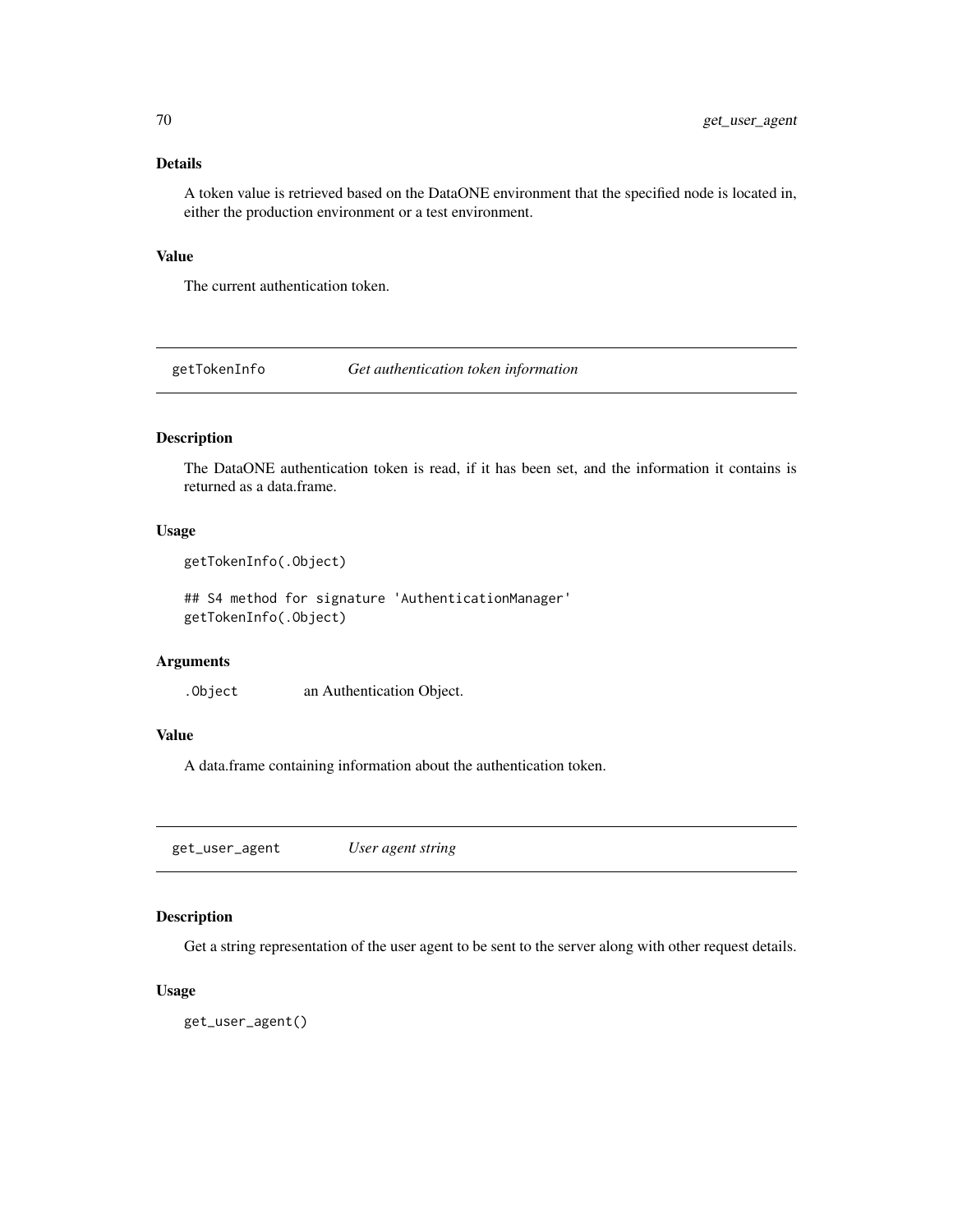The hasReservation method checks the reservation of an identifier that has previously been reserved with the reserveIdentifier method. The identifier must have been reserved by the specified DataONE user identity (subject).

#### Usage

```
hasReservation(x, ...)
```
## S4 method for signature 'CNode'  $hasReservation(x, pid, subject = as.charAtacter(NA))$ 

#### Arguments

| X       | A CNode instance.                                                                                                                  |
|---------|------------------------------------------------------------------------------------------------------------------------------------|
| $\cdot$ | Additional parameters.                                                                                                             |
| pid     | The identifier that is being checked for existing as a reserved identifier or is in<br>use as an identifier for an existing object |
| subject | The subject of the principal (user) that made the reservation.                                                                     |

### Details

To determine the DataONE identity that is currently being used for DataONE authentication, use the echoCredentials method.

#### Value

A logical value where TRUE means a reservation exists for the specified pid by the subject.

#### See Also

[CNode](#page-17-0) class description.

### Examples

```
## Not run:
library(dataone)
cn <- CNode("STAGING")
creds <- echoCredentials(cn)
subject <- creds$person$subject
# Previously reserved pid (using reserveIdentifeir()), e.g. DOI or uuid
pid <- "urn:node:e27bb4f3-96bb-4af4-8902-f5914def077c"
```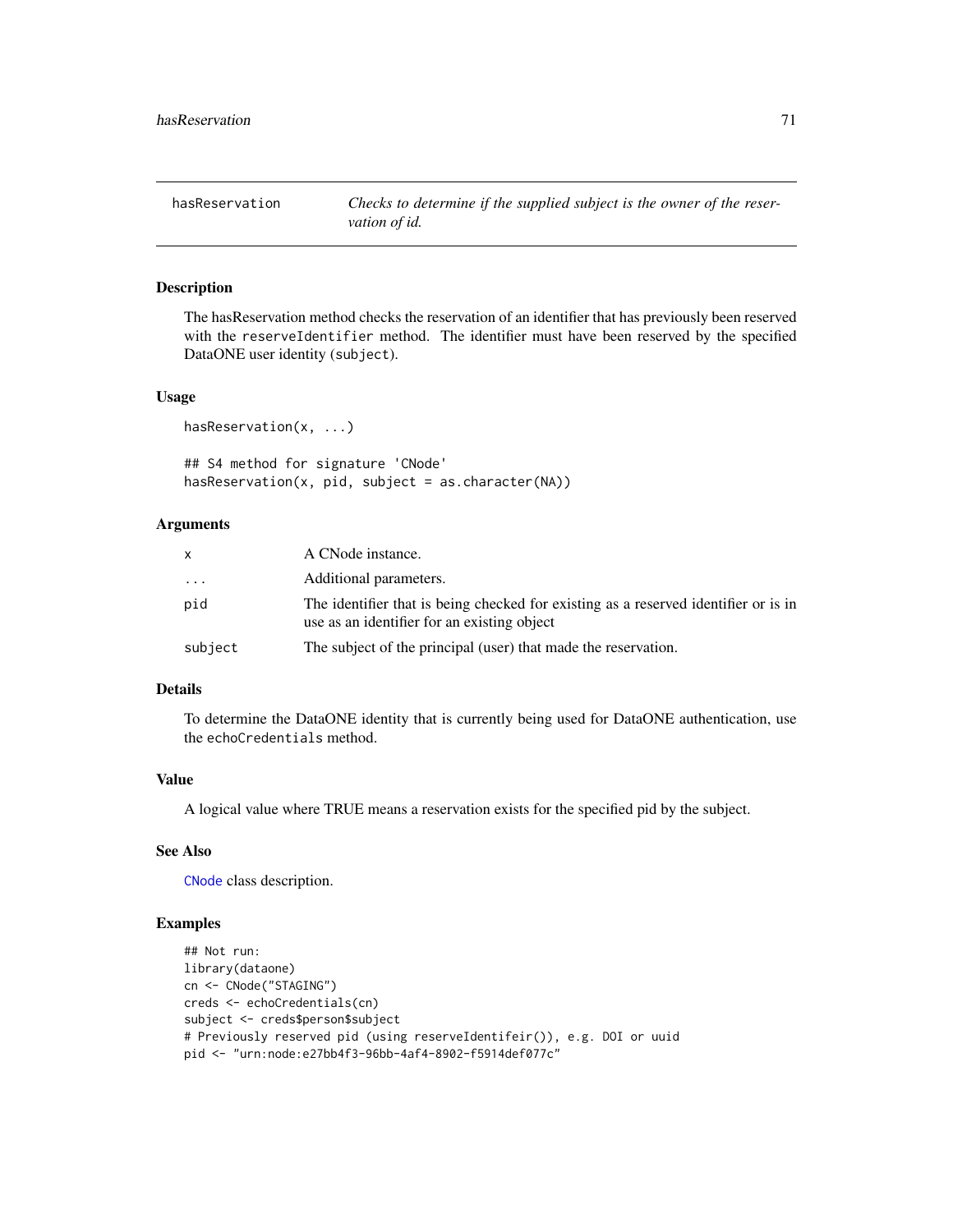```
hasRes <- hasReservation(cn, pid, subject=subject)
## End(Not run)
```
initialize,D1Client-method *Initialize a D1Client object*

# Description

Initialize a D1Client object

# Usage

```
## S4 method for signature 'D1Client'
initialize(
  .Object,
 cn = NA,
 mn = NA,
 env = as.character(NA),
 mNodeid = as.character(NA)
\mathcal{E}
```
# Arguments

| .Object | A D1 client object.                                                                                     |
|---------|---------------------------------------------------------------------------------------------------------|
| cn      | The Member Node object to associate this D1Client with.                                                 |
| mn      | The Member Node object to associate this D1Client with.                                                 |
| env     | The DataONE environment to initialize this D1Client with, e.g. "PROD", "STAG-<br>ING", "SANDBOX", "DEV" |
| mNodeid | The node identifier of the Member Node to associate with this D1Client.                                 |

# See Also

[dataone](#page-23-0) class description.

# Examples

```
## Not run:
library(dataone)
d1c <- D1Client("PROD", "urn:node:KNB")
```
## End(Not run)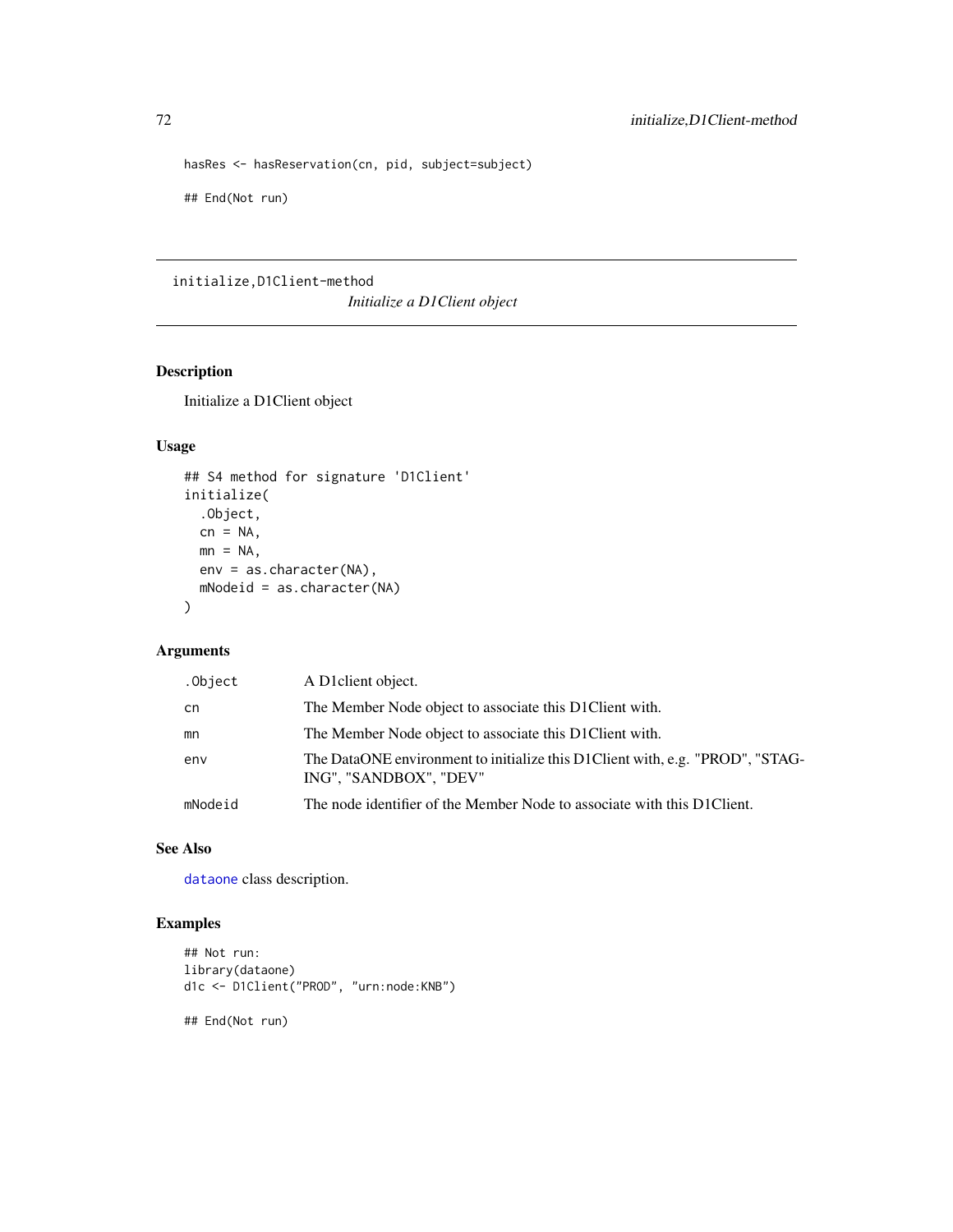<span id="page-72-0"></span>initialize,D1Node-method

*Initialize a D1Node*

## Description

Initialize a D1Node

## Usage

## S4 method for signature 'D1Node' initialize(.Object)

## Arguments

. Object the D1Node object

initialize,D1Object-method *Initialize a D1Object*

## Description

Initialize a D1Object

## Usage

```
## S4 method for signature 'D1Object'
initialize(.Object, id, data, format, mnNodeId = as.character(NA))
```
## Arguments

| .Object  | A D1Object instance.                                                         |
|----------|------------------------------------------------------------------------------|
| id       | The identifier for the object                                                |
| data     | An R object (data or metadata) that this D1Object contains.                  |
| format   | The Object format.                                                           |
| mnNodeId | The DataONE node identifier associated with this object, i.e. "urn:node:KNB" |

## See Also

[D1Object](#page-27-0) class description.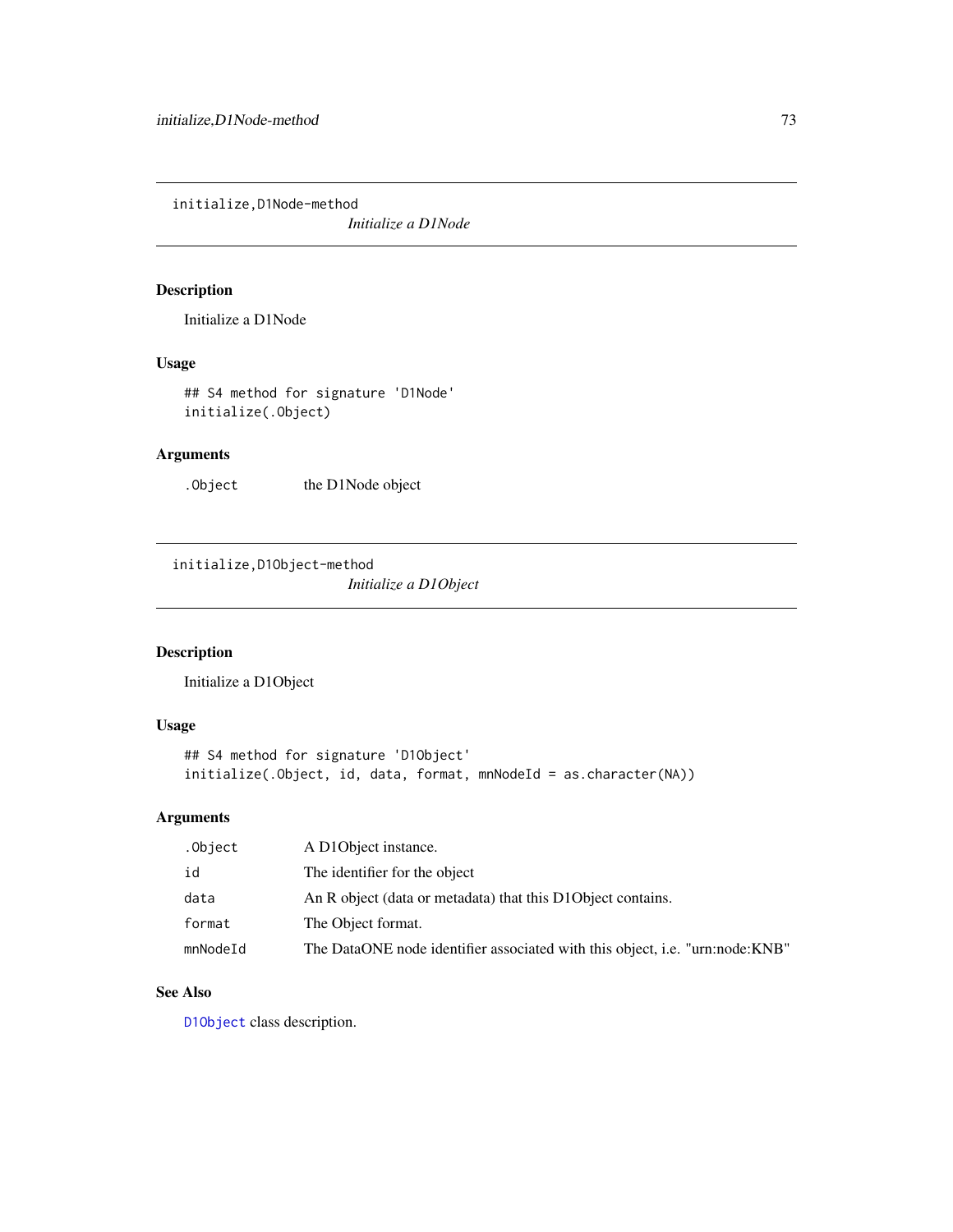<span id="page-73-0"></span>

## Description

Check if the currently valid authentication method has reached the expiration time.

## Usage

```
isAuthExpired(.Object, ...)
```
## S4 method for signature 'AuthenticationManager' isAuthExpired(.Object, node)

#### Arguments

| .Object                 | An AuthenticationManager instance |
|-------------------------|-----------------------------------|
| $\cdot$ $\cdot$ $\cdot$ | (Not yet used)                    |
| node                    | A D1Node instance                 |

#### Value

A logical value: TRUE if authentication has expired, FALSE if not.

| isAuthorized | Check if an action is authorized for the specified identifier |  |
|--------------|---------------------------------------------------------------|--|
|              |                                                               |  |

## Description

Test if the user identified by the provided token has authorization for operation on the specified object.

### Usage

```
isAuthorized(x, ...)
```
## S4 method for signature 'D1Node' isAuthorized(x, id, action)

#### Arguments

| X        | The node to send the request to. This is either a "CNode" or "MNode" instance. |
|----------|--------------------------------------------------------------------------------|
| $\cdots$ | (Not yet used)                                                                 |
| id       | The DataONE identifier (pid or sid) to check access for.                       |
| action   | The DataONE action to check, possible values: "read", "write", "changePermis-  |
|          | sion"                                                                          |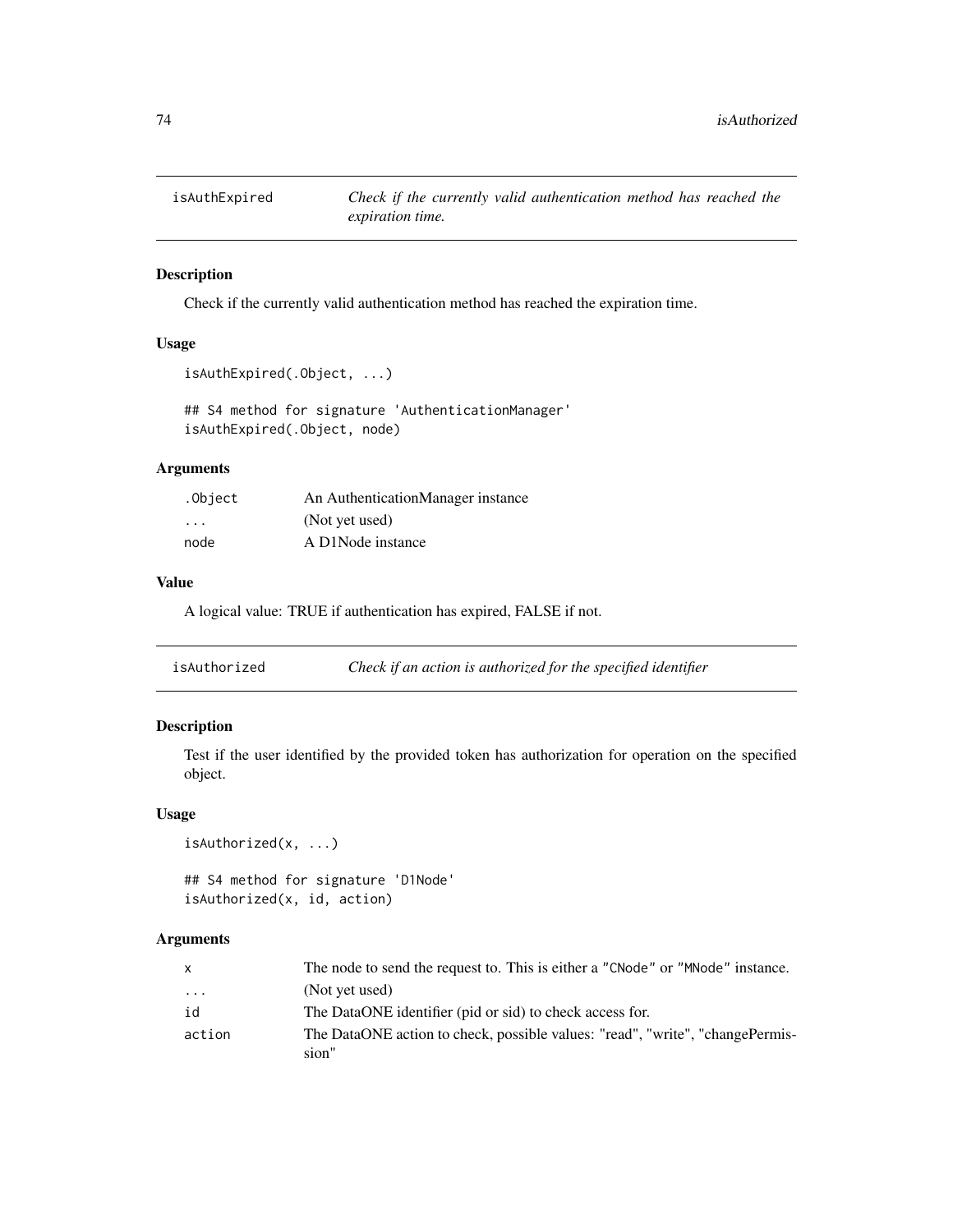#### <span id="page-74-0"></span>isAuthValid 75

## Details

The identifier parameter may be either a DataONE persistent identifier (pid) or series identifier (sid).

#### Value

a logical, TRUE if the action is authorized, false if not.

#### See Also

[CNode](#page-17-0) class description.

#### Examples

```
## Not run:
# Send an authorization check to the D1 production CN.
cn <- CNode("PROD")
pid <- "doi:10.6073/pasta/7fcb8fea57843fae65f63094472f502d"
canRead <- isAuthorized(cn, pid, "read")
canWrite <- isAuthorized(cn, pid, "write")
canChange <- isAuthorized(cn, pid, "changePermission")
# Now send a check to a member node.
mn <- getMNode(cn, "urn:node:KNB")
pid <- "doi:10.6085/AA/pisco_recruitment.149.1"
canRead <- isAuthorized(mn, pid, "read")
canWrite <- isAuthorized(mn, pid, "write")
canChange <- isAuthorized(mn, pid, "changePermission")
```
## End(Not run)

isAuthValid *Verify authentication for a member node.*

#### Description

The currently used DataONE client authentication method (either tokens or X.509 certificates) is checked and verified for the specified node (either CN or MN). If an authentication token is available via the R options facility, it will be used i.e. available via getOption("dataone\_token"). However, authentication tokens can only be used for DataONE v2 or higher nodes. X.509 certificates can be used with DataONE v1 or higher nodes. See the *"dataone"* vignette *"dataone-overview"* for more information on authentication.

#### Usage

```
isAuthValid(.Object, ...)
## S4 method for signature 'AuthenticationManager'
isAuthValid(.Object, node)
```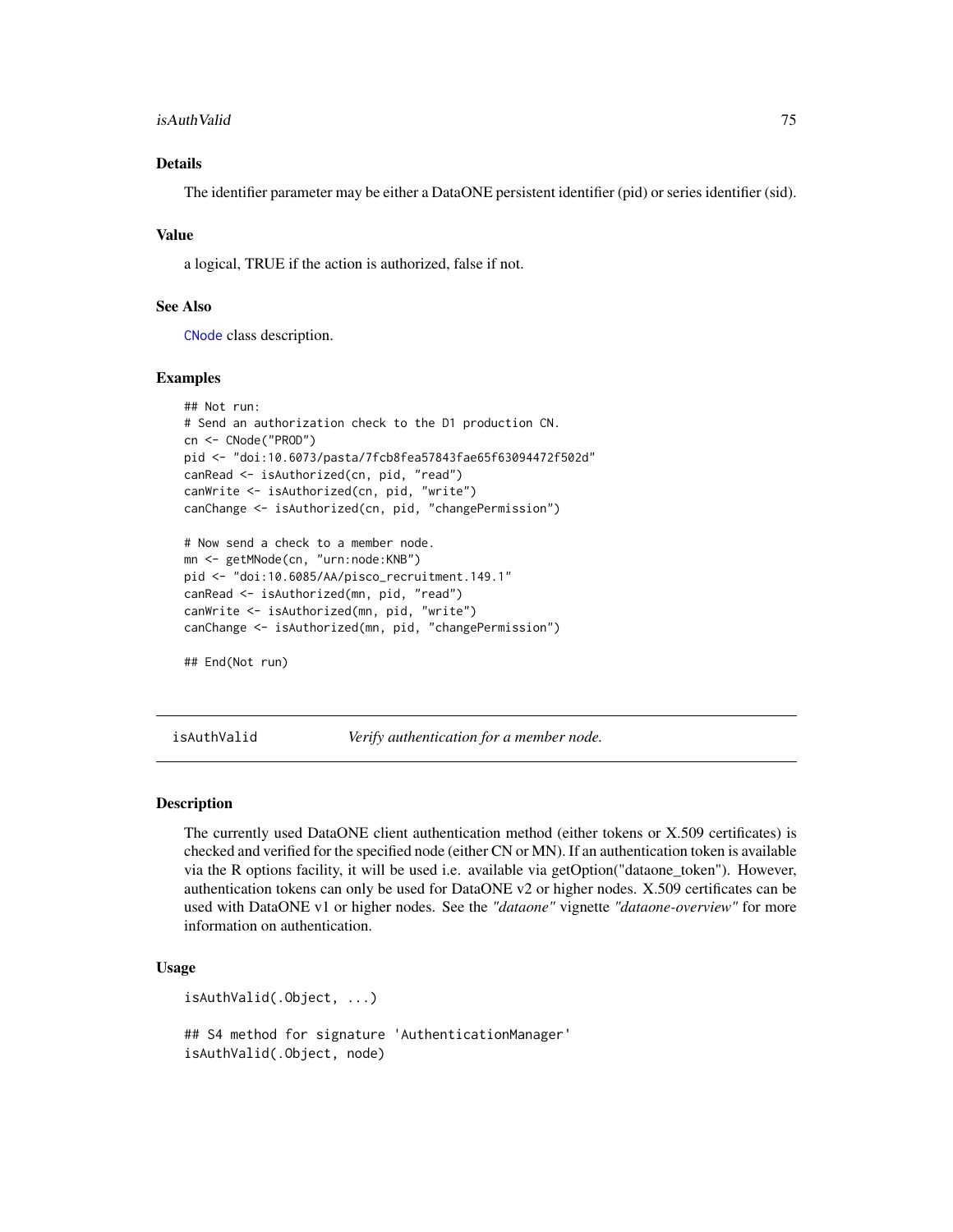## <span id="page-75-0"></span>Arguments

| .Object                 | An AuthenticationManager instance                                          |
|-------------------------|----------------------------------------------------------------------------|
| $\cdot$ $\cdot$ $\cdot$ | additional parameters                                                      |
| node                    | The node object (MNode or CNode) that authentication is being checked for. |

## Value

A logical value: TRUE if authentication is valid, false if not.

isCertExpired *Determine if an X.509 certificate has expired.*

## Description

Returns 'TRUE' if the certificate associated with a CertificateManager instance is expired. A certificate is expired if any of the following conditions hold: 1) the current time is before or after the certificate validity dates, 2) the certificate is not valid according to a trusted Certificate Authority, or 3) no certificate can be found.

## Usage

isCertExpired(x, ...)

## S4 method for signature 'CertificateManager' isCertExpired(x)

## Arguments

| x        | a CertificateManager instance |
|----------|-------------------------------|
| $\cdots$ | (Not yet used)                |

## Value

TRUE if the certificate is expired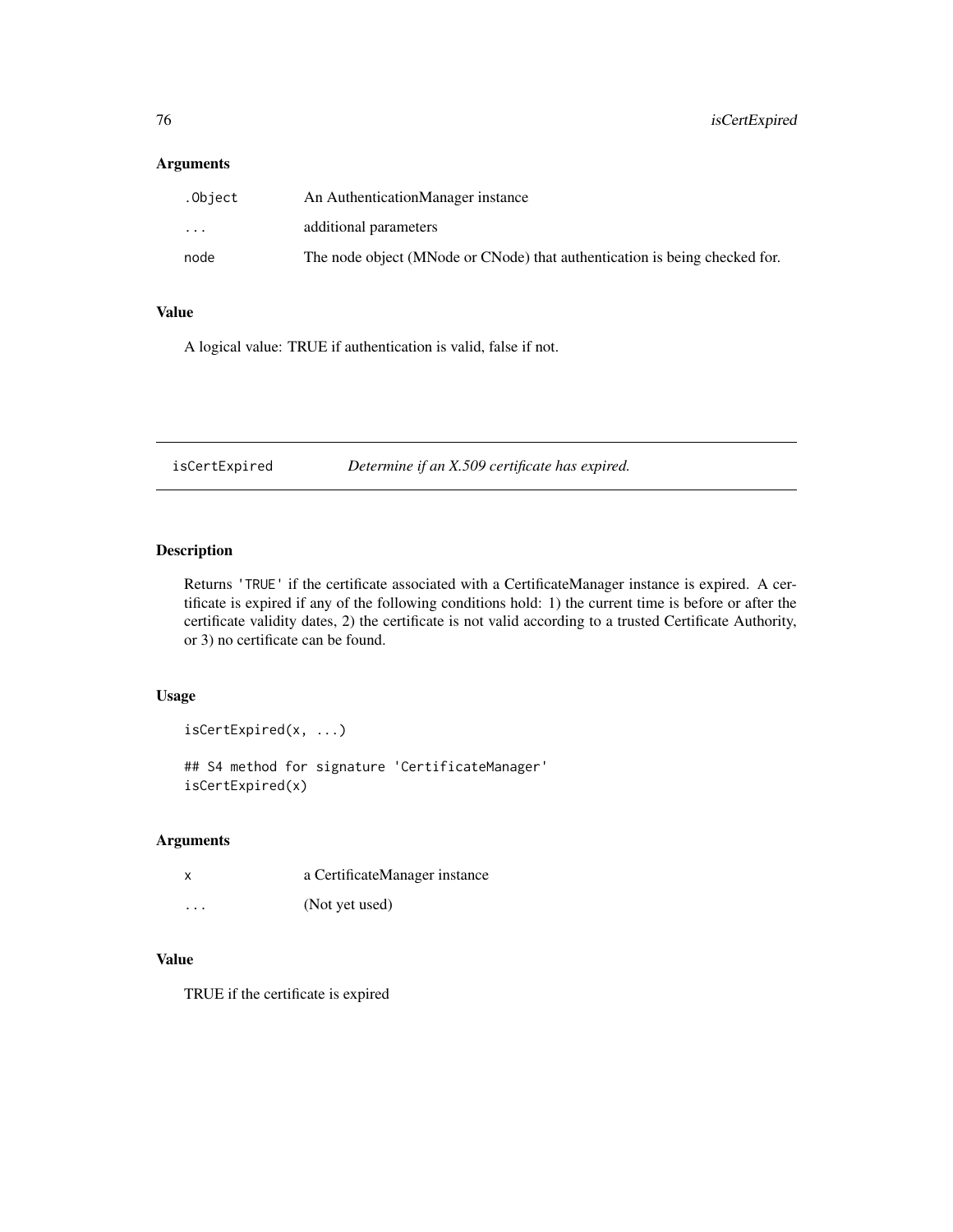<span id="page-76-1"></span><span id="page-76-0"></span>

## Description

The [listFormats](#page-76-0) method queries a DataONE Coordinating Node for a list of all entries in the Object Format Vocabulary.

#### Usage

```
listFormats(x, ...)
```
## S4 method for signature 'CNode' listFormats(x)

## Arguments

| x        | a valid CNode object |
|----------|----------------------|
| $\cdots$ | (Not yet used)       |

#### Value

Returns a dataframe of all object formats registered in the DataONE Object Format Vocabulary.

#### See Also

[CNode](#page-17-0) class description.

## Examples

```
## Not run:
library(dataone)
cn <- CNode()
formats <- listFormats(cn)
```
## End(Not run)

listMemberNodes *List DataONE Member Nodes.*

#### Description

A D1Client object is associated with a DataONE Coordinating Node. The listMemberNodes method lists all member nodes associated with a CN.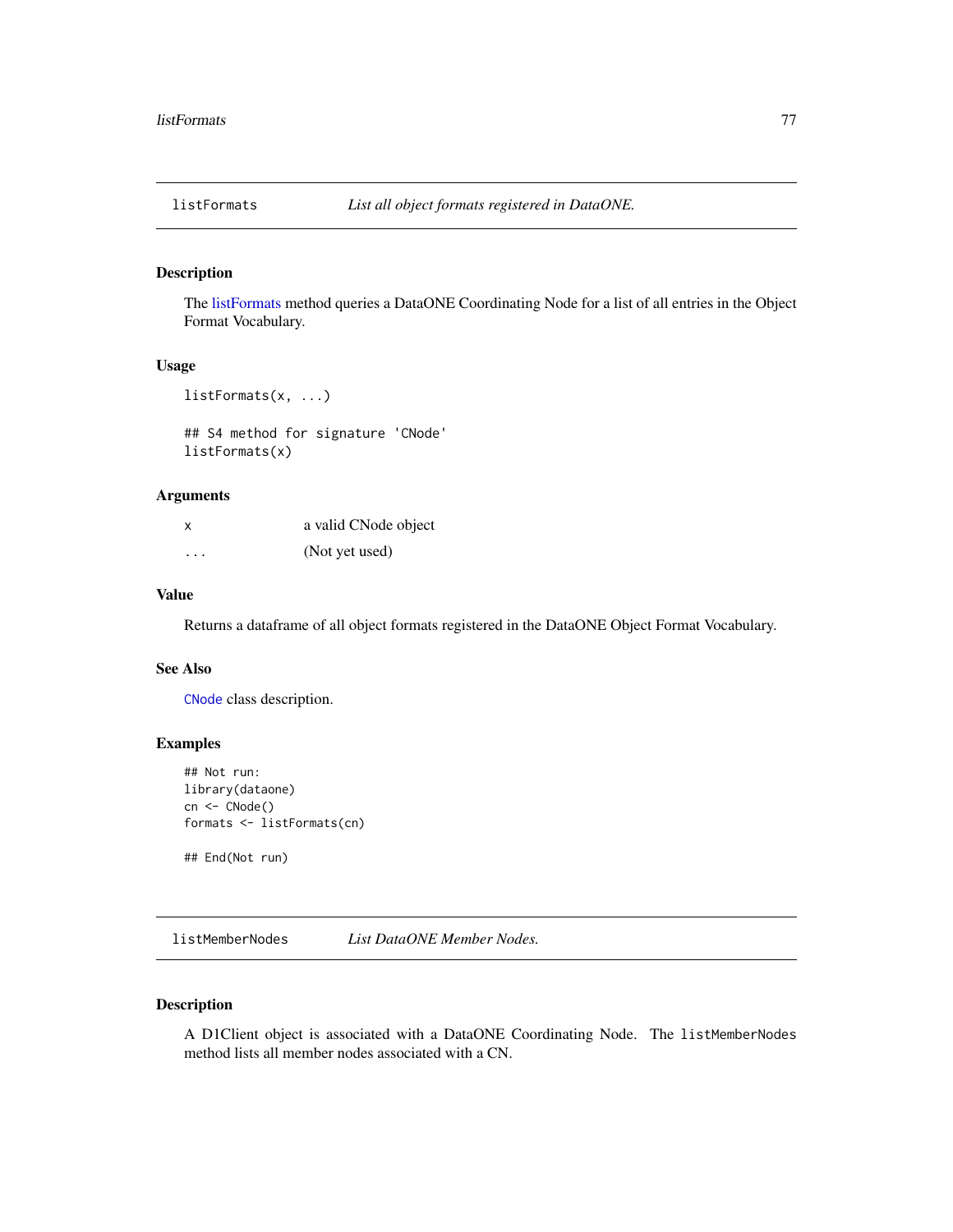## Usage

listMemberNodes(x)

## S4 method for signature 'D1Client' listMemberNodes(x)

#### Arguments

x A D1Client object.

## See Also

[D1Client](#page-23-0) class description.

## Examples

```
## Not run:
d1c <- D1Client("PROD")
nodelist <- listMemberNodes(d1c)
```
## End(Not run)

listNodes *Get the list of nodes associated with a CN*

## Description

Get the list of nodes associated with a CN

#### Usage

```
listNodes(x, ...)
```

```
## S4 method for signature 'CNode'
listNodes(x, url = as.charAt("NA), ...)
```
## Arguments

|                         | The coordinating node to query for its registered Member Nodes |
|-------------------------|----------------------------------------------------------------|
| $\cdot$ $\cdot$ $\cdot$ | (Not yet used)                                                 |
| url                     | Optional - the url of the CN.                                  |

## Value

the list of nodes in the DataONE CN environment

<span id="page-77-0"></span>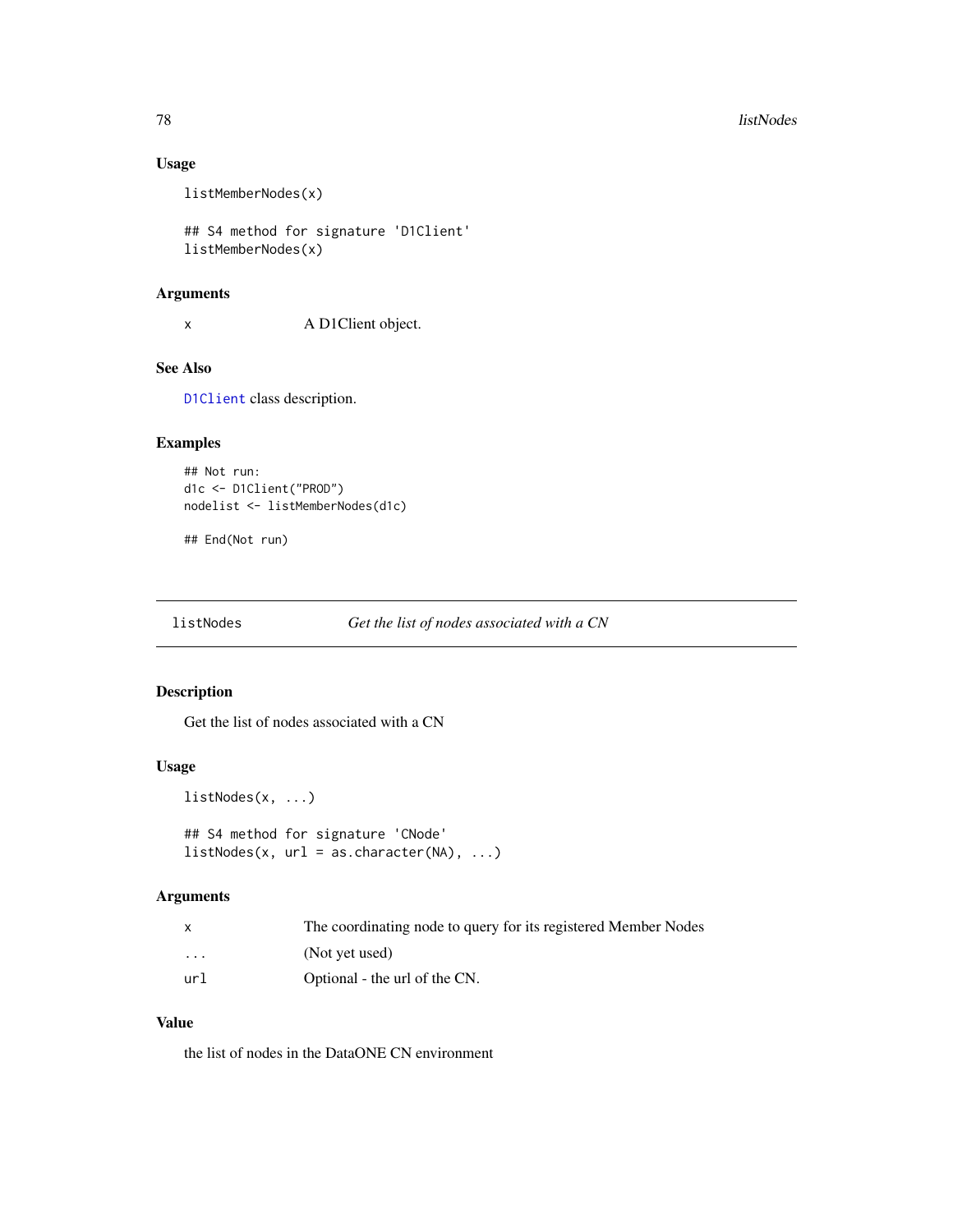## <span id="page-78-0"></span>listObjects 79

## See Also

[CNode](#page-17-0) class description.

## Examples

```
## Not run:
cn <- CNode()
nodelist <- listNodes(cn)
nodeid <- nodelist[[2]]@identifier
```
## End(Not run)

listObjects(x, ...)

listObjects *Retrieve the list of objects that match the search parameters*

## Description

Retrieve the list of objects that match the search parameters

## Usage

```
## S4 method for signature 'D1Node'
listObjects(
  x,
  fromDate = as.character(NA),
  toDate = as.character(NA),
  formatId = as.charAtacter(NA),replicaStatus = as.logical(TRUE),
  start = as.integer(0),
  count = as.integer(1000)
\mathcal{E}
```
## Arguments

| $\mathsf{x}$  | The Node instance from which the SystemMetadata will be downloaded                                                                                               |
|---------------|------------------------------------------------------------------------------------------------------------------------------------------------------------------|
| $\ddots$      | (Not yet used.)                                                                                                                                                  |
| fromDate      | Entries with a modified date greater than 'from Date' will be returned. This<br>value must be specified in ISO 8601 format, i.e. "YYYY-MM-DDTHH:MM:SS.mmm+00:00" |
| toDate        | Entries with a modified date less than 'toDate' will be returned. This value<br>must be specified in ISO 8601 format, i.e. "YYYY-MM-DDTHH:MM:SS.mmm+00:00"       |
| formatId      | The format to match, for example "eml://ecoinformatics.org/eml-2.1.1"                                                                                            |
| replicaStatus | A logical value that determines if replica (object not on it's origin node) should<br>be returned. Default is TRUE.                                              |
| start         | An integer that specifies the first element of the result set that will be returned                                                                              |
| count         | An integer that specifies how many results will be returned                                                                                                      |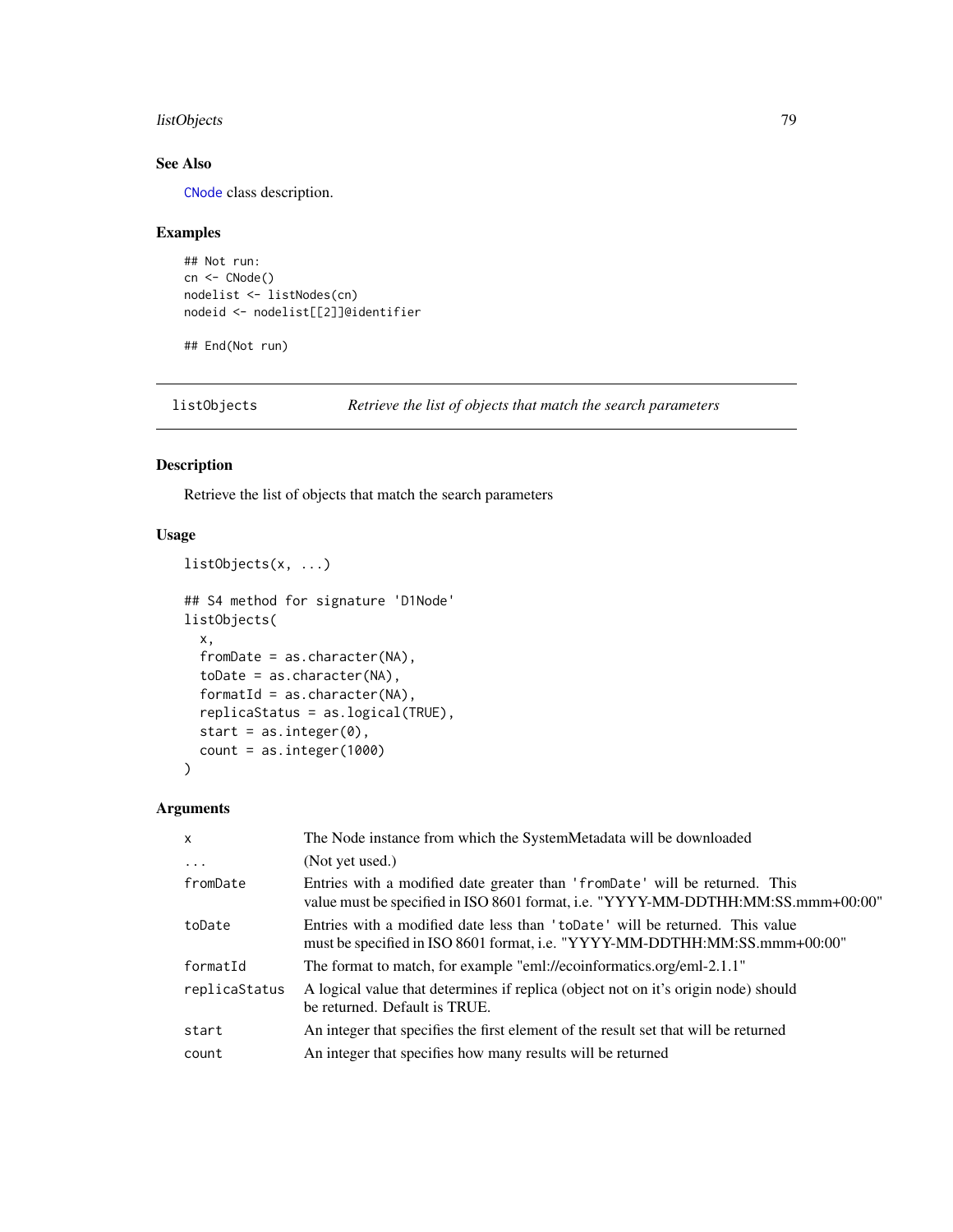## Details

The list of objects that is returned is paged according to the 'start' and 'count' values, so that large result sets can be returned over multiple calls.

#### Value

list Objects that met the search criteria

list Objects that met the search criteria

#### See Also

[https://purl.dataone.org/architecture/apis/MN\\_APIs.html#MN\\_read.listObjects](https://purl.dataone.org/architecture/apis/MN_APIs.html#MN_read.listObjects)

#### Examples

```
## Not run:
library(dataone)
cn <- CNode("STAGING")
fromDate <- "2013-01-01T01:01:01.000+00:00"
toDate <- "2015-12-31T01:01:01.000+00:00"
formatId <- "eml://ecoinformatics.org/eml-2.1.0"
start <- 0
count <-5objects <- listObjects(cn, fromDate=fromDate, toDate=toDate,
    formatId=formatId, start=start, count=count)
# Inspect id of first object
objects[1]$objectInfo$identifier
```
## End(Not run)

listQueryEngines *Query a node for the list of query engines available on the node*

## Description

Query a node for the list of query engines available on the node

#### Usage

```
listQueryEngines(x, ...)
```

```
## S4 method for signature 'D1Node'
listQueryEngines(x)
```
#### Arguments

| $\mathsf{x}$ | The CNode or MNode to list the query engines for. |
|--------------|---------------------------------------------------|
| $\cdots$     | (Not yet used.)                                   |

<span id="page-79-0"></span>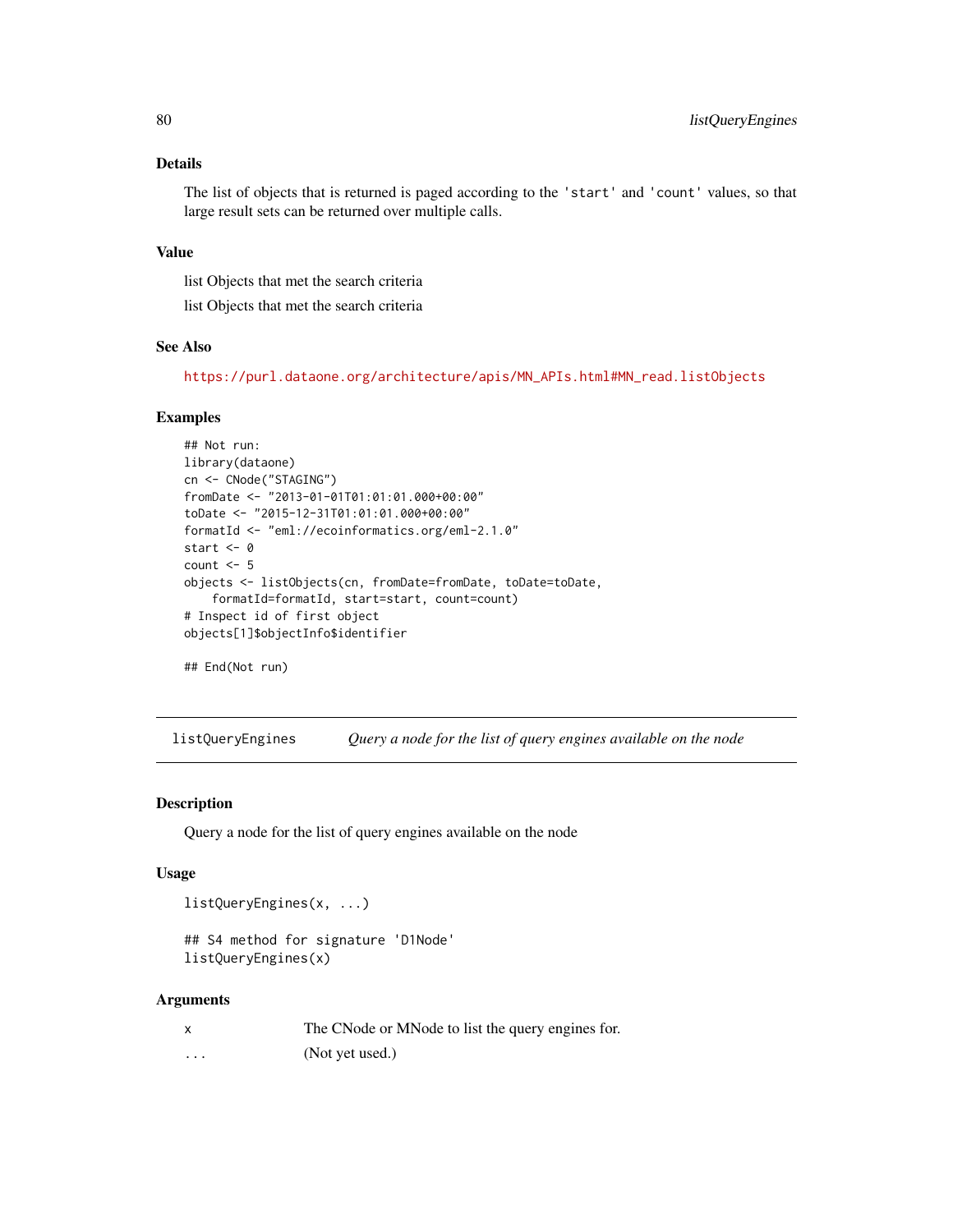#### <span id="page-80-1"></span>MNode 81

#### Value

list The list of query engines.

#### Examples

```
## Not run:
cn <- CNode("STAGING")
engines <- listQueryEngines(cn)
```
## End(Not run)

<span id="page-80-0"></span>

| MNode | Create a MNode object representing a DataONE Member Node repos- |
|-------|-----------------------------------------------------------------|
|       | <i>itory.</i>                                                   |

## Description

Construct an instance of MNode to provide mechanisms to access, create, and update data and metadata objects on the associated Member Node.

#### Usage

MNode(x)

## S4 method for signature 'character' MNode(x)

## S4 method for signature 'D1Node' MNode(x)

## Arguments

x a URI representing a base URL (i.e. https://knb.ecoinformatics.org/knb/d1/mn/v2); or a reference to a dataone::Node instance

## Details

If the 'x' is a string, it is treated as a URI and an attempt to find an associated Member Node at that base URL is attempted. If 'x' is a Node reference, then it is cast to a MNode instance. This typically is used from the getMNode() function from the CNode class, which is the preferred way to retrieve an instance of an MNode.

## Value

the MNode object-

## See Also

[MNode](#page-81-0) class description.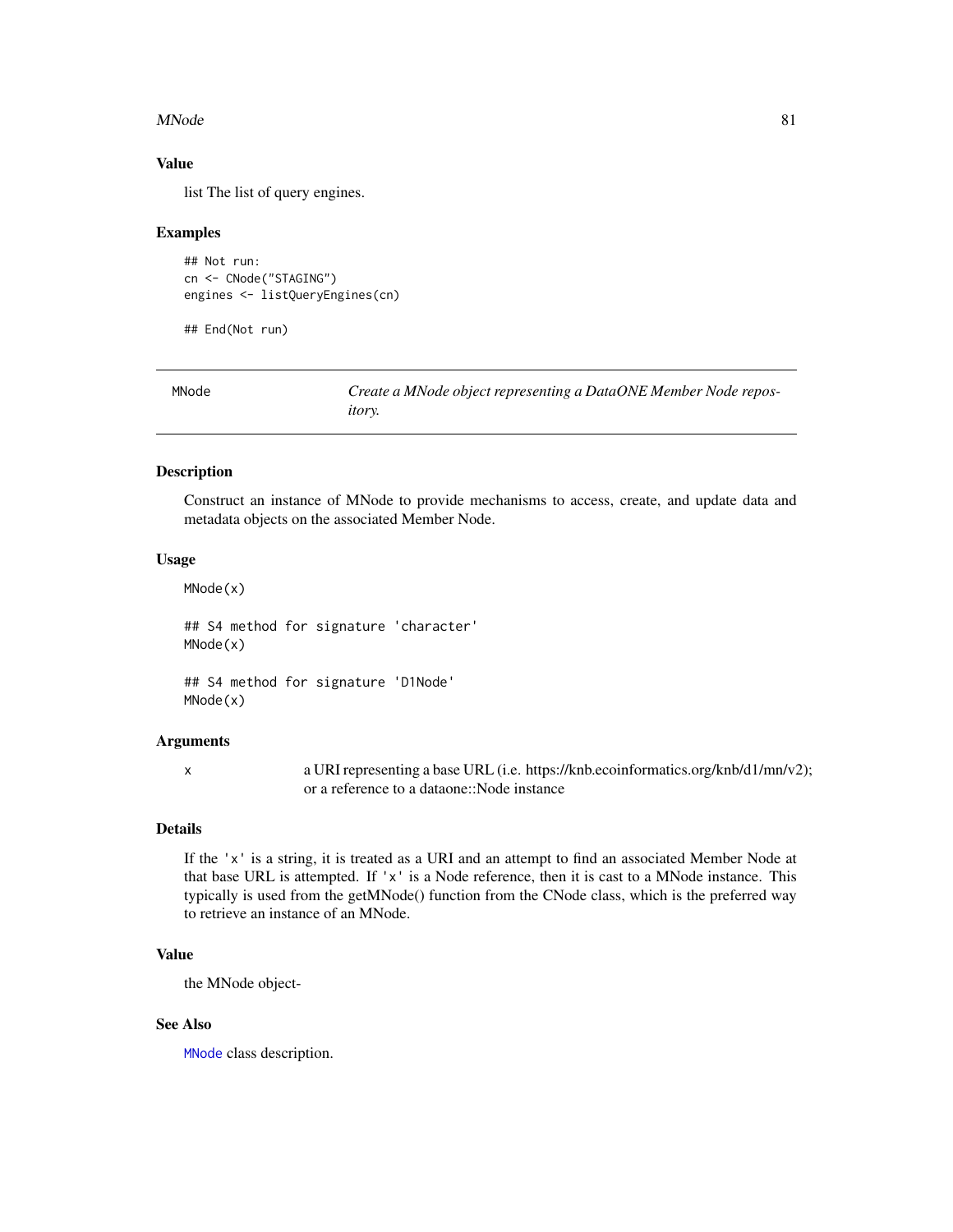#### Examples

```
## Not run:
mn <- MNode("https://knb.ecoinformatics.org/knb/d1/mn/v2")
## End(Not run)
```
<span id="page-81-0"></span>

MNode-class *Provides R API to DataONE Member Node services.*

#### Description

MNode provides functions that interact with a DataONE Member Node (MN). A MN is a repository that provides access for reading and writing data and metadata using the DataONE MN service API. The MN API includes functions for retrieving data and metadata based on its unique persistent identifier (pid), as well as for creating, updating, and archiving these data and metadata objects.

#### Details

Methods that perform write operations (such as createObject and updateObject) on the MN generally require authentication. For MNs that have implemented the DataONE API version 2.0 and higher, these operations can utilize an authentication token to provide credentials for write operations in DataONE. The authentication token is obtained from DataONE (see your account profile on https://search.dataone.org). See the vignette("dataone-overview") for details. Alternatively, the version 1.0 approach of using an X.509 certificate in a default location of the file system can also be used. This certificate provides authentication credentials from CILogon <https://cilogon.org/?skin=DataONE>.

### **Slots**

endpoint The url to access node services, which is the baseURL plus the version string

#### Methods

- [MNode](#page-80-0): Create a MNode object representing a DataONE Member Node repository.
- [createObject](#page-21-0): Create an object on a Member Node.
- [getObject](#page-64-0): Get the bytes associated with an object on the Member Node
- [getCapabilities](#page-49-0): Get the node capabilities description, and store the information in the MNode.
- [generateIdentifier](#page-46-0): Get a unique identifier that is generated by the Member Node repository and guaranteed to be unique.
- [getPackage](#page-65-0): Download a data package from a member node.
- [updateObject](#page-94-0): Update an object to a Member Node, by creating a new object that replaces an original.
- [updateSystemMetadata](#page-95-0): Update the system metadata associated with an object.

<span id="page-81-1"></span>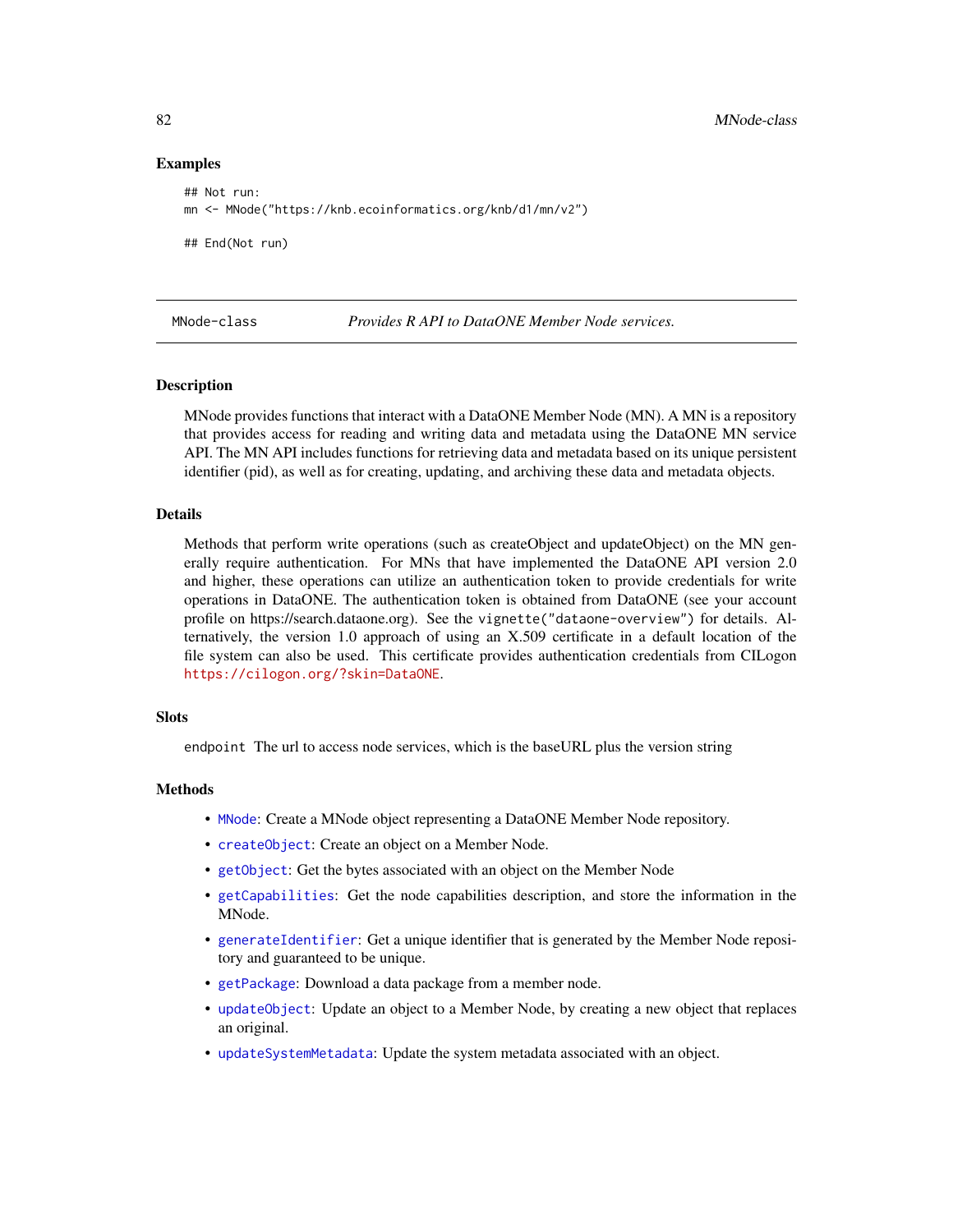#### <span id="page-82-0"></span>obscureAuth 83

## See Also

[dataone](#page-36-0) package description.

#### Examples

```
## Not run:
library(dataone)
library(uuid)
library(digest)
cn <- CNode("STAGING")
mn <- getMNode(cn, "urn:node:mnStageUCSB2")
mnid <- mn@identifier
# Have Dataone create an identifier for you (requires authentication)
\dontrun{
newid <- generateIdentifier(mn, "UUID")
}
# Create an identifier manually
newid <- paste("urn:uuid:", UUIDgenerate(), sep="")
testdf <- data.frame(x=1:10,y=11:20)
csvfile <- paste(tempfile(), ".csv", sep="")
write.csv(testdf, csvfile, row.names=FALSE)
f <- "text/csv"
size <- file.info(csvfile)$size
sha1 <- digest(csvfile, algo="sha1", serialize=FALSE, file=TRUE)
sysmeta <- new("SystemMetadata", identifier=newid, formatId=f, size=size,
    checksum=sha1, originMemberNode=mnid, authoritativeMemberNode=mnid)
# Upload data to DataONE (requires authentication)
\dontrun{
response <- createObject(mn, newid, csvfile, sysmeta)
}
```
## End(Not run)

obscureAuth *Temporarily disable DataONE authentication.*

## Description

Calling obscureAuth temporarily disables authentication so that

#### Usage

obscureAuth(.Object)

## S4 method for signature 'AuthenticationManager' obscureAuth(.Object)

#### Arguments

.Object An AuthenticationManager instance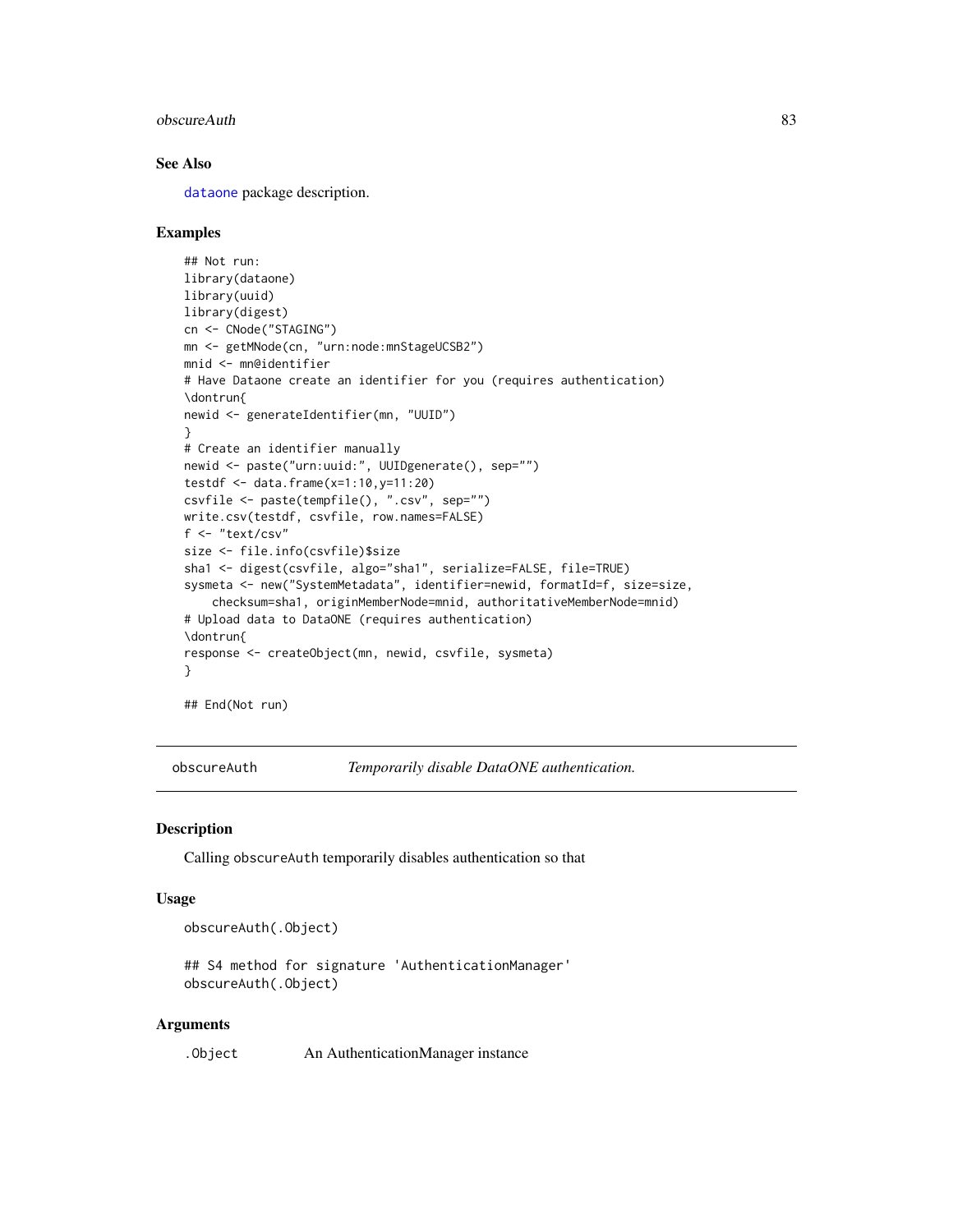#### <span id="page-83-1"></span>Details

This method is intended to be used for authentication testing. isAuthValid will return FALSE. Authentication can be re-enabled by calling restoreAuth.

## Value

The expiration date for the current authentication mechanism being used.

<span id="page-83-0"></span>obscureCert *Obscure the CILogon Client Certificate*

## Description

Obscures the x509 certificate that CILogon installs, effectively making future interactions with the DataONE services public/anonymous. This function simple renames an existing certificate file to a known location, allowing 'public' operations. Note, when the client certificate is obscured via the renaming, you will not be able to create objects in DataONE, or utilize any other methods that require authentication.

#### Usage

obscureCert(x, ...) ## S4 method for signature 'CertificateManager' obscureCert(x)

## Arguments

| X.       | a CertificateManager instance |
|----------|-------------------------------|
| $\cdots$ | (Not yet used)                |

#### Value

the modified CertificateManager instance

#### See Also

[restoreCert](#page-90-0) is this method's inverse operation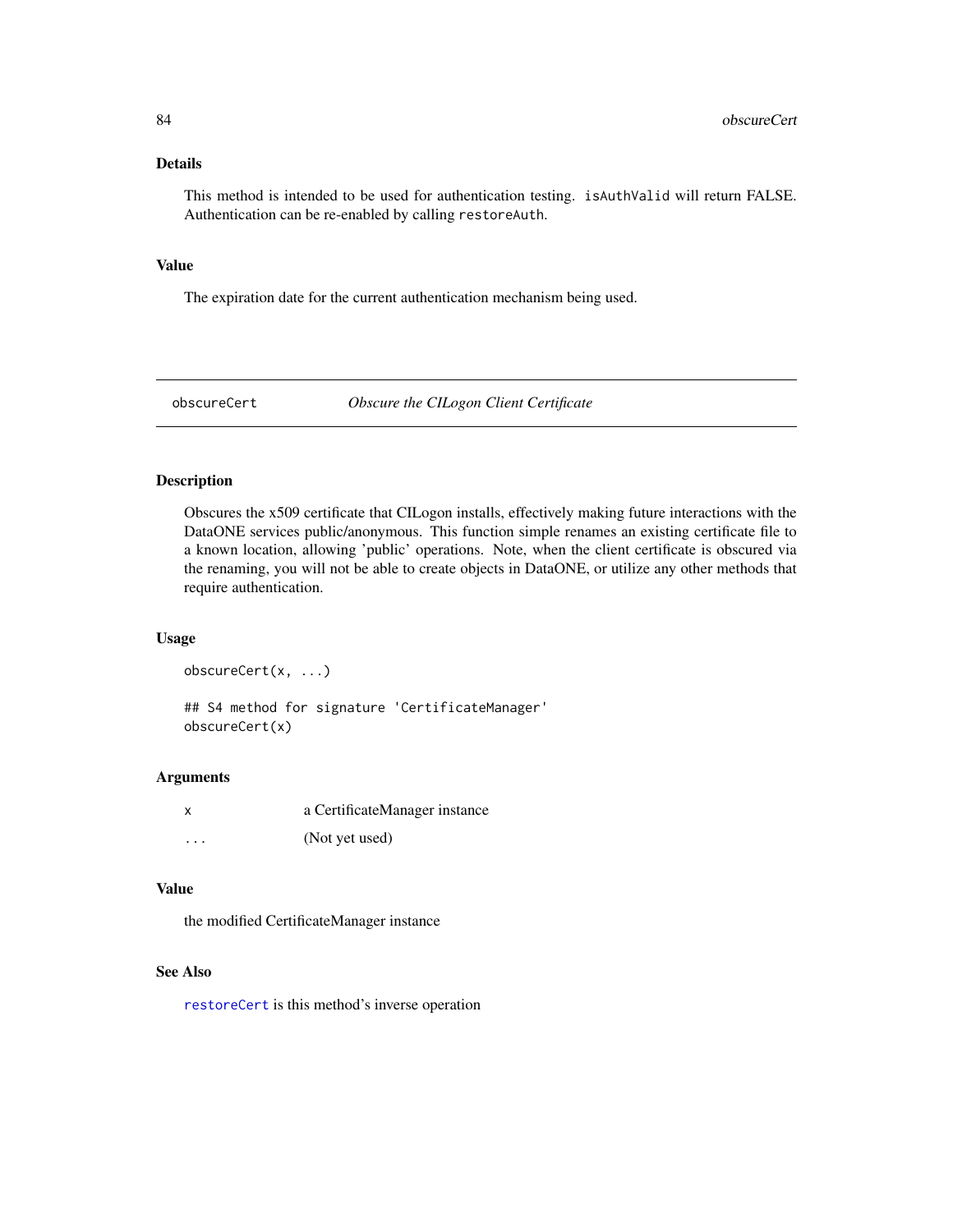<span id="page-84-0"></span>parseCapabilities *Construct a Node, using a passed in capabilities XML*

## Description

Construct a Node, using a passed in capabilities XML

## Usage

```
parseCapabilities(x, ...)
```

```
## S4 method for signature 'D1Node'
parseCapabilities(x, xml)
```
#### Arguments

| x       | The node to which capabilities should be applied.        |
|---------|----------------------------------------------------------|
| $\cdot$ | (not yet used)                                           |
| xml     | The XML capabilities representing the node to be created |

## Value

The Node object with modified capabilities properties from the XML

parseSolrResult *Parse Solr output into an R list*

## Description

Solr output that is specified with a writer type of XML '&wt="xml"'

#### Usage

```
parseSolrResult(doc, ...)
```
## S4 method for signature 'XMLInternalDocument' parseSolrResult(doc, parse, ...)

## Arguments

| doc                     | The Solr result to parse, in XML format                               |
|-------------------------|-----------------------------------------------------------------------|
| $\cdot$ $\cdot$ $\cdot$ | (Not yet used.)                                                       |
| parse                   | A logical value, if TRUE the result is parsed to appropriate R types. |

#### Value

resultList The Solr result as an R list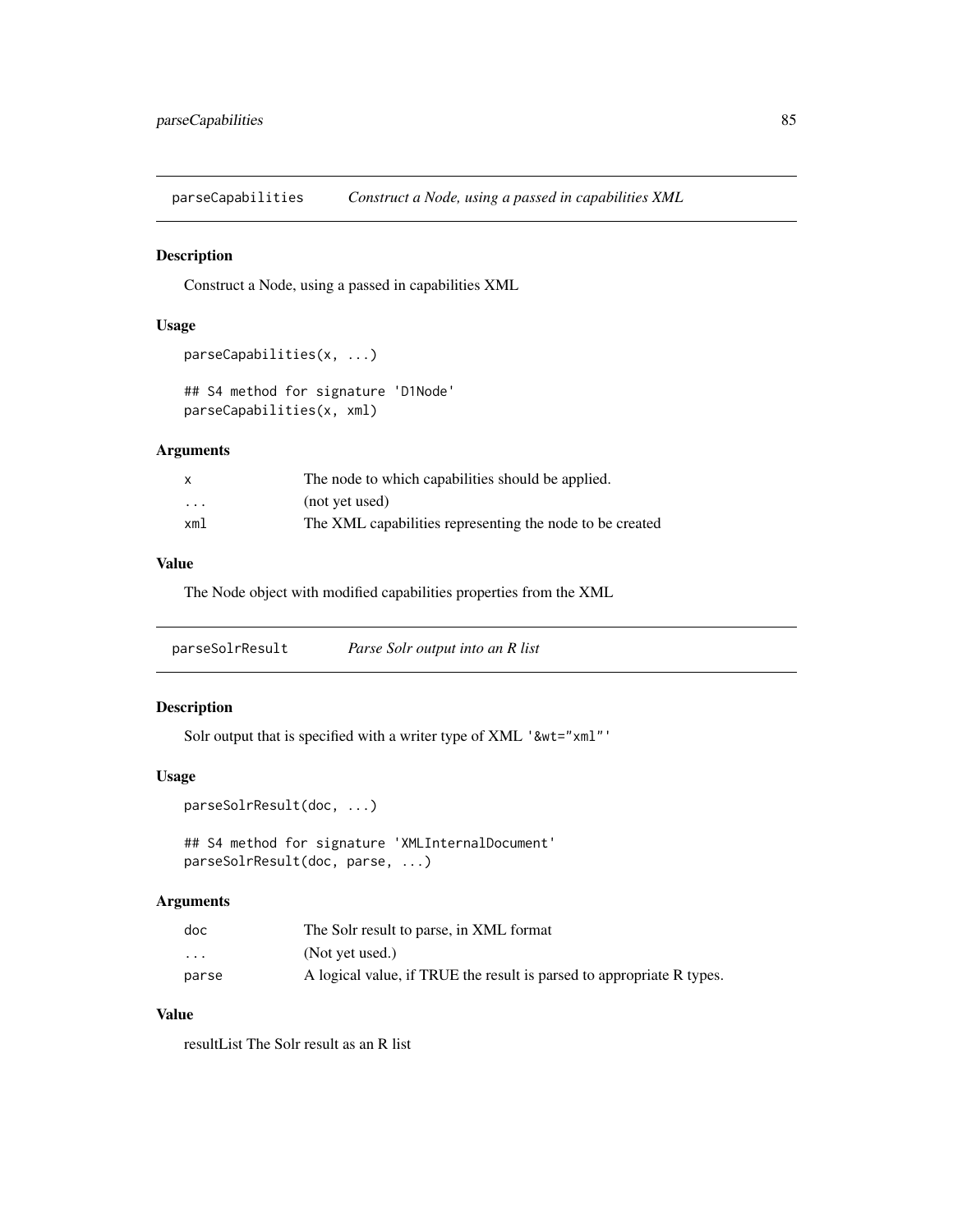<span id="page-85-0"></span>

## Description

Test if a node is online and accepting DataONE requests

## Usage

 $ping(x, \ldots)$ ## S4 method for signature 'D1Node' ping(x)

## Arguments

| X        | The CNode or MNode to check |
|----------|-----------------------------|
| $\cdots$ | (Not yet used)              |

#### Value

logical A logical value set to TRUE if the node is up and FALSE if it is not

logical A logical value set to TRUE if the node is up and FALSE if it is not

## Examples

```
## Not run:
cn <- CNode()
mn <- getMNode(cn, "urn:node:KNB")
isAlive <- ping(mn)
## End(Not run)
```
query *Search DataONE for data and metadata objects*

## Description

The DataONE search index is searched for data that matches the specified query parameters.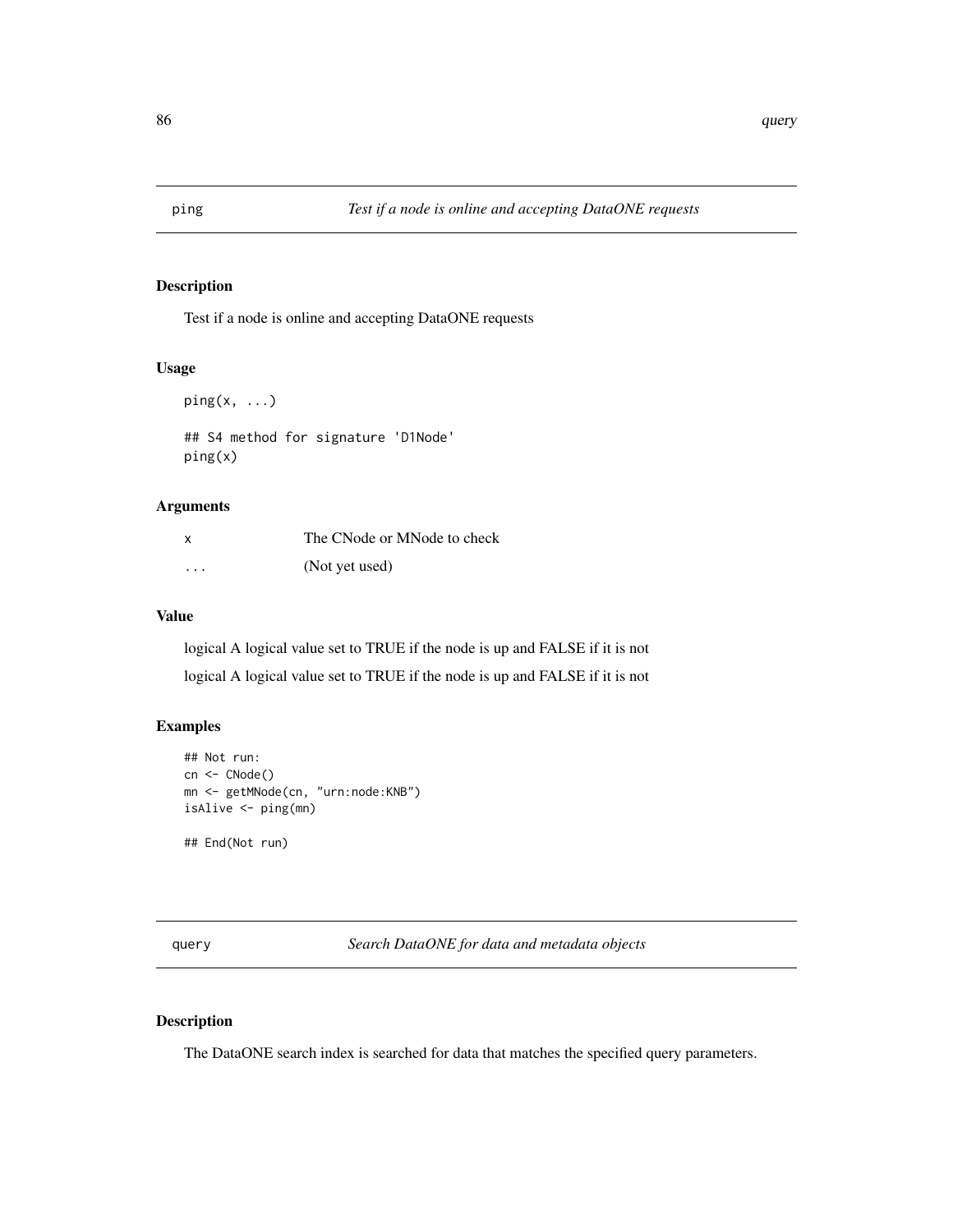#### <span id="page-86-0"></span>query 37 and 387 and 387 and 387 and 387 and 387 and 387 and 387 and 387 and 387 and 387 and 387 and 387 and 3

## Usage

```
query(x, \ldots)## S4 method for signature 'D1Node'
query(
  x,
  solvQuery = as.character(NA),encode = TRUE,as = "list",parse = TRUE,
  searchTerms = as.character(NA),
  encodeReserved = FALSE,
  ...
\lambda
```
#### Arguments

| $\mathsf{x}$ | The CNode or MNode instance to send the query to.                                                                                          |
|--------------|--------------------------------------------------------------------------------------------------------------------------------------------|
| $\cdots$     | (Not yet used.)                                                                                                                            |
| solrQuery    | The query search terms, either as a string or as list with named members.                                                                  |
| encode       | A logical, if TRUE then the query is URL encoded. The default is TRUE.                                                                     |
| as           | The return type. Possible values: "json", "xml", "list" or "data.frame" with "list"<br>as the default.                                     |
| parse        | A logical value. If TRUE, then the result is parsed and converted to appropriate<br>R data types. If FALSE, character values are returned. |
| searchTerms  | A list of name / value pairs (an alternative to solrQuery).                                                                                |
|              | encodeReserved A logical, if TRUE then reserved characters in the query are URL encoded<br>(FALSE is default). See URLencode for details.  |

#### Details

The "query" method sends a query to a DataONE search index that uses the Apache Solr search engine <http://lucene.apache.org/solr/>. This same Solr search engine is the underlying mechanism used by the DataONE online search tool available at <https://search.dataone.org/>.

The "solrQuery" argument is used to specify search terms that data of interest must match. This parameter uses Solr query terms, so some familiarity with Solr is helpful, however, fairly simple queries can be effective. This argument can be created as either a single character string containing the Solr query, for example: solrQuery = "q=id:doi\*&rows=2&wt=json", or as a list of key value pairs: solrQuery = list(q = "id:doi\*", rows = "2", wt = "json"). These two queries produce the same result.

As an alternative to specifying the Solr query terms using the "solrquery" argument, the "searchTerms" argument can be specified, which does not require any Solr syntax. This parameter is a list with query field / value pairs, i.e. searchTerms=list(abstract=kelp,attribute=biomass). The query fields can be listed for a DataONE node using [getQueryEngineDescription](#page-66-0). Either "searchTerms" or "solrQuery" must be specified.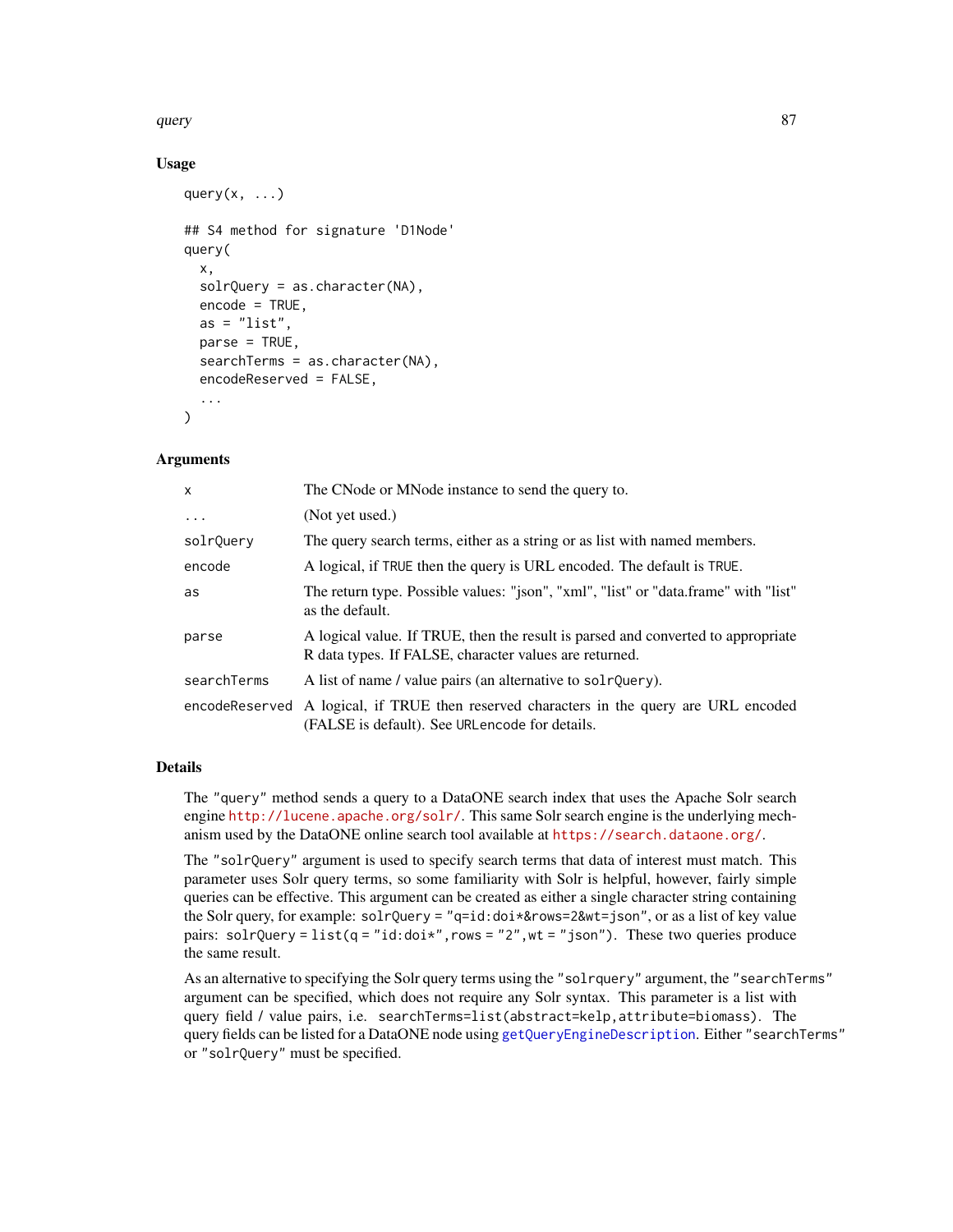The "as" argument is used to specify the query result to be returned as: "json", xml", "list", "data.frame".

The "parsed" argument, if specified as TRUE, causes the query result to be converted to appropriate R data types. For example, if ar = "xml" and parsed = TRUE, then the query result is returned as an R XMLInternalDocument, or If 'parsed = FALSE' then a character variable with the XML string is returned. Specify as = "list" to have the result parsed to an R list, with each list element containing one Solr query result of the total result set.

## Value

search results as a list, data.frame or XML document

#### Examples

```
## Not run:
library(dataone)
cn <- CNode("PROD")
queryParams <- list(q="id:doi*", rows="5",
    fq="(abstract:chlorophyll AND dateUploaded:[2000-01-01T00:00:00Z TO NOW])",
    fl="title,id,abstract,size,dateUploaded,attributeName")
# Return result as a list.
result <- query(cn, queryParams, as="list")
# Query and return the result as a data.frame of character values.
queryParams <- list(q="id:doi*", rows="3",
    fq="(abstract:chlorophyll AND dateUploaded:[2000-01-01T00:00:00Z TO NOW])",
    fl="title,id,abstract,size,dateUploaded,attributeName")
result <- query(cn, queryParams, as="data.frame", parse=FALSE)
# Return the result as JSON
queryParams <- "q=id:doi*&rows=2&wt=json"
result <- query(cn, queryParams, as="json")
# The following query shows how to embed quotes
cn <- CNode("SANDBOX2")
queryParamList <- list(q="(attribute:lake) and (attribute:\"Percent Nitrogen\")", rows="1000",
                       fl="title,id,abstract,size,dateUploaded,attributeName", wt="xml")
result <- query(cn, queryParamList, as="data.frame")
# The following query uses the searchTerms parameter
cn <- CNode()
mn <- getMNode(cn, "urn:node:KNB")
mySearchTerms <- list(abstract="kelp", attribute="biomass")
result <- query(mn, searchTerms=mySearchTerms, as="data.frame")
## End(Not run)
```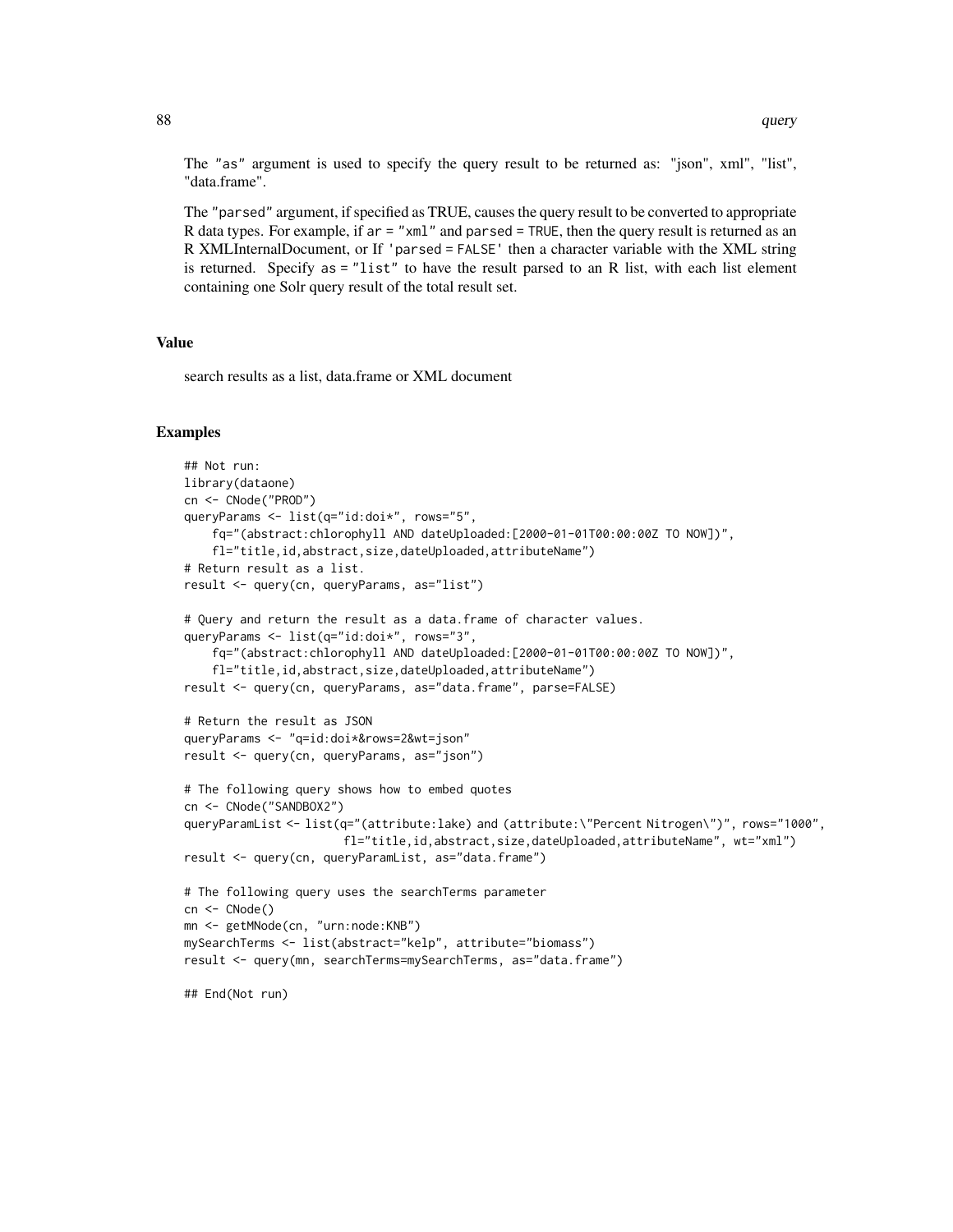<span id="page-88-0"></span>reserveIdentifier *Reserve a identifier that is unique in the DataONE network.*

#### Description

The reserveIdentifier method contains the DataONE CN and reserves the specified identifier that the user has provided. Once a an identifier has been reserved, it and can not be used by any other user.

## Usage

```
reserveIdentifier(x, ...)
## S4 method for signature 'CNode'
reserveIdentifier(x, id)
## S4 method for signature 'D1Client'
reserveIdentifier(x, id)
```
#### Arguments

|                         | The coordinating node to query for its registered Member Nodes |
|-------------------------|----------------------------------------------------------------|
| $\cdot$ $\cdot$ $\cdot$ | Additional parameters.                                         |
| id                      | The identifier that is to be reserved.                         |

#### Details

This method requires a DataONE authentication token or X.509 Certificate. The reservation is made for the DataONE user identity that created the current authentication token or X.509 certificate.

## Value

The reserved pid if it was successfully reserved, otherwise NULL

## See Also

[CNode](#page-17-0) class description.

## Examples

```
## Not run:
library(dataone)
library(uuid)
cn <- CNode("STAGING")
myId <- sprintf("urn:uuid:%s", UUIDgenerate())
newId <- reserveIdentifier(cn, myId)
```
## End(Not run)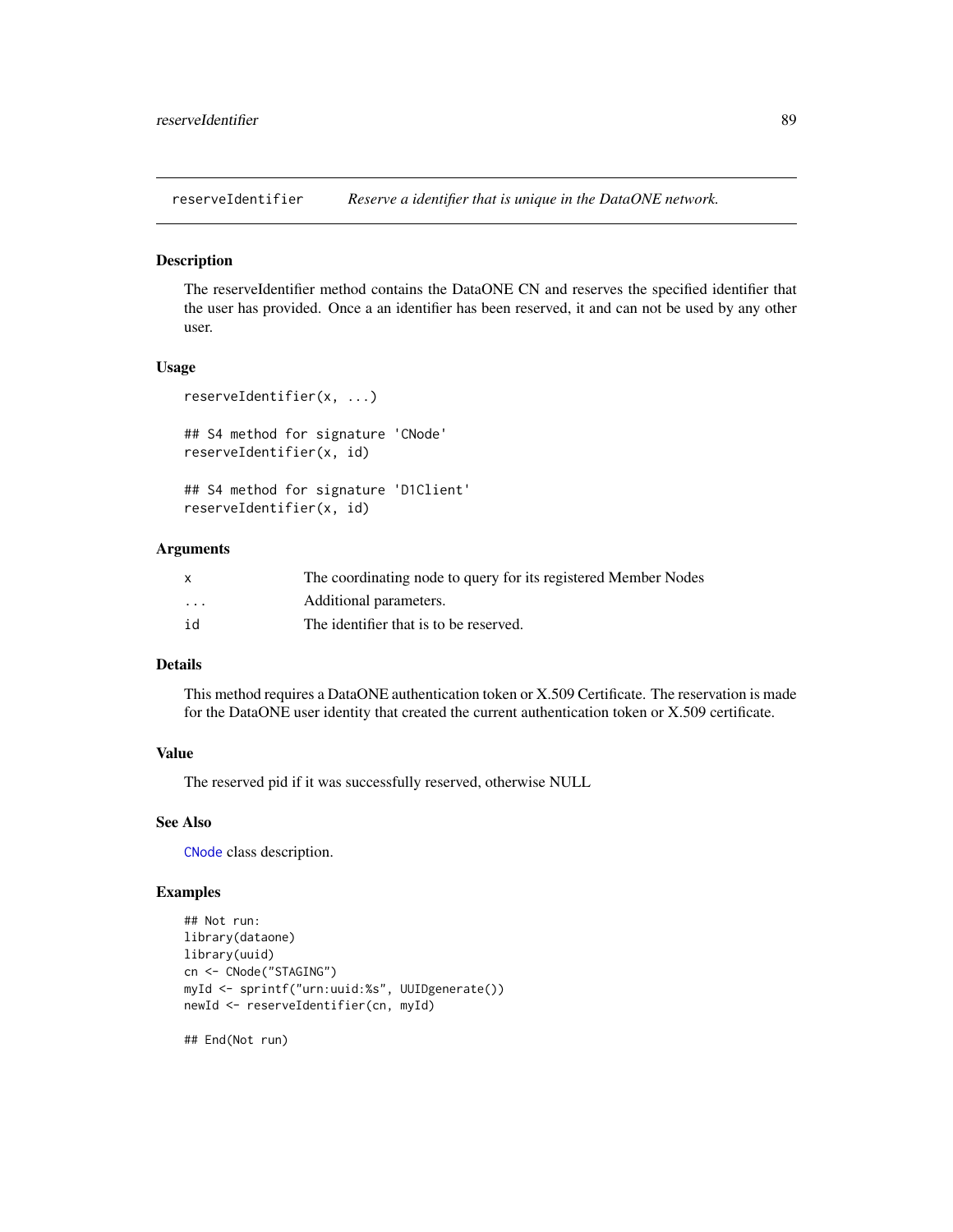<span id="page-89-0"></span>

#### Description

Returns a list of nodes (MNs or CNs) known to hold copies of the object identified by id.

#### Usage

```
resolve(x, ...)
```
## S4 method for signature 'CNode' resolve(x, pid)

## Arguments

| $\mathsf{x}$ | a valid CNode object                 |
|--------------|--------------------------------------|
| .            | Additional arguments (not yet used). |
| pid          | the id of the identified object      |

## Value

A list of URLs that the object can be downloaded from, or NULL if the object is not found.

## Examples

```
## Not run:
library(dataone)
cn <- CNode("STAGING")
id <- "doi:10.6073/pasta/9a27a1615e8e4c366ad09fefbfa2fced"
locations <- resolve(cn,id)
```
## End(Not run)

restoreAuth *Restore authentication (after being disabled with* obscureAuth*).*

## Description

Restore authentication (after being disabled with obscureAuth).

## Usage

```
restoreAuth(.Object)
```

```
## S4 method for signature 'AuthenticationManager'
restoreAuth(.Object)
```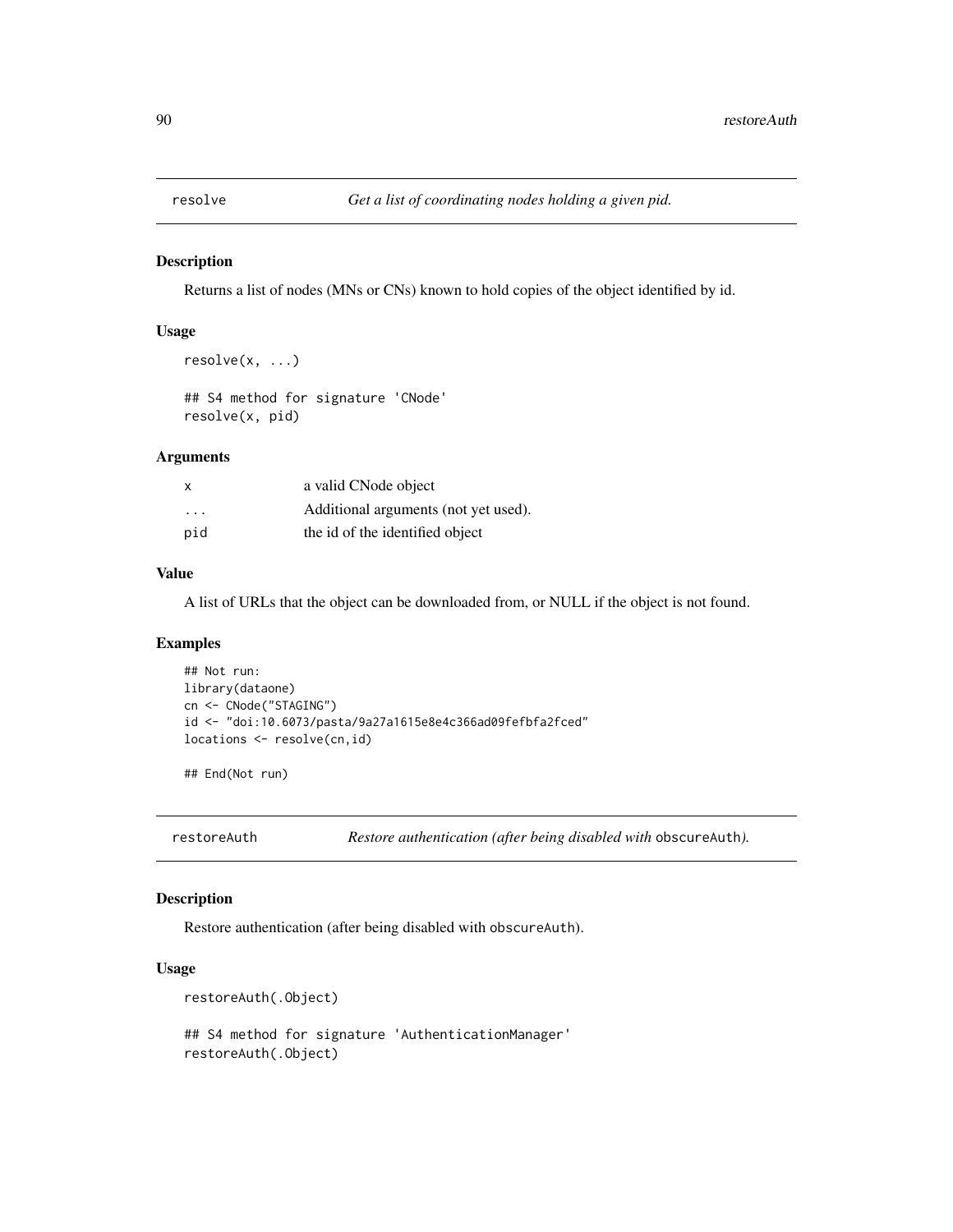#### <span id="page-90-1"></span>restoreCert 91

## Arguments

.Object An AuthenticationManager instance

### Value

The expiration date for the current authentication mechanism being used.

<span id="page-90-0"></span>

| restoreCert | Restore the CILogon client certificate by renaming it to its original |
|-------------|-----------------------------------------------------------------------|
|             | location                                                              |

## Description

Restores the x509 certificate that CILogon installs, which allows future interactions with nodes to be authenticated with the certificate. This function simply renames an obscured certificate file to its original location, allowing authenticated operations.

#### Usage

```
restoreCert(x, ...)
## S4 method for signature 'CertificateManager'
restoreCert(x)
```
## Arguments

| x       | a CertificateManager instance |
|---------|-------------------------------|
| $\cdot$ | (Not yet used)                |

#### Value

the modified CertificateManager instance

## See Also

[obscureCert](#page-83-0) is this method's inverse operation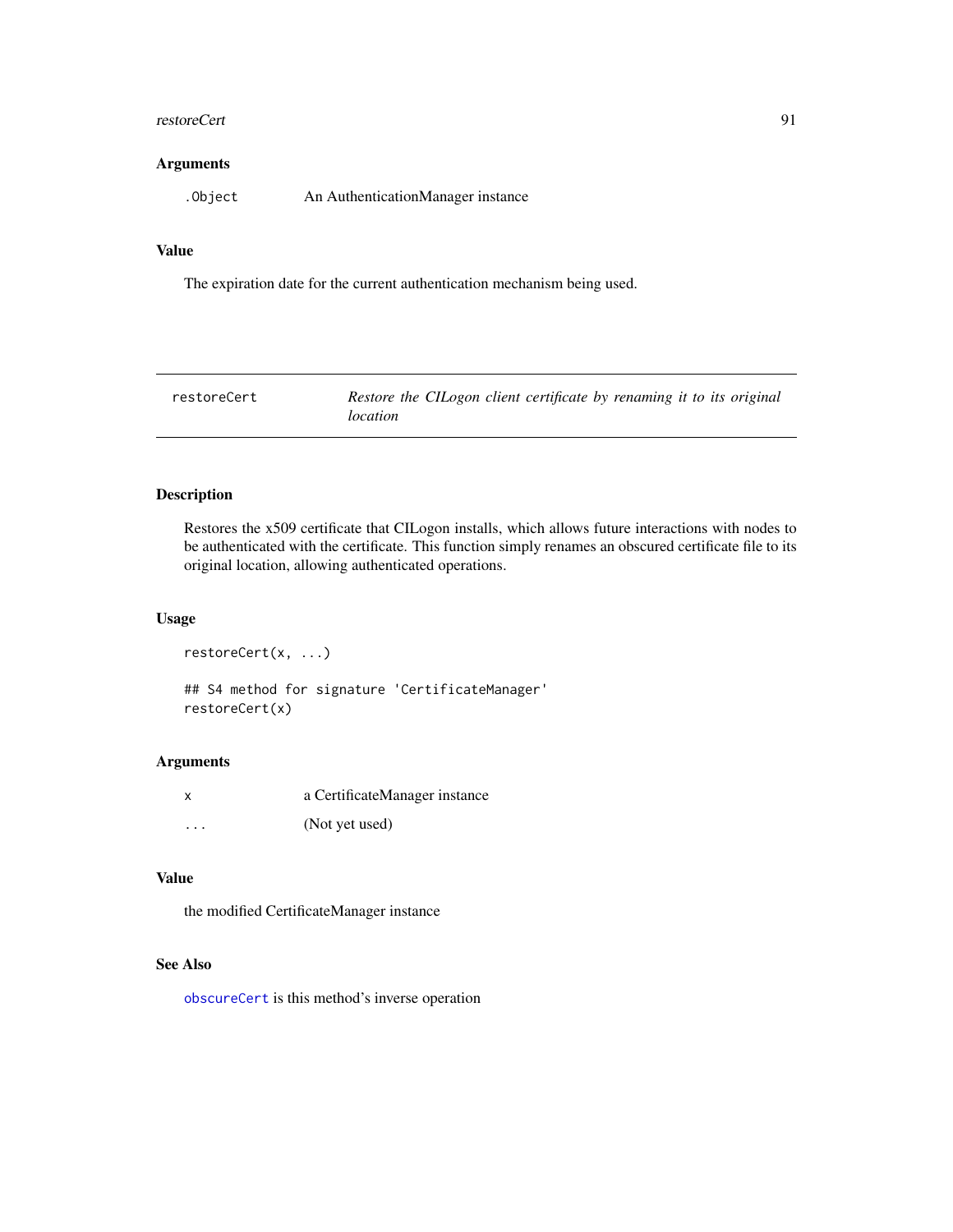<span id="page-91-0"></span>

## Description

The member node identifier is the URN identifier used by DataONE to uniquely identifier a node, for example "urn:node:KNB" specifies the "Knowledge Network for Biodiversity" member node.

#### Usage

setMNodeId(x, id)

## S4 method for signature 'D1Client,character' setMNodeId(x, id)

#### Arguments

| x  | A D1Client object.                |
|----|-----------------------------------|
| id | A DataONE member node identifier. |

## Details

One Member Node can be associated with the client as the default to which data and metadata are written.

#### Author(s)

setMNodeId

#### See Also

[D1Client](#page-23-0) class description.

setObsoletedBy *Set a pid as being obsoleted by another pid*

## **Description**

Updates the SystemMetadata 'obsoletedBy' property for an object, indicating that the object specified by pid has been obsoleted by the identifier in obsoletedByPid. CILogon [https://cilogon.](https://cilogon.org/?skin=DataONE) [org/?skin=DataONE](https://cilogon.org/?skin=DataONE). See [CertificateManager](#page-14-0) for details. In DataONE version 2.0, authentication tokens can also be used.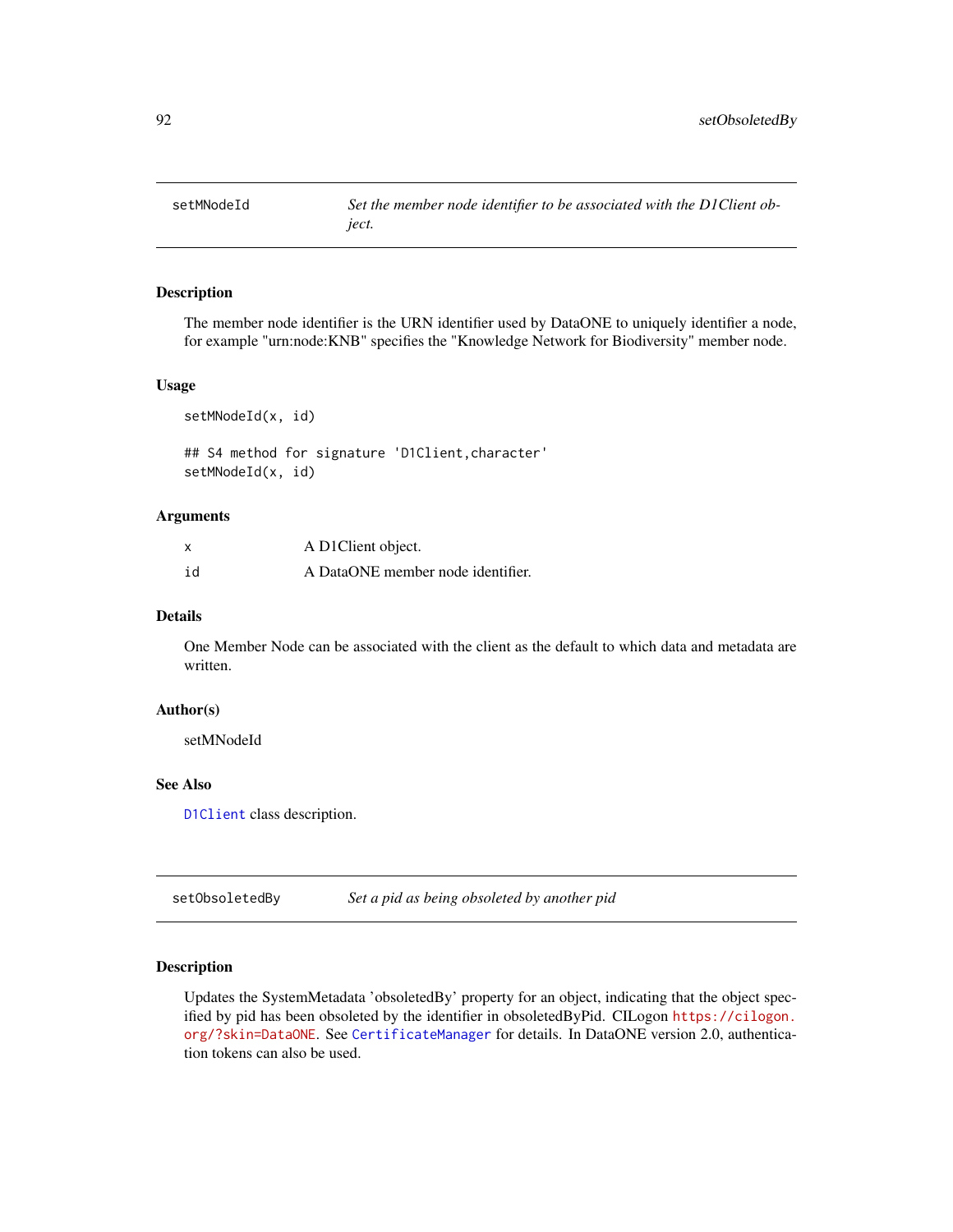### <span id="page-92-0"></span>Usage

```
setObsoletedBy(x, pid, obsoletedByPid, ...)
```

```
## S4 method for signature 'CNode,character'
setObsoletedBy(x, pid, obsoletedByPid, serialVersion)
```
## Arguments

| x        | The CNode instance on which the object will be created                                     |
|----------|--------------------------------------------------------------------------------------------|
| pid      | The identifier of the object to be obsoleted                                               |
|          | obsoleted By Pid The identifier of the object that obsoletes the object identified by pid. |
| $\cdots$ | (Not yet used)                                                                             |
|          | serial Version The serial version of the system metadata of the pid being obsoleted.       |

## Value

TRUE if the pid was obsoleted, otherwise FALSE is returned

## See Also

[CNode](#page-17-0) class description.

setPublicAccess,D1Object-method

*Make the object publicly readable.*

## Description

This method should be called prior to creating the object in DataONE. When called before creating the object, adds a rule to the access policy that makes this object publicly readable. If called after creation, it will only change the system metadata locally, and will not have any effect on remotely uploaded copies of the D1Object.

## Usage

```
## S4 method for signature 'D1Object'
setPublicAccess(x)
```
#### Arguments

x D1Object

## Value

D1Object with modified access rules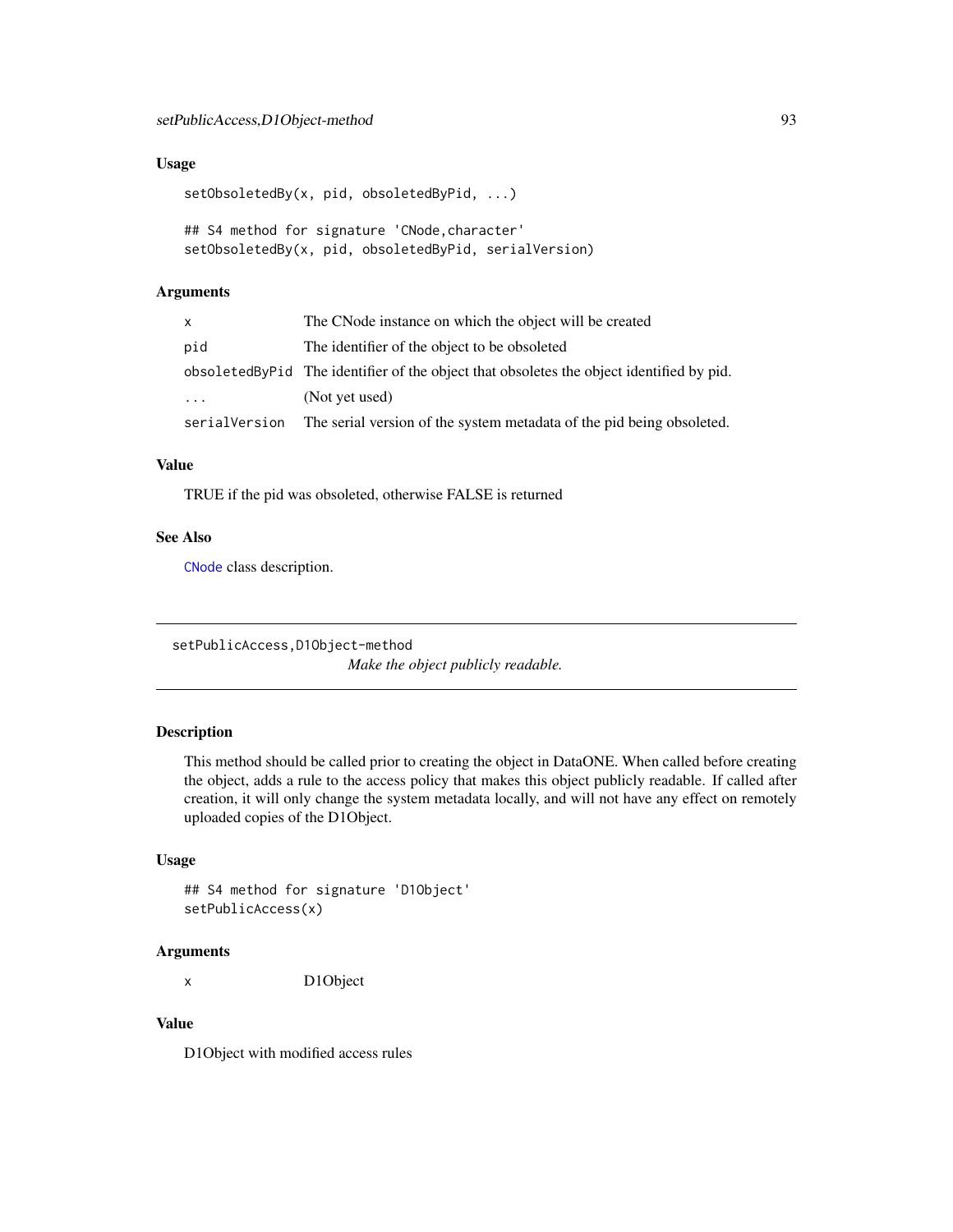## See Also

[DataObject](#page-0-0) class description.

#### showAuth *Display all authentication information*

## Description

Display all authentication information

#### Usage

```
showAuth(.Object, ...)
```
## S4 method for signature 'AuthenticationManager' showAuth(.Object, node)

## Arguments

| .Object                 | An AuthenticationManager instance |
|-------------------------|-----------------------------------|
| $\cdot$ $\cdot$ $\cdot$ | (Not yet used)                    |
| node                    | A D1Node instance                 |

showClientSubject *Get DataONE Identity as Stored in the CILogon Certificate.*

## Description

Returns Your Identity according to DataONE (and CILogon) as provided in the Subject field of the X.509 certificate. The value is a Distinguished Name, and can be used in all fields that require a user identity for access control authorization. If the certificate is missing on expired, then the subject 'public' is returned.

## Usage

```
showClientSubject(x, ...)
```
## S4 method for signature 'CertificateManager' showClientSubject(x)

#### Arguments

|          | a CertificateManager instance |
|----------|-------------------------------|
| $\cdots$ | (Not yet used)                |

<span id="page-93-0"></span>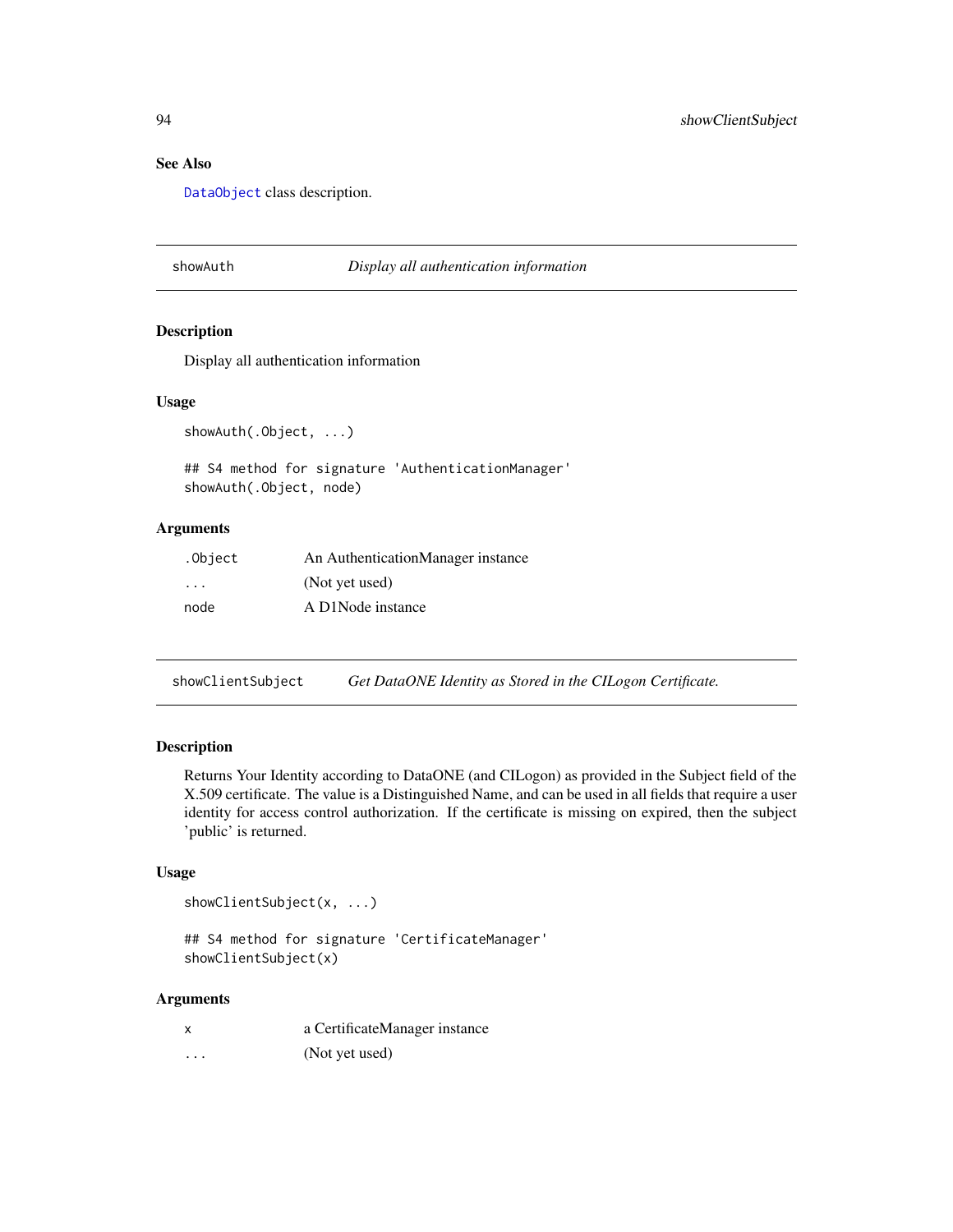## <span id="page-94-1"></span>updateObject 95

#### Value

the DataONE Subject that is your client's identity

<span id="page-94-0"></span>updateObject *Update an object on a Member Node, by creating a new object that replaces an original.*

#### Description

This method provides the ability to update a data or metadata object to the Member Node provided in the 'x' parameter. In DataONE, both the original object and the new object are maintained, each with its own persistent identifier, and the 'obsoletes' field in the SystemMetadata is used to reflect the fact that the new object replaces the old. Both objects remain accessible.

#### Usage

```
updateObject(x, ...)
```

```
## S4 method for signature 'MNode'
updateObject(x, pid, file = as.character(NA), newpid, sysmeta, dataobj = NULL)
```
## Arguments

| x        | The MNode instance on which the object will be created                            |
|----------|-----------------------------------------------------------------------------------|
| $\cdots$ | (Not yet used.)                                                                   |
| pid      | The identifier of the object to be updated                                        |
| file     | the absolute file location of the object to be uploaded                           |
| newpid   | The identifier of the new object to be created                                    |
| sysmeta  | a SystemMetadata instance describing properties of the object                     |
| dataobi  | a raw object to use for the upload, instead of the contents of the file argument. |

## Details

In the version 2.0 library and higher, this operation can utilize an 'dataone\_token' option to provide credentials for write operations in DataONE. The authentication token is obtained from DataONE (see your profile on https://search.dataone.org). See the vignette("dataone-overview") for details. Alternatively, the version 1.0 approach of using an X.509 certificate in a default location of the file system can also be used. This certificate provides authentication credentials from CILogon <https://cilogon.org/?skin=DataONE>. See vignette("dataone-overview") for details.

#### Value

A character containing the identifier if successful.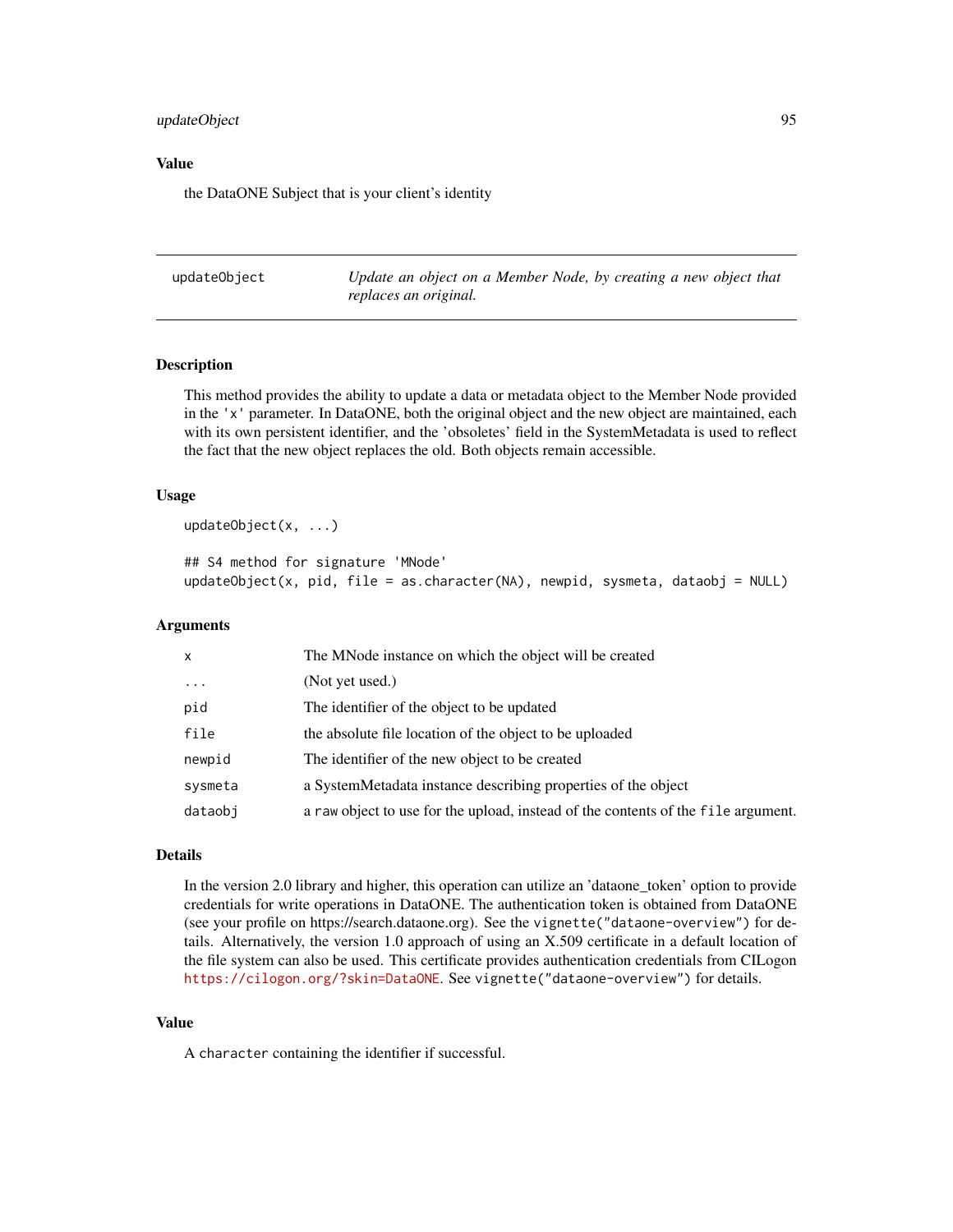### <span id="page-95-1"></span>**Note**

Please see the vignette \*upload-data\* for an example: vignette("upload-data")

#### See Also

[https://purl.dataone.org/architecture/apis/MN\\_APIs.html#MNStorage.update](https://purl.dataone.org/architecture/apis/MN_APIs.html#MNStorage.update)

<span id="page-95-0"></span>updateSystemMetadata *Update the system metadata associated with an object.*

#### Description

A modified SytemMetadata object can be sent to DataONE that contains updated information. This function allow updating of the system metadata without updating the object that it describes, so that mutable attributes such as accessPolicy can be updated easily.

#### Usage

```
updateSystemMetadata(x, ...)
```
## S4 method for signature 'MNode' updateSystemMetadata(x, pid, sysmeta)

## Arguments

| X       | The MNode instance from which the SystemMetadata will be downloaded |
|---------|---------------------------------------------------------------------|
| .       | (Not yet used.)                                                     |
| pid     | The identifier of the object                                        |
| sysmeta | a SystemMetadata instance with updated information.                 |

#### Details

In the version 2.0 library and higher, this operation can utilize an 'dataone\_token' option to provide credentials for write operations in DataONE. The authentication token is obtained from DataONE (see your profile on https://search.dataone.org). See the vignette("dataone-overview") for details. Alternatively, the version 1.0 approach of using an X.509 certificate in a default location of the file system can also be used. This certificate provides authentication credentials from CILogon <https://cilogon.org/?skin=DataONE>. See vignette("dataone-overview") for details.

#### Value

A logical value, TRUE if the operation was successful, FALSE if there was an error.

#### Note

Please see the vignette \*upload-data\* for an example: vignette("upload-data")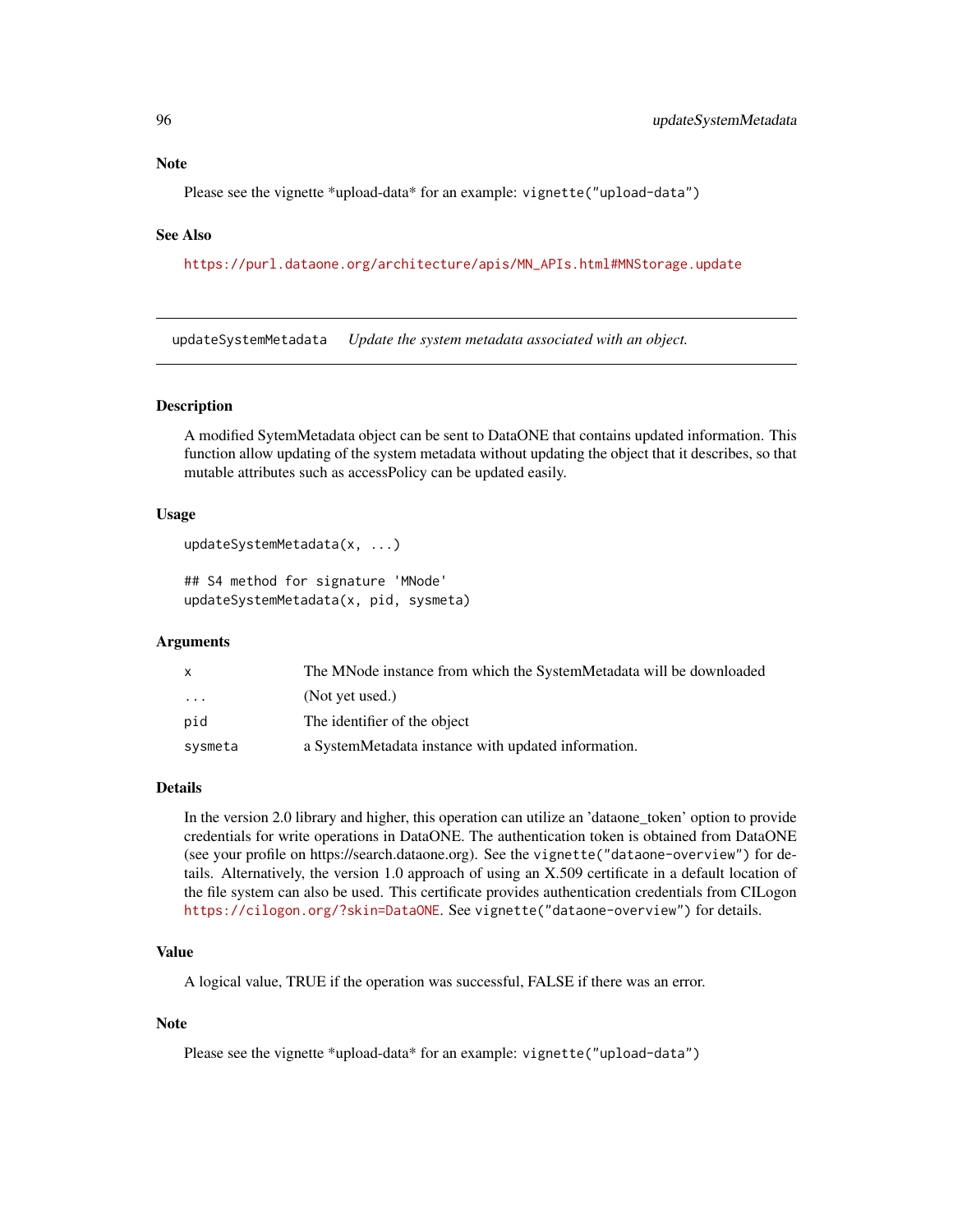## <span id="page-96-1"></span>uploadDataObject 97

## See Also

[https://purl.dataone.org/architecture/apis/MN\\_APIs.html#MNStorage.updateSystemMetadata](https://purl.dataone.org/architecture/apis/MN_APIs.html#MNStorage.updateSystemMetadata)

<span id="page-96-0"></span>uploadDataObject *Upload a DataObject to a DataONE member node.*

## Description

Upload a DataObject to a DataONE member node.

## Usage

```
uploadDataObject(x, ...)
## S4 method for signature 'D1Client'
uploadDataObject(
  x,
  do,
  replicate = as.logical(FALSE),
 numberReplicas = NA,
 preferredNodes = NA,
 public = as.logical(FALSE),
 accessRules = NA,
 quiet = TRUE,
  ...
\mathcal{L}
```
## Arguments

| $\mathsf{x}$ | A D1Client instance.                                                                                                        |
|--------------|-----------------------------------------------------------------------------------------------------------------------------|
| $\cdots$     | (Not yet used.)                                                                                                             |
| do           | The DataObject instance to be uploaded to DataONE.                                                                          |
| replicate    | A value of type "logical", if TRUE then DataONE will replicate this object to<br>other member nodes                         |
|              | number Replicas A value of type "numeric", for number of supported replicas.                                                |
|              | preferredNodes A list of "character", each of which is the node identifier for a node to which<br>a replica should be sent. |
| public       | A "logical" value - if TRUE then the uploaded object will be publicly read-<br>able.                                        |
| accessRules  | Access rules of 'data. frame' that will be added to the access policy                                                       |
| quiet        | A 'logical'. If TRUE (the default) then informational messages will not be<br>printed.                                      |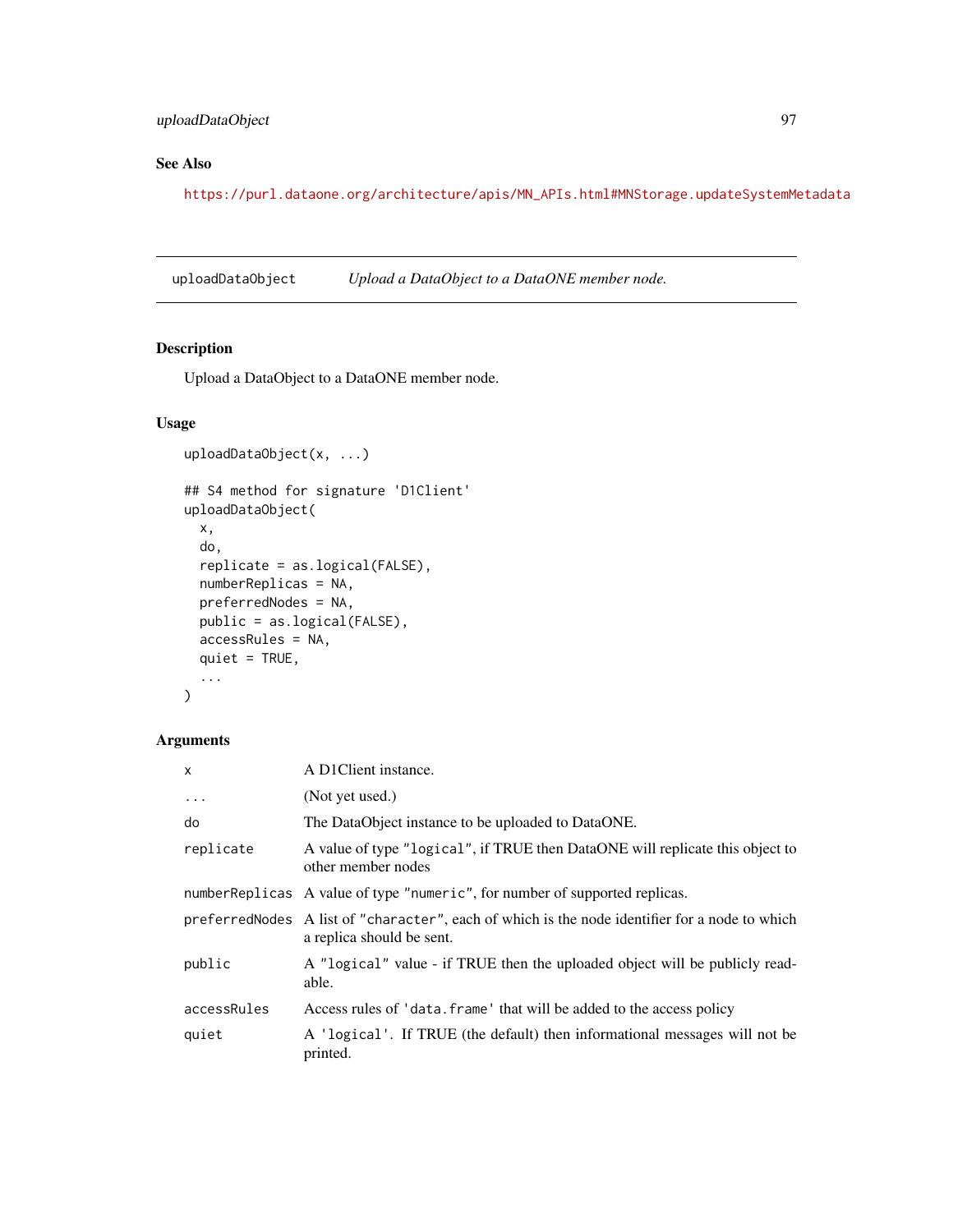#### Value

id The id of the DataObject that was uploaded

## See Also

[D1Client](#page-23-0) class description.

## Examples

```
## Not run:
library(dataone)
library(datapack)
testdf \leq - data.frame(x=1:10,y=11:20)
csvfile <- tempfile(pattern = "file", tmpdir = tempdir(), fileext = ".csv")
write.csv(testdf, csvfile, row.names=FALSE)
d1c <- D1Client("STAGING", "urn:node:mnStageUCSB2")
do <- new("DataObject", format="text/csv", mnNodeId=getMNodeId(d1c), filename=csvfile)
# Upload a single DataObject to DataONE (requires authentication)
newId <- uploadDataObject(d1c, do, replicate=FALSE, preferredNodes=NA , public=TRUE)
```
## End(Not run)

uploadDataPackage *Upload a DataPackage to a DataONE member node.*

#### Description

Upload all DataObjects contained in the DataPackage by calling [uploadDataObject](#page-96-0) on each of the members. Also a resourceMap object is created from the recorded relationships between DataObjects, and this is uploaded as well.

#### Usage

```
uploadDataPackage(x, ...)
## S4 method for signature 'D1Client'
uploadDataPackage(
  x,
  dp,
  replicate = NA,
  numberReplicas = NA,
 preferredNodes = NA,
 public = as.logical(FALSE),
  accessRules = NA,
  quiet = as.logical(TRUE),
  resolveURI = as.character(NA),
  packageId = as.charAter(NA),as = "character",
```
<span id="page-97-0"></span>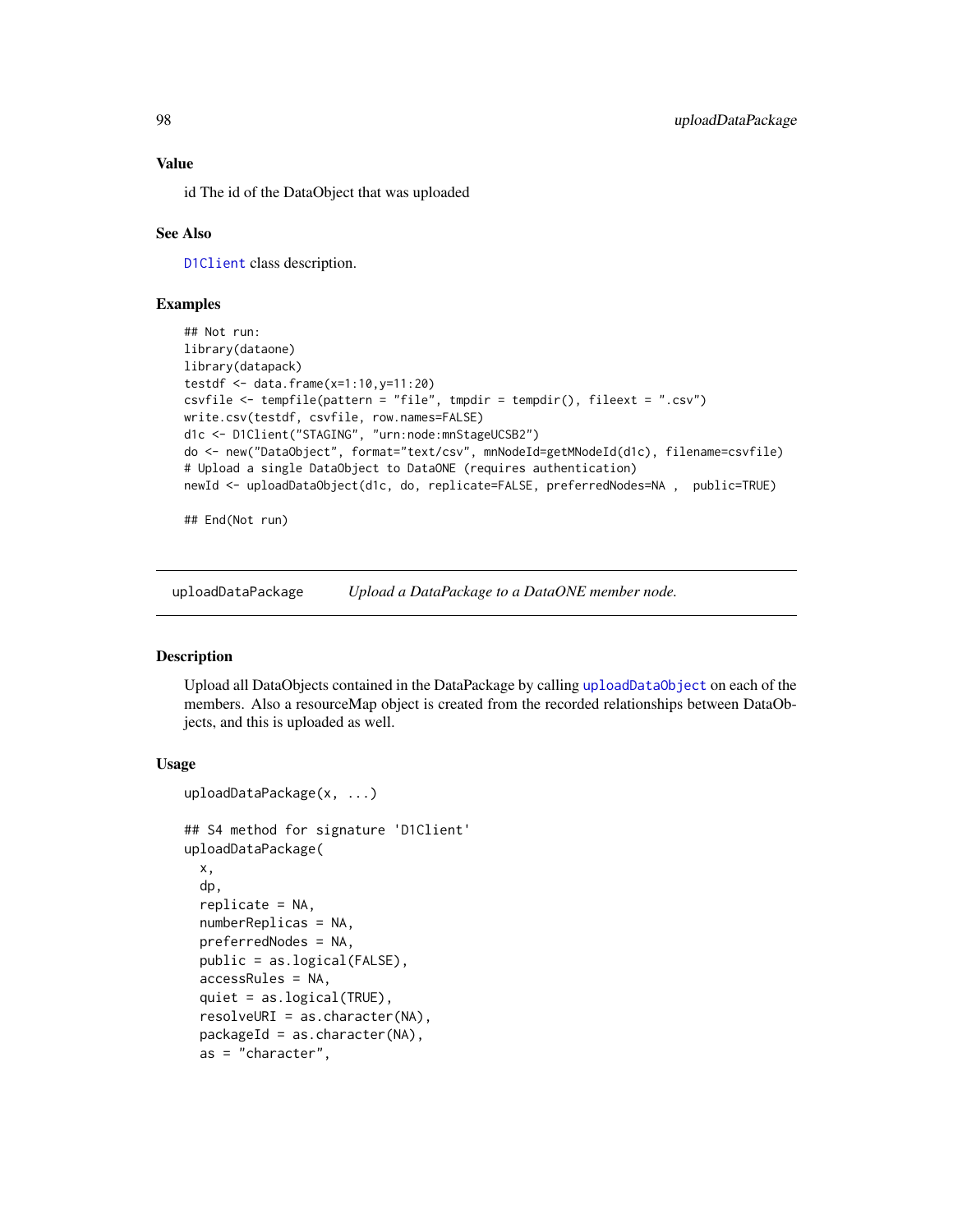<span id="page-98-0"></span>... )

#### Arguments

| X           | A D1Client instance.                                                                                                            |
|-------------|---------------------------------------------------------------------------------------------------------------------------------|
| $\cdots$    | (Not yet used.)                                                                                                                 |
| dp          | The DataPackage instance to be submitted to DataONE for creation.                                                               |
| replicate   | A value of type "logical", if TRUE then DataONE will replicate this object to<br>other member nodes                             |
|             | numberReplicas A value of type "numeric", for number of supported replicas.                                                     |
|             | preferredNodes A list of "character", each of which is the node identifier for a node to which<br>a replica should be sent.     |
| public      | A 'logical', if TRUE then all objects in this package will be accessible by any<br>user                                         |
| accessRules | Access rules of 'data. frame' that will be added to the access policy of each<br>object in the datapackage.                     |
| quiet       | A 'logical'. If TRUE (the default) then informational messages will not be<br>printed.                                          |
| resolveURI  | A URI to prepend to identifiers (i.e. for use when creating the ResourceMap).<br>See serializePackage                           |
| packageId   | A value of type "character" specifying a unique identifier to use for the up-<br>loaded package (resource map pid)              |
| as          | A value of type "character" that specifies the return value. Possible values are<br>"character" (the default) or "DataPackage". |

## Details

The DataPackage describes the collection of data object and their associated metadata object, with the relationships and members serialized into a document stored under, and retrievable with, the packageId as it's own distinct object. Any objects in the data map that have a dateUploaded value are assumed to be pre-existing in the system, and skipped.

## Value

id The identifier of the resource map for this data package

## Note

Member objects are created serially, and most errors in creating one object will interrupt the create process for the whole, with the result that some members will be created, and the remainder not.

## See Also

[D1Client](#page-23-0) class description.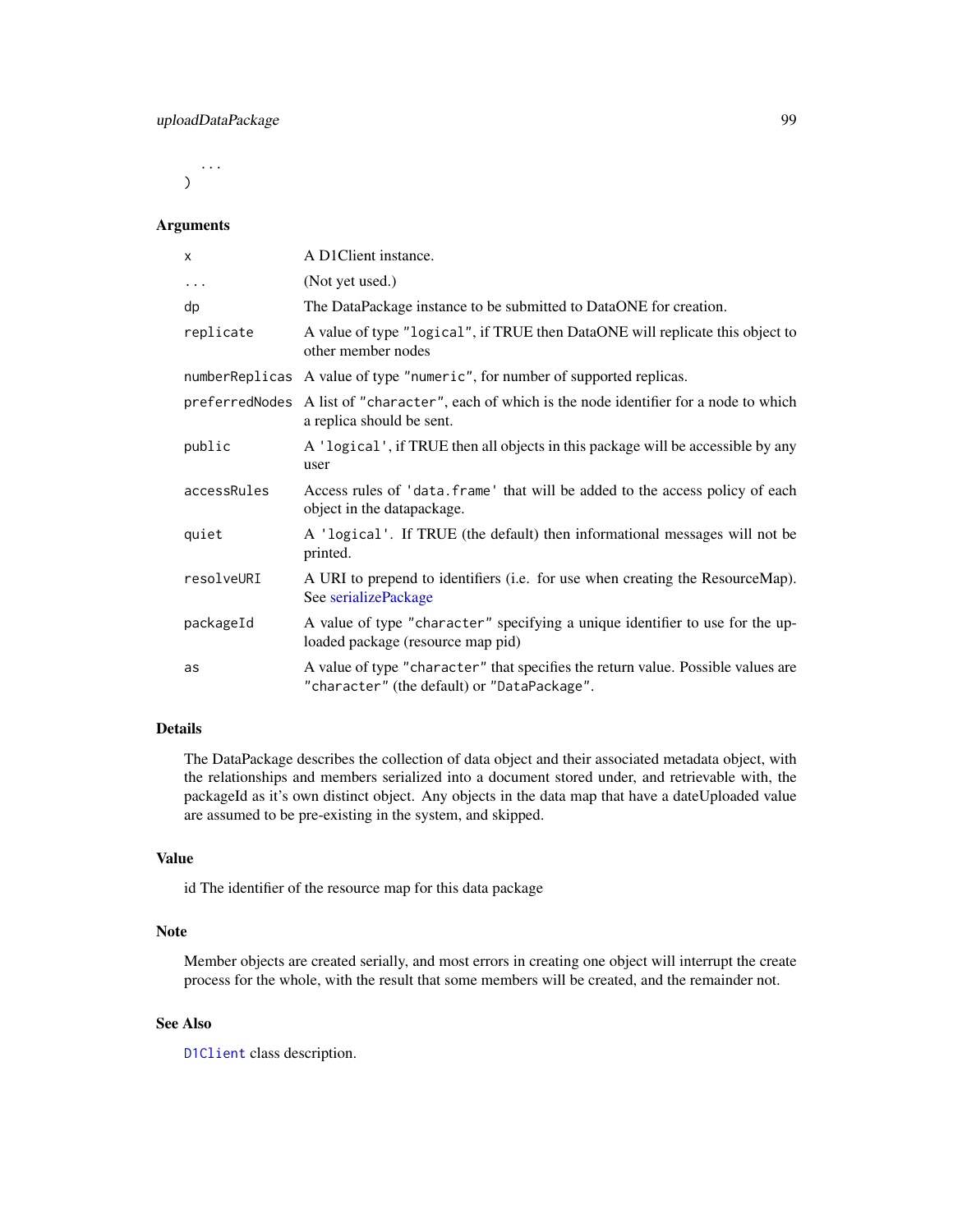## Examples

```
## Not run:
library(dataone)
library(datapack)
dp <- new("DataPackage")
sampleData <- system.file("extdata/sample.csv", package="dataone")
dataObj <- new("DataObject", format="text/csv", file=sampleData)
dataObj <- setPublicAccess(dataObj)
sampleEML <- system.file("extdata/strix-pacific-northwest.xml", package="dataone")
metadataObj <- new("DataObject", format="eml://ecoinformatics.org/eml-2.1.1", file=sampleEML)
metadataObj <- setPublicAccess(metadataObj)
dp <- addMember(dp, do = dataObj, mo = metadataObj)
d1c <- D1Client("STAGING", "urn:node:mnStageUCSB2")
# Upload all members of the DataPackage to DataONE (requires authentication)
packageId <- uploadDataPackage(d1c, dp, replicate=TRUE, public=TRUE, numberReplicas=2)
```
## End(Not run)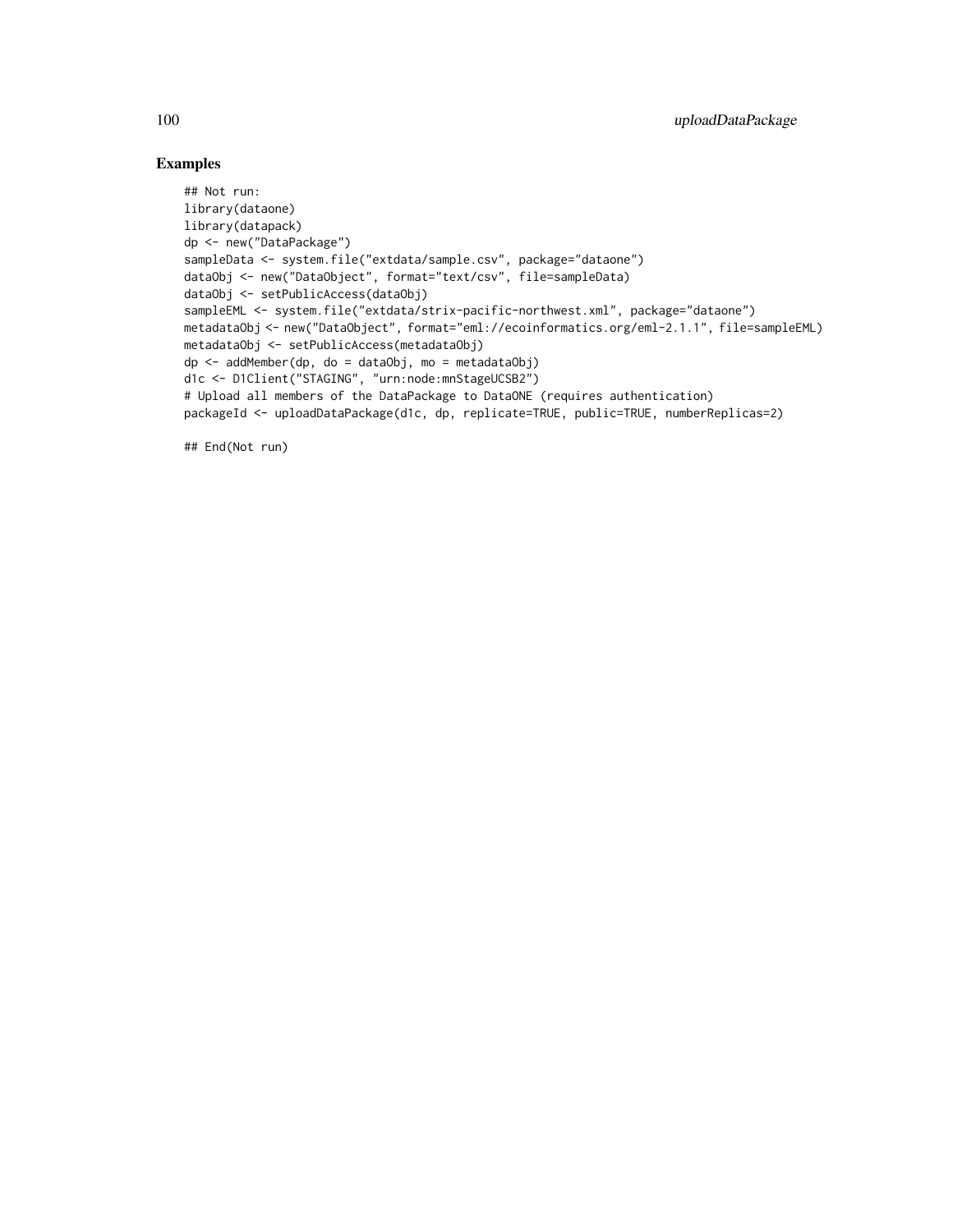# **Index**

∗Topic classes CertificateManager-class, [15](#page-14-1) D1Object-class, [28](#page-27-1) AbstractTableDescriber-class, [4](#page-3-0) addData,DataPackage,D10bject-method, [5](#page-4-0) archive, [6,](#page-5-0) *[27](#page-26-0)* archive,D1Node-method *(*archive*)*, [6](#page-5-0) asDataFrame, [7,](#page-6-0) *[28](#page-27-1)* <code>asDataFrame,D1Object,AbstractTableDescriber-m</code>e<code>th</code>o<code>d $\mathsf{rors, 30}$  $\mathsf{rors, 30}$  $\mathsf{rors, 30}$ </code> *(*asDataFrame*)*, [7](#page-6-0) asDataFrame,D1Object,D1Object-method *(*asDataFrame*)*, [7](#page-6-0) auth\_delete, [10](#page-9-0) auth\_get, [11](#page-10-0) auth\_head, [11](#page-10-0) auth\_post, [12](#page-11-0) auth\_put, [13](#page-12-0) auth\_put\_post\_delete, [13](#page-12-0) AuthenticationManager, [8,](#page-7-0) *[9](#page-8-0)*, *[37](#page-36-1)* AuthenticationManager,ANY-method *(*AuthenticationManager*)*, [8](#page-7-0) AuthenticationManager-class, [9](#page-8-0) canRead, *[28](#page-27-1)* canRead,D1Object-method, [14](#page-13-0) CertificateManager, *[6](#page-5-0)*, [15,](#page-14-1) *[16](#page-15-0)*, *[92](#page-91-0)* CertificateManager,ANY-method *(*CertificateManager*)*, [15](#page-14-1) CertificateManager-class, [15](#page-14-1) CNode, *[17](#page-16-0)*, [17,](#page-16-0) *[18](#page-17-1)*, *[24](#page-23-1)*, *[37](#page-36-1)*, *[60](#page-59-0)*, *[64](#page-63-0)*, *[69](#page-68-0)*, *[71](#page-70-0)*, *[75](#page-74-0)*, D1Client, *[19](#page-18-0)*, *[21](#page-20-0)*, [23,](#page-22-0) *[24](#page-23-1)[–26](#page-25-0)*, *[29](#page-28-0)*, *[37](#page-36-1)*, *[42](#page-41-0)*, *[45,](#page-44-0)* D1Client,ANY,ANY-method *(*D1Client*)*, [23](#page-22-0) D1Client,character,ANY-method D1Client,character,character-method D1Client,CNode,MNode-method *(*D1Client*)*, D1Client-class, [24](#page-23-1) D1Client-initialize

*[77](#page-76-1)*, *[79](#page-78-0)*, *[89](#page-88-0)*, *[93](#page-92-0)*

*(*convert.csv*)*, [19](#page-18-0)

CNode-class, [18](#page-17-1) convert.csv, [19,](#page-18-0) *[25](#page-24-0)*

createD1Object, [20](#page-19-0)

CNode,ANY-method *(*CNode*)*, [17](#page-16-0) CNode,character-method *(*CNode*)*, [17](#page-16-0) convert.csv,D1Client-method d1IdentifierSearch, [25](#page-24-0) d1IdentifierSearch,D1Client-method *(*d1IdentifierSearch*)*, [25](#page-24-0) D1Node, *[7](#page-6-0)*, [26,](#page-25-0) *[27](#page-26-0)*, *[37](#page-36-1)* D1Node,XMLInternalElementNode-method *(*D1Node*)*, [26](#page-25-0) D1Node-class, [27](#page-26-0) D1Node-initialize *(*initialize,D1Node-method*)*, [73](#page-72-0) D1Object, *[28](#page-27-1)*, [28,](#page-27-1) *[73](#page-72-0)* D1Object-class, [28](#page-27-1) D1Object-initialize *(*initialize,D1Object-method*)*, [73](#page-72-0)

d1SolrQuery, [29](#page-28-0)

createD1Object,D1Client,D1Object-method *(*createD1Object*)*, [20](#page-19-0) createDataPackage, [21,](#page-20-0) *[25](#page-24-0)* createDataPackage,D1Client,DataPackage-method *(*createDataPackage*)*, [21](#page-20-0) createObject, [22,](#page-21-1) *[82](#page-81-1)* createObject,MNode-method *(*createObject*)*, [22](#page-21-1)

*[46](#page-45-0)*, *[54,](#page-53-0) [55](#page-54-0)*, *[57](#page-56-0)[–59](#page-58-0)*, *[63](#page-62-0)*, *[65](#page-64-1)*, *[78](#page-77-0)*, *[92](#page-91-0)*, *[98,](#page-97-0)*

*(*initialize,D1Client-method*)*,

*[99](#page-98-0)*

[23](#page-22-0)

[72](#page-71-0)

*(*D1Client*)*, [23](#page-22-0)

*(*D1Client*)*, [23](#page-22-0)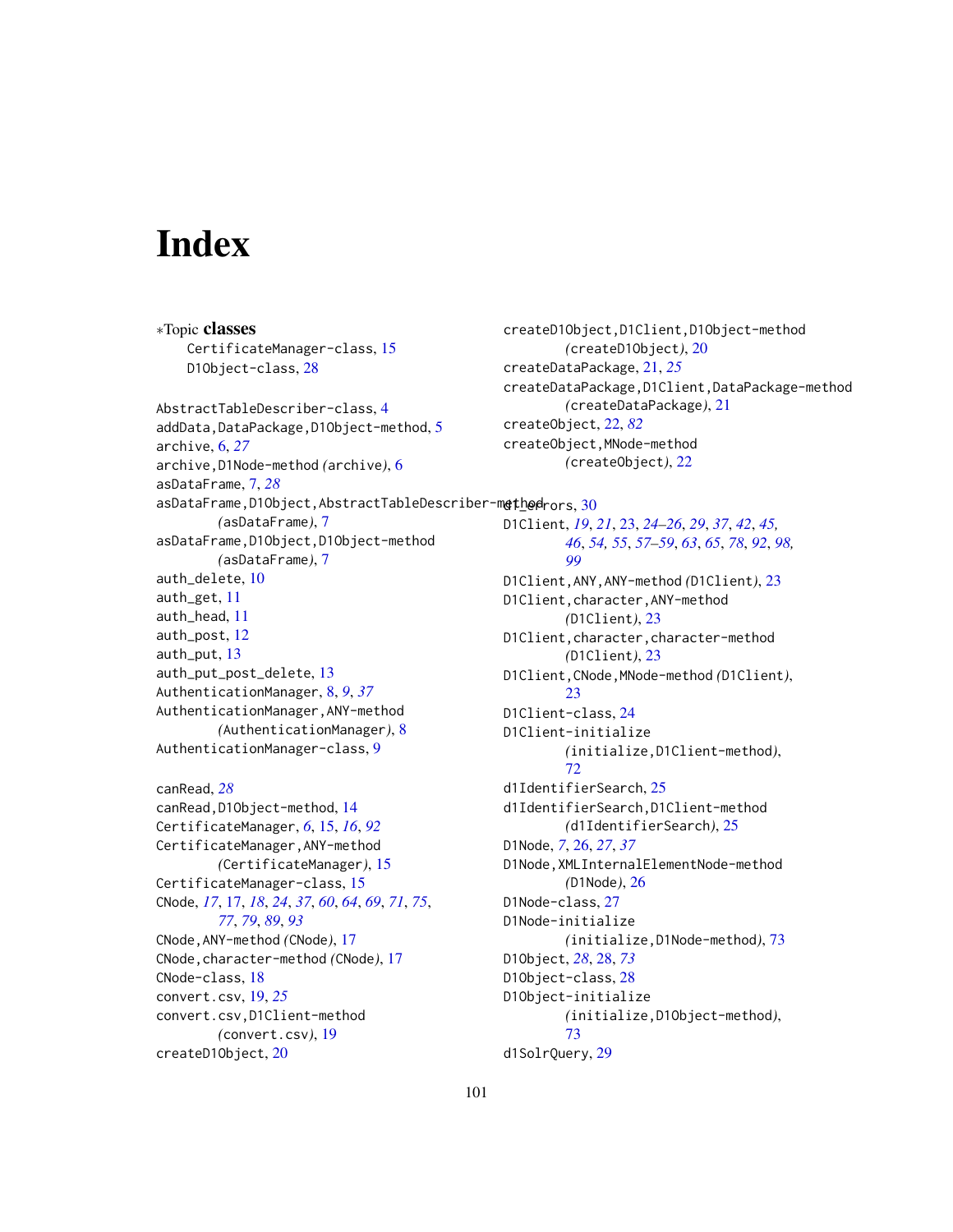d1SolrQuery,D1Client,character-method *(*d1SolrQuery*)*, [29](#page-28-0) d1SolrQuery,D1Client,list-method *(*d1SolrQuery*)*, [29](#page-28-0) data.characterEncoding, [30](#page-29-0) data.characterEncoding,EMLParser,numeric-method *(*data.characterEncoding*)*, [30](#page-29-0) data.formatFamily, [31](#page-30-0) data.formatFamily,EMLParser,numeric-method *(*data.formatFamily*)*, [31](#page-30-0) data.tableAttributeNames, [31](#page-30-0) data.tableAttributeNames,EMLParser,numeric-methodCredentials,CNode-method *(*data.tableAttributeNames*)*, [31](#page-30-0) data.tableAttributeOrientation, [32](#page-31-0) data.tableAttributeOrientation,EMLParser,numeric-method EMLParser,D1Object-method *(*EMLParser*)*, *(*data.tableAttributeOrientation*)*, [32](#page-31-0) data.tableAttributeStorageTypes, [33](#page-32-0) data.tableAttributeStorageTypes,EMLParser,numeric-method encodeSolr,character-method *(*data.tableAttributeStorageTypes*)*, [33](#page-32-0) data.tableAttributeTypes, [33](#page-32-0) data.tableAttributeTypes,EMLParser,numeric-method *(*data.tableAttributeTypes*)*, [33](#page-32-0) data.tableFieldDelimiter, [34](#page-33-0) data.tableFieldDelimiter,EMLParser,numeric-method *(*data.tableFieldDelimiter*)*, [34](#page-33-0) data.tableMissingValueCodes, [35](#page-34-0) data.tableMissingValueCodes,EMLParser,numeric-method evaluateAuth,AuthenticationManager-method *(*data.tableMissingValueCodes*)*, [35](#page-34-0) data.tableQuoteCharacter, [35](#page-34-0) data.tableQuoteCharacter,EMLParser,numeric-methodrateIdentifier,MNode-method *(*data.tableQuoteCharacter*)*, [35](#page-34-0) data.tableSkipLinesHeader, [36](#page-35-0) data.tableSkipLinesHeader,EMLParser,numeric-m**ethod**thExpires,*[9](#page-8-0)*,[48](#page-47-0) *(*data.tableSkipLinesHeader*)*, [36](#page-35-0) DataObject, *[94](#page-93-0)* dataone, *[10](#page-9-0)*, *[16](#page-15-0)*, *[18](#page-17-1)*, *[25](#page-24-0)*, *[29](#page-28-0)*, [37,](#page-36-1) *[72](#page-71-0)*, *[83](#page-82-0)* describeObject, *[18](#page-17-1)*, *[27](#page-26-0)*, [37](#page-36-1) describeObject,D1Node-method *(*describeObject*)*, [37](#page-36-1) documented.d1Identifiers, [38](#page-37-0) documented.d1Identifiers,EMLParser-method *(*documented.d1Identifiers*)*, [38](#page-37-0) documented.entityNames, [39](#page-38-0) documented.entityNames,EMLParser-method *(*documented.entityNames*)*, [39](#page-38-0) documented.sizes, [40](#page-39-0) documented.sizes,EMLParser-method *(*documented.sizes*)*, [40](#page-39-0) downloadCert, *[16](#page-15-0)*, [40](#page-39-0) downloadCert,CertificateManager-method *(*downloadCert*)*, [40](#page-39-0) downloadObject, [41](#page-40-0) downloadObject,D1Client-method *(*downloadObject*)*, [41](#page-40-0) echoCredentials, *[18](#page-17-1)*, [42](#page-41-0) *(*echoCredentials*)*, [42](#page-41-0) EMLParser, [43](#page-42-0) [43](#page-42-0) EMLParser-class, [43](#page-42-0) encodeSolr, *[27](#page-26-0)*, [44](#page-43-0) *(*encodeSolr*)*, [44](#page-43-0) encodeUrlPath, *[25](#page-24-0)*, [44](#page-43-0) encodeUrlPath,D1Client-method *(*encodeUrlPath*)*, [44](#page-43-0) encodeUrlQuery, *[25](#page-24-0)*, [45](#page-44-0) encodeUrlQuery,D1Client-method *(*encodeUrlQuery*)*, [45](#page-44-0) enerateIdentifier *(*generateIdentifier*)*, [47](#page-46-1) evaluateAuth, [46](#page-45-0) *(*evaluateAuth*)*, [46](#page-45-0) generateIdentifier, [47,](#page-46-1) *[82](#page-81-1) (*generateIdentifier*)*, [47](#page-46-1) get\_user\_agent, [70](#page-69-0) getAuthExpires,AuthenticationManager-method *(*getAuthExpires*)*, [48](#page-47-0) getAuthMethod, *[9](#page-8-0)*, [48](#page-47-0) getAuthMethod,AuthenticationManager-method *(*getAuthMethod*)*, [48](#page-47-0) getAuthSubject, *[9](#page-8-0)*, [49](#page-48-0) getAuthSubject,AuthenticationManager-method *(*getAuthSubject*)*, [49](#page-48-0) getCapabilities, [50,](#page-49-1) *[82](#page-81-1)* getCapabilities,MNode-method *(*getCapabilities*)*, [50](#page-49-1) getCert, *[9](#page-8-0)*, [51](#page-50-0)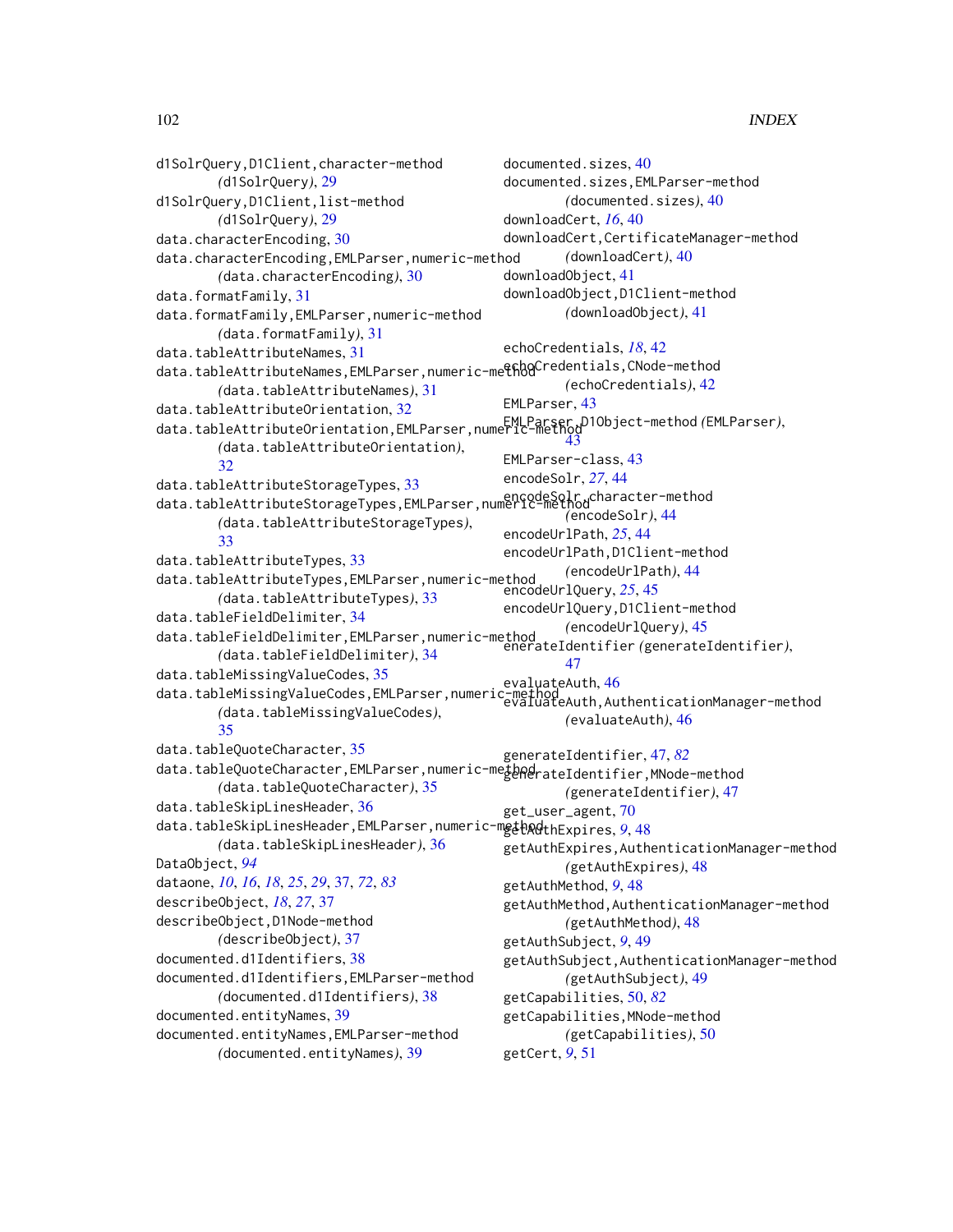#### INDEX  $103$

getCert,AuthenticationManager-method *(*getCert*)*, [51](#page-50-0) getCertExpires, *[16](#page-15-0)*, [51](#page-50-0) getCertExpires,CertificateManager-method *(*getCertExpires*)*, [51](#page-50-0) getCertInfo, *[10](#page-9-0)*, [52](#page-51-0) getCertInfo,AuthenticationManager-method *(*getCertInfo*)*, [52](#page-51-0) getCertLocation, *[16](#page-15-0)*, *[40](#page-39-0)*, [52](#page-51-0) getCertLocation,CertificateManager-method *(*getCertLocation*)*, [52](#page-51-0) getChecksum, *[18](#page-17-1)*, *[27](#page-26-0)*, [53](#page-52-0) getChecksum,CNode-method *(*getChecksum*)*, [53](#page-52-0) getChecksum,MNode-method *(*getChecksum*)*, [53](#page-52-0) getCN, [54](#page-53-0) getCN,D1Client-method *(*getCN*)*, [54](#page-53-0) getD1Object, [55](#page-54-0) getD1Object,D1Client-method *(*getD1Object*)*, [55](#page-54-0) getData, *[28](#page-27-1)* getData,D1Object-method, [56](#page-55-0) getDataObject, *[25](#page-24-0)*, [56](#page-55-0) getDataObject,D1Client-method *(*getDataObject*)*, [56](#page-55-0) getDataPackage, *[25](#page-24-0)*, [57](#page-56-0) getDataPackage,D1Client-method *(*getDataPackage*)*, [57](#page-56-0) getEndpoint, *[25](#page-24-0)*, [58](#page-57-0) getEndpoint,D1Client-method *(*getEndpoint*)*, [58](#page-57-0) getErrorDescription, [59](#page-58-0) getFormat, *[18](#page-17-1)*, [60](#page-59-0) getFormat,CNode-method *(*getFormat*)*, [60](#page-59-0) getFormatId, *[28](#page-27-1)* getFormatId,D1Object-method, [61](#page-60-0) getIdentifier, *[28](#page-27-1)* getIdentifier,D1Object-method, [61](#page-60-0) getMetadataMember, *[25](#page-24-0)*, [62](#page-61-0) getMetadataMember,D1Client,DataPackage-method *(*getMetadataMember*)*, [62](#page-61-0) getMN, [62](#page-61-0) getMN,D1Client,ANY-method *(*getMN*)*, [62](#page-61-0) getMN,D1Client,character-method *(*getMN*)*, [62](#page-61-0) getMNode, *[18](#page-17-1)*, [63](#page-62-0) getMNode,CNode-method *(*getMNode*)*, [63](#page-62-0)

getMNodeId, *[25](#page-24-0)*, *[63](#page-62-0)*, [64](#page-63-0) getMNodeId,D1Client-method *(*getMNodeId*)*, [64](#page-63-0) getObject, *[18](#page-17-1)*, *[27](#page-26-0)*, [65,](#page-64-1) *[82](#page-81-1)* getObject,CNode-method *(*getObject*)*, [65](#page-64-1) getObject,MNode-method *(*getObject*)*, [65](#page-64-1) getPackage, [66,](#page-65-1) *[82](#page-81-1)* getPackage,MNode-method *(*getPackage*)*, [66](#page-65-1) getQueryEngineDescription, *[27](#page-26-0)*, [67,](#page-66-1) *[87](#page-86-0)* getQueryEngineDescription,D1Node-method *(*getQueryEngineDescription*)*, [67](#page-66-1) getSystemMetadata, *[18](#page-17-1)*, *[27](#page-26-0)*, [68](#page-67-0) getSystemMetadata,CNode-method *(*getSystemMetadata*)*, [68](#page-67-0) getSystemMetadata,MNode-method *(*getSystemMetadata*)*, [68](#page-67-0) getToken, *[9](#page-8-0)*, [69](#page-68-0) getToken,AuthenticationManager-method *(*getToken*)*, [69](#page-68-0) getTokenInfo, *[10](#page-9-0)*, [70](#page-69-0) getTokenInfo,AuthenticationManager-method *(*getTokenInfo*)*, [70](#page-69-0) hasReservation, *[18](#page-17-1)*, [71](#page-70-0) hasReservation,CNode-method *(*hasReservation*)*, [71](#page-70-0) initialize,D1Client-method, [72](#page-71-0) initialize,D1Node-method, [73](#page-72-0) initialize,D1Object-method, [73](#page-72-0) isAuthExpired, *[9](#page-8-0)*, [74](#page-73-0) isAuthExpired,AuthenticationManager-method *(*isAuthExpired*)*, [74](#page-73-0) isAuthorized, *[18](#page-17-1)*, *[27](#page-26-0)*, [74](#page-73-0) isAuthorized,D1Node-method *(*isAuthorized*)*, [74](#page-73-0) isAuthValid, *[9](#page-8-0)*, [75](#page-74-0) isAuthValid,AuthenticationManager-method *(*isAuthValid*)*, [75](#page-74-0) isCertExpired, *[16](#page-15-0)*, [76](#page-75-0) isCertExpired,CertificateManager-method *(*isCertExpired*)*, [76](#page-75-0) listFormats, *[18](#page-17-1)*, *[77](#page-76-1)*, [77](#page-76-1) listFormats,CNode-method *(*listFormats*)*, [77](#page-76-1)

listMemberNodes, *[25](#page-24-0)*, [77](#page-76-1) listMemberNodes,D1Client-method *(*listMemberNodes*)*, [77](#page-76-1)